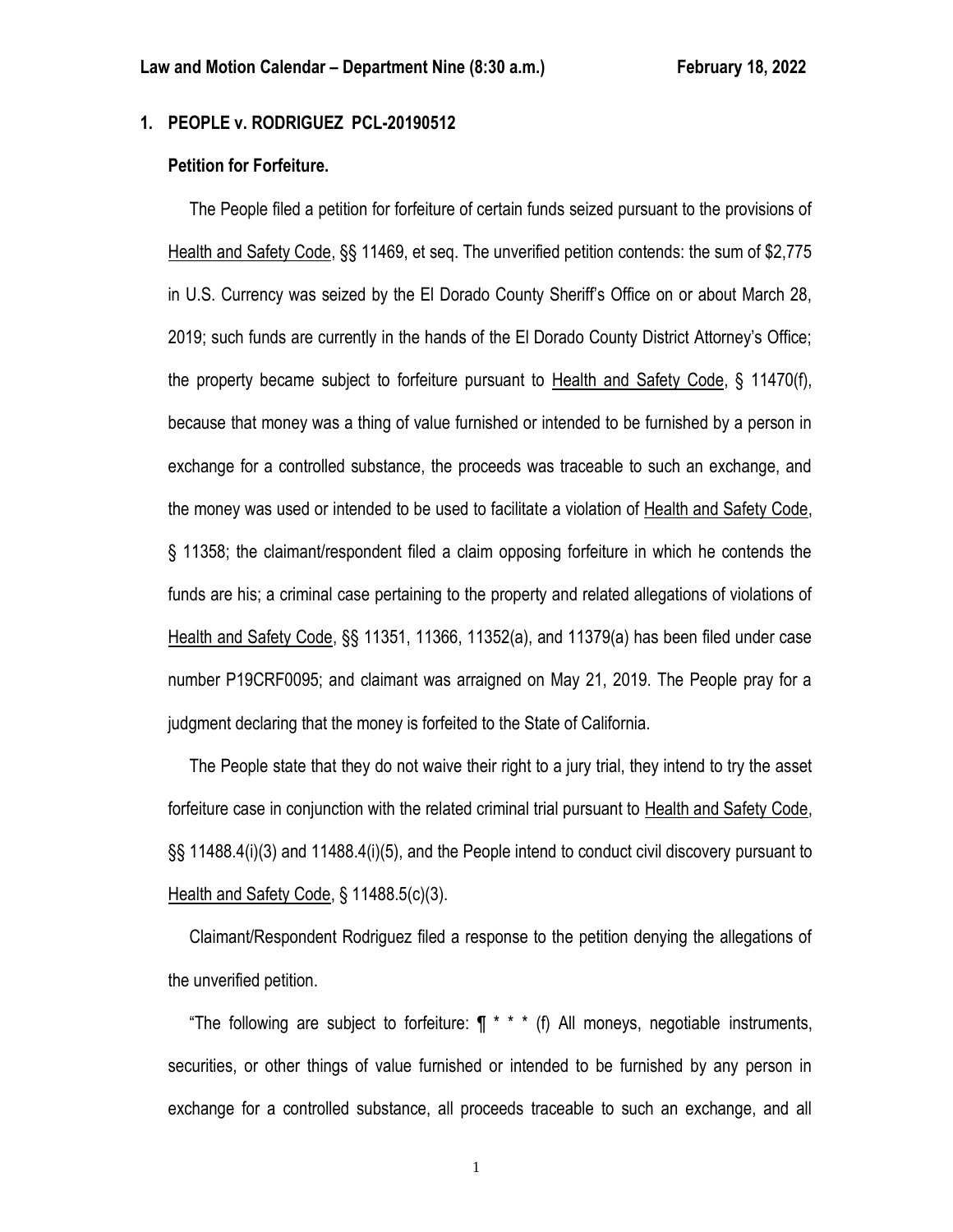### **Law and Motion Calendar – Department Nine (8:30 a.m.) February 18, 2022**

moneys, negotiable instruments, or securities used or intended to be used to facilitate any violation of Section 11351, 11351.5, 11352, 11355, 11359, 11360, 11378, 11378.5, 11379, 11379.5, 11379.6, 11380, 11382, or 11383 of this code, or Section 182 of the Penal Code, or a felony violation of Section 11366.8 of this code, insofar as the offense involves manufacture, sale, possession for sale, offer for sale, or offer to manufacture, or conspiracy to commit at least one of those offenses, if the exchange, violation, or other conduct which is the basis for the forfeiture occurred within five years of the seizure of the property, or the filing of a petition under this chapter, or the issuance of an order of forfeiture of the property, whichever comes first." (Health and Safety Code, § 11470(f).)

 "(5) If there is an underlying or related criminal action, and a criminal conviction is required before a judgment of forfeiture may be entered, the issue of forfeiture shall be tried in conjunction therewith. Trial shall be by jury unless waived by all parties. If there is no underlying or related criminal action, the presiding judge of the superior court shall assign the action brought pursuant to this chapter for trial." (Health and Safety Code, § 11488.4(i)(5).)

 Upon the request of the People, the court continued the hearing from September 17, 2021 to February 18, 2022.

**TENTATIVE RULING # 1: APPEARANCES ARE REQUIRED AT 8:30 A.M. ON FRIDAY, FEBRUARY 18, 2022 IN DEPARTMENT NINE. IF A PARTY OR PARTIES WISH TO APPEAR TELEPHONICALLY THEY MUST APPEAR BY "VCOURT", WHICH MUST BE SCHEDULED AND PAID THROUGH THE COURT WEBSITE AT www.eldorado.courts.ca.gov/online-services/telephonic-appearances.**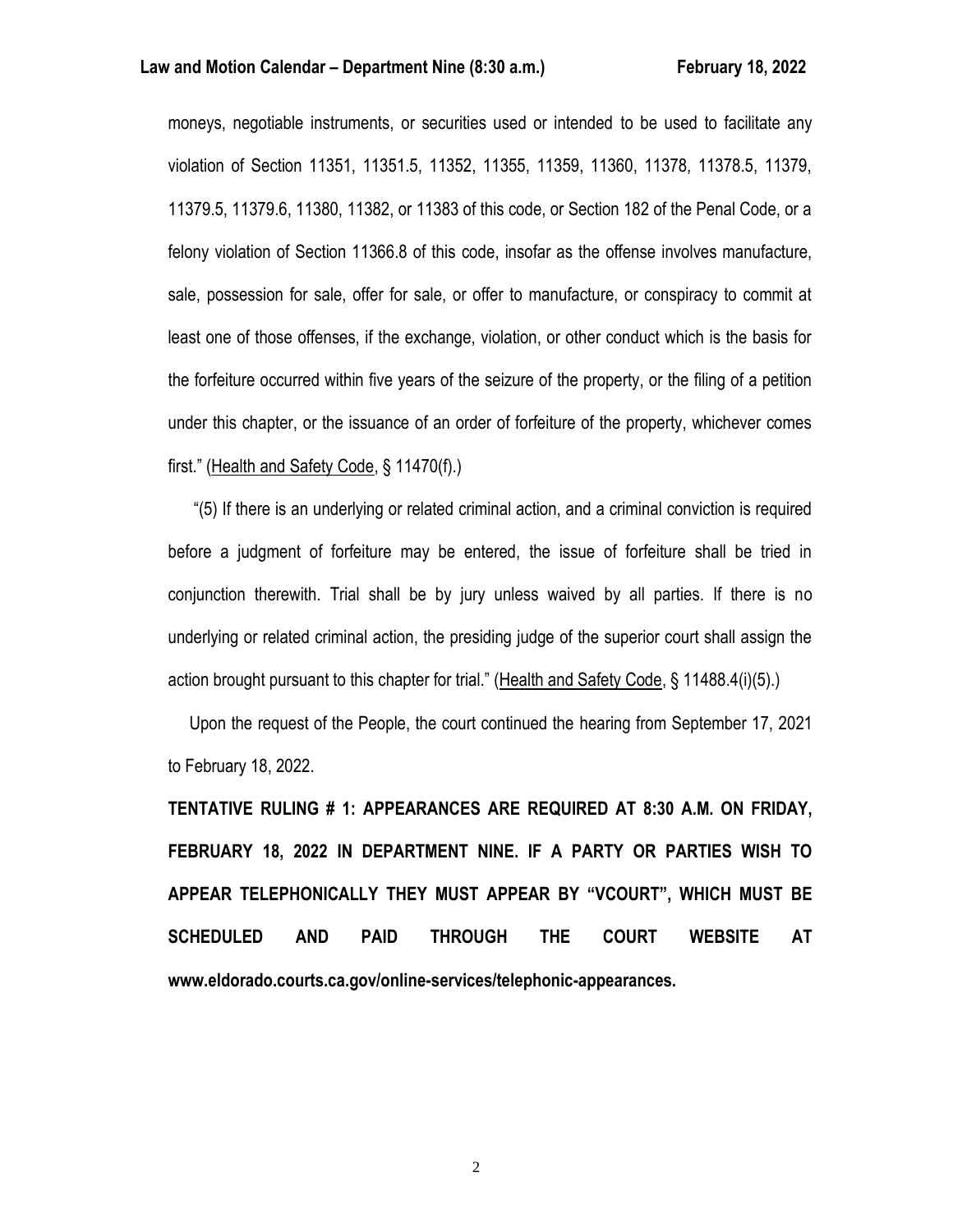## **2. PEOPLE v. ESQUIVEL PC-20200526**

#### **Petition for Forfeiture.**

 The People filed a petition for forfeiture of cash. The unverified petition contends: \$32,370 in U.S. Currency was seized by the El Dorado County Sheriff's Office; such funds are currently in the hands of the El Dorado County District Attorney's Office; and the defendant's property became subject to forfeiture pursuant to Health and Safety Code, § 11470(f), because that money was a thing of value furnished or intended to be furnished by a person in exchange for a controlled substance, the proceeds was traceable to such an exchange, and the money was used or intended to be used to facilitate a violation of various provisions of the Penal Code and Health and Safety Code. The People pray for judgment declaring that the money is forfeited to the State of California.

 On November 23, 2020 respondent Esquivel filed a verified claim opposing the People's request for forfeiture.

"The following are subject to forfeiture:  $\P$  \* \* \* (f) All moneys, negotiable instruments, securities, or other things of value furnished or intended to be furnished by any person in exchange for a controlled substance, all proceeds traceable to such an exchange, and all moneys, negotiable instruments, or securities used or intended to be used to facilitate any violation of Section 11351, 11351.5, 11352, 11355, 11359, 11360, 11378, 11378.5, 11379, 11379.5, 11379.6, 11380, 11382, or 11383 of this code, or Section 182 of the Penal Code, or a felony violation of Section 11366.8 of this code, insofar as the offense involves manufacture, sale, possession for sale, offer for sale, or offer to manufacture, or conspiracy to commit at least one of those offenses, if the exchange, violation, or other conduct which is the basis for the forfeiture occurred within five years of the seizure of the property, or the filing of a petition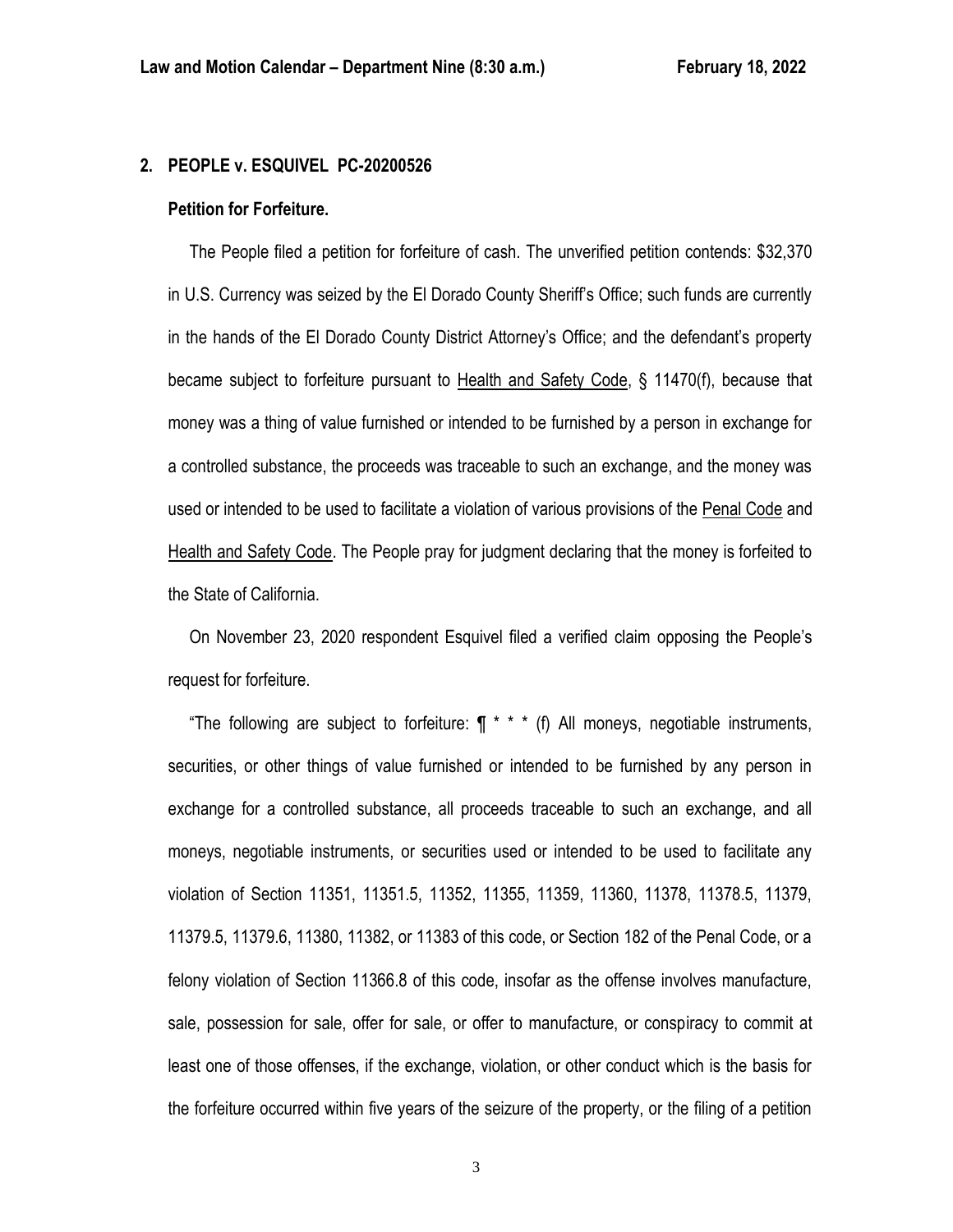under this chapter, or the issuance of an order of forfeiture of the property, whichever comes first." (Health and Safety Code, § 11470(f).)

 "(a) Except as provided in subdivision (j), if the Department of Justice or the local governmental entity determines that the factual circumstances do warrant that the moneys, negotiable instruments, securities, or other things of value seized or subject to forfeiture come within the provisions of subdivisions (a) to (g), inclusive, of Section 11470, and are not automatically made forfeitable or subject to court order of forfeiture or destruction by another provision of this chapter, the Attorney General or district attorney shall file a petition of forfeiture with the superior court of the county in which the defendant has been charged with the underlying criminal offense or in which the property subject to forfeiture has been seized or, if no seizure has occurred, in the county in which the property subject to forfeiture is located. If the petition alleges that real property is forfeitable, the prosecuting attorney shall cause a lis pendens to be recorded in the office of the county recorder of each county in which the real property is located. ¶ A petition of forfeiture under this subdivision shall be filed as soon as practicable, but in any case within one year of the seizure of the property which is subject to forfeiture, or as soon as practicable, but in any case within one year of the filing by the Attorney General or district attorney of a lis pendens or other process against the property, whichever is earlier." (Emphasis added.) (Health and Safety Code, § 11488.4(a).)

 "(a)(1) Any person claiming an interest in the property seized pursuant to Section 11488 may, unless for good cause shown the court extends the time for filing, at any time within 30 days from the date of the first publication of the notice of seizure, if that person was not personally served or served by mail, or within 30 days after receipt of actual notice, file with the superior court of the county in which the defendant has been charged with the underlying or related criminal offense or in which the property was seized or, if there was no seizure, in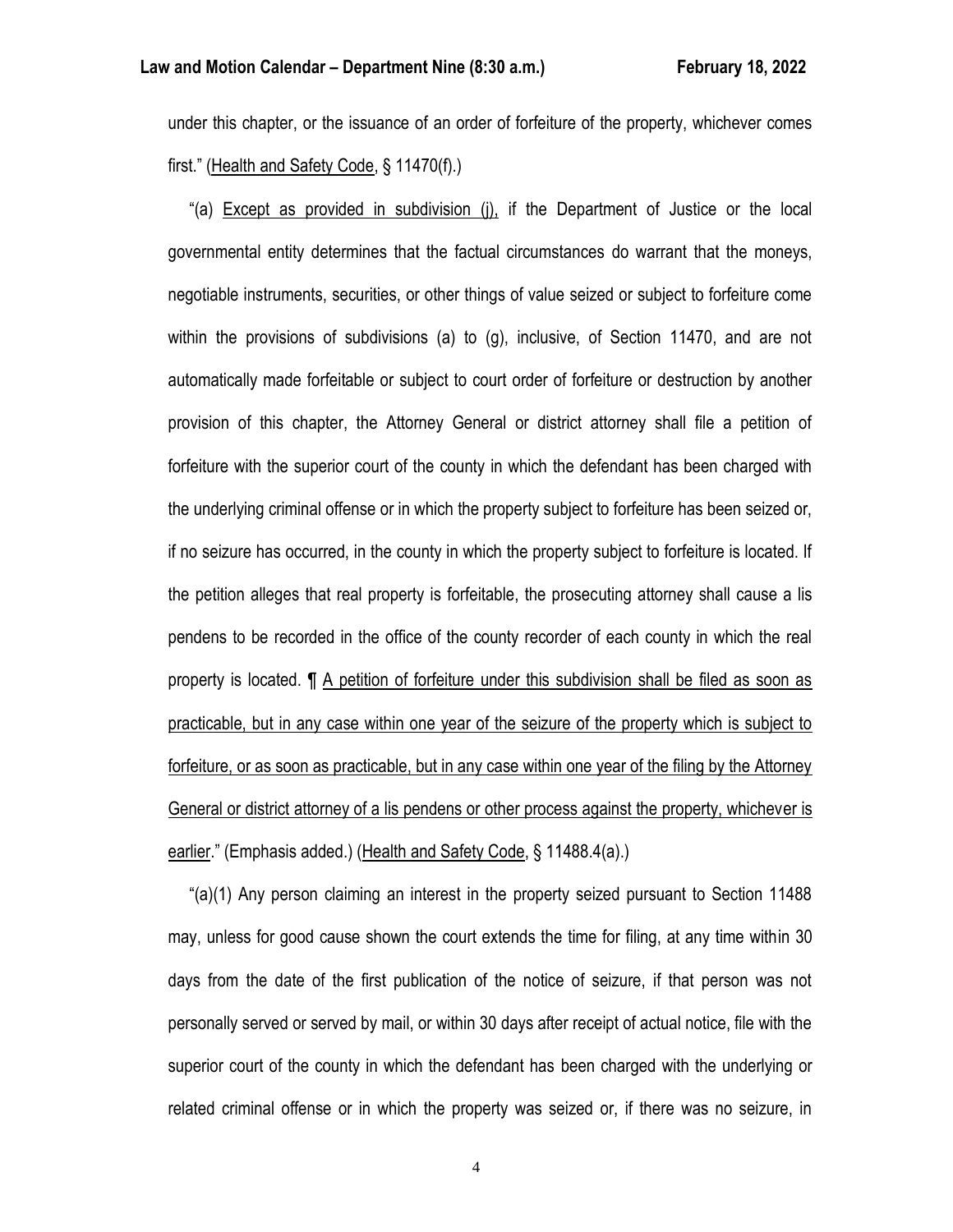which the property is located, a claim, verified in accordance with Section 446 of the Code of Civil Procedure, stating his or her interest in the property. An endorsed copy of the claim shall be served by the claimant on the Attorney General or district attorney, as appropriate, within 30 days of the filing of the claim…" (Health and Safety Code, § 11488.5(a)(1).)

 "In the case of property described in subdivision (f) of Section 11470 that is cash or negotiable instruments of a value of not less than twenty-five thousand dollars (\$25,000), the state or local governmental entity shall have the burden of proving by clear and convincing evidence that the property for which forfeiture is sought is such as is described in subdivision (f) of Section 11470. There is no requirement for forfeiture thereof that a criminal conviction be obtained in an underlying or related criminal offense." (Health and Safety Code, § 11488.4(i)(4).)

" $(c)(1)$  If a verified claim is filed, the forfeiture proceeding shall be set for hearing on a day not less than 30 days therefrom, and the proceeding shall have priority over other civil cases. Notice of the hearing shall be given in the same manner as provided in Section 11488.4. Such a verified claim or a claim filed pursuant to subdivision (j) of Section 11488.4 shall not be admissible in the proceedings regarding the underlying or related criminal offense set forth in subdivision (a) of Section 11488. ¶ (2) The hearing shall be by jury, unless waived by consent of all parties. ¶ (3) The provisions of the Code of Civil Procedure shall apply to proceedings under this chapter unless otherwise inconsistent with the provisions or procedures set forth in this chapter. However, in proceedings under this chapter, there shall be no joinder of actions, coordination of actions, except for forfeiture proceedings, or cross-complaints, and the issues shall be limited strictly to the questions related to this chapter." (Health and Safety Code, § 11488.5(c).)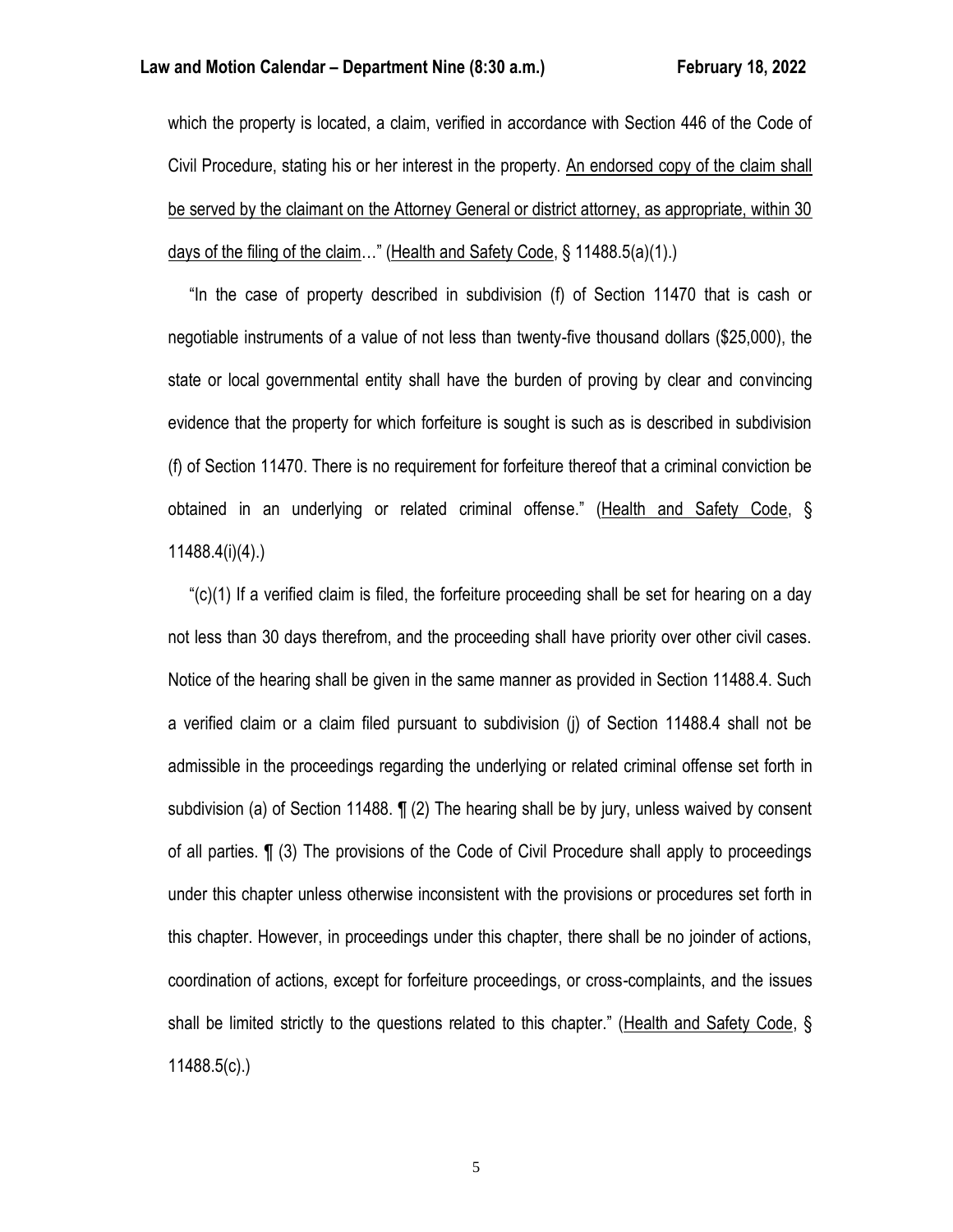" $(d)(1)$  At the hearing, the state or local governmental entity shall have the burden of establishing, pursuant to subdivision (i) of Section 11488.4, that the owner of any interest in the seized property consented to the use of the property with knowledge that it would be or was used for a purpose for which forfeiture is permitted, in accordance with the burden of proof set forth in subdivision (i) of Section 11488.4. ¶ (2) No interest in the seized property shall be affected by a forfeiture decree under this section unless the state or local governmental entity has proven that the owner of that interest consented to the use of the property with knowledge that it would be or was used for the purpose charged. Forfeiture shall be ordered when, at the hearing, the state or local governmental entity has shown that the assets in question are subject to forfeiture pursuant to Section 11470, in accordance with the burden of proof set forth in subdivision (i) of Section 11488.4." (Health and Safety Code, § 11488.5(d).)

 "(e) The forfeiture hearing shall be continued upon motion of the prosecution or the defendant until after a verdict of guilty on any criminal charges specified in this chapter and pending against the defendant have been decided. The forfeiture hearing shall be conducted in accordance with Sections 190 to 222.5, inclusive, Sections 224 to 234, inclusive, Section 237, and Sections 607 to 630 of the Code of Civil Procedure if trial by jury, and by Sections 631 to 636, inclusive, of the Code of Civil Procedure, if by the court. Unless the court or jury finds that the seized property was used for a purpose for which forfeiture is permitted, the court shall order the seized property released to the person it determines is entitled thereto. ¶ If the court or jury finds that the seized property was used for a purpose for which forfeiture is permitted, but does not find that a person claiming an interest therein, to which the court has determined he or she is entitled, had actual knowledge that the seized property would be or was used for a purpose for which forfeiture is permitted and consented to that use, the court shall order the seized property released to the claimant." (Health and Safety Code, § 11488.5(e).)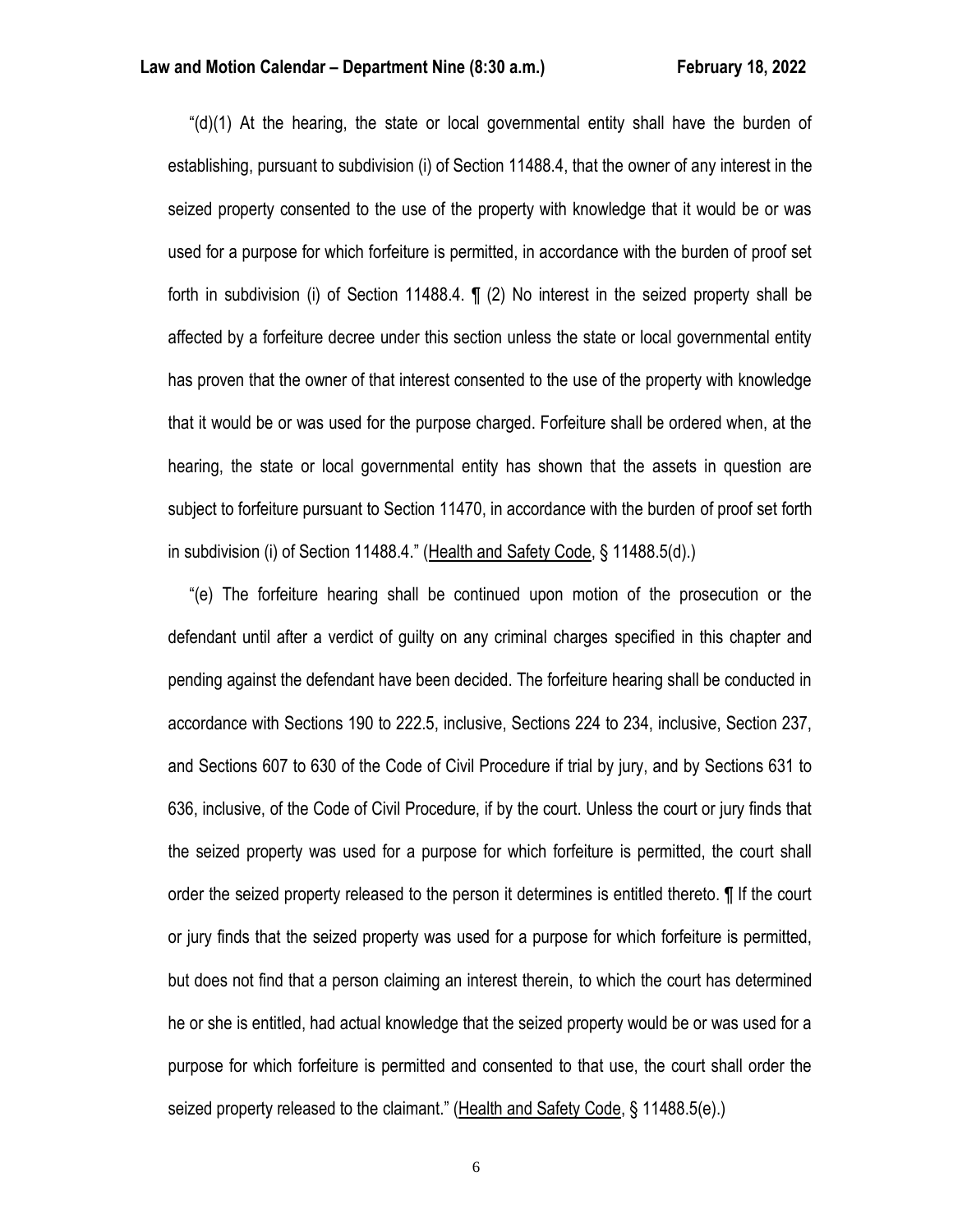Upon the request of the People, the court continued the hearing from October 29, 2021 to February 18, 2022.

**TENTATIVE RULING # 2: APPEARANCES ARE REQUIRED AT 8:30 A.M. ON FRIDAY, FEBRUARY 18, 2022 IN DEPARTMENT NINE. IF A PARTY OR PARTIES WISH TO APPEAR TELEPHONICALLY THEY MUST APPEAR BY "VCOURT", WHICH MUST BE SCHEDULED AND PAID THROUGH THE COURT WEBSITE AT www.eldorado.courts.ca.gov/online-services/telephonic-appearances.**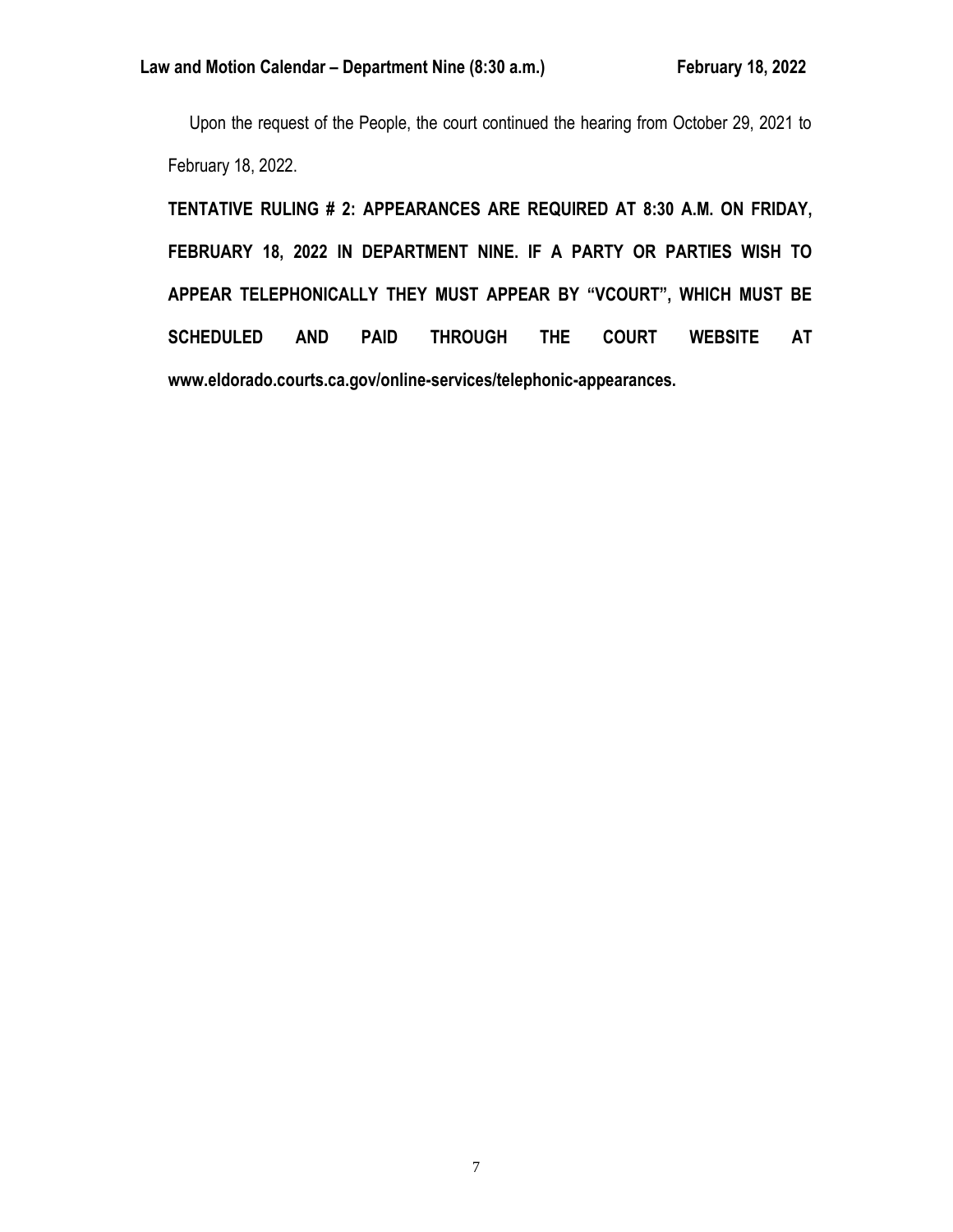### **3. PEOPLE v. ANDERSON PCL-202100122**

### **Claim Opposing Forfeiture.**

 On February 19, 2021 claimant Anderson filed a verified Judicial Council Form MC-200 claim opposing forfeiture of \$4,646.52 in response to a notice of administrative proceedings. The proof of service declares that the endorsed claim opposing forfeiture was served by mail on the El Dorado County District Attorney on March 1, 2021.

"The following are subject to forfeiture:  $\P$  \* \* \* (f) All moneys, negotiable instruments, securities, or other things of value furnished or intended to be furnished by any person in exchange for a controlled substance, all proceeds traceable to such an exchange, and all moneys, negotiable instruments, or securities used or intended to be used to facilitate any violation of Section 11351, 11351.5, 11352, 11355, 11359, 11360, 11378, 11378.5, 11379, 11379.5, 11379.6, 11380, 11382, or 11383 of this code, or Section 182 of the Penal Code, or a felony violation of Section 11366.8 of this code, insofar as the offense involves manufacture, sale, possession for sale, offer for sale, or offer to manufacture, or conspiracy to commit at least one of those offenses, if the exchange, violation, or other conduct which is the basis for the forfeiture occurred within five years of the seizure of the property, or the filing of a petition under this chapter, or the issuance of an order of forfeiture of the property, whichever comes first." (Health and Safety Code, § 11470(f).)

 "(a) Except as provided in subdivision (j), if the Department of Justice or the local governmental entity determines that the factual circumstances do warrant that the moneys, negotiable instruments, securities, or other things of value seized or subject to forfeiture come within the provisions of subdivisions (a) to (g), inclusive, of Section 11470, and are not automatically made forfeitable or subject to court order of forfeiture or destruction by another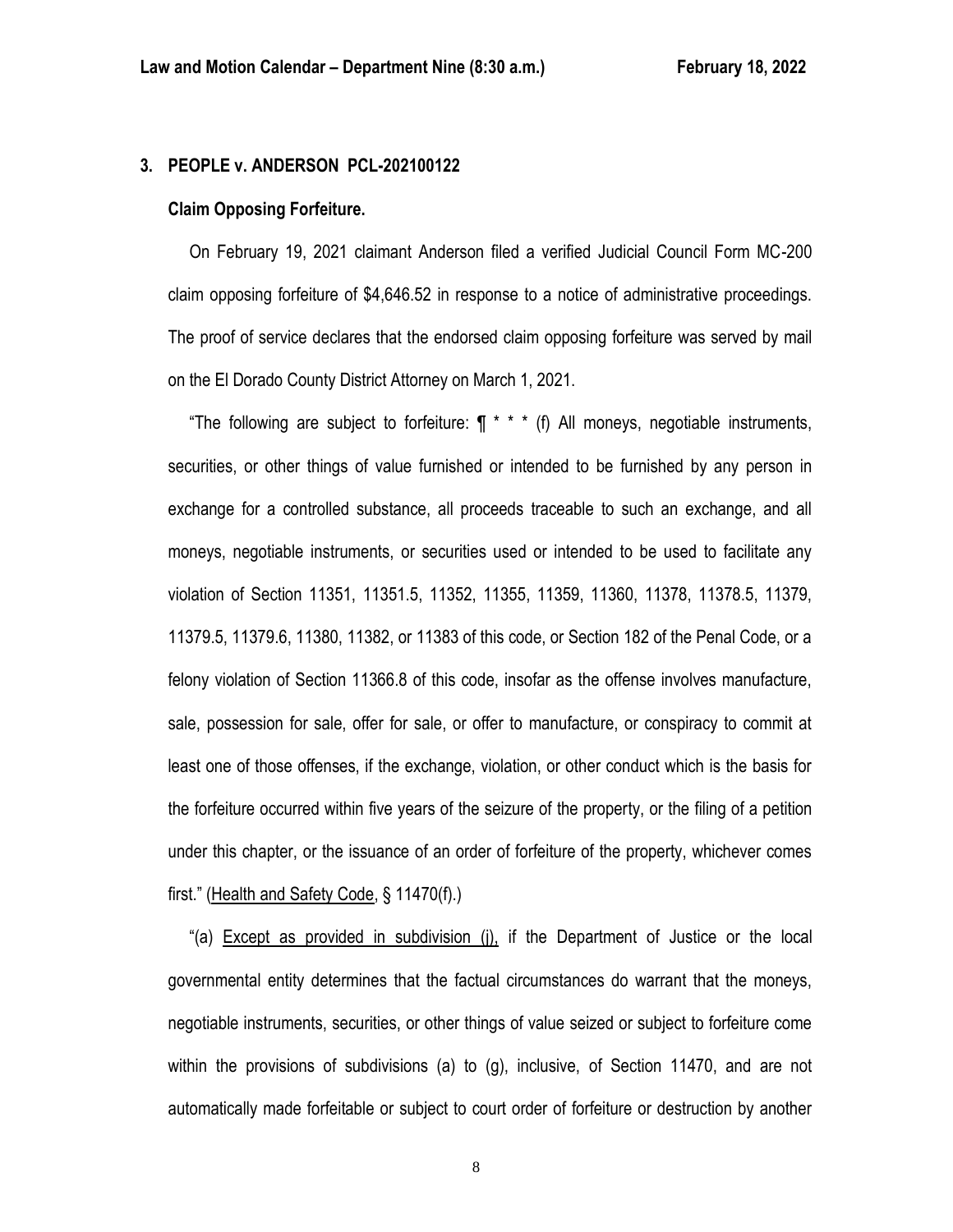### **Law and Motion Calendar – Department Nine (8:30 a.m.) February 18, 2022**

provision of this chapter, the Attorney General or district attorney shall file a petition of forfeiture with the superior court of the county in which the defendant has been charged with the underlying criminal offense or in which the property subject to forfeiture has been seized or, if no seizure has occurred, in the county in which the property subject to forfeiture is located. If the petition alleges that real property is forfeitable, the prosecuting attorney shall cause a lis pendens to be recorded in the office of the county recorder of each county in which the real property is located. ¶ A petition of forfeiture under this subdivision shall be filed as soon as practicable, but in any case within one year of the seizure of the property which is subject to forfeiture, or as soon as practicable, but in any case within one year of the filing by the Attorney General or district attorney of a lis pendens or other process against the property, whichever is earlier." (Emphasis added.) (Health and Safety Code, § 11488.4(a).)

 "(a)(1) Any person claiming an interest in the property seized pursuant to Section 11488 may, unless for good cause shown the court extends the time for filing, at any time within 30 days from the date of the first publication of the notice of seizure, if that person was not personally served or served by mail, or within 30 days after receipt of actual notice, file with the superior court of the county in which the defendant has been charged with the underlying or related criminal offense or in which the property was seized or, if there was no seizure, in which the property is located, a claim, verified in accordance with Section 446 of the Code of Civil Procedure, stating his or her interest in the property. An endorsed copy of the claim shall be served by the claimant on the Attorney General or district attorney, as appropriate, within 30 days of the filing of the claim…" (Health and Safety Code, § 11488.5(a)(1).)

 "(c)(1) If a verified claim is filed, the forfeiture proceeding shall be set for hearing on a day not less than 30 days therefrom, and the proceeding shall have priority over other civil cases. Notice of the hearing shall be given in the same manner as provided in Section 11488.4. Such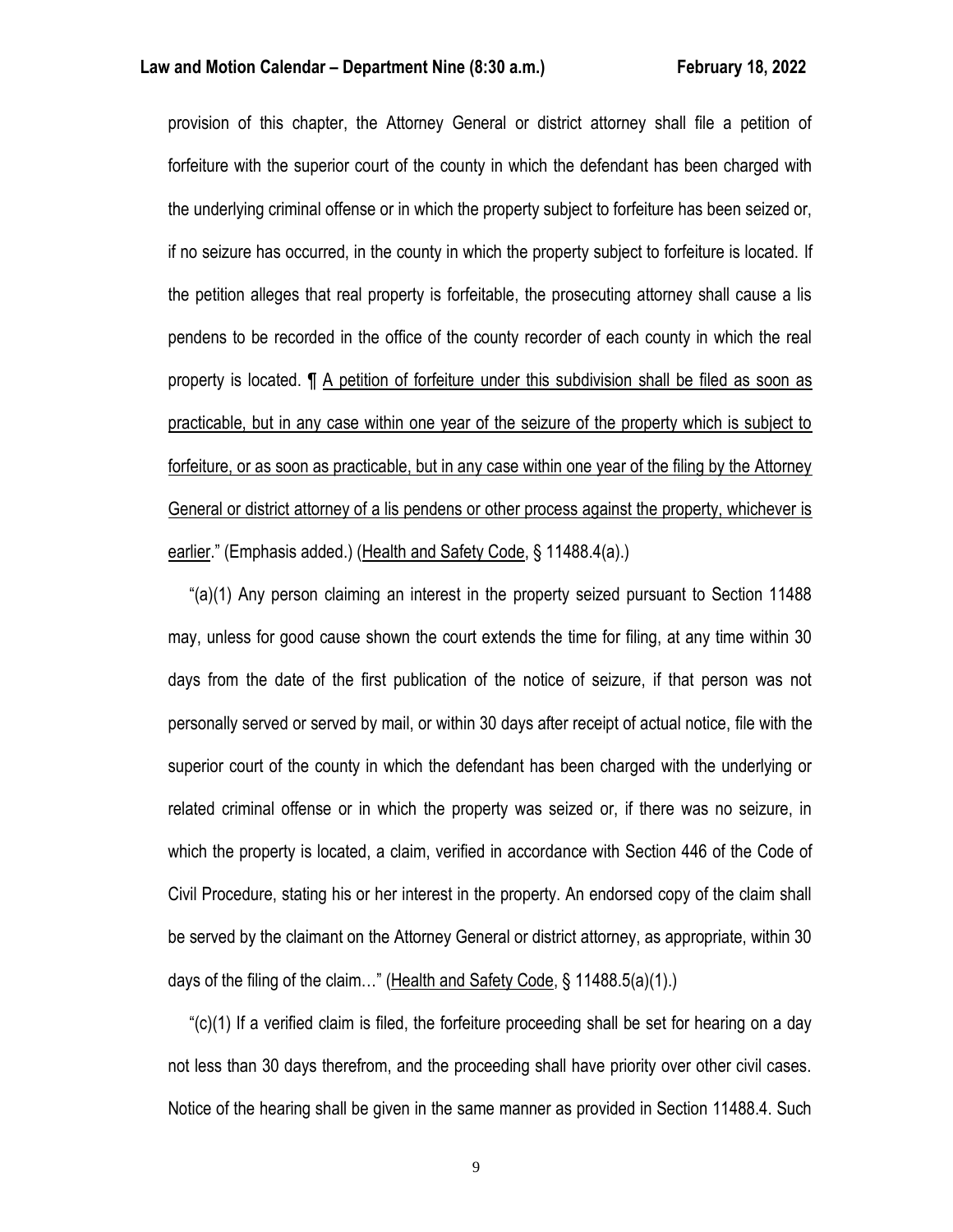a verified claim or a claim filed pursuant to subdivision (j) of Section 11488.4 shall not be admissible in the proceedings regarding the underlying or related criminal offense set forth in subdivision (a) of Section 11488. ¶ (2) The hearing shall be by jury, unless waived by consent of all parties. ¶ (3) The provisions of the Code of Civil Procedure shall apply to proceedings under this chapter unless otherwise inconsistent with the provisions or procedures set forth in this chapter. However, in proceedings under this chapter, there shall be no joinder of actions, coordination of actions, except for forfeiture proceedings, or cross-complaints, and the issues shall be limited strictly to the questions related to this chapter." (Emphasis added.) (Health and Safety Code, § 11488.5(c).)

 "(d)(1) At the hearing, the state or local governmental entity shall have the burden of establishing, pursuant to subdivision (i) of Section 11488.4, that the owner of any interest in the seized property consented to the use of the property with knowledge that it would be or was used for a purpose for which forfeiture is permitted, in accordance with the burden of proof set forth in subdivision (i) of Section 11488.4. ¶ (2) No interest in the seized property shall be affected by a forfeiture decree under this section unless the state or local governmental entity has proven that the owner of that interest consented to the use of the property with knowledge that it would be or was used for the purpose charged. Forfeiture shall be ordered when, at the hearing, the state or local governmental entity has shown that the assets in question are subject to forfeiture pursuant to Section 11470, in accordance with the burden of proof set forth in subdivision (i) of Section 11488.4." (Health and Safety Code, § 11488.5(d).)

 "(e) The forfeiture hearing shall be continued upon motion of the prosecution or the defendant until after a verdict of guilty on any criminal charges specified in this chapter and pending against the defendant have been decided. The forfeiture hearing shall be conducted in accordance with Sections 190 to 222.5, inclusive, Sections 224 to 234, inclusive, Section 237,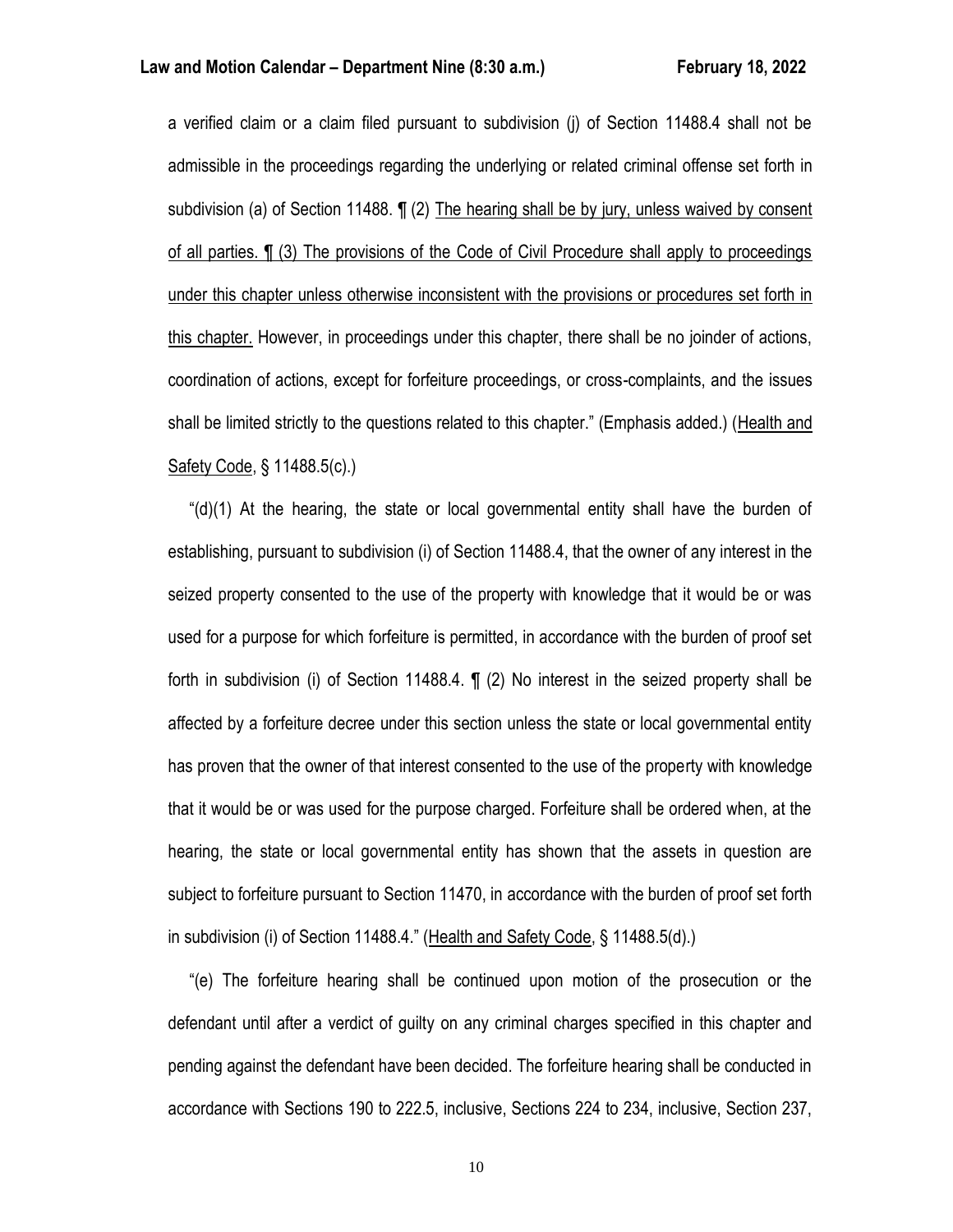and Sections 607 to 630 of the Code of Civil Procedure if trial by jury, and by Sections 631 to 636, inclusive, of the Code of Civil Procedure, if by the court. Unless the court or jury finds that the seized property was used for a purpose for which forfeiture is permitted, the court shall order the seized property released to the person it determines is entitled thereto. ¶ If the court or jury finds that the seized property was used for a purpose for which forfeiture is permitted, but does not find that a person claiming an interest therein, to which the court has determined he or she is entitled, had actual knowledge that the seized property would be or was used for a purpose for which forfeiture is permitted and consented to that use, the court shall order the seized property released to the claimant." (Health and Safety Code, § 11488.5(e).)

"(i)(1) With respect to property described in subdivisions (e) and (q) of Section 11470 for which forfeiture is sought and as to which forfeiture is contested, the state or local governmental entity shall have the burden of proving beyond a reasonable doubt that the property for which forfeiture is sought was used, or intended to be used, to facilitate a violation of one of the offenses enumerated in subdivision (f) or (g) of Section 11470." (Health and Safety Code, § 11488.4(i)(1).)

 "(2) In the case of property described in subdivision (f) of Section 11470, except cash, negotiable instruments, or other cash equivalents of a value of not less than twenty-five thousand dollars (\$25,000), for which forfeiture is sought and as to which forfeiture is contested, the state or local governmental entity shall have the burden of proving beyond a reasonable doubt that the property for which forfeiture is sought meets the criteria for forfeiture described in subdivision (f) of Section 11470." (Health and Safety Code, § 11488.4(i)(2).)

 "(3) In the case of property described in paragraphs (1) and (2), a judgment of forfeiture requires as a condition precedent thereto, that a defendant be convicted in an underlying or related criminal action of an offense specified in subdivision (f) or (g) of Section 11470 which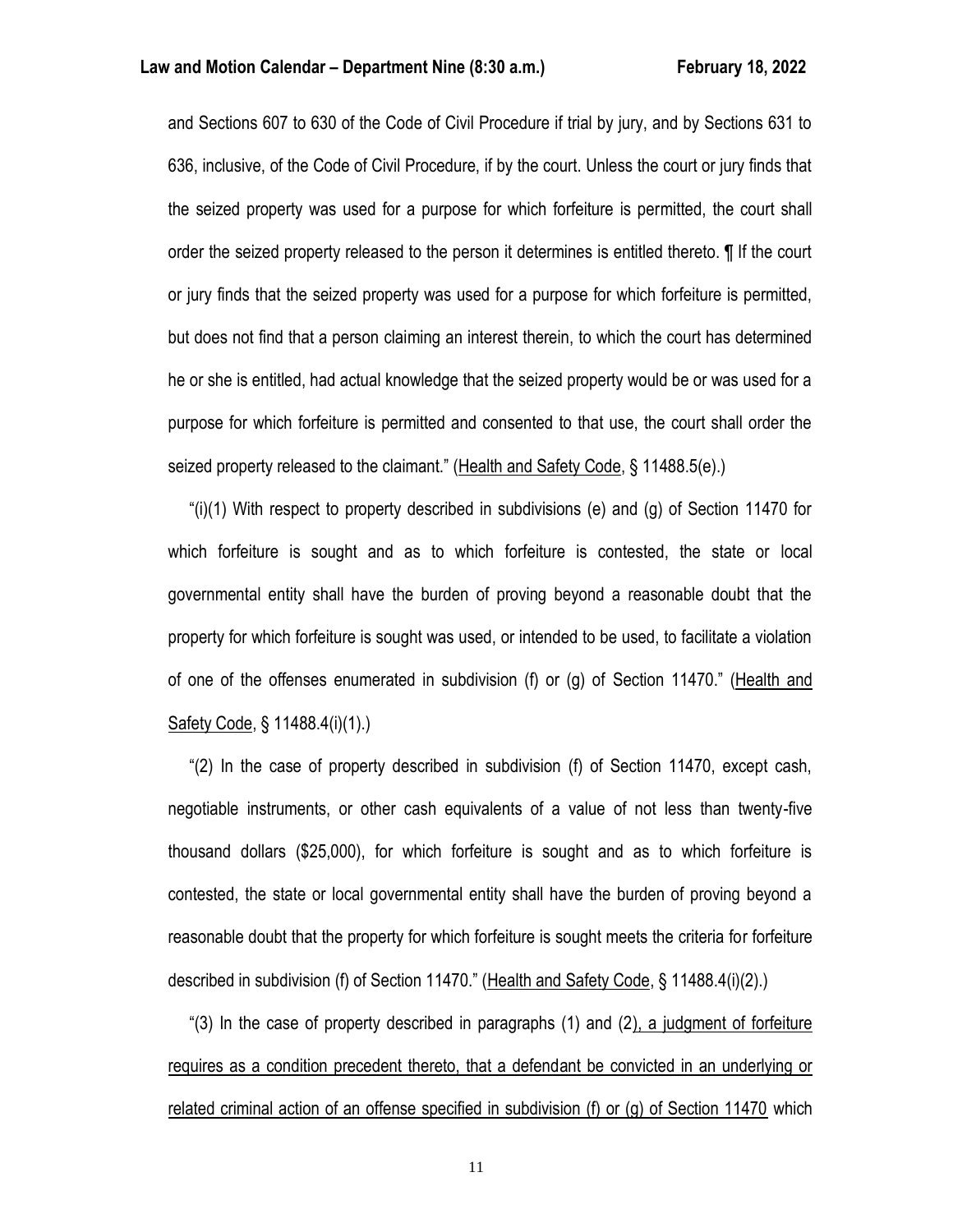offense occurred within five years of the seizure of the property subject to forfeiture or within five years of the notification of intention to seek forfeiture. If the defendant is found guilty of the underlying or related criminal offense, the issue of forfeiture shall be tried before the same jury, if the trial was by jury, or tried before the same court, if trial was by court, unless waived by all parties. The issue of forfeiture shall be bifurcated from the criminal trial and tried after conviction unless waived by all the parties." (Health and Safety Code, § 11488.4(i)(3).)

 "In the case of property described in subdivision (f) of Section 11470 that is cash or negotiable instruments of a value of not less than twenty-five thousand dollars (\$25,000), the state or local governmental entity shall have the burden of proving by clear and convincing evidence that the property for which forfeiture is sought is such as is described in subdivision (f) of Section 11470. There is no requirement for forfeiture thereof that a criminal conviction be obtained in an underlying or related criminal offense." (Emphasis added.) (Health and Safety Code, § 11488.4(i)(4).)

 "(5) If there is an underlying or related criminal action, and a criminal conviction is required before a judgment of forfeiture may be entered, the issue of forfeiture shall be tried in conjunction therewith. Trial shall be by jury unless waived by all parties. If there is no underlying or related criminal action, the presiding judge of the superior court shall assign the action brought pursuant to this chapter for trial." (Health and Safety Code, § 11488.4(i)(5).)

 At the hearing on April 16, 2021 the People stated that a response would be filed. The claimant's counsel was not present at the April 16, 2021 hearing. The April 16, 2021 minute order was served by mail on the District Attorney and claimant's counsel on April 19, 2021.

 On May 10, 2021 the People filed a petition for forfeiture. The proof of service filed on May 14, 2021 declares that claimant's counsel was served the petition for forfeiture by fax on May 11, 2021.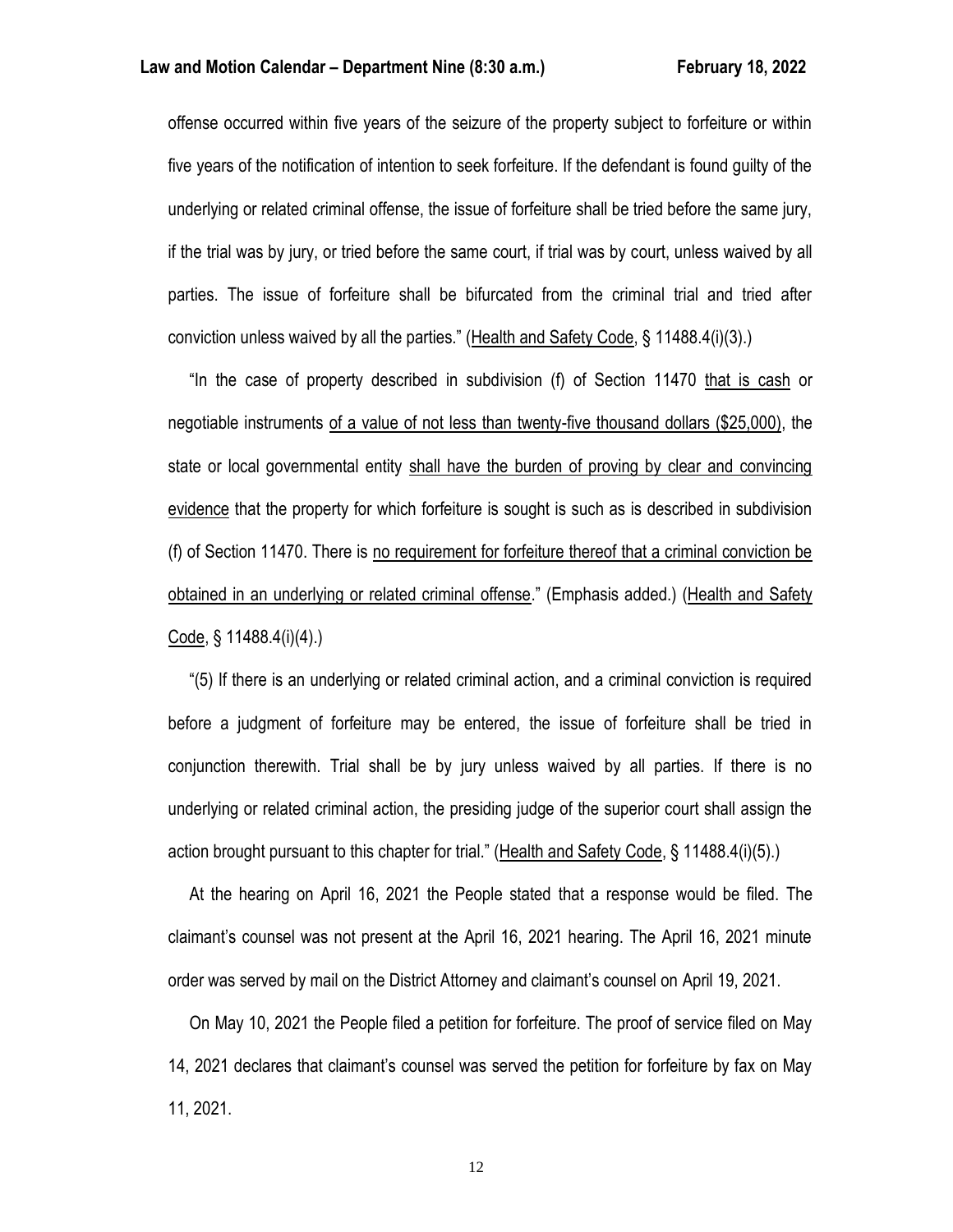Upon the request of the People, the court continued the hearing from December 3, 2021 to February 18, 2022.

**TENTATIVE RULING # 3: APPEARANCES ARE REQUIRED AT 8:30 A.M. ON FRIDAY, FEBRUARY 18, 2022 IN DEPARTMENT NINE. IF A PARTY OR PARTIES WISH TO APPEAR TELEPHONICALLY THEY MUST APPEAR BY "VCOURT", WHICH MUST BE SCHEDULED AND PAID THROUGH THE COURT WEBSITE AT www.eldorado.courts.ca.gov/online-services/telephonic-appearances.**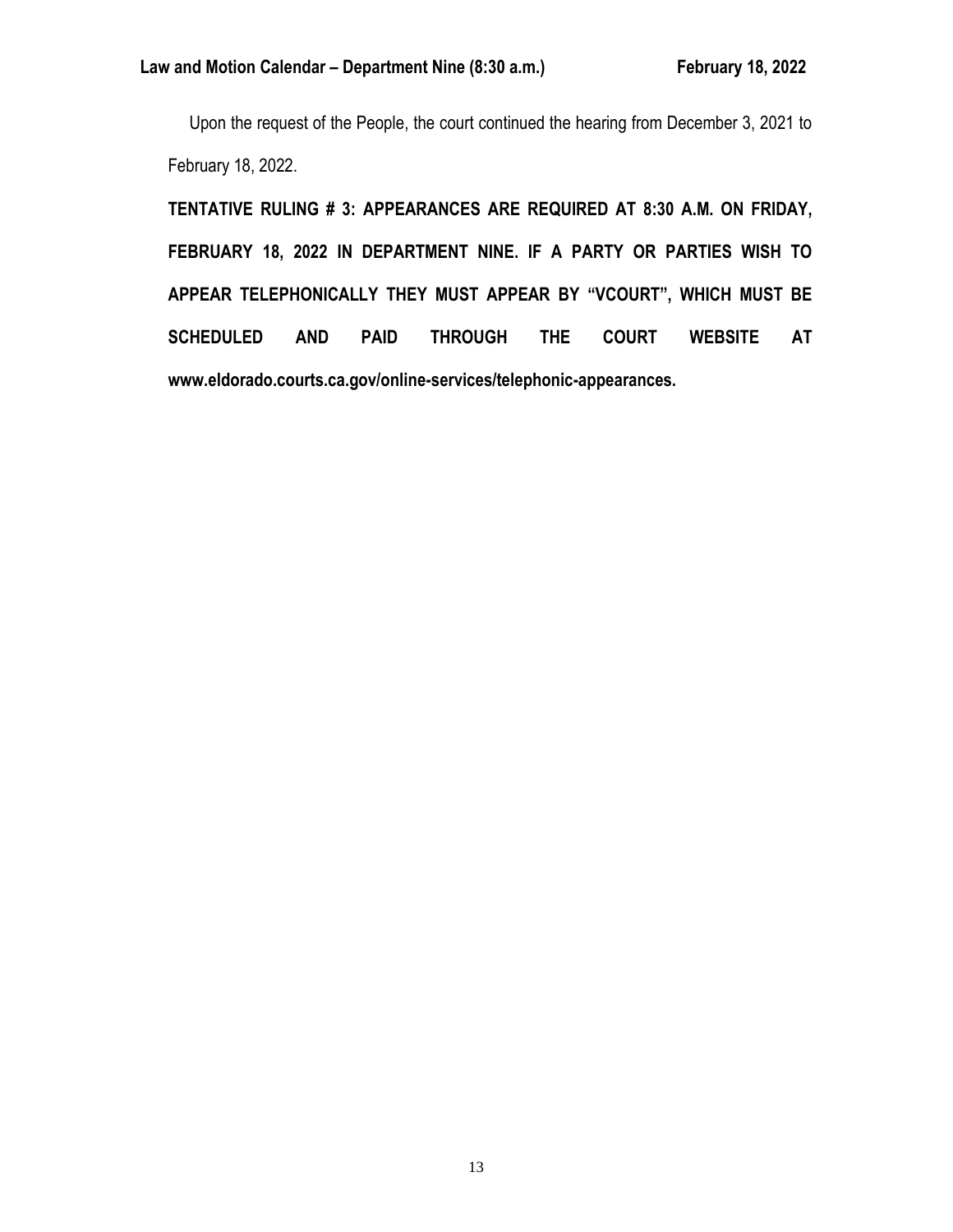## **4. PEOPLE v. KELLY PCL-20210332**

### **Claim Opposing Forfeiture.**

 Claimant Kelly filed a claim opposing forfeiture in response to a notice of administrative proceedings to determine that certain funds are forfeited. The People responded by filing a petition for forfeiture. The unverified petition contends: \$13,914 in U.S. Currency was seized by the El Dorado County Sheriff's Office; such funds are currently in the hands of the El Dorado County District Attorney's Office; and the property became subject to forfeiture pursuant to Health and Safety Code, § 11470(f), because that money was a thing of value furnished or intended to be furnished by a person in exchange for a controlled substance, the proceeds was traceable to such an exchange, and the money was used or intended to be used to facilitate a violation of Health and Safety Code, § 11358. The People pray for judgment declaring that the money is forfeited to the State of California.

"The following are subject to forfeiture:  $\P$  \* \* \* (f) All moneys, negotiable instruments, securities, or other things of value furnished or intended to be furnished by any person in exchange for a controlled substance, all proceeds traceable to such an exchange, and all moneys, negotiable instruments, or securities used or intended to be used to facilitate any violation of Section 11351, 11351.5, 11352, 11355, 11359, 11360, 11378, 11378.5, 11379, 11379.5, 11379.6, 11380, 11382, or 11383 of this code, or Section 182 of the Penal Code, or a felony violation of Section 11366.8 of this code, insofar as the offense involves manufacture, sale, possession for sale, offer for sale, or offer to manufacture, or conspiracy to commit at least one of those offenses, if the exchange, violation, or other conduct which is the basis for the forfeiture occurred within five years of the seizure of the property, or the filing of a petition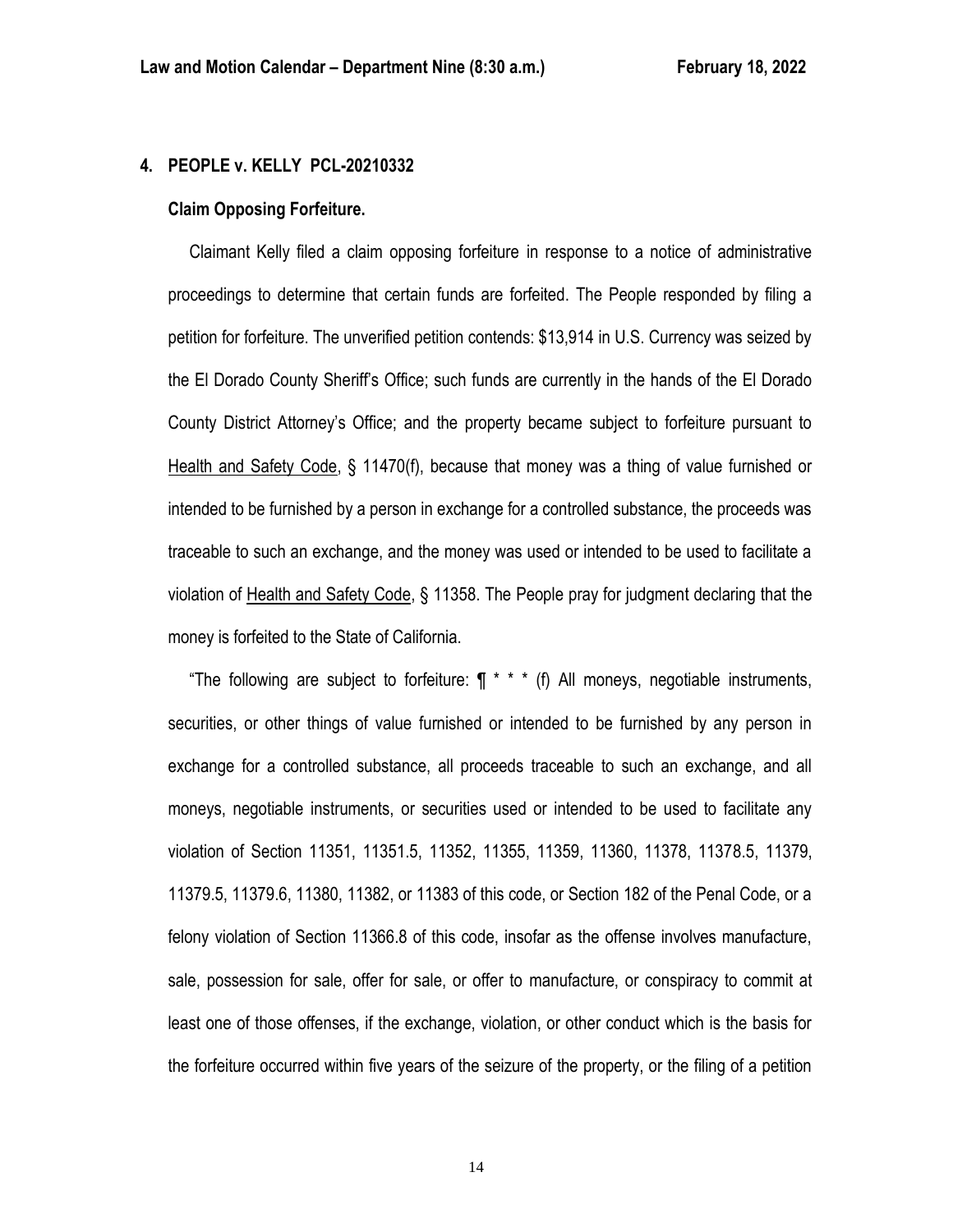under this chapter, or the issuance of an order of forfeiture of the property, whichever comes first." (Health and Safety Code, § 11470(f).)

 "(a) Except as provided in subdivision (j), if the Department of Justice or the local governmental entity determines that the factual circumstances do warrant that the moneys, negotiable instruments, securities, or other things of value seized or subject to forfeiture come within the provisions of subdivisions (a) to (g), inclusive, of Section 11470, and are not automatically made forfeitable or subject to court order of forfeiture or destruction by another provision of this chapter, the Attorney General or district attorney shall file a petition of forfeiture with the superior court of the county in which the defendant has been charged with the underlying criminal offense or in which the property subject to forfeiture has been seized or, if no seizure has occurred, in the county in which the property subject to forfeiture is located. If the petition alleges that real property is forfeitable, the prosecuting attorney shall cause a lis pendens to be recorded in the office of the county recorder of each county in which the real property is located. ¶ A petition of forfeiture under this subdivision shall be filed as soon as practicable, but in any case within one year of the seizure of the property which is subject to forfeiture, or as soon as practicable, but in any case within one year of the filing by the Attorney General or district attorney of a lis pendens or other process against the property, whichever is earlier." (Emphasis added.) (Health and Safety Code, § 11488.4(a).)

 "(a)(1) Any person claiming an interest in the property seized pursuant to Section 11488 may, unless for good cause shown the court extends the time for filing, at any time within 30 days from the date of the first publication of the notice of seizure, if that person was not personally served or served by mail, or within 30 days after receipt of actual notice, file with the superior court of the county in which the defendant has been charged with the underlying or related criminal offense or in which the property was seized or, if there was no seizure, in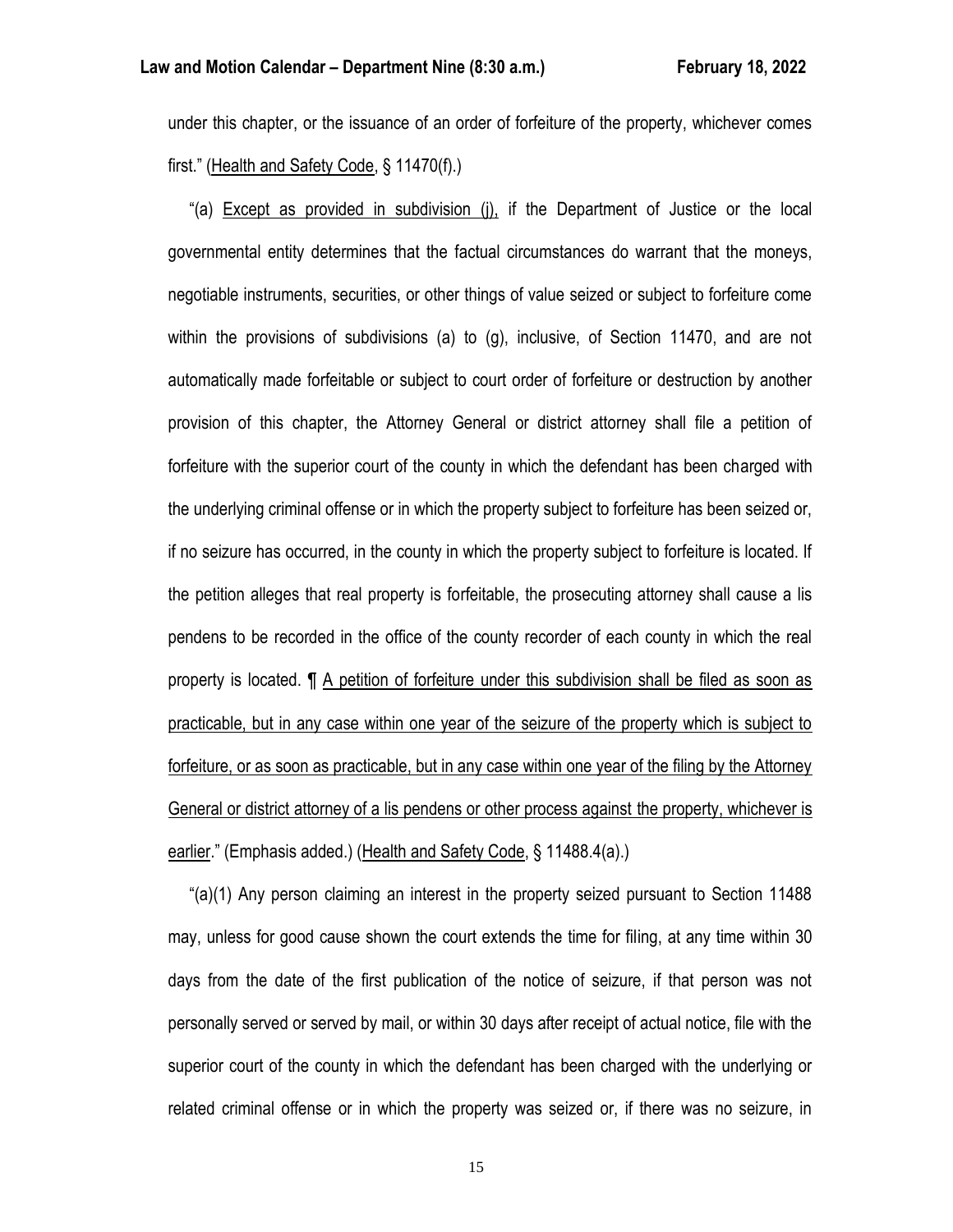which the property is located, a claim, verified in accordance with Section 446 of the Code of Civil Procedure, stating his or her interest in the property. An endorsed copy of the claim shall be served by the claimant on the Attorney General or district attorney, as appropriate, within 30 days of the filing of the claim…" (Health and Safety Code, § 11488.5(a)(1).)

" $(c)(1)$  If a verified claim is filed, the forfeiture proceeding shall be set for hearing on a day not less than 30 days therefrom, and the proceeding shall have priority over other civil cases. Notice of the hearing shall be given in the same manner as provided in Section 11488.4. Such a verified claim or a claim filed pursuant to subdivision (j) of Section 11488.4 shall not be admissible in the proceedings regarding the underlying or related criminal offense set forth in subdivision (a) of Section 11488. ¶ (2) The hearing shall be by jury, unless waived by consent of all parties. ¶ (3) The provisions of the Code of Civil Procedure shall apply to proceedings under this chapter unless otherwise inconsistent with the provisions or procedures set forth in this chapter. However, in proceedings under this chapter, there shall be no joinder of actions, coordination of actions, except for forfeiture proceedings, or cross-complaints, and the issues shall be limited strictly to the questions related to this chapter." (Health and Safety Code, § 11488.5(c).)

" $(d)(1)$  At the hearing, the state or local governmental entity shall have the burden of establishing, pursuant to subdivision (i) of Section 11488.4, that the owner of any interest in the seized property consented to the use of the property with knowledge that it would be or was used for a purpose for which forfeiture is permitted, in accordance with the burden of proof set forth in subdivision (i) of Section 11488.4. ¶ (2) No interest in the seized property shall be affected by a forfeiture decree under this section unless the state or local governmental entity has proven that the owner of that interest consented to the use of the property with knowledge that it would be or was used for the purpose charged. Forfeiture shall be ordered when, at the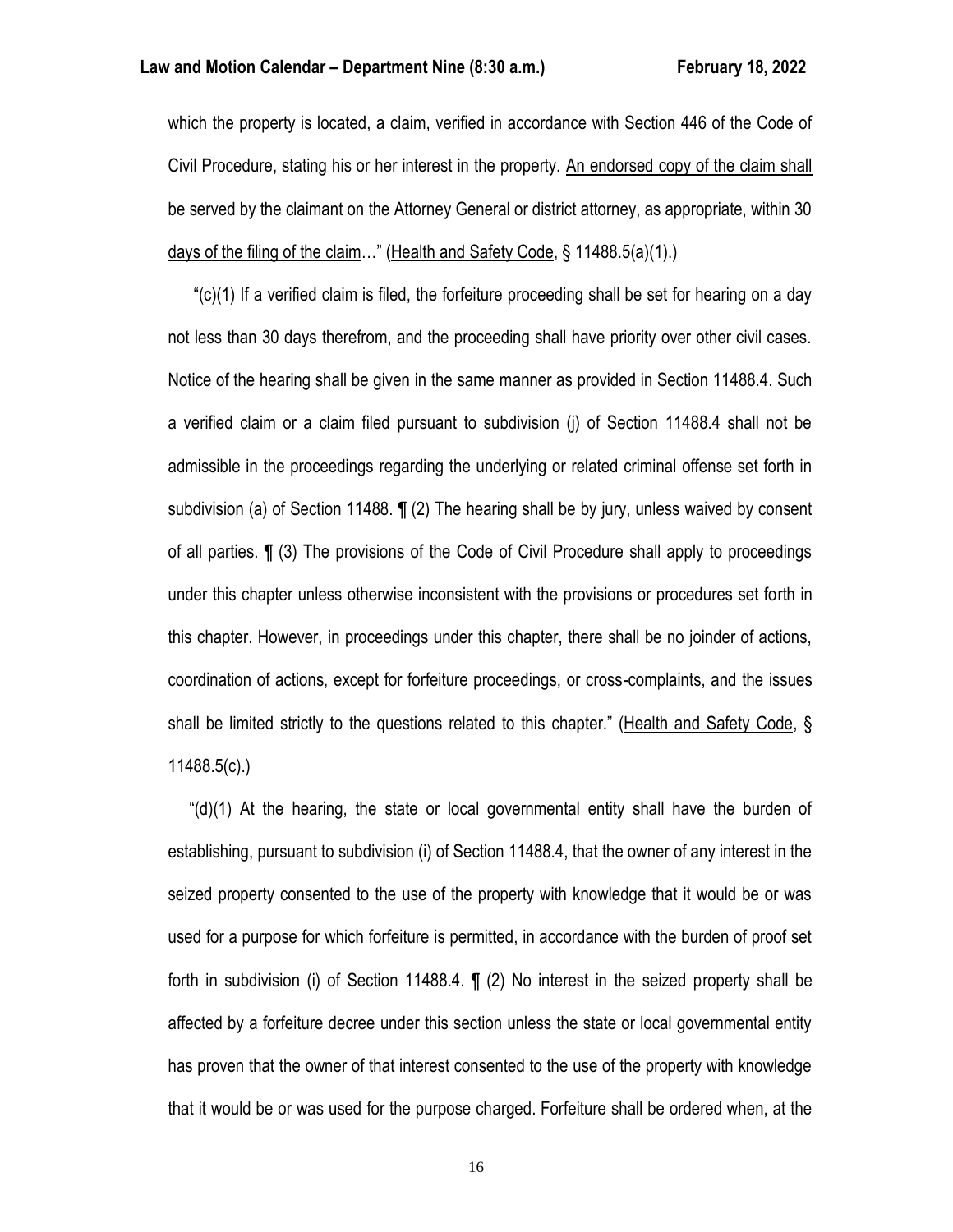hearing, the state or local governmental entity has shown that the assets in question are subject to forfeiture pursuant to Section 11470, in accordance with the burden of proof set forth in subdivision (i) of Section 11488.4." (Health and Safety Code, § 11488.5(d).)

 "(e) The forfeiture hearing shall be continued upon motion of the prosecution or the defendant until after a verdict of guilty on any criminal charges specified in this chapter and pending against the defendant have been decided. The forfeiture hearing shall be conducted in accordance with Sections 190 to 222.5, inclusive, Sections 224 to 234, inclusive, Section 237, and Sections 607 to 630 of the Code of Civil Procedure if trial by jury, and by Sections 631 to 636, inclusive, of the Code of Civil Procedure, if by the court. Unless the court or jury finds that the seized property was used for a purpose for which forfeiture is permitted, the court shall order the seized property released to the person it determines is entitled thereto. ¶ If the court or jury finds that the seized property was used for a purpose for which forfeiture is permitted, but does not find that a person claiming an interest therein, to which the court has determined he or she is entitled, had actual knowledge that the seized property would be or was used for a purpose for which forfeiture is permitted and consented to that use, the court shall order the seized property released to the claimant." (Health and Safety Code, § 11488.5(e).)

 "(3) In the case of property described in paragraphs (1) and (2), a judgment of forfeiture requires as a condition precedent thereto, that a defendant be convicted in an underlying or related criminal action of an offense specified in subdivision (f) or (g) of Section 11470 which offense occurred within five years of the seizure of the property subject to forfeiture or within five years of the notification of intention to seek forfeiture. If the defendant is found guilty of the underlying or related criminal offense, the issue of forfeiture shall be tried before the same jury, if the trial was by jury, or tried before the same court, if trial was by court, unless waived by all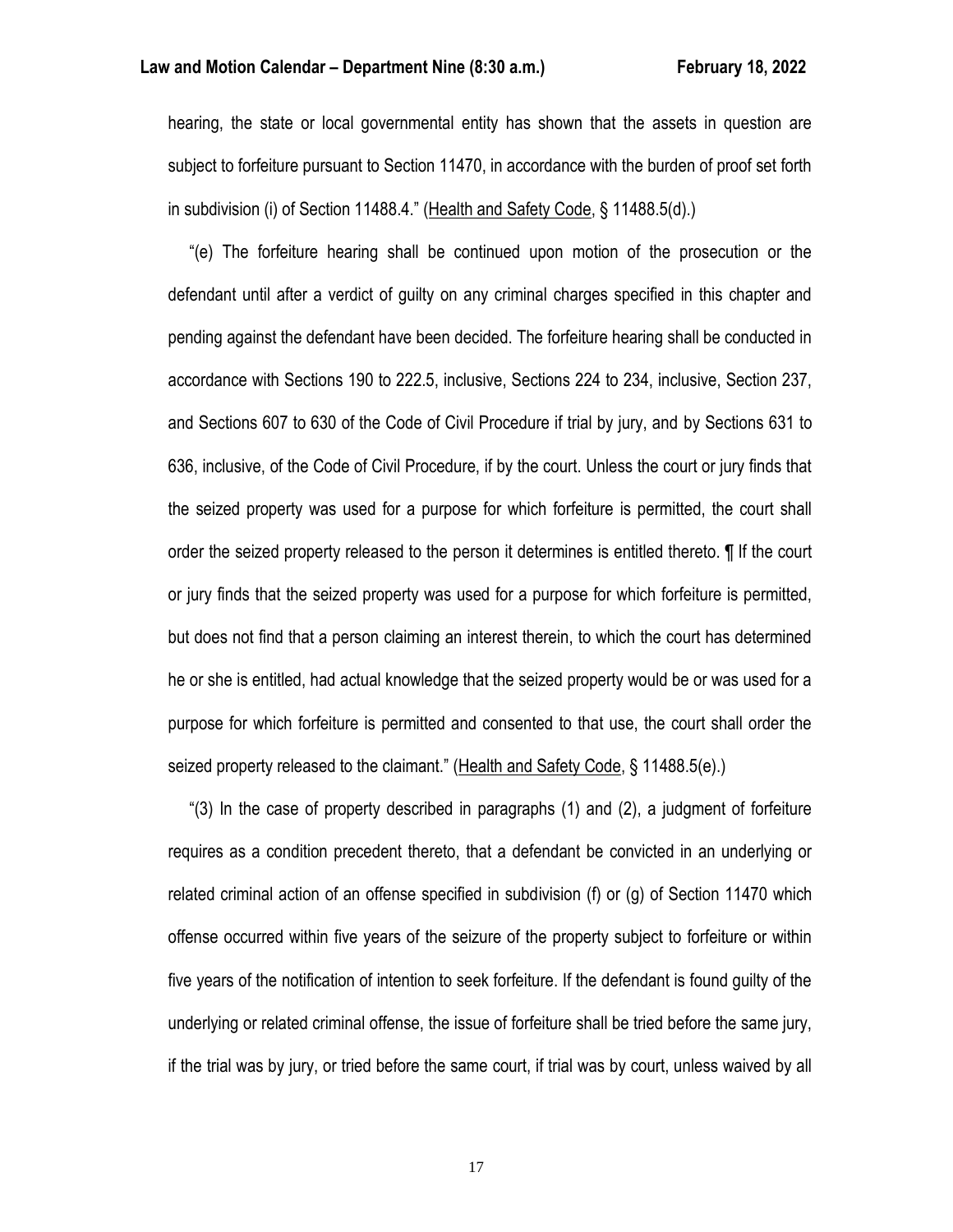parties. The issue of forfeiture shall be bifurcated from the criminal trial and tried after conviction unless waived by all the parties." (Health and Safety Code, § 11488.4(i)(3).)

 "(5) If there is an underlying or related criminal action, and a criminal conviction is required before a judgment of forfeiture may be entered, the issue of forfeiture shall be tried in conjunction therewith. Trial shall be by jury unless waived by all parties. If there is no underlying or related criminal action, the presiding judge of the superior court shall assign the action brought pursuant to this chapter for trial." (Health and Safety Code, § 11488.4(i)(5).)

 The People advised the court at the hearing on June 25, 2021 that a criminal case was pending.

 Upon the request of the People, the court continued the hearing from December 3, 2021 to February 18, 2022.

**TENTATIVE RULING # 4: APPEARANCES ARE REQUIRED AT 8:30 A.M. ON FRIDAY, FEBRUARY 18, 2022 IN DEPARTMENT NINE. IF A PARTY OR PARTIES WISH TO APPEAR TELEPHONICALLY THEY MUST APPEAR BY "VCOURT", WHICH MUST BE SCHEDULED AND PAID THROUGH THE COURT WEBSITE AT www.eldorado.courts.ca.gov/online-services/telephonic-appearances.**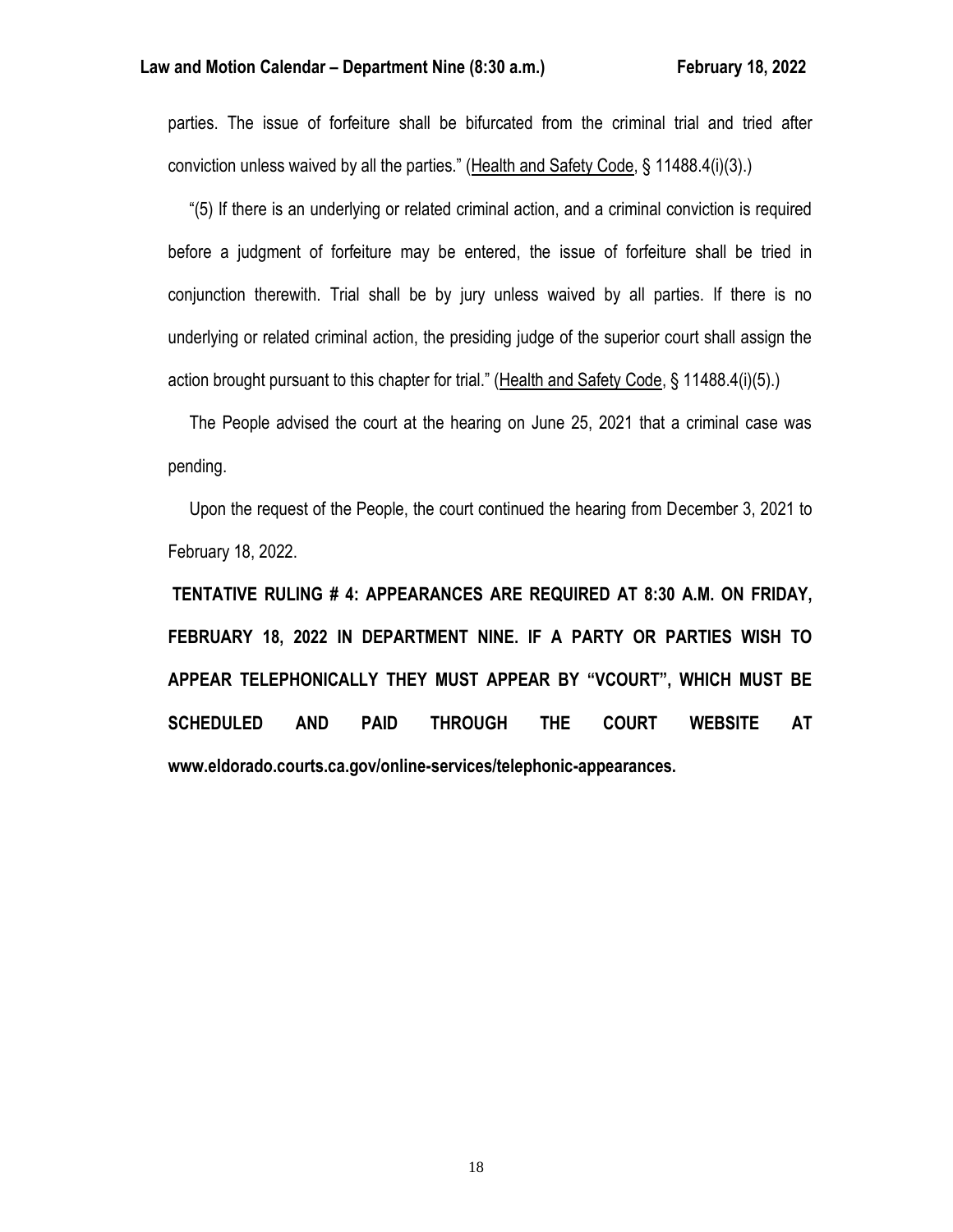**5. MATTER OF LABELLE-KANTOLA 21CV0329**

**OSC Re: Name Change.**

**TENTATIVE RULING # 5: THE PETITION IS GRANTED.**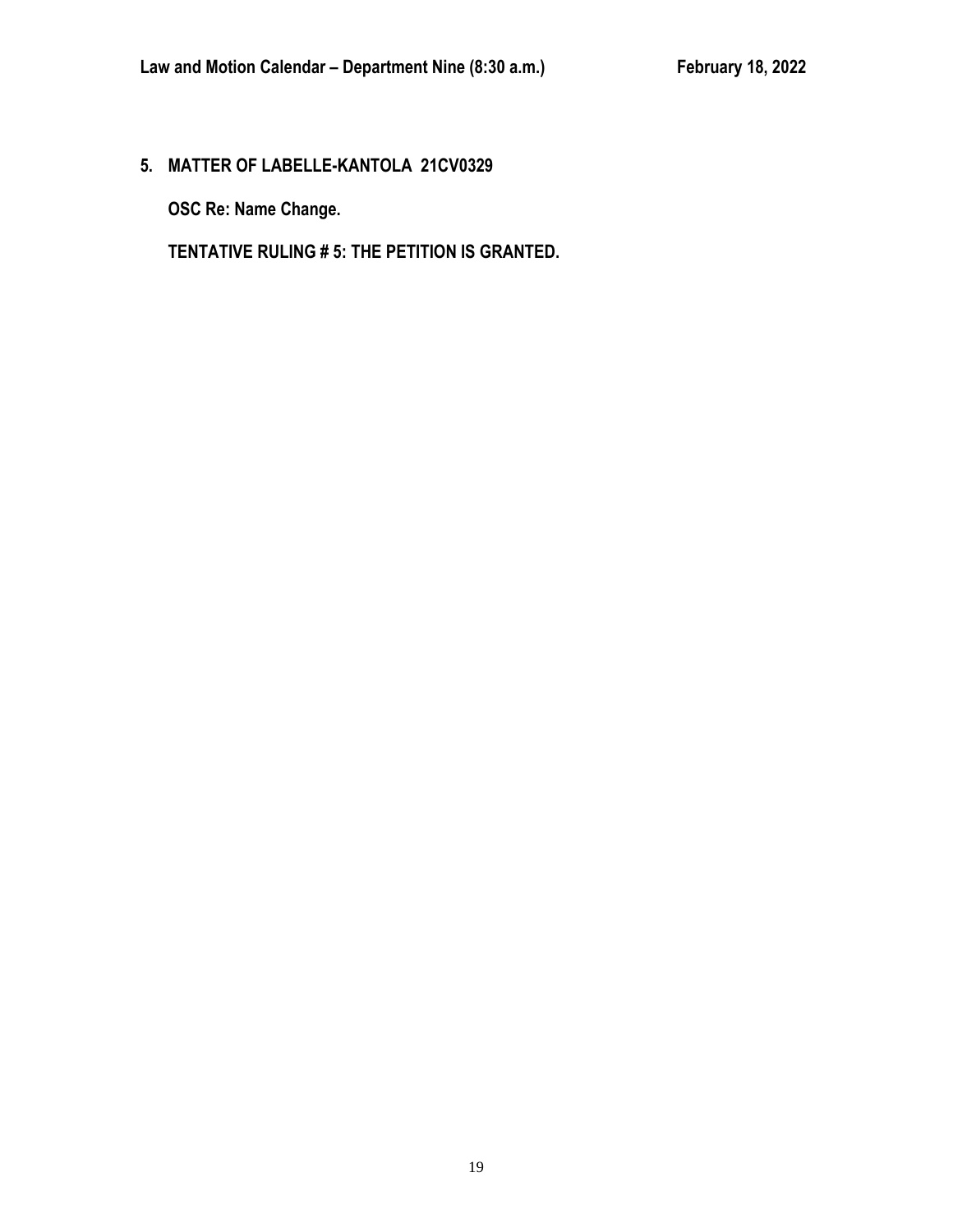# **6. MATTER OF WHEELER 21CV0304**

## **OSC Re: Name Change.**

The mandated CLETS report is not in the court's file. (See Code of Civil Procedure, § 1279.5(f).)

**TENTATIVE RULING # 6: APPEARANCES ARE REQUIRED AT 8:30 A.M. ON FRIDAY, FEBRUARY 18, 2022 IN DEPARTMENT NINE. IF A PARTY OR PARTIES WISH TO APPEAR TELEPHONICALLY THEY MUST APPEAR BY "VCOURT", WHICH MUST BE SCHEDULED AND PAID THROUGH THE COURT WEBSITE AT www.eldorado.courts.ca.gov/online-services/telephonic-appearances.**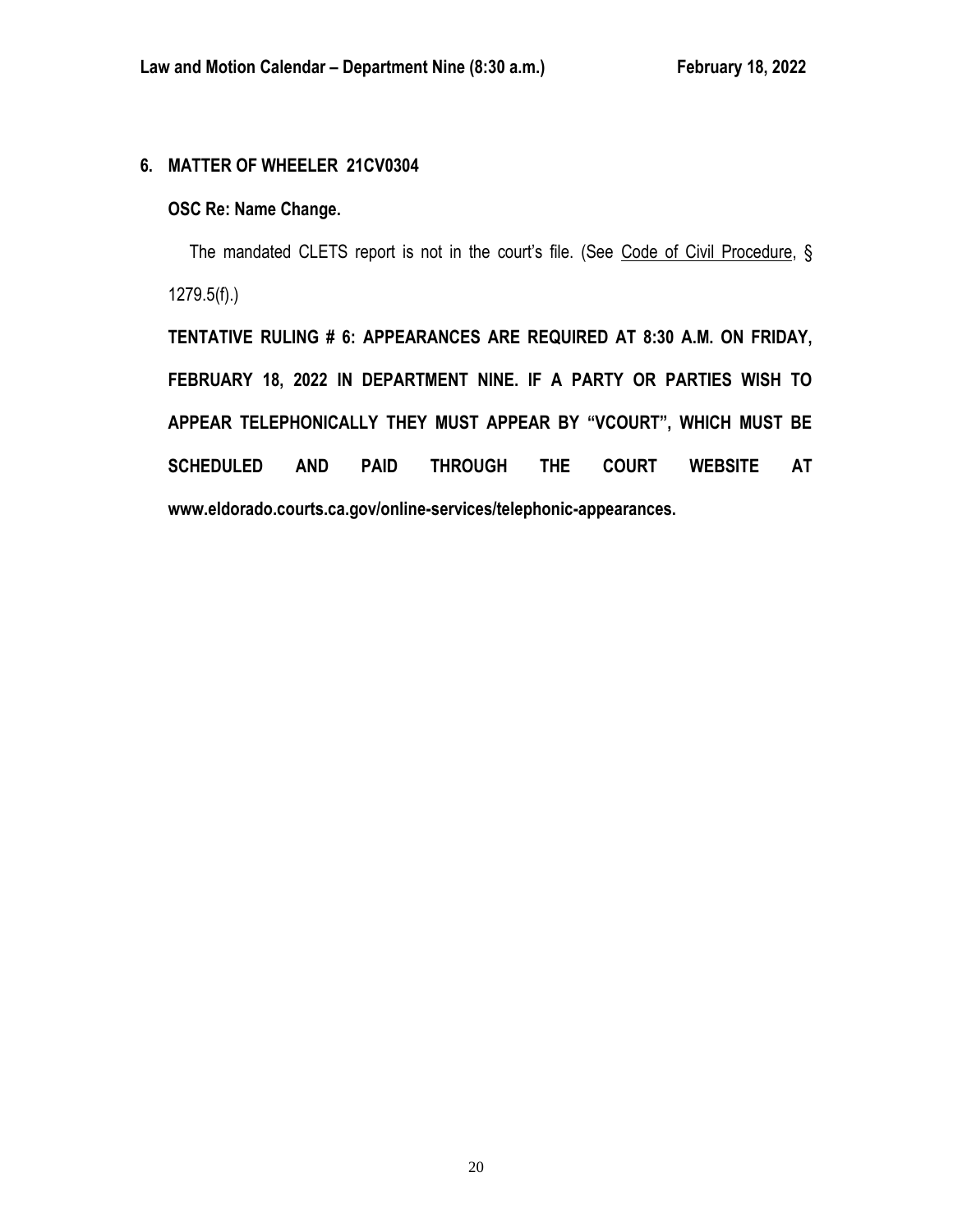## **7. FOULDS v. COLD SPRINGS MOBILE HOME PARK PC-20210033**

### **Motion for Reconsideration of Defendants' Demurrer and Motion to Strike.**

 Defendants Cold Springs Mobile Home Manor, LLC, Monolith Properties, Inc., Marlow, Natho, and Brache demurred to the causes of action of the  $1<sup>st</sup>$  amended complaint and moved to strike the entire 1<sup>st</sup> amended complaint and the punitive damages allegations in the 1<sup>st</sup> amended complaint. Oral argument took place on October 22, 2021 and the court took the matters under submission. On November 4, 2021 the court entered its order adopting the tentative ruling as the ruing of the court overruling the demurrers to the  $1st$  amended complaint and denying the motion to strike. On November 4, 2021 the clerk served the November 4, 2021 minute order by mail to plaintiff's counsel and defense counsel.

 Defendants move for reconsideration of the court's order denying defendants' motion to strike and overruling their demurrers to the 1<sup>st</sup> amended complaint on the following grounds: reconsideration is appropriate due to a new fact that defense counsel was unaware of at the time of the hearing, which was that defendant Thomas Brache passed away on October 20, 2021, which was two days prior to the hearing on the demurrers and motion to strike and the death significantly impacted the motion, demurrers, the proper parties to the litigation, and the availability of an award of punitive damages against any defendant; the motion for reconsideration is timely as plaintiff has not served and filed a notice of entry of the order overruling the demurrers and denying the motion to strike and, in an abundance of caution, the motion was filed and served on November 19, 2021, which is within ten days, plus five days for mailing of the November 4, 2021 order; the motion to strike punitive damages should be granted as punitive damages can not be recovered from a deceased party's estate; a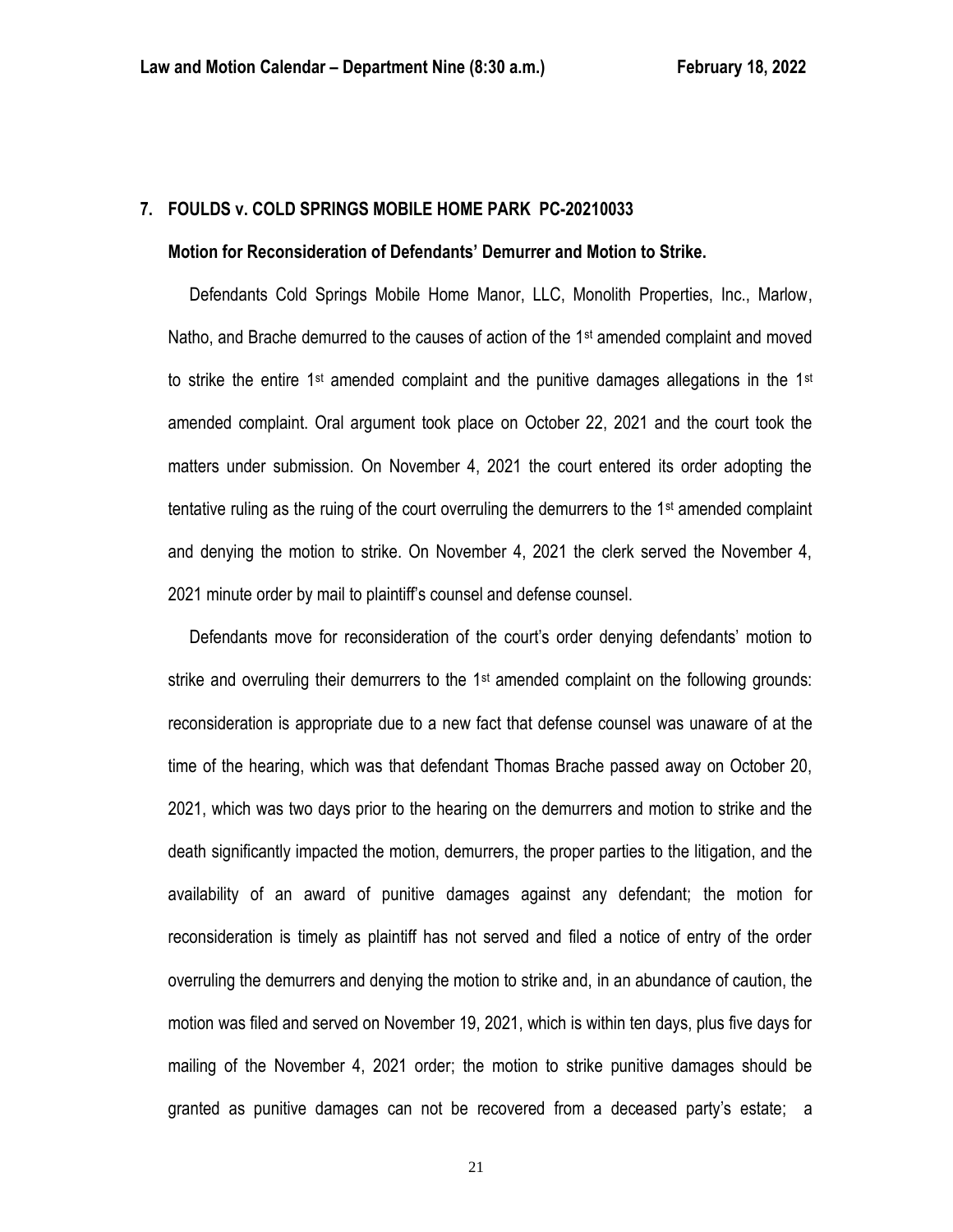deceased person is not a property party to litigation and judgment may not be taken against a deceased person; the action can not be prosecuted against a deceased person and can only be asserted against a personal representative or successor in interest; a personal representative is not a proper party unless proof of compliance with Part 4 (commencing with Section 9000) of Division 7 of the Probate Code governing creditor claims is first made; the court should exercise its discretion pursuit to Code of Civil Procedure, § 377.33 to dismiss defendant Thomas Brache; and court should reconsider its ruling on the motion to strike and strike the punitive damage allegations asserted against defendants Cold Springs Mobile Manor, LLC and Natho as the only grounds for punitive damages is the alleged conduct of deceased defendant Thomas Brache.

 Plaintiff opposes the motion on the following grounds: the death of a party is not a new fact or new circumstance justifying a motion to reconsider a prior order; defense counsel can not represent decedent Thomas Brache in pursuing this motion as his death terminated the authority of defense counsel to act on his behalf; the causes of action against defendant Brache survives his death and does not abate; despite plaintiff's counsel's requests for information, defense counsel has not provided information concerning the decedent defendant's personal representative or successor in interest and when that personal representative, estate or personal representative moves to substitute into the case, plaintiff will file a supplemental complaint and will not seek punitive damages against the personal representative based upon Code of Civil Procedure, § 377.42; at this stage, a motion to strike is not appropriate; deceased defendant Brache was a managing agent of defendant Cold Springs Mobile Manor, LLC and Cold Springs Mobile Manor, LLC remains liable for punitive damages based upon deceased defendant Brache's conduct as a managing agent as alleged in the 1st amended complaint; and defendant Natho remains liable for punitive damages arising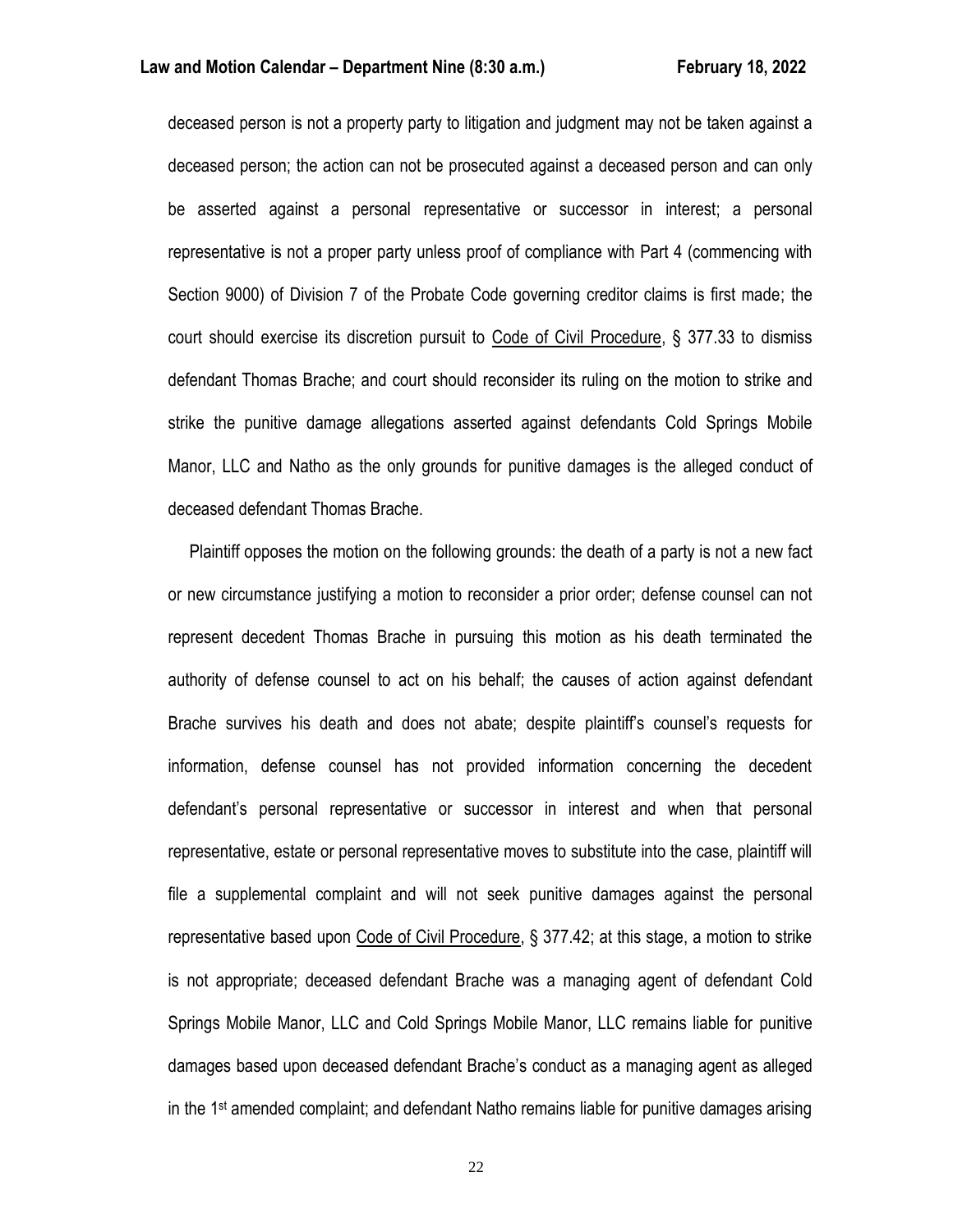from her own misconduct as a co-managing agent and acting jointly with decedent, whom plaintiff believes is her spouse.

Defendants replied to the opposition.

 Defendants also requested in reply that the court take judicial notice that defendant Thomas Brache died on October 20, 2021 as shown on a certified copy of his death certificate.

### Motion for Reconsideration Principles

 In order for an interested party to obtain reconsideration of a prior ruling or order, the applicant is required to file the motion within 10 days after service upon the party of the written notice of entry of the order and the application must be based upon new or different facts, circumstances or law. (Code of Civil Procedure, § 1008(a).)

 "Section 1008's purpose is " 'to conserve judicial resources by constraining litigants who would endlessly bring the same motions over and over, or move for reconsideration of every adverse order and then appeal the denial of the motion to reconsider.' " (Sen. Com. on Judiciary, Analysis of Assem. Bill No. 1067 (2011–2012 Reg. Sess.), as amended Apr. 25, 2011, p. 4.) To state that purpose strongly, the Legislature made section 1008 expressly jurisdictional, as subdivision (e) explains: "This section specifies the court's jurisdiction with regard to applications for reconsideration of its orders and renewals of previous motions, and applies to all applications to reconsider any order of a judge or court, or for the renewal of a previous motion, whether the order deciding the previous matter or motion is interim or final. No application to reconsider any order or for the renewal of a previous motion may be considered by any judge or court unless made according to this section." (§ 1008, subd. (e).) To deter parties from filing noncompliant renewed applications, the Legislature provided that "[a] violation of this section may be punished as a contempt and with sanctions as allowed by Section 128.7." (§ 1008, subd. (d).) ¶ We have recognized only one exception to section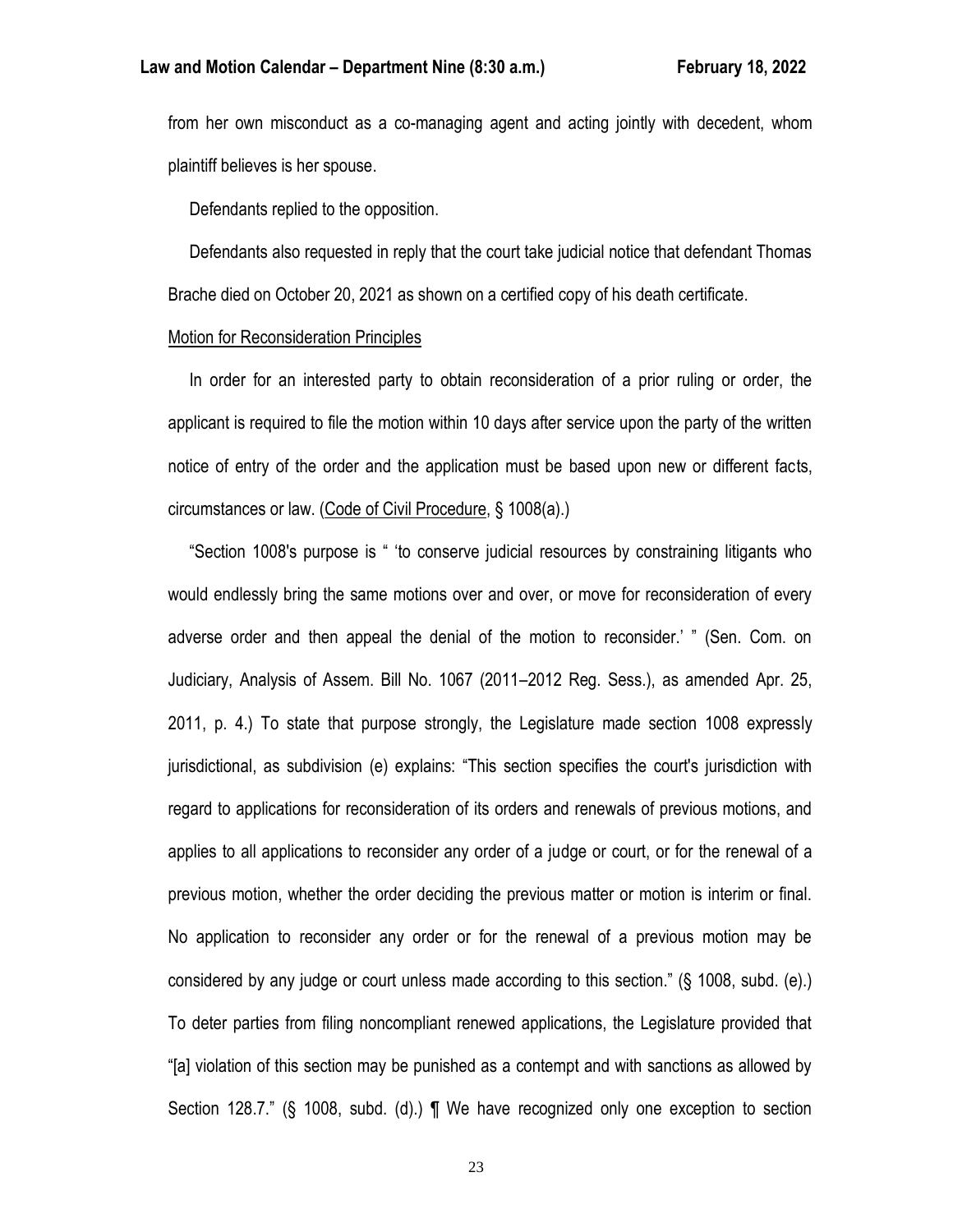1008's "jurisdiction[al]" (*id.,* subd. (e)) exclusivity. In *Le Francois v. Goel* (2005) 35 Cal.4th 1094, 1096–1097, 29 Cal.Rptr.3d 249, 112 P.3d 636 (*Le Francois* ), we held the statute "do[es] not limit a *court's* ability to reconsider its previous interim orders on its own motion," even while it "prohibit[s] a *party* from making renewed motions not based on new facts or law...." We construed section 1008 in this manner to avoid serious doubts about its validity under the California Constitution's separation of powers clause. (Cal. Const., art. III, § 3.) " '[T]he Legislature,' " we explained, " 'generally may adopt reasonable regulations affecting a court's inherent powers or functions, so long as the legislation does not "defeat" or "materially impair" a court's exercise of its constitutional power or the fulfillment of its constitutional function.' " (*Le Francois,* at p. 1103, 29 Cal.Rptr.3d 249, 112 P.3d 636, quoting *Superior Court v. County of Mendocino* (1996) 13 Cal.4th 45, 58–59, 51 Cal.Rptr.2d 837, 913 P.2d 1046.) "One of the core judicial functions that the Legislature may regulate but not usurp is 'the essential power of the judiciary to resolve "specific controversies" between parties.' " (*Le Francois,* at p. 1103, 29 Cal.Rptr.3d 249, 112 P.3d 636, quoting *People v. Bunn* (2002) 27 Cal.4th 1, 15, 115 Cal.Rptr.2d 192, 37 P.3d 380.) To limit a court's ability to correct its own rulings, we reasoned, " 'would directly and materially impair and defeat' " that " 'core power.' " (*Le Francois,* at p. 1104, 29 Cal.Rptr.3d 249, 112 P.3d 636.)" (Even Zohar Const. & Remodeling, Inc. v. Bellaire Townhouses, LLC (2015) 61 Cal.4th 830, 839-840.)

 With the above-cited principals in mind, the court will rule on plaintiff's motion for reconsideration.

### Timeliness

 "(a) When a motion is granted or denied, unless the court otherwise orders, notice of the court's decision or order shall be given by the prevailing party to all other parties or their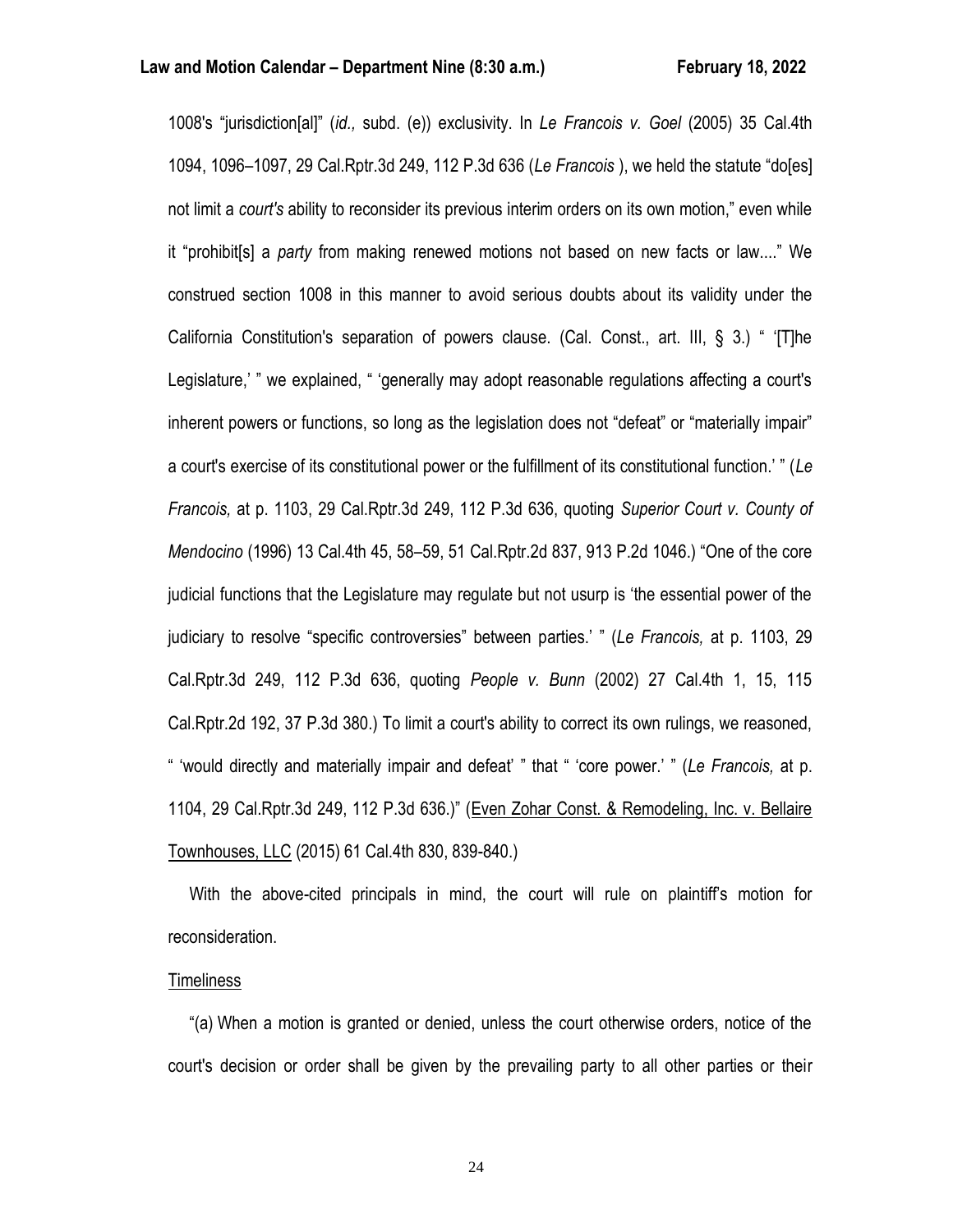attorneys, in the manner provided in this chapter, unless notice is waived by all parties in open court and is entered in the minutes." (Code of Civil Procedure, § 1019.5(a).)

 There is no indication in the minute order that the court directed that notice of entry of the order was to be served by the clerk. Therefore, the prevailing party was required to serve notice of entry of the order overruling the demurrer in order to start the ten day limitation to file a motion for reconsideration. There is no evidence before the court that plaintiff served defendant with notice of entry of the order. Therefore, the motion filed on November 19, 2021 was timely.

### Representation of Deceased Defendant

 "(a) Unless the power of an agent is coupled with an interest in the subject of the agency, it is terminated by any of the following:  $\P(1)$  its revocation by the principal.  $\P(2)$  The death of the principal. ¶ (3) The incapacity of the principal to contract." (Civil Code, § 2356(a).)

: The Third District Court of Appeal held long ago: "The death of Mr. Morrison, however, absolutely terminated the authority of this appellant, Bryce Swartfager, to represent him, as attorney in that suit *Deiter v. Kiser*, 158 Cal. 259, 110 P. 921; 3 Cal.Jur. 631, § 40. In the text last cited it is said in that regard: "The authority of an attorney necessarily ceases with the death of the client, for no one can act for a dead man. After the death of the client, his attorney therefore becomes a stranger to the proceedings."" (Swartfager v. Wells (1942) 53 Cal.App.2d 522, 527–528.)

 Defense counsel is not authorized to challenge on defendant Brache's behalf the continued prosecution of the action against deceased defendant Brache.

### Action Against Deceased Defendant

 Citing Blodgett v. Greenfield (1929) 101 Cal.App. 399, defendants contend that any party to the action can raise the issue of the death of a party at any time during the proceeding and the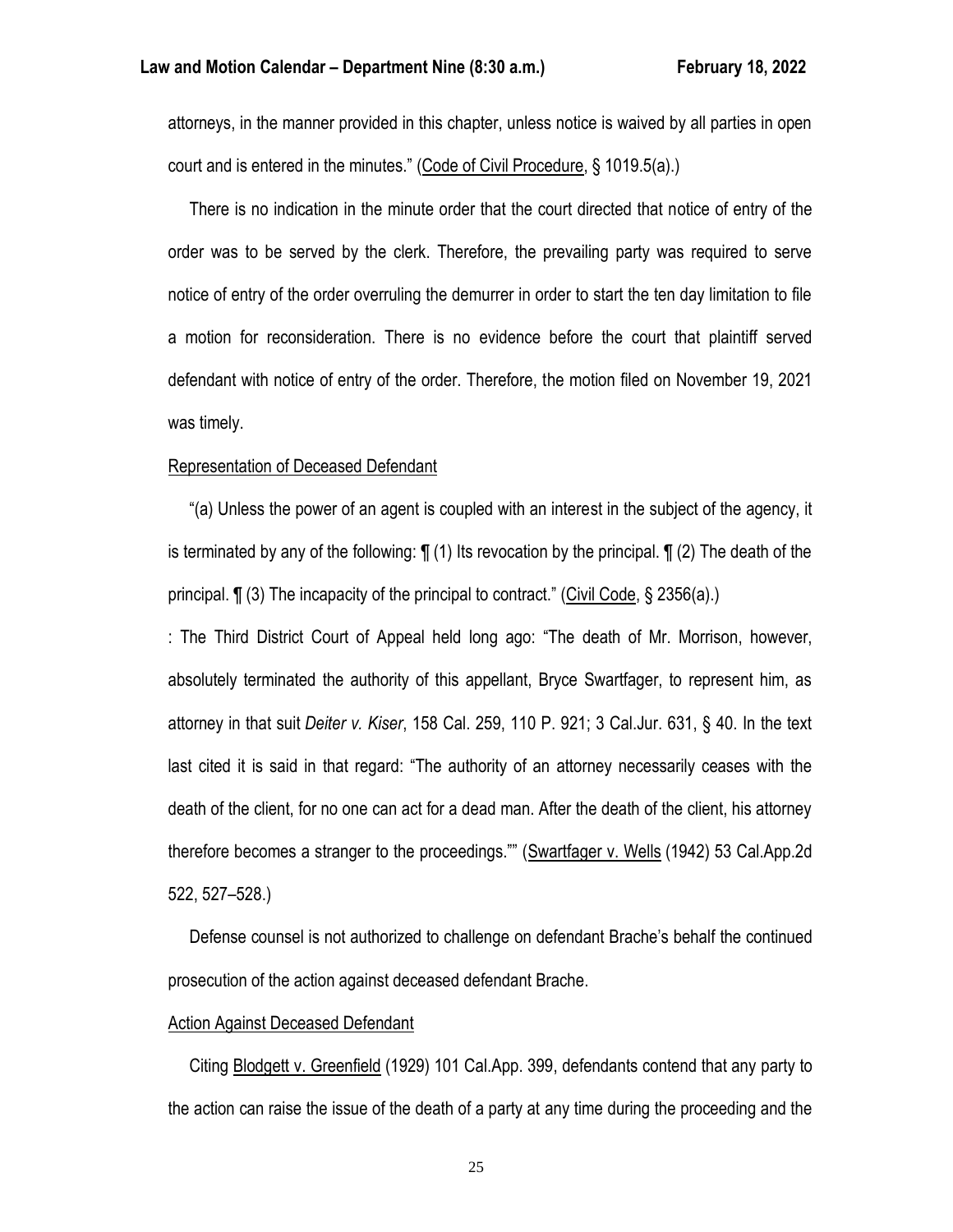court must then dismiss the action against the deceased where notice of the death is uncontroverted.

 "A cause of action for libel or slander does not survive the death of the party charged therewith. An action of this nature which is pending, abates when the death of either party occurs before the judgment becomes final. 18 Standard Enc. of Proc. p. 891; 1 R.C.L. 48, § 47; Newell on Slander and Libel (2d Ed.) p. 375, § 30; 1 Cal.Jur. 71, § 41; De La Torre v. Johnson, 200 Cal. 754, 757, 254 P. 1105. Such an action may not be continued against the representative of the deceased. ¶ 2 When the death of a party to an action occurs pending the litigation, the death may be suggested to the court by any party to the action, at any stage of the proceeding, by means of an affidavit or verified pleading. Upon such notice when the death is not controverted it becomes the duty of the court to dismiss the action and to proceed no further against the deceased. *Judson v. Love*, 35 Cal. 463, 469; *Munchiando v. Bach*, 203 Cal. 457, 264 P. 762." (Blodgett v. Greenfield (1929) 101 Cal.App. 399, 400–401.)

 Blodgett, supra, is distinguishable in that it held that the cause of action being asserted against the deceased defendant abated upon death and, therefore, it was the duty of the court to dismiss the action and proceed no further against the deceased defendant. The opinion did not raise, consider, or resolve the issue of whether dismissal was mandated where the cause of action did not abate.

 "An opinion is not authority for a point not raised, considered, or resolved therein. (E.g., *People v. Castellanos* (1999) 21 Cal.4th 785, 799, fn. 9, 88 Cal.Rptr.2d 346, 982 P.2d 211; *San Diego Gas & Elec. Co. v. Superior Court* (1996) 13 Cal.4th 893, 943, 55 Cal.Rptr.2d 724, 920 P.2d 669.)" (Styne v. Stevens (2001) 26 Cal.4th 42, 57-58.)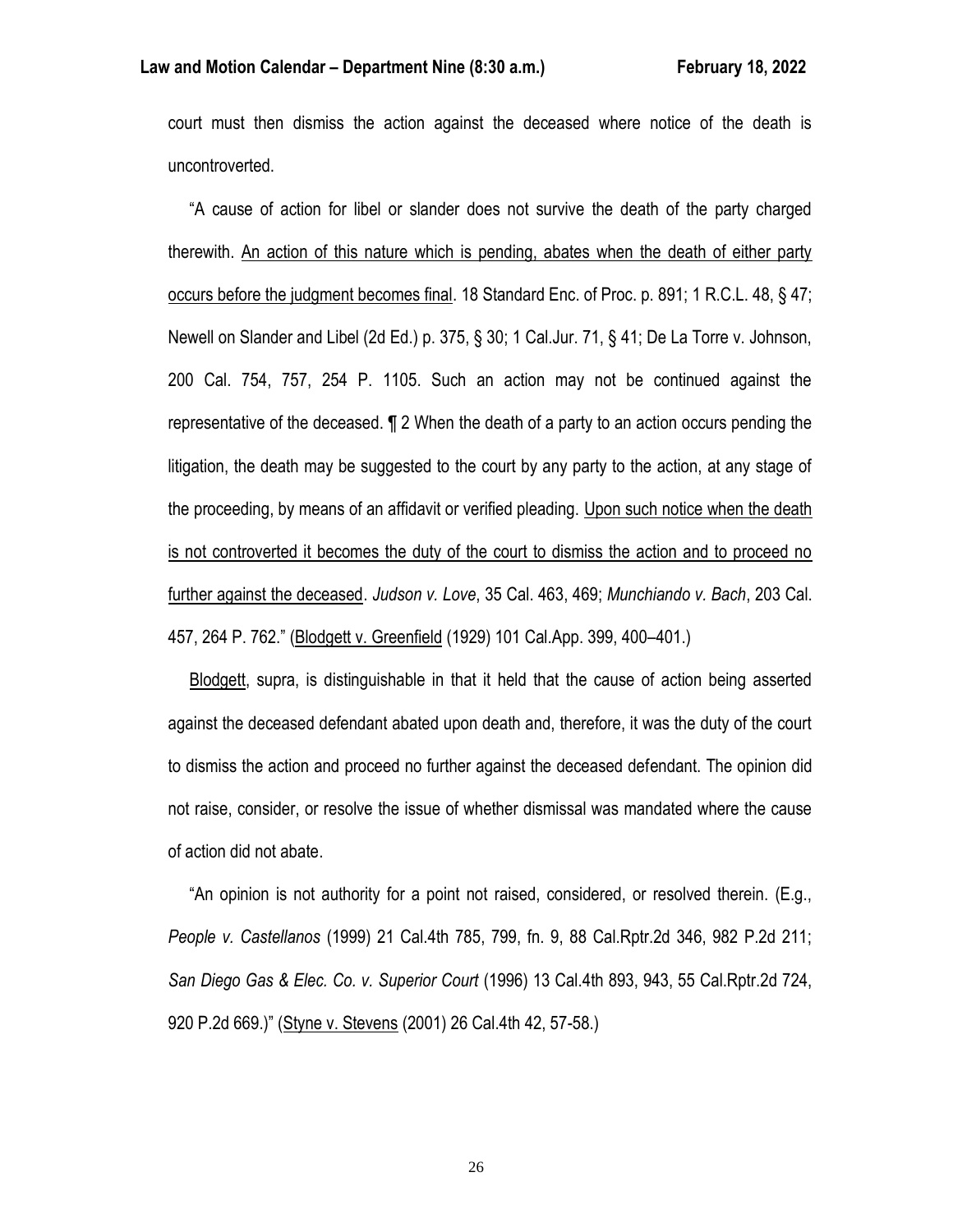"Except as otherwise provided by statute, a cause of action for or against a person is not lost by reason of the person's death, but survives subject to the applicable limitations period." (Emphasis added.) (Code of Civil Procedure, § 377.20(a).)

 "A pending action or proceeding does not abate by the death of a party if the cause of action survives." (Code of Civil Procedure, § 377.21.)

 Defendants have not cited any statutory authority that holds that the causes of action asserted against defendant Brache is lost by reason of his death, therefore, those causes of action against him survive and did not abate upon his death.

 "Subject to Part 4 (commencing with Section 9000) of Division 7 of the Probate Code governing creditor claims, a cause of action against a decedent that survives may be asserted against the decedent's personal representative or, to the extent provided by statute, against the decedent's successor in interest." (Code of Civil Procedure, § 377.40.)

 "On motion, the court shall allow a pending action or proceeding against the decedent that does not abate to be continued against the decedent's personal representative or, to the extent provided by statute, against the decedent's successor in interest, except that the court may not permit an action or proceeding to be continued against the personal representative unless proof of compliance with Part 4 (commencing with Section 9000) of Division 7 of the Probate Code governing creditor claims is first made." (Code of Civil Procedure, § 377.41.)

 Plaintiff argues in opposition that the court can not dismiss a case where the party passes away, because the court can appoint a special administrator; and plaintiff may be forced to request that either defendant Natho, believed to be defendant Brache's spouse, or defendant Cold Springs Mobile Manor LLC be appointed as special administrator

 A surviving spouse is the successor in interest to the surviving spouse's intestate share of the deceased spouse's assets without the need to administer the estate.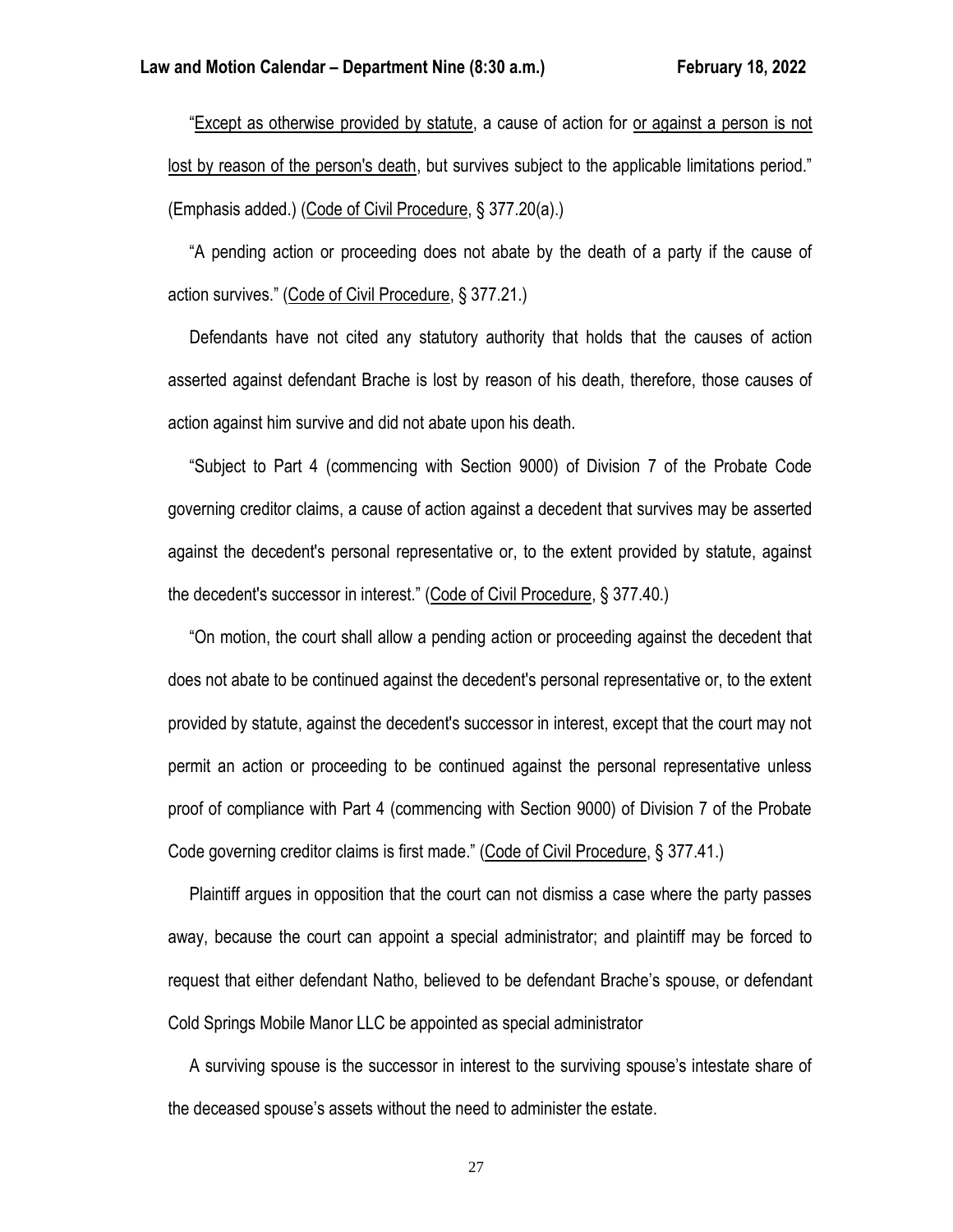"For the purposes of this chapter, "decedent's successor in interest" means the beneficiary of the decedent's estate or other successor in interest who succeeds to a cause of action or to a particular item of the property that is the subject of a cause of action." (Code of Civil Procedure, § 377.11.)

 In general, when a husband or wife dies intestate leaving property that passes to the surviving spouse under Probate Code, § 6401, or dies testate and by his or her will devises all or a part of his or her property to the surviving spouse, the property passes to the survivor subject to the provisions of Chapter 2 (commencing with Section 13540) and Chapter 3 (commencing with Section 13550), and no administration is necessary. (Probate Code, § 13500.)

 "Except as provided in Sections 11446, 13552, 13553, and 13554, upon the death of a married person, the surviving spouse is personally liable for the debts of the deceased spouse chargeable against the property described in Section 13551 to the extent provided in Section 13551." (Emphasis added.) (Probate Code, § 13550.) "The liability imposed by Section 13550 shall not exceed the fair market value at the date of the decedent's death, less the amount of any liens and encumbrances, of the total of the following: ¶ (a) The portion of the one-half of the community and quasi-community property belonging to the surviving spouse under Sections 100 and 101 that is not exempt from enforcement of a money judgment and is not administered in the estate of the deceased spouse. ¶ (b) The portion of the one-half of the community and quasi-community property belonging to the decedent under Sections 100 and 101 that passes to the surviving spouse without administration. ¶ (c) The separate property of the decedent that passes to the surviving spouse without administration." (Probate Code, § 13551.)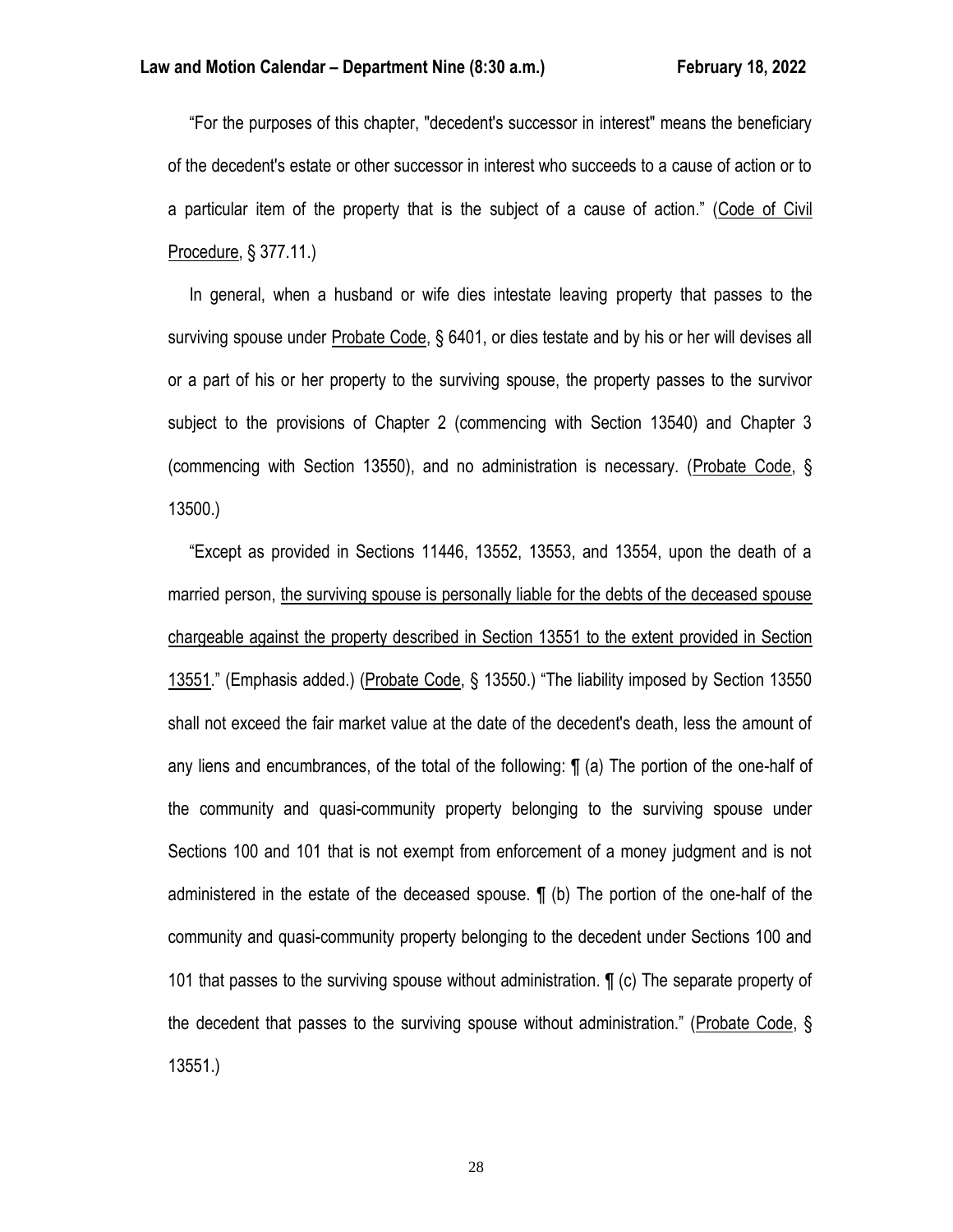There is also appellate authority for the proposition that the court lacks jurisdiction to enter any judgment related to a deceased defendant after the defendant's death.

 The Supreme Court held well over a century ago: "The defendant having died, the court could, on motion, allow the action to be continued against his representative (section 385, Code Civ. Proc.), but it could regularly take no action in the case until there was a substitution of some one to defend the action, especially as the death of the defendant had been suggested to it. The rendition of judgment nunc pro tunc in *Fox v. Hale & Norcross S. M. Co.*, supra, was made after such substitution and on notice. Until such substitution was had, no judgment could legally be rendered, and, so far as the time of rendition of judgment is concerned, the case stands precisely as if no findings were ever filed." (Emphasis added.) (De Leonis v. Walsh (1903) 140 Cal. 175, 179.)

 The Third District Court of Appeal has held: "Where a defendant dies and no personal representative is substituted, any judgment rendered is in excess of the court's jurisdiction to try the case. (*Judson v. Love* (1868) 35 Cal. 463, 467; *Bliss v. Speier* (1961) 193 Cal.App.2d 125, 126, 13 Cal.Rptr. 847.) Code of Civil Procedure section 583, subdivision (f), under which this appeal arises, recognizes that upon the defendant's death the court is deprived of jurisdiction to try the case in its status quo. That statute exempts from the five-year limit of section 583, subdivision (b), the period of time when the defendant is not amenable to service of process and the jurisdiction of the court to try the action is suspended. As *Wills v. Williams* (1975) 47 Cal.App.3d 941, 946, 121 Cal.Rptr. 420 interpreted them, the words "amenable to service of process" include any procedural requirement that must be met before the court obtains or regains jurisdiction. The clear meaning is that jurisdiction is lost for the time when the defendant is not amenable to service of process or when some other procedural requirement must be fulfilled to bring the defendant before the court. A defendant is not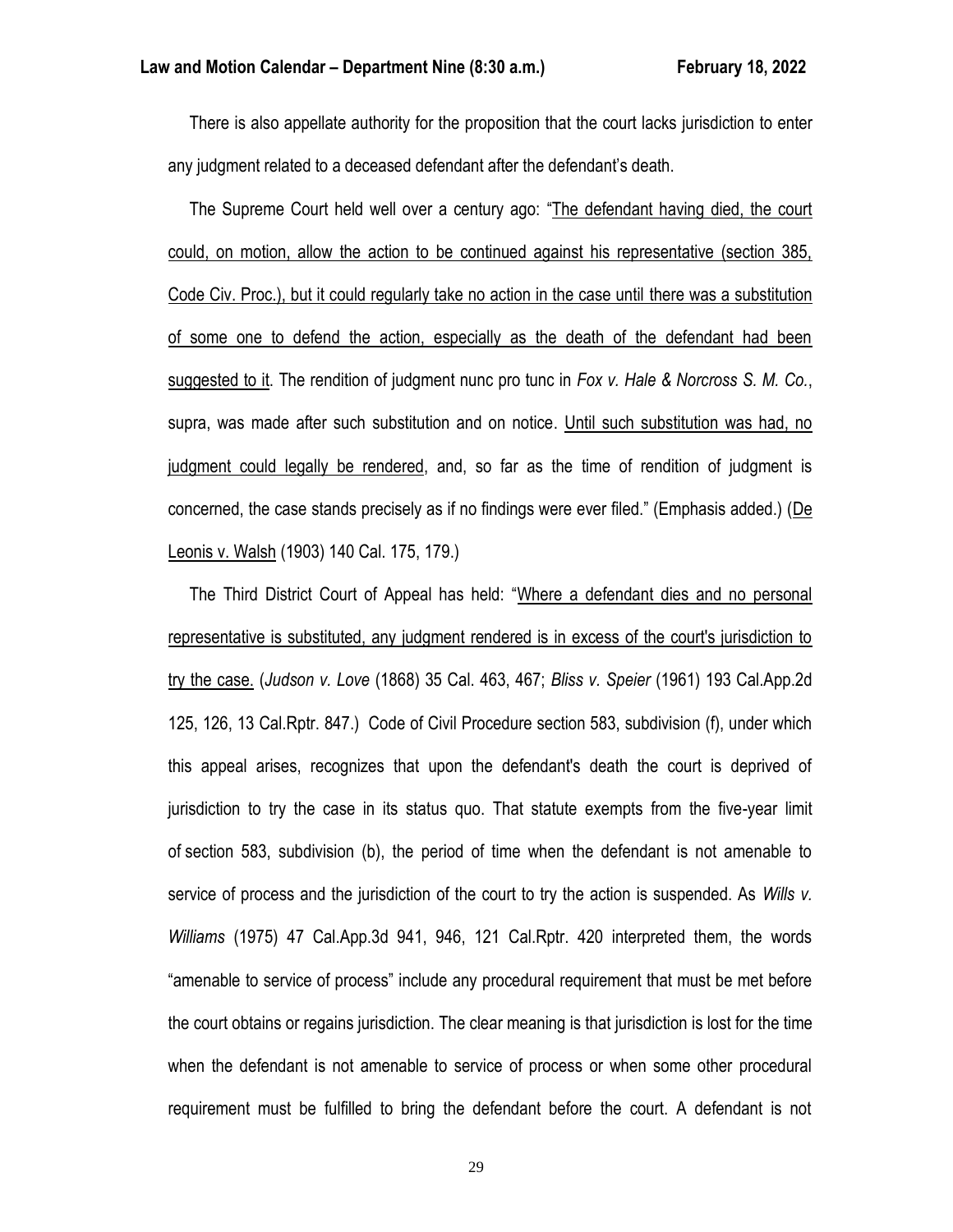amenable to service of process after his death (*Polony v. White* (1974) 43 Cal.App.3d 44, 48, 117 Cal.Rptr. 341) and either the deceased's personal representative must be substituted (Code Civ.Proc., s 385, subd. (a)) or his insurer served with process (s 385, subd. (b)) for the case to continue; hence, the court's jurisdiction to try a case is lost upon the defendant's death (*Wills v. Williams*, supra, 47 Cal.App.3d at p. 946, 121 Cal.Rptr. 420). ¶ The defendant here having died, the court could have allowed the action to continue against her personal representative or her insurer, but it could take no action without someone to defend the case. (*Estate of Edwards* (1978) 82 Cal.App.3d 885, 893, 147 Cal.Rptr. 458; *De Leonis v. Walsh* (1903) 140 Cal. 175, 179, 73 P. 813.) The record shows neither the appointment of a personal representative for defendant nor the service of process upon her insurance company. ¶ Nor does the continued presence of the deceased defendant's attorneys satisfy the rule. Power and authority of an attorney dies with the client. (*Judson v. Love*, supra, 35 Cal. at p. 467.) Since defendant's attorneys were neither joined as parties nor appeared on behalf of defendant's substituted representative or insurer, they acted without authority and cannot be deemed to have taken the place of defendant. ¶ There being no defendant in the case, the trial court's order to dismiss was in excess of its jurisdiction and void. [FN 5.] (*McCreery v. Everding* (1872) 44 Cal. 284, 286; *Judson v. Love*, supra, 35 Cal. at p. 467; *De Leonis v. Walsh*, supra, 140 Cal. at p. 179, 73 P. 813; *Estate of Edwards*, supra, 82 Cal.App.3d at p. 893, 147 Cal.Rptr. 458.) ¶ FN 5. There is authority stating a judgment rendered on behalf of a dead person is merely voidable, but all such cases are distinguishable from the present case. (See *Phelan v. Tyler* (1883) 64 Cal. 80, 82, 28 P. 114, concerning defendant's death pending appeal to Supreme Court; *Tyrrell v. Baldwin* (1885) 67 Cal. 1, 4-5, 6 P. 807, where deceased plaintiff's interest in the case had been transferred prior to his death; *Wallace v. Center* (1885) 67 Cal. 133, 134, 7 P. 441, with facts similar to the present case, but decided prior to the enactment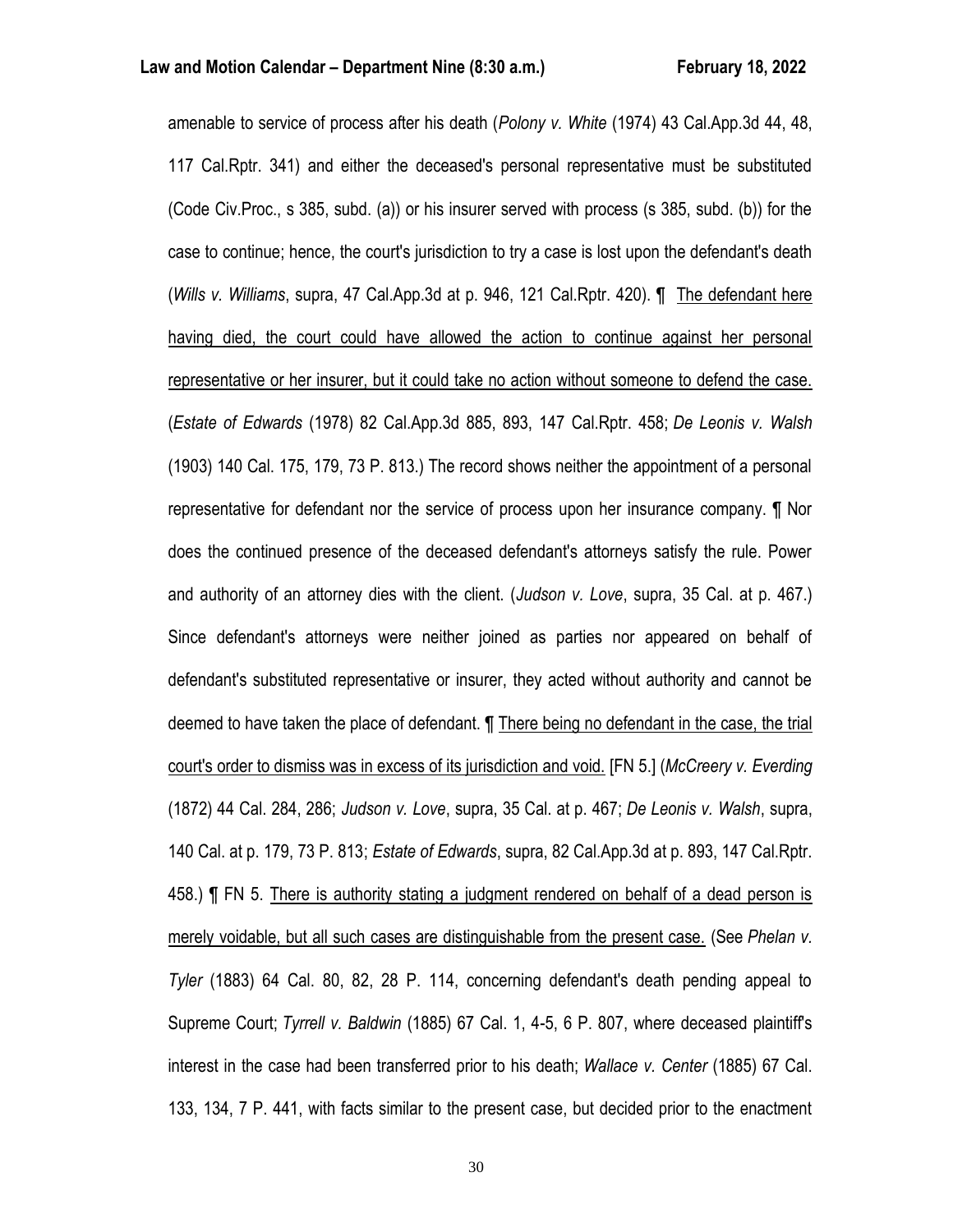of Code Civ.Proc., s 583, subd. (f); *Todhunter v. Klemmer* (1901) 134 Cal. 60, 63, 66 P. 75, where the deceased plaintiff's interest in the case was assigned to other plaintiffs.)" (Emphasis added.) (Herring v. Peterson (1981) 116 Cal.App.3d 608, 611–613.)

 The court is also expressly authorized by statute to make an order that it considers is appropriate under the circumstances to ensure proper administration of justice in the case.

 "The court in which an action is commenced or continued under this article may make any order concerning parties that is appropriate to ensure proper administration of justice in the case, including appointment of the decedent's successor in interest as a special administrator or guardian ad litem." (Code of Civil Procedure, § 377.33.)

 Dismissal of the action against the deceased defendant is not a mandatory action that must be taken by the court where the action survives the defendant's death and the court lacks jurisdiction to enter a judgment dismissing a case where the defendant passes away prior to entry of judgment. The court can appoint a special administrator to represent the deceased defendant's interests. Unless someone steps forward to petition to be appointed general or special administrator to be substituted into this case on behalf of defendant Brache's estate, the court is inclined to advise the Public Administrator of this action and the lack of a personal representative to look after defendant Brache's assets and inquire if the Public Administrator will be willing to petition for appointment as a general or special administrator of defendant Brache's estate.

 The motion for reconsideration must be denied as the new fact and/or circumstance of the death of defendant Brache does not cause the causes of action of the 1st amended complaint asserted against him to suddenly fail to state a cause of action against him as the causes of action survived and did not abate. At best, the action can not proceed against defendant Brache until the personal representative or a successor in interest is substituted into the case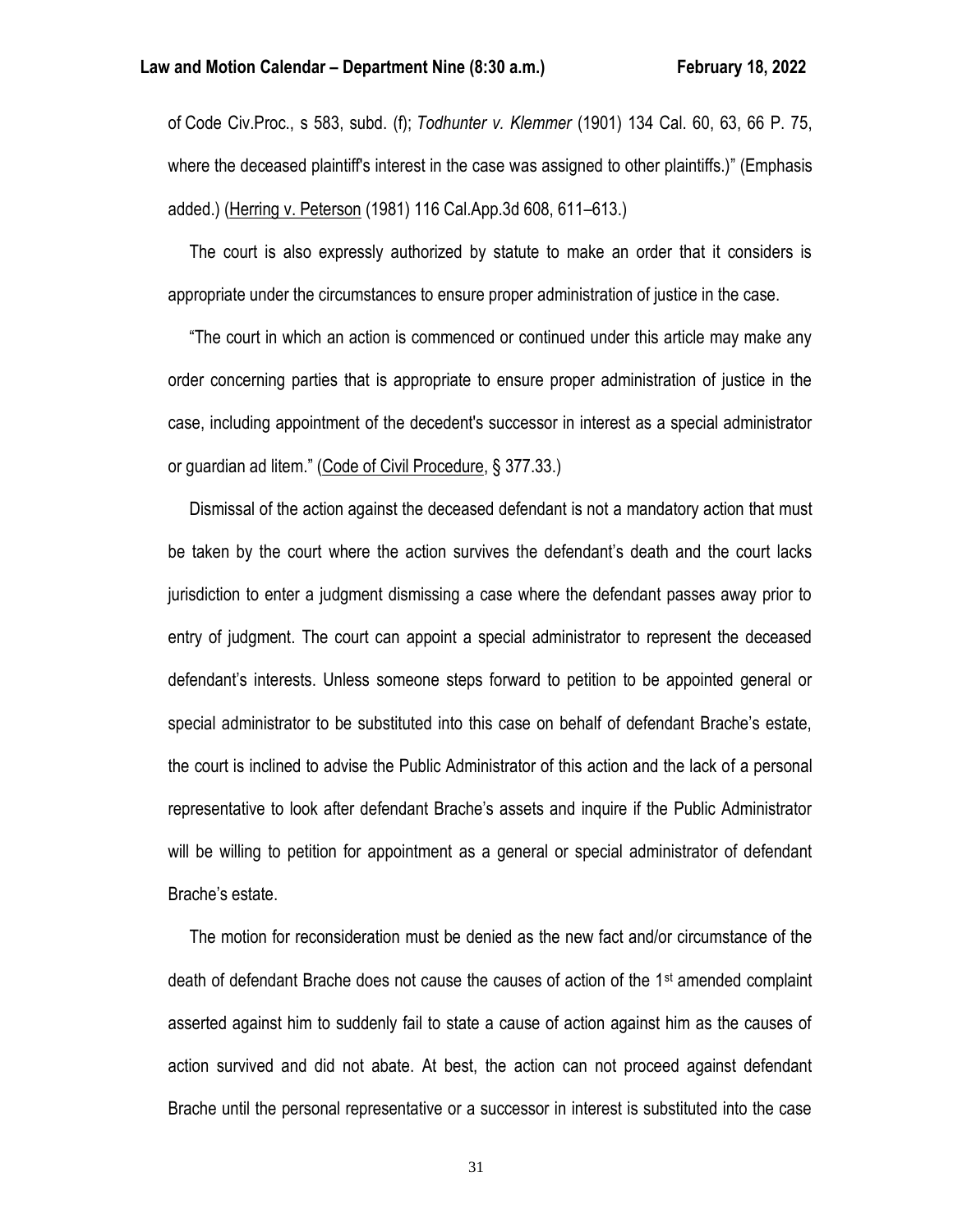to defend against the action on his behalf. Therefore, the court denies the motion to reconsider its ruling overruling the demurrers to the causes of action of the  $1<sup>st</sup>$  amended complaint asserted against him and denies the motion to reconsider the denial of the motion to strike the claim against him for punitive damages.

 Furthermore, exercising its authority under Code of Civil Procedure, § 377.33 the court finds that it is appropriate to issue an order staying this action against defendant Brache pending appointment of a personal representative to be substituted into this case on behalf of the Estate or a successor in interest stepping forward to move to be substituted for defendant Brache. The court also sets a review hearing re: motion to substitute personal representative or successor in interest for defendant Brache for 8:30 a.m. on Friday, June 17, 2022 in Department Nine.

### Motion to Strike Punitive Damages Claim

Defendants argue in reply that the only tortious misconduct alleged in the  $1<sup>st</sup>$  amended complaint is asserted against deceased defendant Brache and no claim for punitive damages against him can be pursued after death, therefore, the court should reconsider defendant's motion to strike punitive damages against defendants Cold Springs Mobile Manor, LLC and Natho. (Defendants' Reply, page 4, lines 4-12.)

 "In an action or proceeding against a decedent's personal representative or, to the extent provided by statute, against the decedent's successor in interest, on a cause of action against the decedent, all damages are recoverable that might have been recovered against the decedent had the decedent lived except damages recoverable under Section 3294 of the Civil Code or other punitive or exemplary damages." (Code of Civil Procedure, § 377.42.)

 While punitive damages are not recoverable against decedent Brache's anticipated personal representative or his successor in interest, there is no personal representative or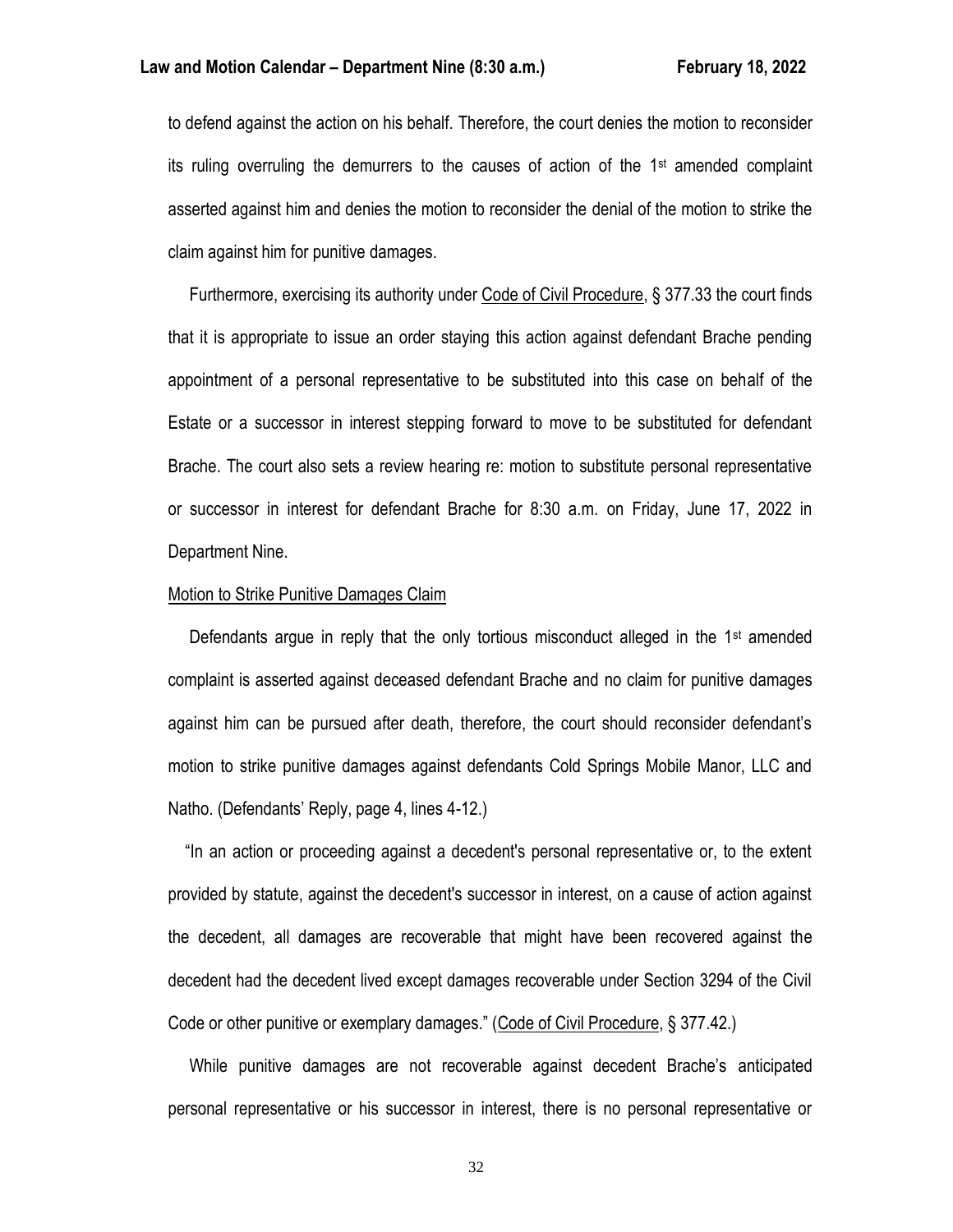successor in interest to raise that issue and decedent's former counsel can not raise it. Therefore, in relation to the motion on behalf of defendant Brache to reconsider striking the punitive damages allegations against him, the motion is denied.

 On the other hand, the other defendants can raise the issue if the new fact/circumstance of defendant Brache's death impacts the claim of punitive damages against them.

 "In determining whether a complaint states facts sufficient to sustain punitive damages, the challenged allegations must be read in context with the other facts alleged in the complaint. Further, even though certain language pleads ultimate facts or conclusions of law, such language when read in context with the facts alleged as to defendants' conduct may adequately plead the evil motive requisite to recovery of punitive damages. (*Perkins v. Superior Court* (1981) 117 Cal.App.3d 1, 6-7, 172 Cal.Rptr. 427.)" (Monge v. Superior Court (1986) 176 Cal.App.3d 503, 510.)

 "In order to survive a motion to strike an allegation of punitive damages, the ultimate facts showing an entitlement to such relief must be pled by a plaintiff. (*Grieves v. Superior Court* (1984) 157 Cal.App.3d 159, 166, 203 Cal.Rptr. 556; *Blegen v. Superior Court* (1981) 125 Cal.App.3d 959, 962–963, 178 Cal.Rptr. 470.) In passing on the correctness of a ruling on a motion to strike, judges read allegations of a pleading subject to a motion to strike as a whole, all parts in their context, and assume their truth. (*Courtesy Ambulance Service v. Superior Court* (1992) 8 Cal.App.4th 1504, 1519, 11 Cal.Rptr.2d 161; *Dawes v. Superior Court* (1980) 111 Cal.App.3d 82, 91, 168 Cal.Rptr. 319; see California Judges Benchbook, Civil Proceedings Before Trial (1995) § 12.94, p. 611.) In ruling on a motion to strike, courts do not read allegations in isolation. (*Perkins v. Superior Court* (1981) 117 Cal.App.3d 1, 6, 172 Cal.Rptr. 427.) We review an order striking punitive damages allegations de novo. (*Angie M. v.*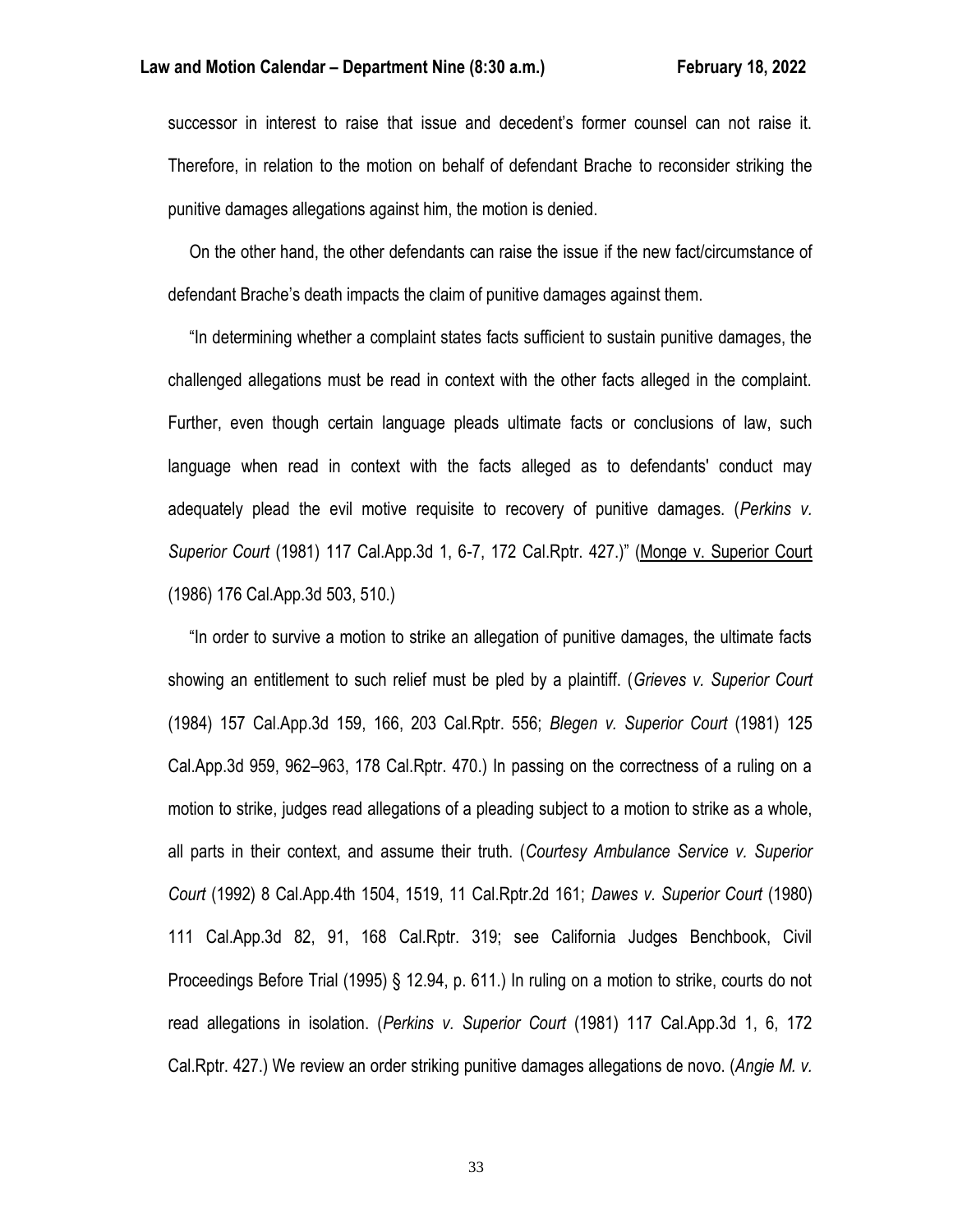*Superior Court* (1995) 37 Cal.App.4th 1217, 1223, 44 Cal.Rptr.2d 197.)" (Clauson v. Superior Court (1998) 67 Cal.App.4th 1253, 1255.)

 "In the construction of a pleading, for the purpose of determining its effect, its allegations must be liberally construed, with a view to substantial justice between the parties." (Code of Civil Procedure, § 452.)

 "Not only must there be circumstances of oppression, fraud or malice, but facts must be alleged in the pleading to support such a claim. (Citation omitted.)" (Grieves v. Superior Court (1984) 157 Cal.App.3d 159, 166.)

 "Punitive damages are "available to a party who can plead and prove the facts and circumstances set forth in Civil Code section 3294." *Hilliard v. A.H. Robins Co.,* 148 Cal.App.3d 374, 392, 196 Cal.Rptr. 117 (1983). "To support punitive damages, the complaint ... must allege ultimate facts of the defendant's oppression, fraud, or malice." *Cyrus v. Haveson,* 65 Cal.App.3d 306, 316–317, 135 Cal.Rptr. 246 (1976). Pleading the language in section 3294 "is not objectionable when sufficient facts are alleged to support the allegation." *Perkins v. Superior Court,* 117 Cal.App.3d 1, 6–7, 172 Cal.Rptr. 427 (1981)." (Altman v. PNC Mortg. (E.D. Cal. 2012) 850 F.Supp.2d 1057, 1085.)

 "In an action for the breach of an obligation not arising from contract, where it is proven by clear and convincing evidence that the defendant has been guilty of oppression, fraud, or malice, the plaintiff, in addition to the actual damages, may recover damages for the sake of example and by way of punishing the defendant." (Civil Code, § 3294(a).)

 " 'Malice' means conduct which is intended by the defendant to cause injury to the plaintiff or despicable conduct which is carried on by the defendant with a willful and conscious disregard of the rights or safety of others." (Civil Code, § 3294(c)(1).)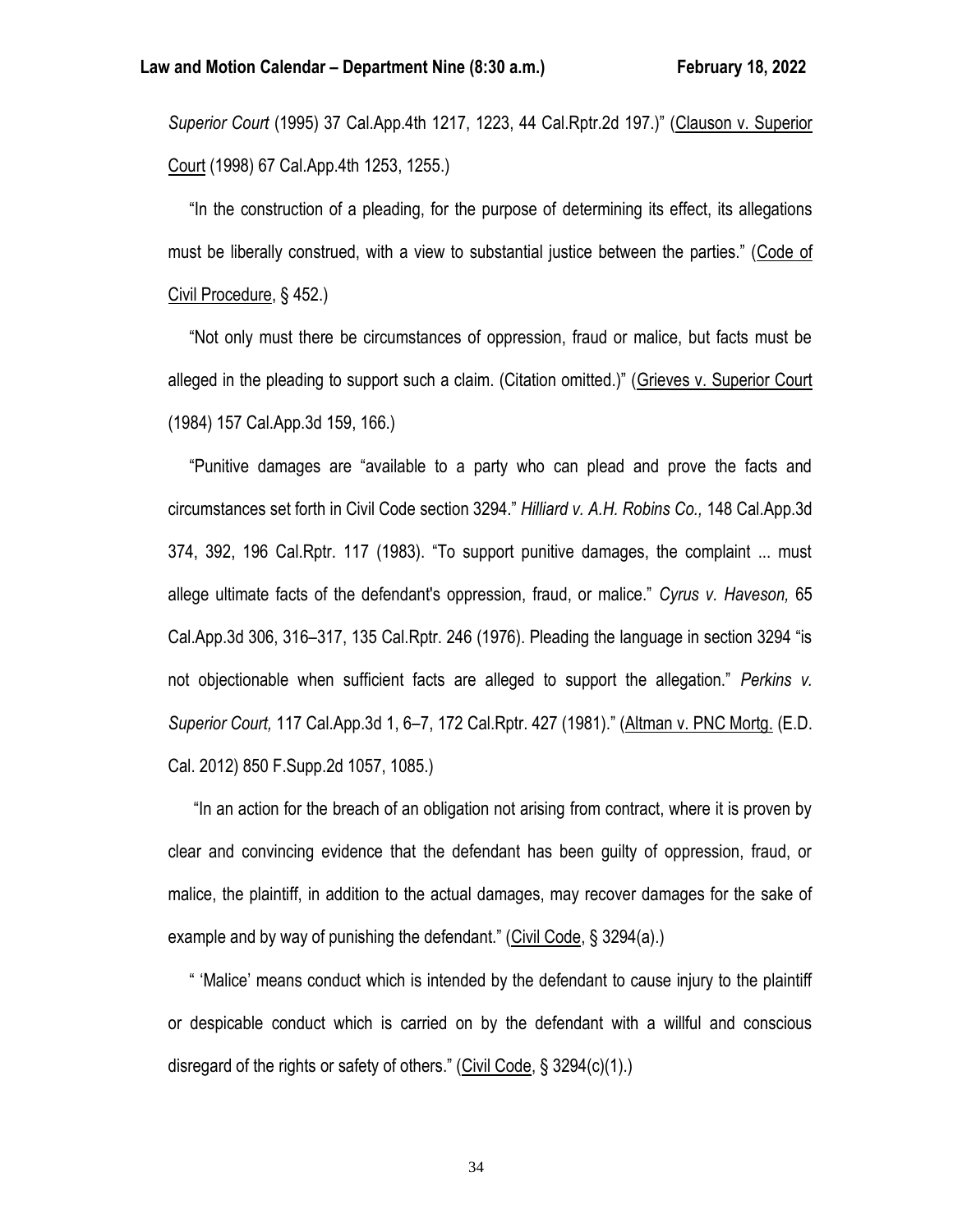" 'Oppression' means despicable conduct that subjects a person to cruel and unjust hardship in conscious disregard of that person's rights." (Civil Code, § 3294(c)(2).)

 " 'Fraud' means an intentional misrepresentation, deceit, or concealment of a material fact known to the defendant with the intention on the part of the defendant of thereby depriving a person of property or legal rights or otherwise causing injury." (Civil Code, § 3294(c)(3).)

 "The punitive damages theory cannot be predicated on the breach of contract cause of action without an underlying tort. (*Chelini v. Nieri* (1948) 32 Cal.2d 480, 486–487, 196 P.2d 915; *Crogan v. Metz* (1956) 47 Cal.2d 398, 405, 303 P.2d 1029; *Ericson v. Playgirl, Inc.* (1977) 73 Cal.App.3d 850, 854, 140 Cal.Rptr. 921; *Quigley v. Pet, Inc.* (1984) 162 Cal.App.3d 877, 887, 208 Cal.Rptr. 394.) Neither evidence of mere negligence (*Kendall Yacht Corp. v. United California Bank* (1975) 50 Cal.App.3d 949, 959, 123 Cal.Rptr. 848; see *Nolin v. National Convenience Stores, Inc.* (1979) 95 Cal.App.3d 279, 284–288, 157 Cal.Rptr. 32) nor constructive fraud (*Delos v. Farmers Insurance Group* (1979) 93 Cal.App.3d 642, 656–657, 155 Cal.Rptr. 843, and cases there cited; *Estate of Witlin* (1978) 83 Cal.App.3d 167, 177, 147 Cal.Rptr. 723; compare *Day v. Rosenthal* (1985) 170 Cal.App.3d 1125, 1160, 217 Cal.Rptr. 89) will support a punitive damages award without a showing of the statutory fraud, malice, or oppression." (Palmer v. Ted Stevens Honda, Inc. (1987) 193 Cal.App.3d 530, 536.)

 The 1st amended complaint only prays for punitive damages to be imposed against defendants Cold Springs Mobile Manor, LLC, Natho, and Brache. (1st Amended Complaint, Prayer for Punitive Damages, page 28, lines 9-10.)

 Defendants Natho and Brache are allegedly the onsite managers of defendant Cold Springs Mobile Manor, LLC; and defendant Monolith Properties, Inc. is allegedly involved in the management of defendant Cold Springs Mobile Manor commencing in September 1, 2020. (1st Amended Complaint, paragraphs 6, 7, 8, and 16.)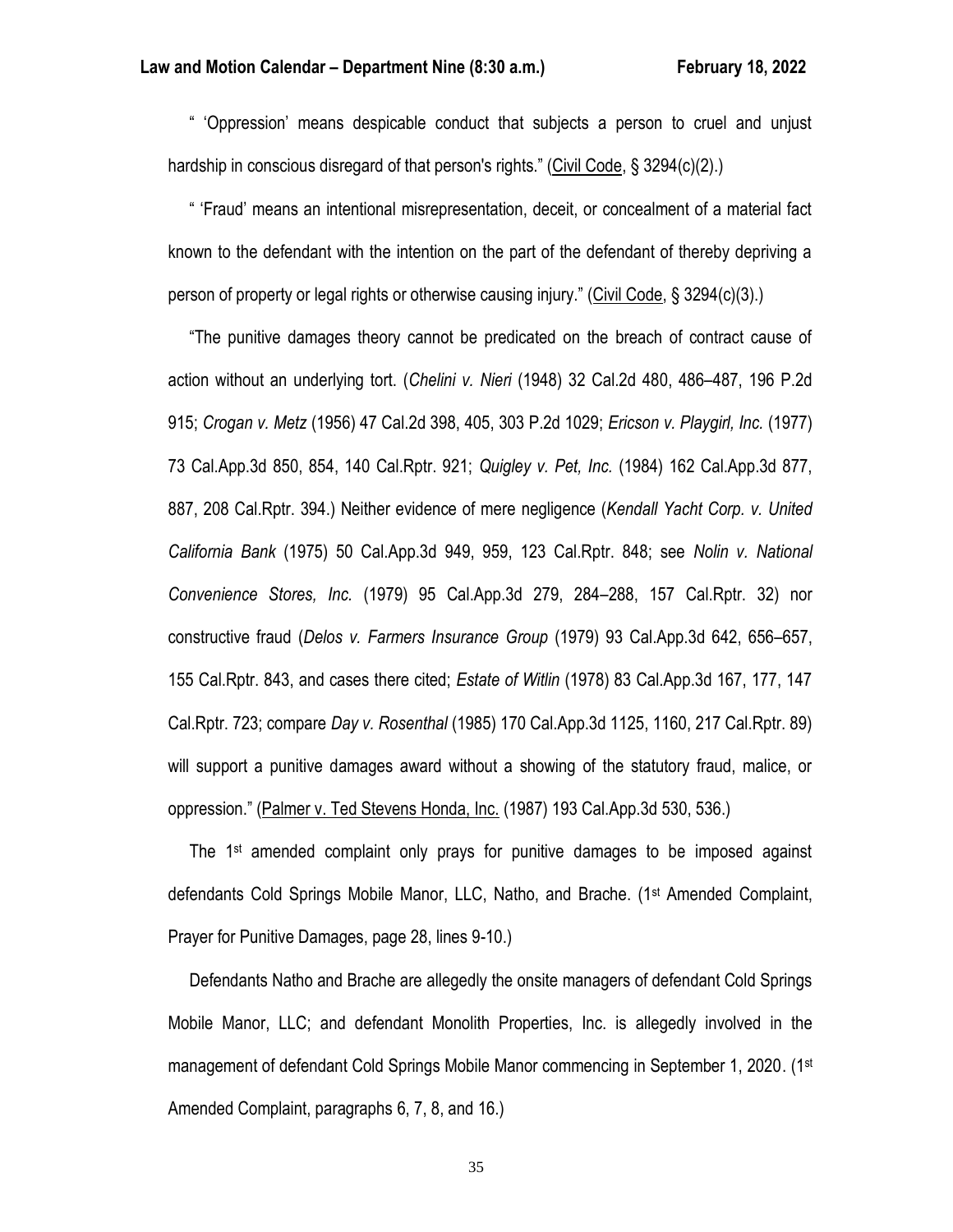The causes of action allege that defendants engaged in the following conduct: illegal dumping of sewage, sludge, and other materials on plaintiff's premises, which created a stench resulting in extreme hardship to plaintiff as his rented space smelled badly for over two months; while dumping the sewage, sludge and other foreign material on the plaintiff's rented premises, defendants' park maintenance manager, defendant Brache, acting as agent and/or employee of Cold Springs Mobile Manor, LLC stated "this is the owners property we can dump anything we want on your property"; the dumping was done intentionally for the purpose of harassing plaintiff; and defendants allowed four persons who were less than 55 years old to occupy a space in the senior community in violation of Cold Springs Manor Rule 3, resulting in a noise campaign by those occupants designed to disrupt and harass plaintiff and interfere with plaintiff's right to quiet enjoyment of his rented premises and defendant manager Natho and Monolith Properties, Inc. took no action to correct the problem even after plaintiff sent a letter to the management company requesting enforcement of the rule, that the occupants be moved from the space next to plaintiff, and/or evicted. (See 1st Amended Complaint paragraphs 18, 22, 23, 25, 34, 38(d), 50, 53(d), 53(e), 54, 56, 60(c), 60(d), 64, 66(c), 66(d), 71, 74, 81, 88, 92-95, and 97.)

 "An employer shall not be liable for damages pursuant to subdivision (a), based upon acts of an employee of the employer, unless the employer had advance knowledge of the unfitness of the employee and employed him or her with a conscious disregard of the rights or safety of others or authorized or ratified the wrongful conduct for which the damages are awarded or was personally guilty of oppression, fraud, or malice. With respect to a corporate employer, the advance knowledge and conscious disregard, authorization, ratification or act of oppression, fraud, or malice must be on the part of an officer, director, or managing agent of the corporation." (Civil Code, § 3294(b).)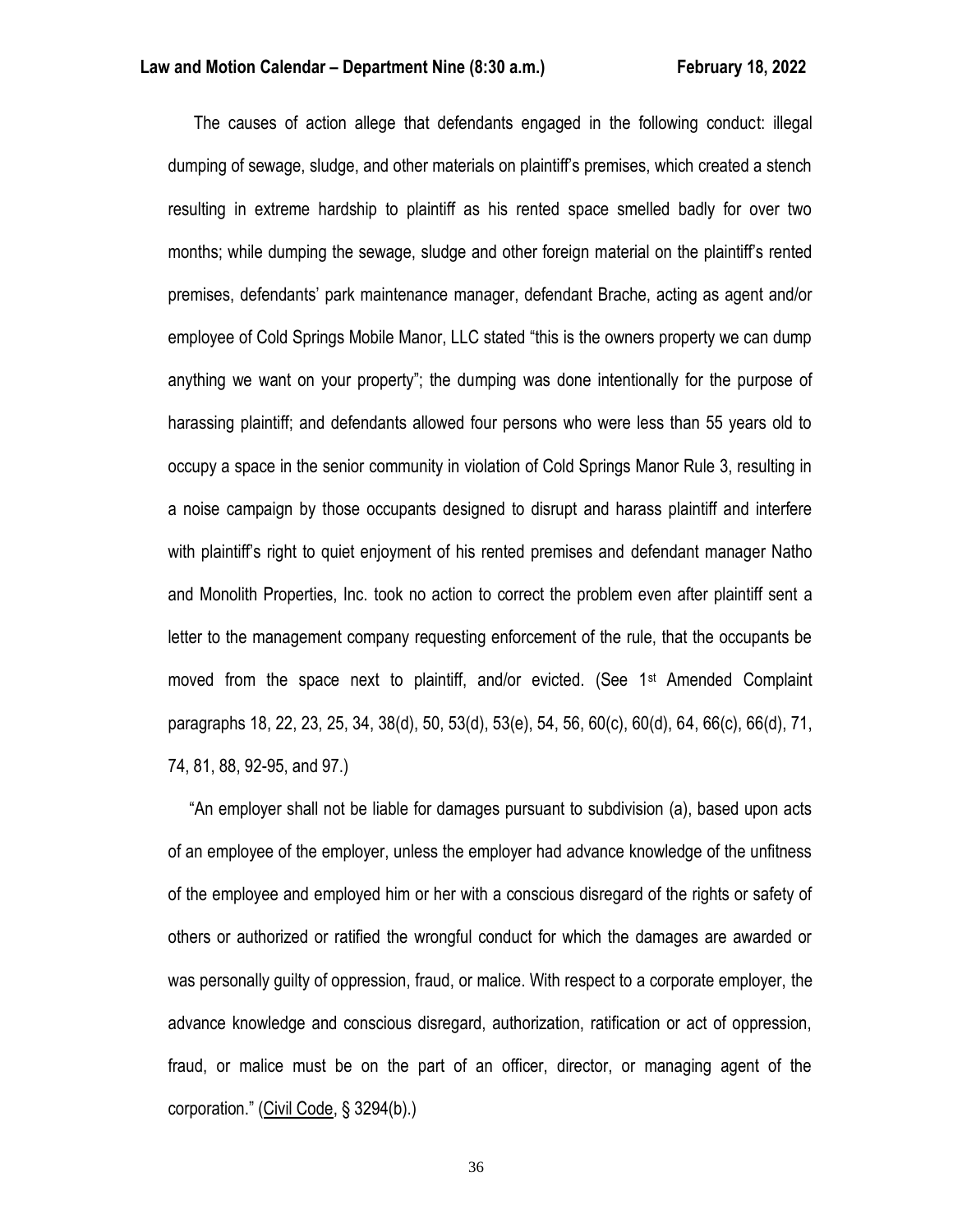"An act of oppression, fraud or malice, by an officer, director or *managing agent,* is sufficient to impose liability on a corporate employer for punitive damages, without any additional showing of ratification by the employer. (§ 3294, subd. (b); *Agarwal, supra,* 25 Cal.3d at p. 950, 160 Cal.Rptr. 141, 603 P.2d 58.)" (Kelly-Zurian v. Wohl Shoe Co. (1994) 22 Cal.App.4th 397, 420.)

 As an alleged manager of Cold Springs Mobile Manor, LLC, defendant Brache's conduct, when taken as true for the purposes of a motion to strike, is sufficient to allege malice and oppression to support a claim for punitive damage against defendant Cold Springs Mobile Manor, LLC even where his estate is not liable for punitive damages under Section 377.42. Therefore, his death is not a new fact or circumstance that released Cold Springs Mobile Manor, LLC from a claim for punitive damage arising from a manager's alleged acts of oppression and malice against plaintiff.

 Furthermore, there are allegations of what could be found to be a campaign of harassment by defendant Cold Springs Mobile Manor, LLC's management personnel, including defendant Brache, which defendant manager Natho allegedly joined and participated in by her allowing other tenants to engage in conduct designed to disrupt and harass plaintiff and interfere with plaintiff's right to quiet enjoyment of his rented premises and that could be found to amount to oppression and malice by defendant manager Natho. Therefore, defendant Brache's death is not a new fact or circumstance that relieves defendant manager Natho from her own conduct.

 The motion for reconsideration of the motion to strike portions of the complaint asserting a claim for punitive damages is denied.

**TENTATIVE RULING # 7: DEFENDANTS' MOTION FOR RECONSIDERATION IS DENIED. EXERCISING ITS AUTHORITY UNDER CODE OF CIVIL PROCEDURE, § 377.33 THE COURT FINDS THAT IT IS APPROPRIATE TO ISSUE AN ORDER STAYING THIS ACTION**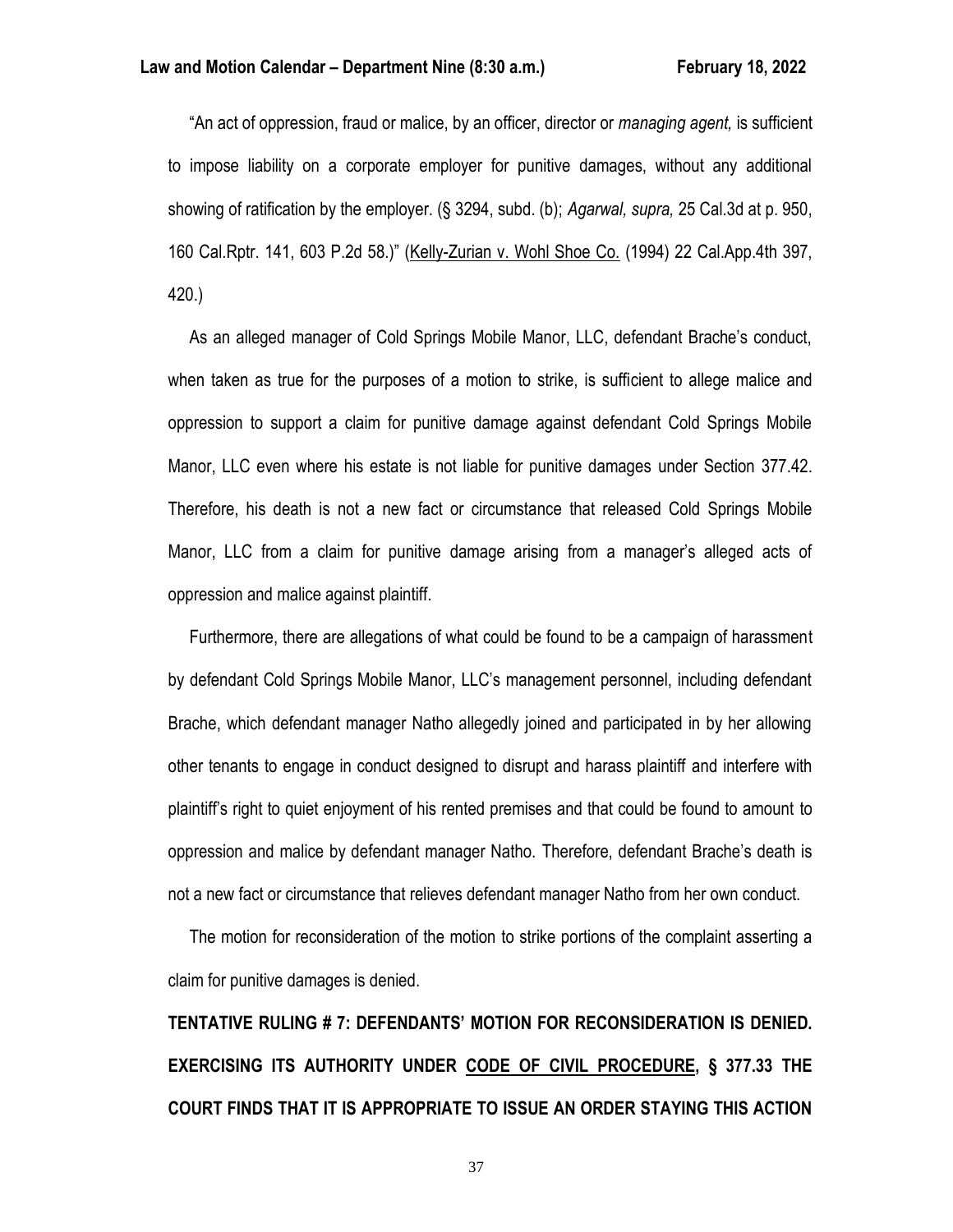**AGAINST DEFENDANT BRACHE PENDING APPOINTMENT OF A PERSONAL REPRESENTATIVE TO BE SUBSTITUTED INTO THIS CASE ON BEHALF OF THE ESTATE OR A SUCCESSOR IN INTEREST STEPPING FORWARD TO MOVE TO BE SUBSTITUTED FOR DEFENDANT BRACHE. THE COURT ALSO SETS A REVIEW HEARING RE: MOTION TO SUBSTITUTE PERSONAL REPRESENTATIVE OR SUCCESSOR IN INTEREST FOR DEFENDANT BRACHE FOR 8:30 A.M. ON FRIDAY, JUNE 17, 2022 IN DEPARTMENT NINE. NO HEARING ON THIS MATTER WILL BE HELD (LEWIS V. SUPERIOR COURT (1999) 19 CAL.4TH 1232, 1247.), UNLESS A NOTICE OF INTENT TO APPEAR AND REQUEST FOR ORAL ARGUMENT IS TRANSMITTED ELECTRONICALLY THROUGH THE COURT'S WEBSITE OR BY TELEPHONE TO THE COURT AT (530) 621-6551 BY 4:00 P.M. ON THE DAY THE TENTATIVE RULING IS ISSUED. NOTICE TO ALL PARTIES OF AN INTENT TO APPEAR MUST BE MADE BY TELEPHONE OR IN PERSON. PROOF OF SERVICE OF SAID NOTICE MUST BE FILED PRIOR TO OR AT THE HEARING. LONG CAUSE HEARINGS MUST BE REQUESTED BY 4:00 P.M. ON THE DAY THE TENTATIVE RULING IS ISSUED AND THE PARTIES ARE TO PROVIDE THE COURT WITH THREE MUTUALLY AGREEABLE DATES ON FRIDAY AFTERNOONS AT 2:30 P.M. LONG CAUSE ORAL ARGUMENT REQUESTS WILL BE SET FOR HEARING ON ONE OF THE THREE MUTUALLY AGREEABLE DATES ON FRIDAY AFTERNOONS AT 2:30 P.M. THE COURT WILL ADVISE THE PARTIES OF THE LONG CAUSE HEARING DATE AND TIME BY 5:00 P.M. ON THE DAY THE TENTATIVE RULING IS ISSUED. PARTIES MAY PERSONALLY APPEAR AT THE HEARING. IF A PARTY OR PARTIES WISH TO APPEAR TELEPHONICALLY THEY MUST APPEAR BY "VCOURT", WHICH MUST BE SCHEDULED AND PAID THROUGH THE COURT WEBSITE AT www.eldorado.courts.ca.gov/online-services/telephonic-appearances. MATTERS IN**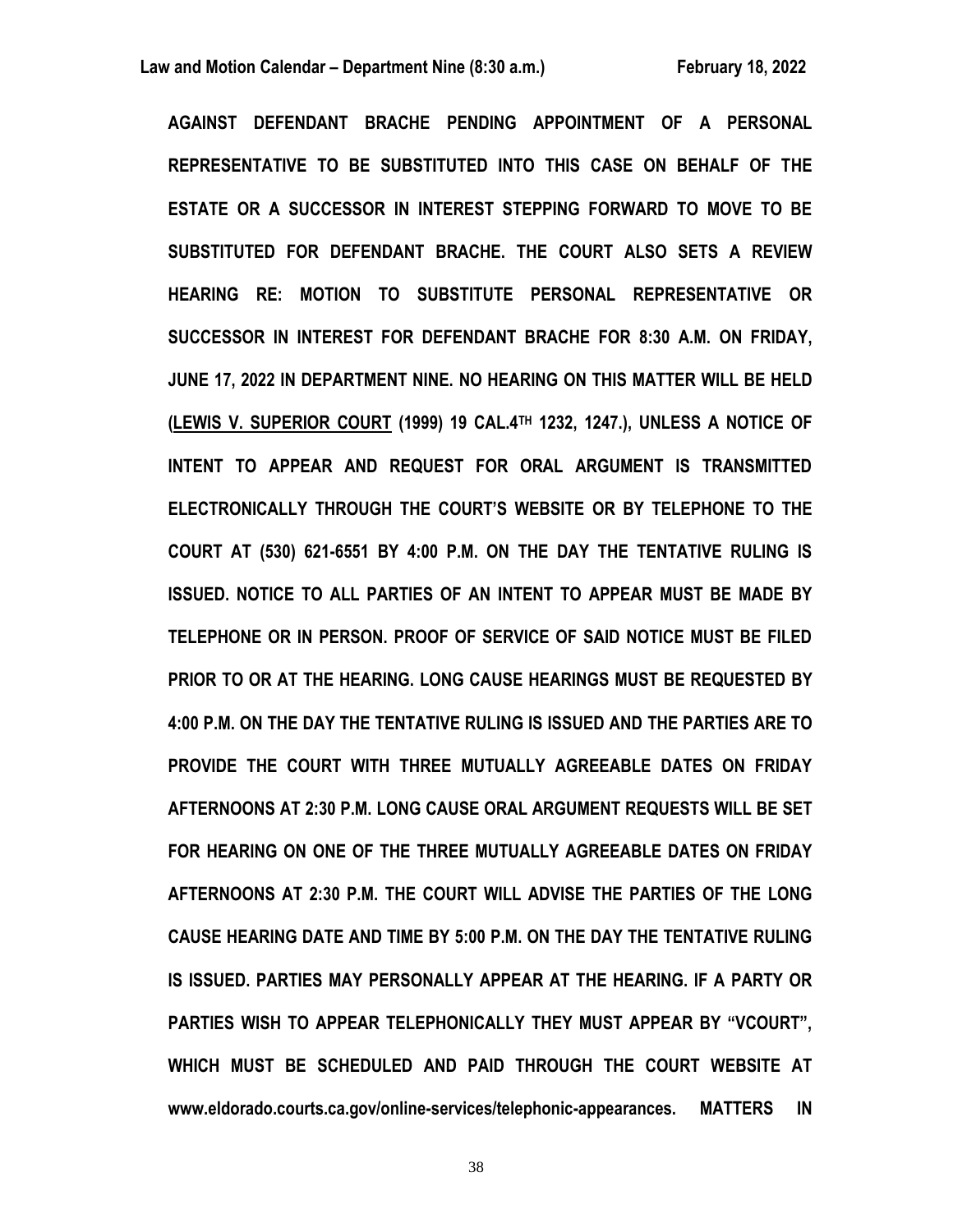WHICH THE PARTIES' TOTAL TIME ESTIMATE FOR ARGUMENT IS 15 MINUTES OR **LESS WILL BE HEARD ON THE LAW AND MOTION CALENDAR AT 8:30 A.M. ON FRIDAY, FEBRUARY 18, 2022 EITHER IN PERSON OR BY VCOURT TELEPHONIC APPEARANCE UNLESS OTHERWISE NOTIFIED BY THE COURT.**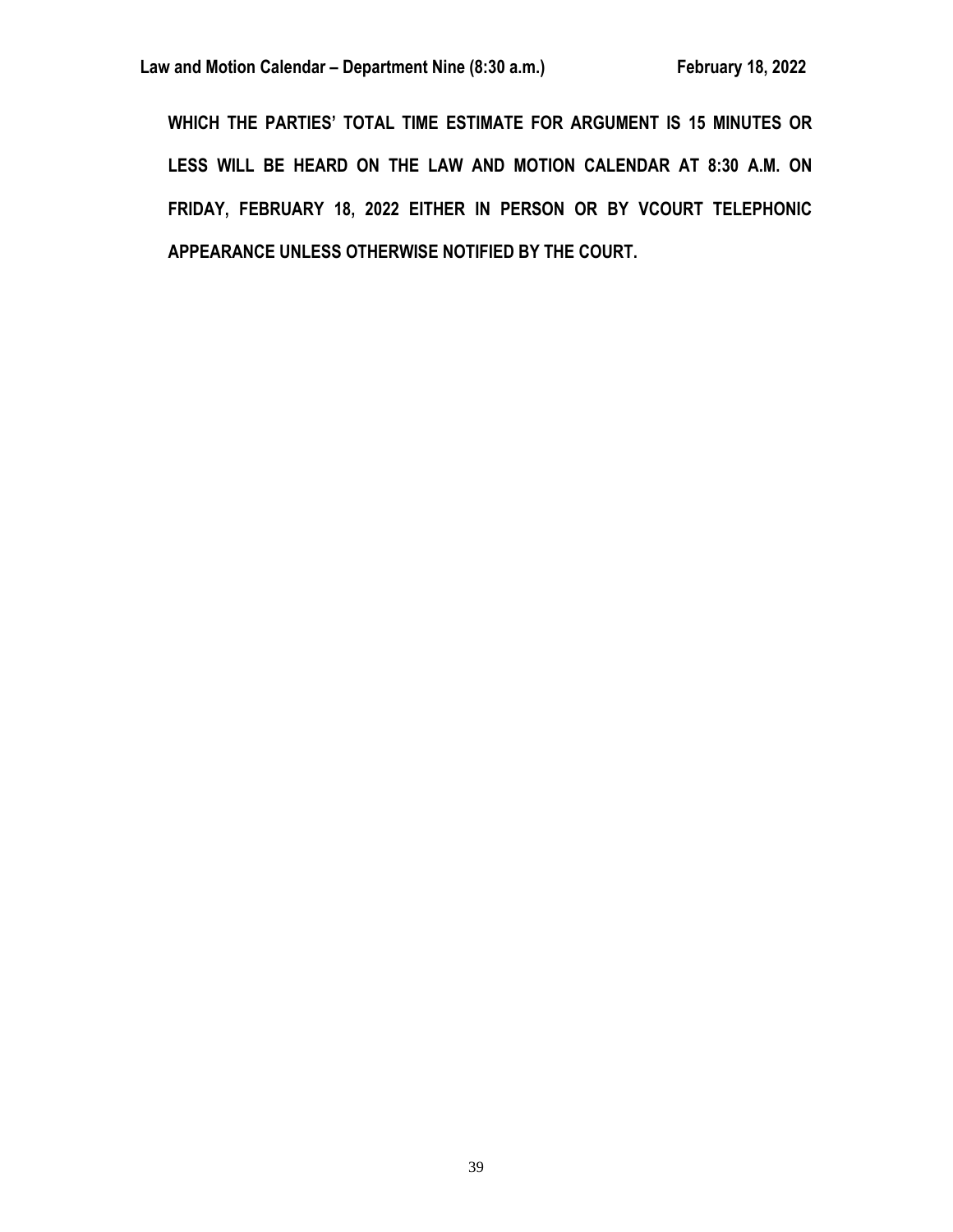**8. PHAN v. MARSHALL MEDICAL CENTER PC-20190029**

**Motion for Preliminary Approval of Class and PAGA Settlement.**

**TENTATIVE RULING # 8: THIS MATTER IS CONTINUED TO 8:30 A.M. ON FRIDAY,** 

**MARCH 18, 2022 IN DEPARTMENT NINE.**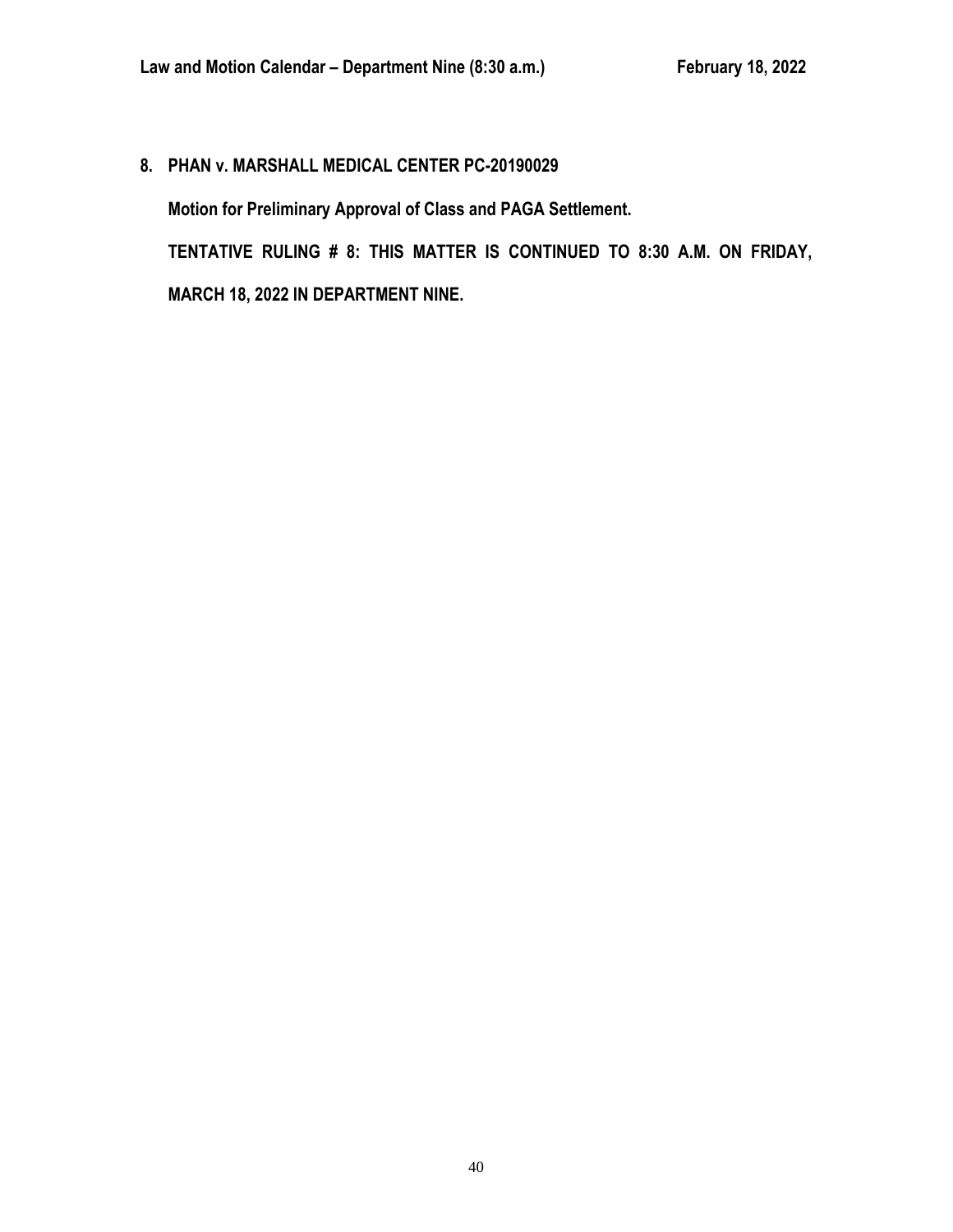#### **9. ZIEROLD v. BACCO-SCRIBNER PC-20200447**

#### **Defendants Motion to Modify/Clarify Restraining Order.**

 On October 15, 2020 after a trial on the merits of a request for civil harassment restraining order, the court granted the request and issued a restraining order after hearing on October 15, 2020.

 Defendant filed a request to modify the restraining order on September 17, 2021. At the hearing on October 22, 2021 the court heard oral argument and requested supplemental briefing on the merits of the request. On November 4, 2021 defendant filed her points and authorities in support of the request; on November 24, 2021 petitioners/plaintiffs filed a response/opposition; on November 30, 2021 defendant filed her reply.

 At the hearing on December 3, 2021 defense counsel would not stipulate to a Commissioner hearing the matter and stated she wanted Judge Sullivan to hear the matter as she is familiar with the pleadings. The hearing was continued to January 7, 2022. On January 4, 2021 the court continued the January 7 2021 hearing to February 18, 2022 as Judge Sullivan was not available to hear the matter on January 7, 2021 and February 18, 2022 was the first available date.

 Defendant requests that pursuant to Code of Civil Procedure, § 527.6(j)(1) the restraining order be modified/clarified to include all provisions of the plaintiff's and defendants' written stipulation executed on August 1, 2019 on the ground that such incorporation of all provisions was intended by the court. Defendant argues: the requested modification is not a new restraint on plaintiffs; plaintiffs' argument at the October 22 2021 hearing that the requested modification required an OSC and full evidentiary hearing on the merits is baseless; the court may order such a modification without an additional OSC and without a new trial and new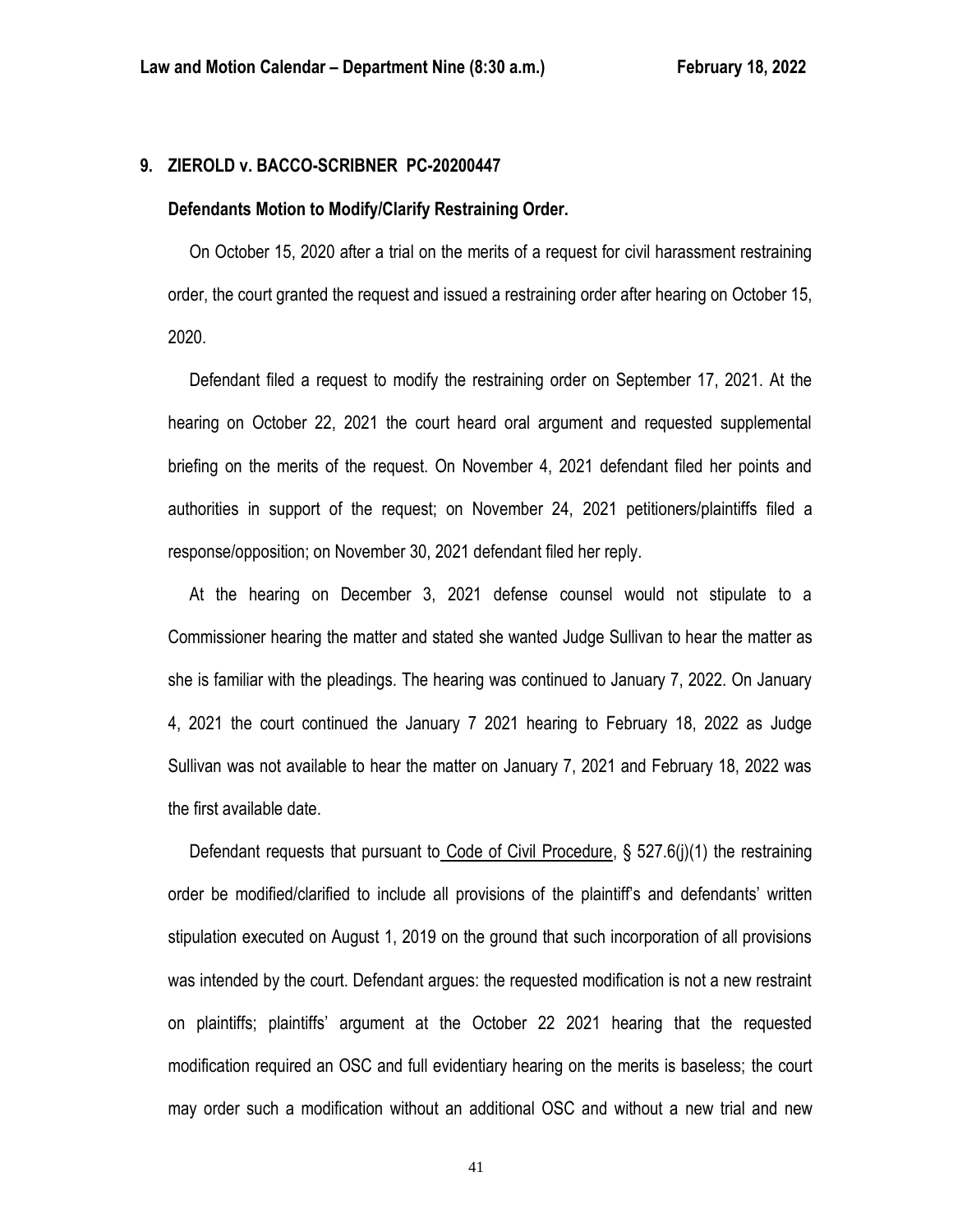findings of fact as the modification under Section  $527.6(j)(1)$  is merely a procedural vehicle that allows the court to fine tune the terms of the restraining order; modification is necessary to clarify the restraining order, because in recent months defendant has called law enforcement to enforce the terms of the stipulation as it related to plaintiffs' security cameras and law enforcement told defendant that without the stipulation attached to the order, they are unable to enforce the security camera provision under the subject restraining order; and plaintiffs' assertions that defendant violated the restraining order is irrelevant to the request to modify.

 Plaintiffs responded in opposition: the plaintiffs were expressly allowed to video tape any encounters with the Scribners; the requested modification contradicts this express language of the restraining order; the restraining order imposed no restrictions on plaintiffs; defendant has repeatedly violated the restraining order in the past 13 months and violated the terms of the order by bringing this frivolous motion to restrain the protected party in order to harass plaintiffs; and this request should be denied and defendant be ordered to pay plaintiffs \$7,000 in attorney fees incurred to obtain the October 15, 2020 restraining order and to oppose this request, plus defendant should be ordered to pay plaintiffs \$4,700 as costs to repair a broken fence and to extend their privacy fence from 6 to 9 feet in height.

 Defendant replied to the response and after the reply filed a supplemental brief, request for judicial notice, and declaration in December 2021 without leave of the court.

"(i)(1) In the discretion of the court, an order issued after notice and hearing under this section may have a duration of no more than five years, subject to termination or modification by further order of the court either on written stipulation filed with the court or on the motion of a party…" (Emphasis added.) (Code of Civil Procedure, § 527.6(j)(1).)

 "In the published portion of this opinion, we address and resolve several legal questions involving section 527.6, subdivision (j)(1) that have not been explicitly decided in a published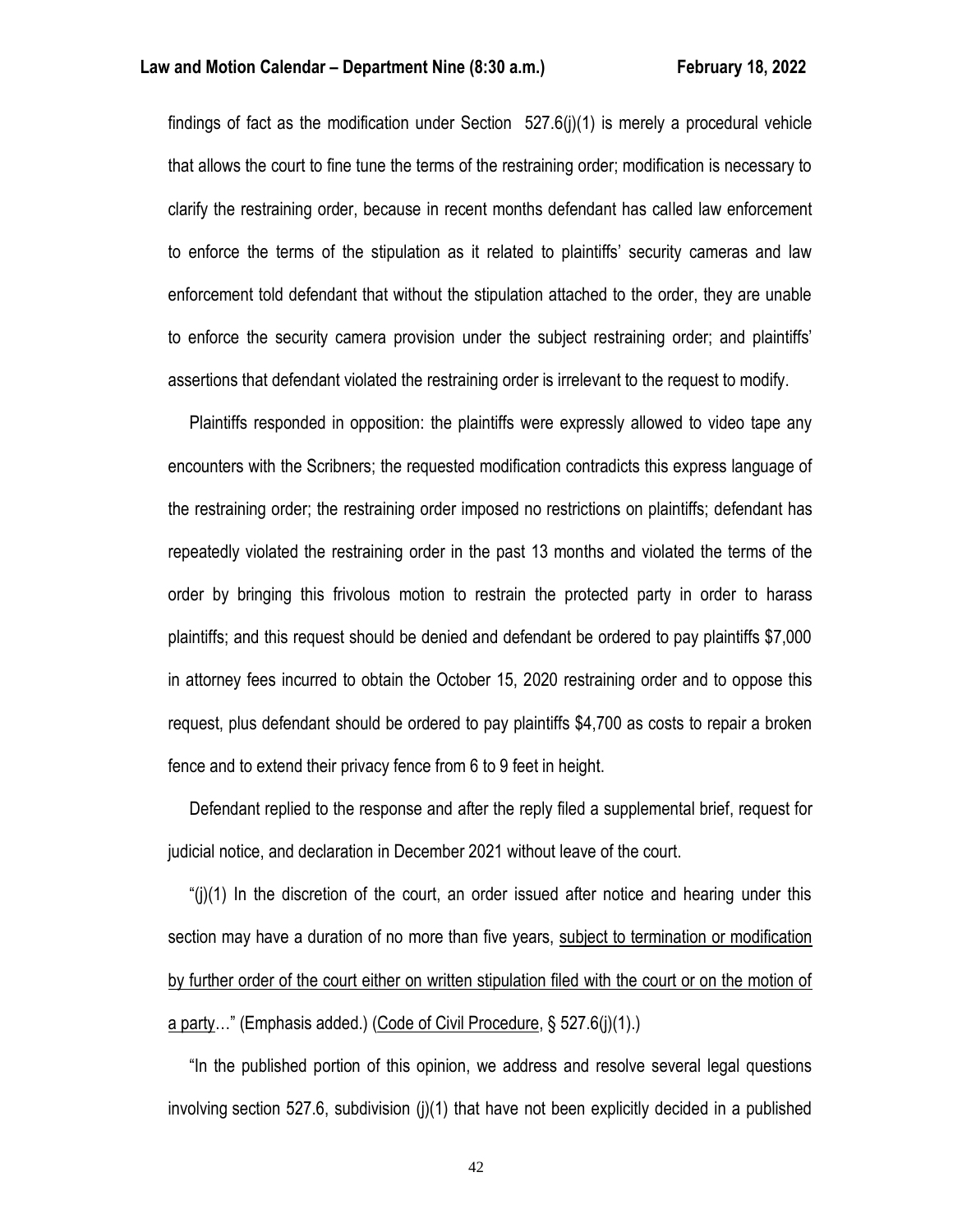decision. First, the determination whether to modify or terminate a civil harassment restraining order is committed to "the discretion of the court." (§ 527.6, subd. (j)(1).) Second, the trial court's discretionary authority to modify or terminate a civil harassment restraining order includes, *but is not limited to*, the three grounds for modifying ordinary injunctions set forth in section 533. Third, a trial court has the discretion to modify a restraining order when, after considering the relevant evidence presented, it determines there is no reasonable probability of future harassment. This discretion extends to modifying a specific term in a restraining order that deals with a particular threat of future harm when that threat no longer exists. Thus, the court may eliminate or relax one restriction in the restraining order while leaving the remaining restrictions in place. Fourth, the restrained party seeking modification on the ground that there is no longer a reasonable probability of a future harm has the burden of proving this ground by a preponderance of the evidence." (Yost v. Forestiere (2020) 51 Cal.App.5th 509, 514–515.)

 "To summarize, we conclude a trial court's discretion to modify a civil harassment restraining order includes, *but is not limited to*, the three grounds articulated in section 553. Those grounds are (1) a material change in the facts, (2) a change in the law, or (3) the ends of justice. (*Luckett v. Panos, supra*, 161 Cal.App.4th at p. 85, 73 Cal.Rptr.3d 745.)" (Yost v. Forestiere (2020) 51 Cal.App.5th 509, 526.)

 "We conclude this principle about the prevention of reasonably probable future harm can be adapted to a restrained party's modification request to define the extent of the trial court's discretionary authority. Specifically, when a trial court, after considering the relevant evidence presented, determines there is no reasonable probability a particular act of harassment will be committed in the future, the court has the discretion to modify the terms of the restraining order addressing that particular act of harassment. [FN 6] On the fourth question of statutory interpretation, we conclude the restrained party, as the party requesting the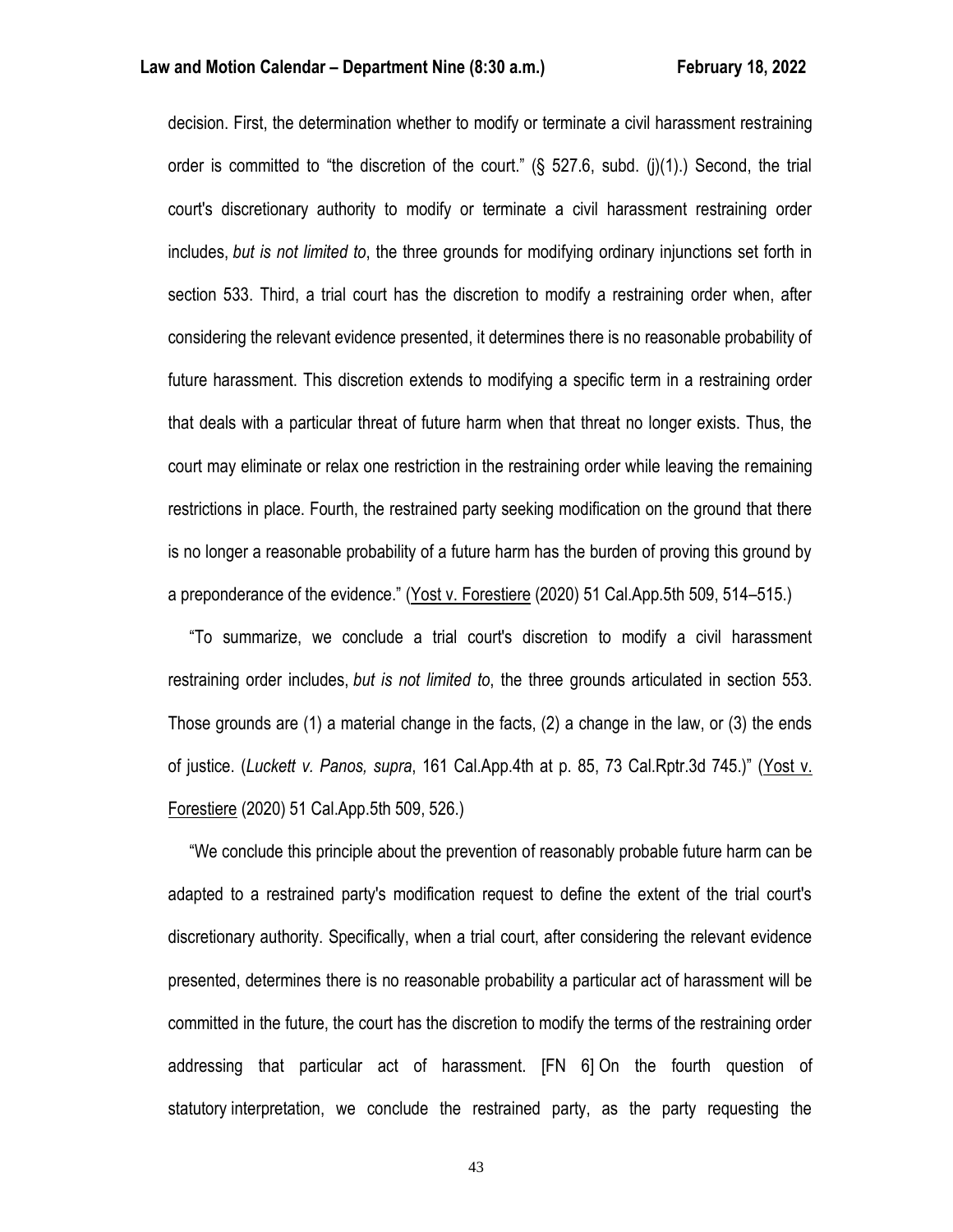modification, has the burden of proving by a preponderance of the evidence that a reasonable probability does not exist. (See Evid. Code, §§ 115 [burden of proof], 500 [allocation of burden of proof].) ¶ FN 6. This statement is not an all-encompassing definition of the extent of a trial court's discretion. A request to modify a restraining order is a procedural mechanism that, among other things, allows the trial court to fine tune the terms of a restraining order after seeing how the specific terms have impacted the protected and restrained parties and their activities. It is beyond the scope of this opinion to describe the various types of fine tuning that may be appropriate under subdivision (j)(1) of section 527.6.  $\P$  A further question presented relates to the evidence relevant to this inquiry. We conclude " 'the determination of whether it is reasonably probable an unlawful act will be [occur] in the future rests upon the nature of the unlawful [harassment] evaluated in the light of the relevant surrounding circumstances of its commission and whether precipitating circumstances continue to exist so as to establish the likelihood of future harm.' " (*Harris, supra*, 248 Cal.App.4th at pp. 499-500, 204 Cal.Rptr.3d 1, quoting *Scripps Health, supra*, 72 Cal.App.4th at p. 335, fn. 9, 85 Cal.Rptr.2d 86.)" (Emphasis added.) (Yost v. Forestiere (2020) 51 Cal.App.5th 509, 528.)

 With the above-cited legal principles in mind, the court will rule on the request to modify the restraining order.

## Purported Violations of Restraining Order

 The asserted violations of the restraining order are not properly before the court as there is no OSC re: contempt issued and personally served on defendant and no notice that a trial on the purported violations was set to be heard. This is a Section 527.6(j)(1) request to modify the restraining order. If plaintiffs wish to pursue claims of violations of the restraining order, then plaintiffs need to follow the appropriate procedural due process requirements.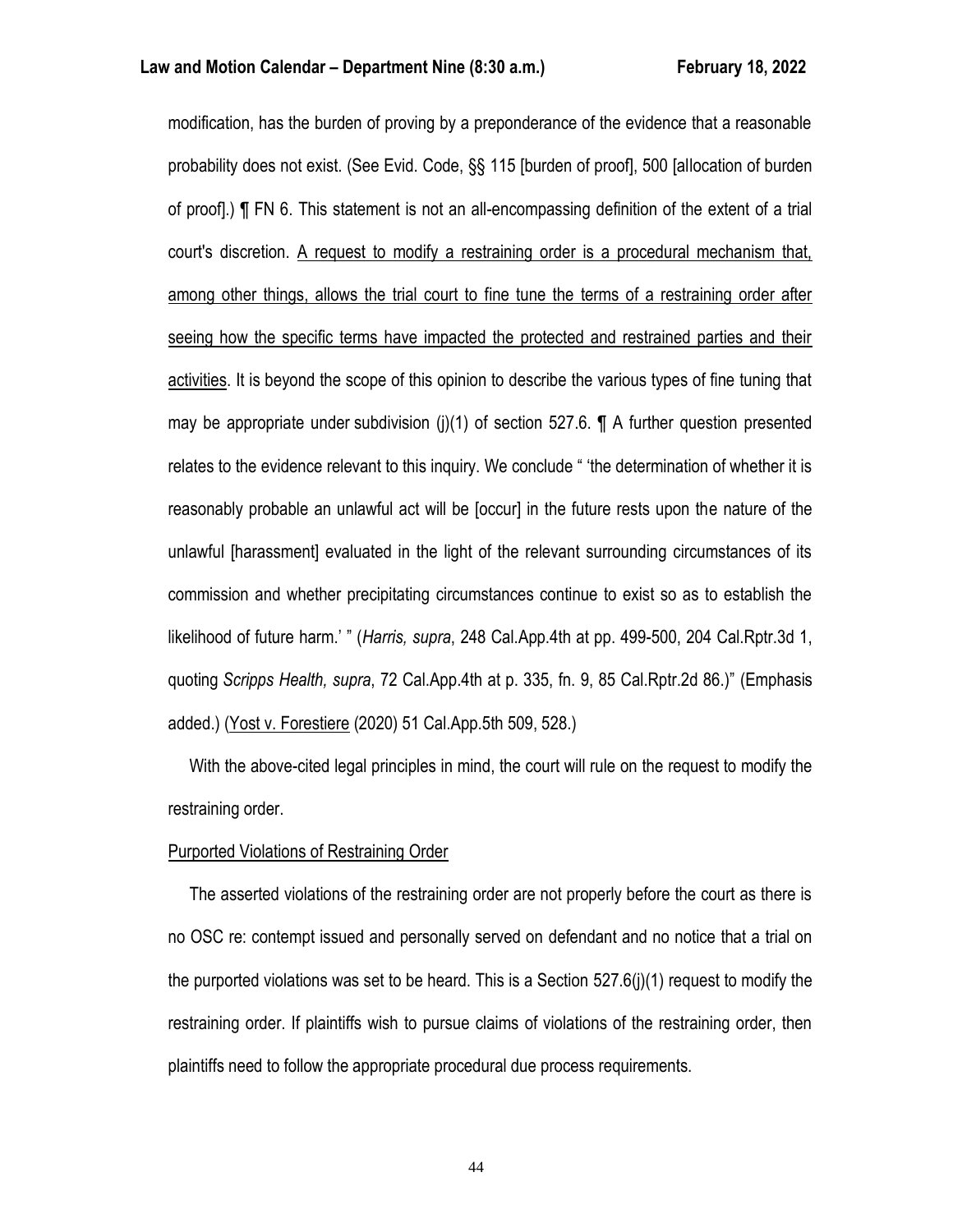## Modification to Include Prior Stipulation by the Parties as Fully Enforceable

 Plaintiffs seek to fully incorporate all provisions of the subject August 1, 2019 stipulation into the restraining Order After Hearing and, in particular, the provision that essentially restrains defendants' conduct by them requiring that any surveillance cameras be moved away from pointing towards the plaintiff's property.

 Defendants oppose this modification as it imposes a new restraint on the defendants without a full hearing on the issue of entry of a restraining order against plaintiffs.

 At the conclusion of the trial of the request for civil harassment order on October 15, 2020, the court expressly ordered in reference to defendant's contacting plaintiffs: "I'm going to order you are not to contact them either directly or indirectly in any way but not included to in person, by telephone, writing, or public or private mail except in compliance with the stipulated order of August 1<sup>st</sup>, if there is an issue with the animals out or something, but you are not to contact law enforcement. You are not to contact animal control." (Defendant's Declaration Filed on December 5, 2021, Exhibit B – Transcript of Proceedings on October 15, 2020, page 105, lines 8-14.)

 The court takes judicial notice that the Restraining Order After Hearing entered on October 15, 2020 provides: defendant is not to contact plaintiffs either directly or indirectly in any way, including, but not limited to, in person, by telephone, in writing, by public or private mail, by interoffice mail, by email, by text message, by fax, or by other electronic means, except per the stipulated order of August 1, 2019. (October 15, 2020 Restraining Order After Hearing, paragraphs  $6(a)(1)$  and  $6(a)(4)$ .

 The stipulation includes the provisions related to defendant not contacting plaintiffs, except for Matt Scribner and Dustin Zierold agreeing to contact one another for any legitimate, true, and tangible property, community, or animal concerns by text message or phone call before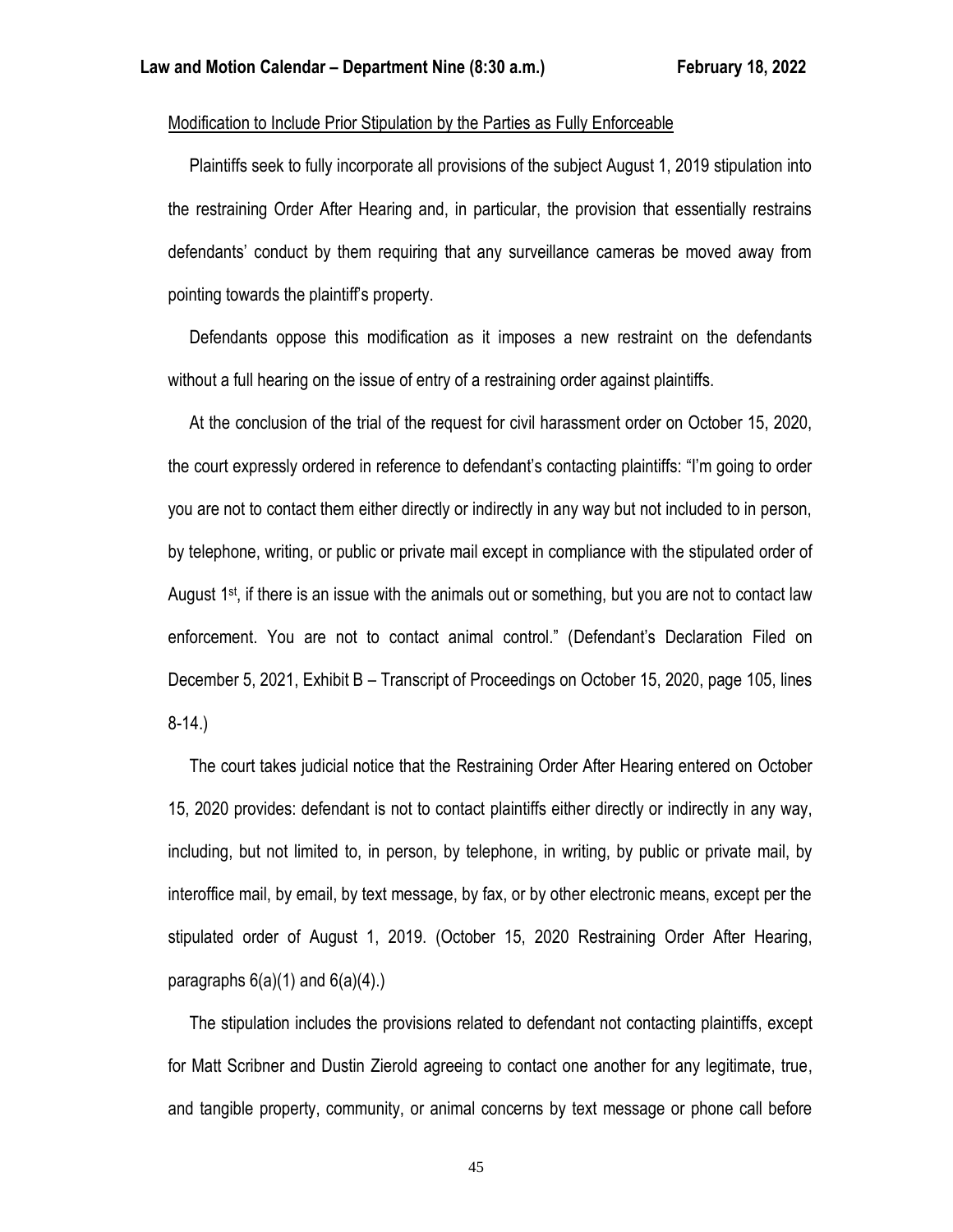local authorities, HOA, or government agencies are contacted. (Defendant's Declaration filed on December 5, 2021, Exhibit A – August 1, 2019 Stipulation.) The stipulation also provides: "In addition, Toni and Dustin Zierold agree to move any surveillance cameras away from pointing toward the Scribner property." (Defendant's Declaration filed on December 5, 2021, Exhibit A – August 1, 2019 Stipulation.)

 It appears that the express order of the court at the trial and in the order entered after hearing did not fully incorporate all provisions of the August 1, 2019 stipulation. At the conclusion of trial the court did not order that defendants were to move any surveillance cameras away from pointing toward the Scribner property and/or bar them from pointing surveillance cameras at the Scribner property. The court, however, did expressly order that plaintiffs were authorized to take videos "if any of this happens again." (Defendant's Declaration filed on December 5, 2021, Exhibit B – Transcript of Proceedings on October 15, 2020, page 104, lines 17-19.) The October 15, 2020 Restraining Order After Hearing expressly provides in Attachment 11: "The Zierolds are authorized to video tape any encounters with the Scribners."

 The court is inclined to deny the request to modify the Restraining Order as the scope of modification includes the surveillance camera provision that is not what the court originally considered at trial and did not order that defendants be restricted in how they place surveillance cameras. The request is not a mere modification or clarification of the order to reflect what the court ordered after the hearing concluded. This requested modification would impose a new restraint on the Zierolds that was not at issue in the trial and violate the Zierolds' fundamental rights to due process by depriving them of notice of trial on the merits of the surveillance camera issue and an opportunity to be heard on that issue.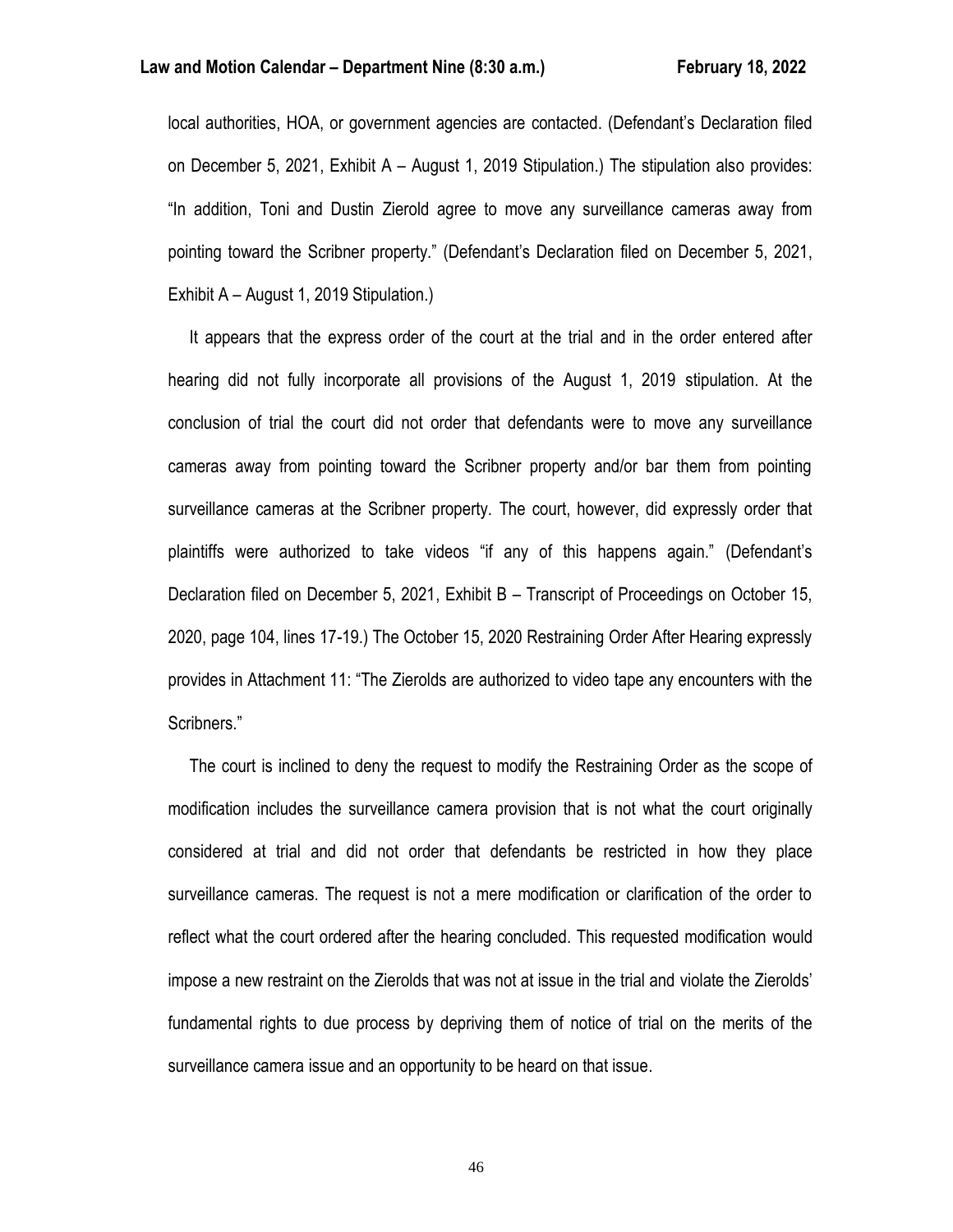## Belated Request to Clarify the Stay Away Portion of the Restraining Order

 On December 15, 2021 defendant filed a supplemental memorandum in support of the motion and a declaration in support. The supplemental memorandum seeks the court to clarify the restraining order as not directing that plaintiff stay away from defendant at least 100 yards while at the plaintiff's and defendant's place of employment. The court did not grant defendant leave to file the supplemental memorandum or leave to amend the motion to include that request. Defendant requests that the court explain in its ruling on the motion that the Restraining Order does not and was not intended to prevent defendant from working at Sutter Roseville Medical Center and/or any other Sutter Health location.

 The proofs of service declares that on December 15, 2021 the declaration filed on December 15, 2021 and the supplemental memorandum in support of the motion were served by mail and email on plaintiffs' counsel. There was no supplemental memorandum in opposition in the court's file at the time this ruling was prepared.

 Plaintiff's declaration filed on December 15, 2021 seeks a court order clarifying paragraph 7 of the stay away portion of the restraining order. The stay away provision orders that defendant was to stay at least 100 yards away from the plaintiffs and their home, except while on defendant's own property and she is not to do anything to disturb the peace of the Zierolds. (October 15, 2020 Restraining Order After Hearing, paragraphs 7(a)(1)-7(a)3) and 7(a)(9).) The box on the form order that directs the defendant to stay at least 100 yards from the job or workplace of the plaintiffs is not checked, therefore it appears to have not been ordered by the court. (See October 15, 2020 Restraining Order After Hearing, paragraph 6(a)(4).)

 The printed portion of the form further provides: "This stay away order does not prevent you from going to or from your home or place of employment." (October 15, 220 Restraining Order After Hearing, paragraph 6(b).)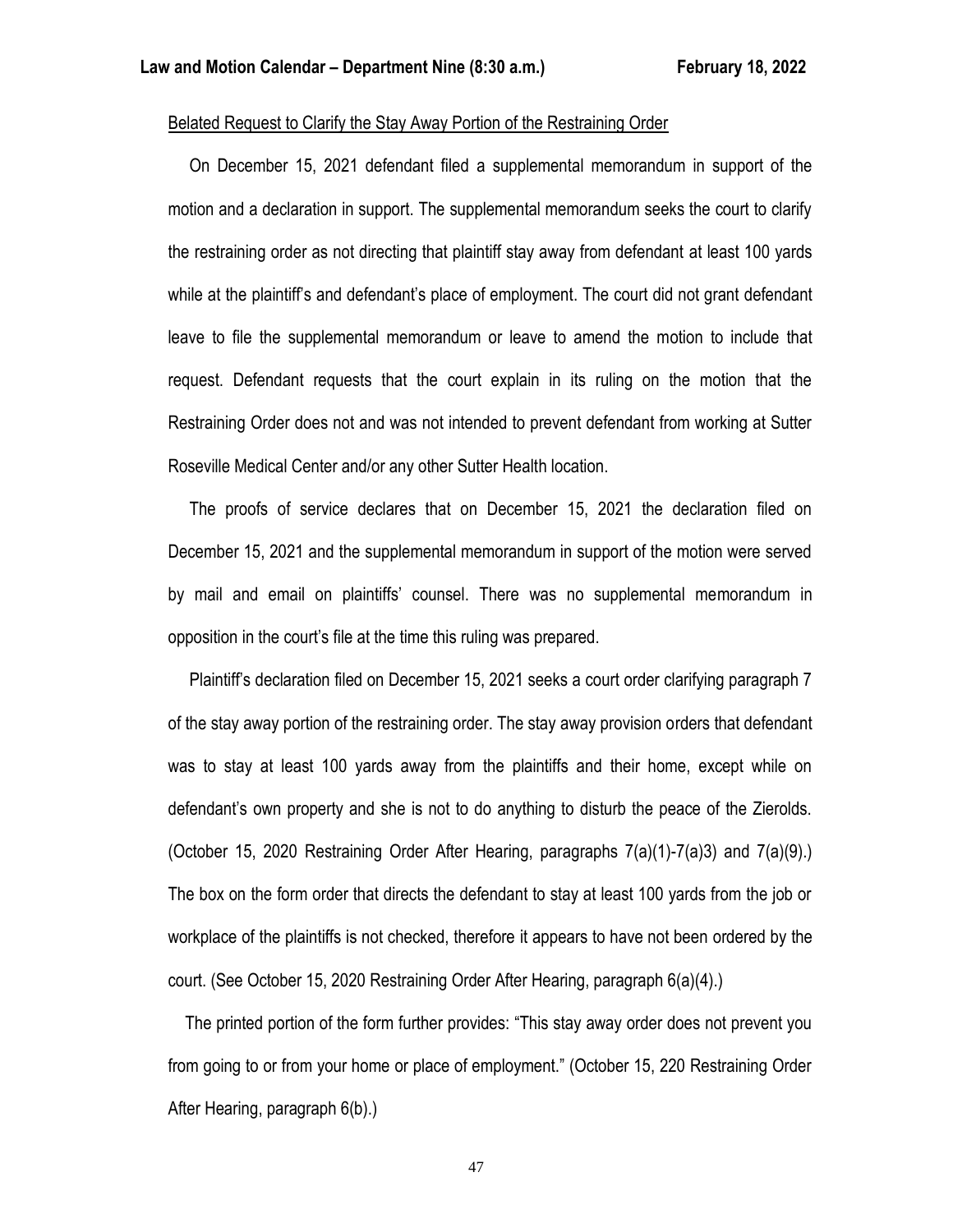Plaintiff's declaration filed on December 15, 2021 states that plaintiff and defendant are employed by the same employer in entirely different departments/areas; and despite the order being clear that she need not be 100 yards away from defendant while at her place of employment, her employer has placed defendant on unpaid administrative leave and was considering terminating defendant due to the restraining order.

 In order for the court to determine this requested clarification on its merits, the court must grant the plaintiffs the opportunity to file a memorandum in opposition to the supplemental request and to orally argue opposition to the supplemental request. Appearances are required for oral argument and to discuss if plaintiffs want to file a supplemental opposition.

**TENTATIVE RULING # 9: APPEARANCES ARE REQUIRED AT 8:30 A.M. ON FRIDAY, FEBRUARY 18, 2022 IN DEPARTMENT NINE. IF A PARTY OR PARTIES WISH TO APPEAR TELEPHONICALLY THEY MUST APPEAR BY "VCOURT", WHICH MUST BE SCHEDULED AND PAID THROUGH THE COURT WEBSITE AT www.eldorado.courts.ca.gov/online-services/telephonic-appearances.**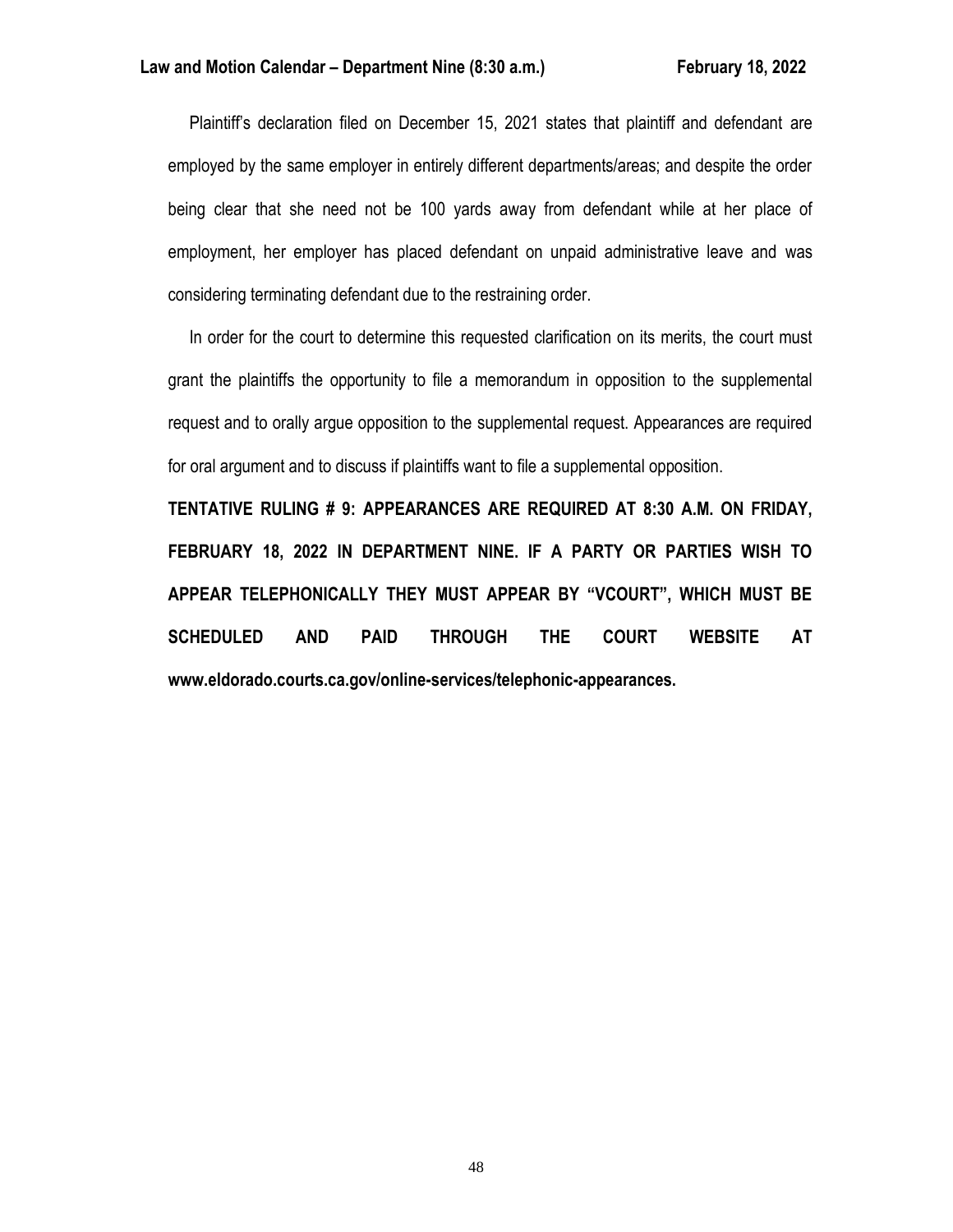## **10. PAINTER v. BENTION PC-20210202**

**Defendants' Motion to Strike Allegations and Claims for Attorney Fees from the 2nd Amended Complaint.**

**TENTATIVE RULING # 10: THIS MATTER IS CONTINUED TO 8:30 A.M. ON FRIDAY, MARCH 25, 2022 IN DEPARTMENT NINE.**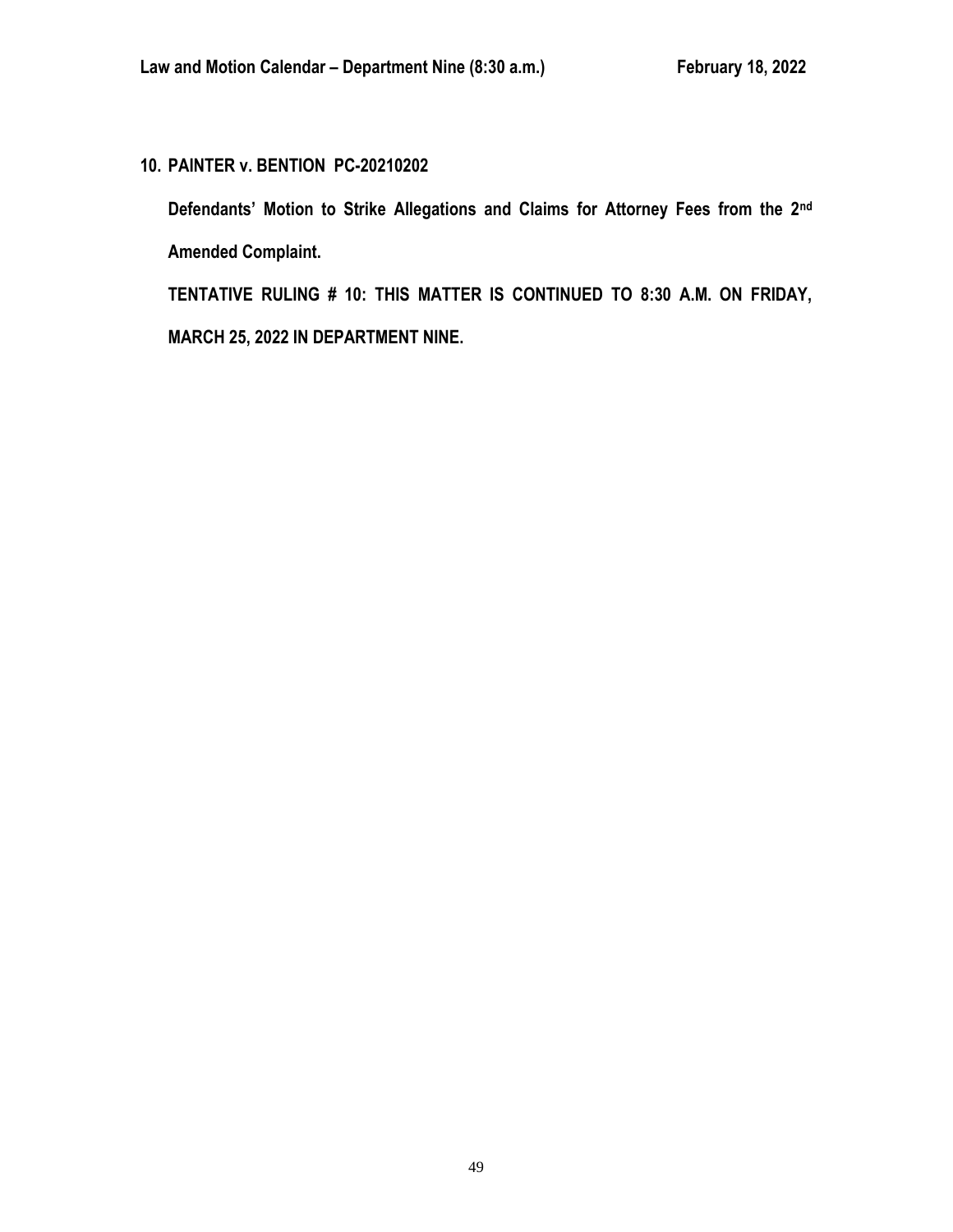## **11. DISCOVERY BANK v. MCDONAUGH PCL-20210673**

## **Plaintiff's Motion for Judgment on the Pleadings.**

 On September 13, 2021 plaintiff filed an action for common counts of open book account and account stated related to a credit card account. Plaintiff alleges: that defendant owes a principal balance in the amount of \$6,990.21; and that the balance remains due and unpaid despite demand. Defendant answered the complaint by Judicial Council Form (Form PLD-C-010.)

 Plaintiff moves for entry of judgment on the pleadings on the grounds that the complaint states a cause of action against defendant to collect the alleged debt, that defendant's answer does not raise a material issue of fact, and that it does not state a defense to the complaint.

 The proof of service in the court's file declares that on January 6, 2022 defendant was served the moving papers and notice of this hearing by mail to defendant's address of record. A memorandum of costs seeking an award of \$384.50 was filed on January 10, 2022. The proof of service attached to the memorandum of costs declares it was served by mail to defendant's address of record on January 6, 2022. There was no opposition to the motion in the court's file at the time this ruling was prepared.

## Meet and Confer Prior to Motion for Judgment on the Pleadings

 "(a) Before filing a motion for judgment on the pleadings pursuant to this chapter, the moving party shall meet and confer in person or by telephone with the party who filed the pleading that is subject to the motion for judgment on the pleadings for the purpose of determining if an agreement can be reached that resolves the claims to be raised in the motion for judgment on the pleadings. If an amended pleading is filed, the responding party shall meet and confer again with the party who filed the amended pleading before filing a motion for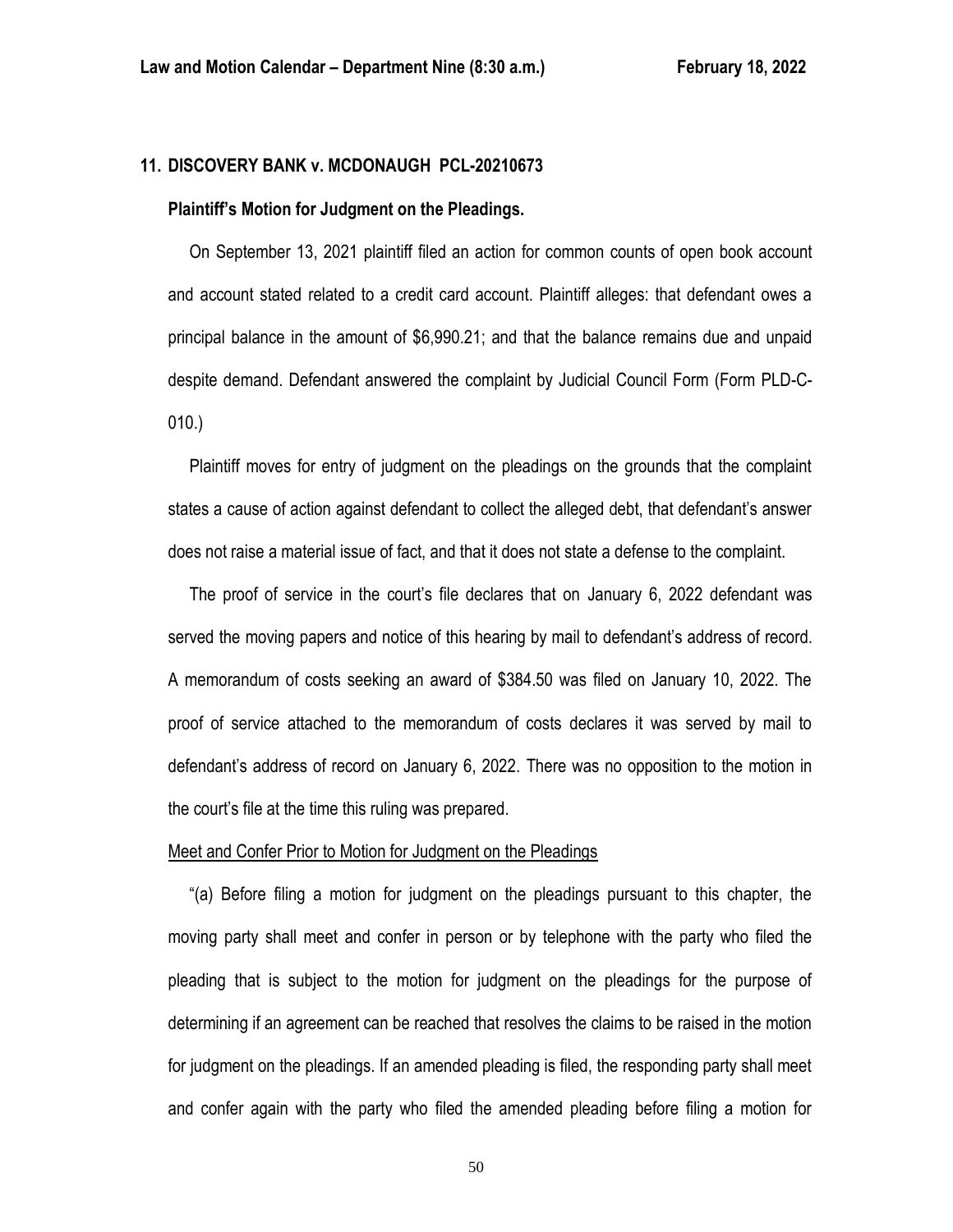judgment on the pleadings against the amended pleading. ¶ (1) As part of the meet and confer process, the moving party shall identify all of the specific allegations that it believes are subject to judgment and identify with legal support the basis of the claims. The party who filed the pleading shall provide legal support for its position that the pleading is not subject to judgment, or, in the alternative, how the pleading could be amended to cure any claims it is subject to judgment. ¶ (2) The parties shall meet and confer at least five days before the date a motion for judgment on the pleadings is filed. If the parties are unable to meet and confer by that time, the moving party shall be granted an automatic 30-day extension of time within which to file a motion for judgment on the pleadings, by filing and serving, on or before the date a motion for judgment on the pleadings must be filed, a declaration stating under penalty of perjury that a good faith attempt to meet and confer was made and explaining the reasons why the parties could not meet and confer. The 30-day extension shall commence from the date the motion for judgment on the pleadings was previously filed, and the moving party shall not be subject to default during the period of the extension. Any further extensions shall be obtained by court order upon a showing of good cause. ¶ (3) The moving party shall file and serve with the motion for judgment on the pleadings a declaration stating either of the following: ¶ (A) The means by which the moving party met and conferred with the party who filed the pleading subject to the motion for judgment on the pleadings, and that the parties did not reach an agreement resolving the claims raised by the motion for judgment on the pleadings. ¶ (B) That the party who filed the pleading subject to the motion for judgment on the pleadings failed to respond to the meet and confer request of the moving party or otherwise failed to meet and confer in good faith. ¶ (4) A determination by the court that the meet and confer process was insufficient is not grounds to grant or deny the motion for judgment on the pleadings." (Code of Civil Procedure, § 439(a).)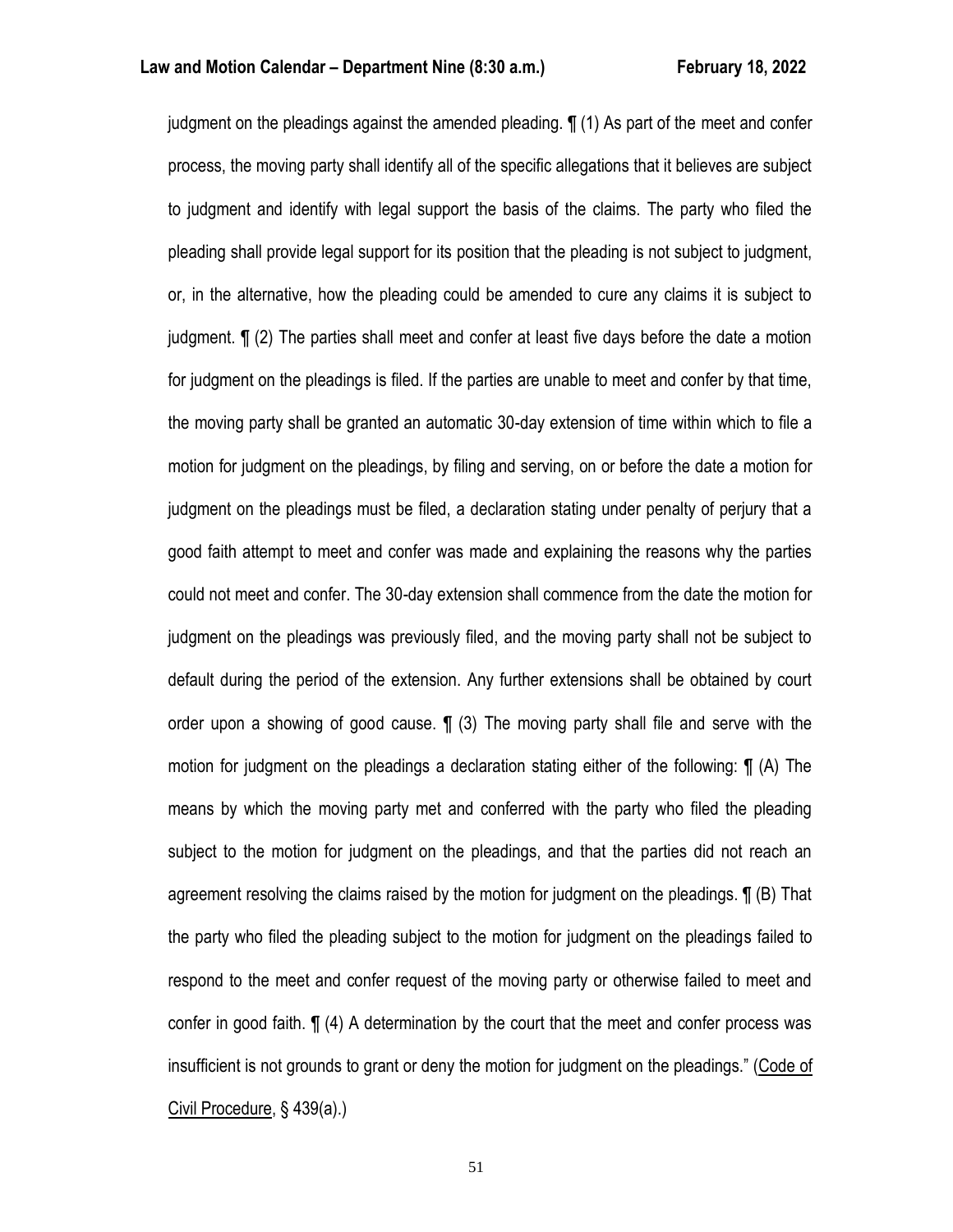Plaintiff's counsel declares the law office attempted to contact defendant by phone to meet and confer, however, defendant failed to respond. Absent opposition, it appears the meet and confer attempt was sufficient.

Motion for Judgment on the Pleadings Principles

 "(c)(1) The motion provided for in this section may only be made on one of the following grounds: ¶ (A) If the moving party is a plaintiff, that the complaint states facts sufficient to constitute a cause or causes of action against the defendant and the answer does not state facts sufficient to constitute a defense to the complaint…." (Code of Civil Procedure, § 438(c)(1)(A).)

"(2) The motion provided for in this section may be made as to either of the following:  $\P$ <sup>\*\*\*</sup> (B) The entire answer or one or more of the affirmative defenses set forth in the answer…" (Code of Civil Procedure, § 438(c)(2).)

 "The grounds for motion provided for in this section shall appear on the face of the challenged pleading or from any matter of which the court is required to take judicial notice. Where the motion is based on a matter of which the court may take judicial notice pursuant to Section 452 or 453 of the Evidence Code, the matter shall be specified in the notice of motion, or in the supporting points and authorities, except as the court may otherwise permit." (Code of Civil Procedure, § 438(d).)

 "A motion for judgment on the pleadings performs the same function as a general demurrer...." (*Cloud v. Northrop Grumman Corp.* (1998) 67 Cal.App.4th 995, 999, 79 Cal.Rptr.2d 544.) "It is axiomatic that a demurrer lies only for defects appearing on the face of the pleadings." (*Harboring Villas Homeowners Assn. v. Superior Court* (1998) 63 Cal.App.4th 426, 429, 73 Cal.Rptr.2d 646.) Consequently, when considering a motion for judgment on the pleadings, "[a]ll facts alleged in the complaint are deemed admitted...." (*Lance Camper*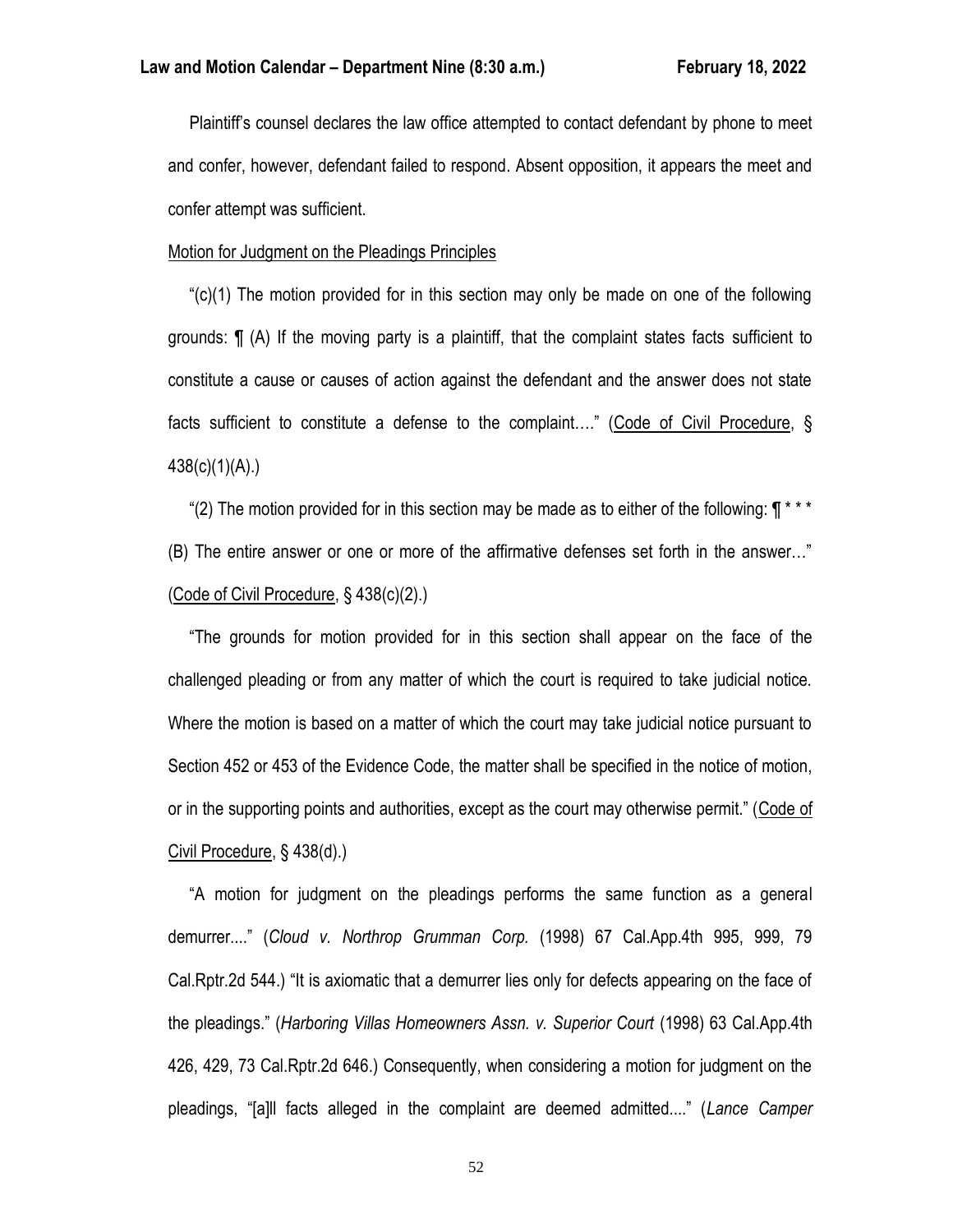*Manufacturing Corp. v. Republic Indemnity Co.* (1996) 44 Cal.App.4th 194, 198, 51 Cal.Rptr.2d 622.) "Presentation of extrinsic evidence is therefore not proper on a motion for judgment on the pleadings." (*Cloud,* at p. 999, 79 Cal.Rptr.2d 544.)" (Sykora v. State Department of State Hospitals (2014) 225 Cal.App.4th 1530, 1534.)

 ""A judgment on the pleadings in favor of the defendant is appropriate when the complaint fails to allege facts sufficient to state a cause of action. (Code Civ. Proc., § 438, subd.  $(c)(3)(B)(ii)$ .) A motion for judgment on the pleadings is equivalent to a demurrer and is governed by the same de novo standard of review." (*Kapsimallis v. Allstate Ins. Co.* (2002) 104 Cal.App.4th 667, 672, 128 Cal.Rptr.2d 358.) "All properly pleaded, material facts are deemed true, but not contentions, deductions, or conclusions of fact or law...." (*Ibid.*) Courts may consider judicially noticeable matters in the motion as well. (*Ibid.*)" (People ex rel. Harris v. Pac Anchor Transp., Inc. (2014) 59 Cal.4th 772, 777.)

 "If the allegations in the complaint conflict with attached exhibits, we rely on and accept as true the contents and legal effect of the exhibits. (*SC Manufactured Homes, Inc. v. Liebert* (2008) 162 Cal.App.4th 68, 83, 76 Cal.Rptr.3d 73; *Barnett v. Fireman's Fund Ins. Co.* (2001) 90 Cal.App.4th 500, 505, 108 Cal.Rptr.2d 657.)" (Chisom v. Board of Retirement of County of Fresno Employees' Retirement Association (2013) 218 Cal.App.4th 400, 410.)

 "A plaintiff's motion for judgment on the pleadings is analogous to a plaintiff's demurrer to an answer and is evaluated by the same standards. (See *Hardy v. Admiral Oil Co.* (1961) 56 Cal.2d 836, 840-842, 16 Cal.Rptr. 894, 366 P.2d 310; 4 Witkin, Cal. Procedure (1971) Proceedings Without Trial, § 165, pp. 2819- 2820.) The motion should be denied if the defendant's pleadings raise a material issue or set up an affirmative matter constituting a defense; for purposes of ruling on the motion, the trial court must treat all of the defendant's allegations as being true. (*MacIsaac v. Pozzo* (1945) 26 Cal.2d 809, 813, 161 P.2d 449.)"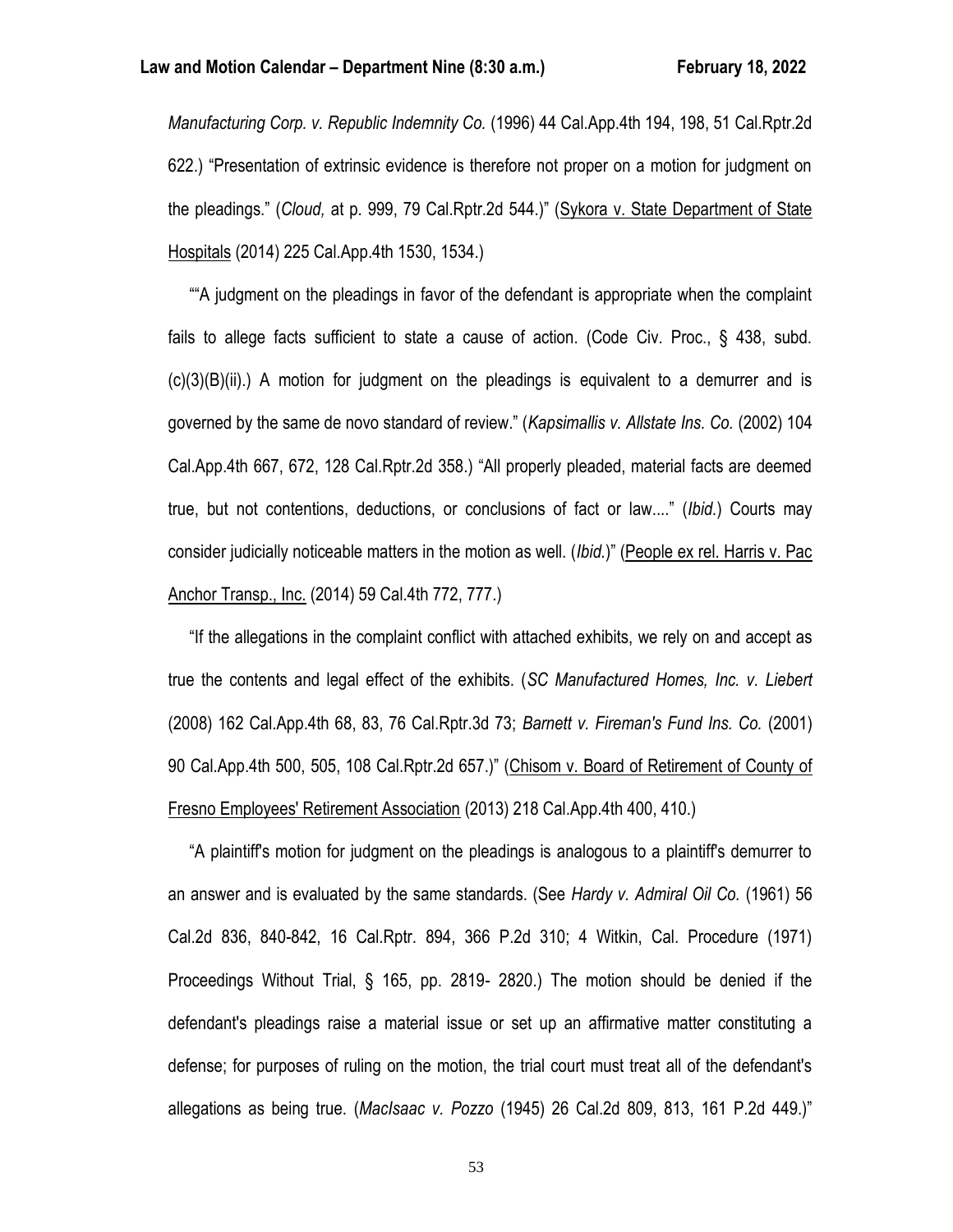(Allstate Ins. Co. v. Kim W. (1984) 160 Cal.App.3d 326, 330-331.) However, where the defendant's pleadings show no defense to the action, then judgment on the pleadings in favor of the plaintiff is proper. (See Knoff v. City etc. of San Francisco (1969) 1 Cal.App.3d 184, 200.)

 In ruling on motions for judgment on the pleadings, the court need not treat as true contentions, deductions or conclusions of fact or law. (People ex rel. Harris v. Pac Anchor Transp., Inc. (2014) 59 Cal.4th 772, 777.)

 "A motion for judgment on the pleadings should not be granted where it is possible to amend the pleadings to state a cause of action (*Tiffany v. Sierra Sands Unified School Dist.* (1980) 103 Cal.App.3d 218, 225, 162 Cal.Rptr. 669), but the burden of demonstrating such an abuse of discretion is on the appellant. (*Goodman v. Kennedy* (1976) 18 Cal.3d 335, 349, 134 Cal.Rptr. 375, 556 P.2d 737.)" (Atlas Assurance Co. v. McCombs Corp. (1983) 146 Cal.App.3d 135, 149.)

 Defendant admits the debt in the answer by stating in paragraph 3.b. "…I admit I owe the money \$6,990 to Discover Bank." The answer only claims he can not afford an attorney to file for bankruptcy, has to attend a free bankruptcy clinic to handle this bankruptcy on his own, and he intends to add this debt to the bankruptcy. Defendant also states as an affirmative defense that during COVID 19 he has incurred much larger bills for electricity and was left with a choice to pay for the electricity bills or the credit card bills; and he chose to pay the electric bills to maintain air flow from his air conditioner as protection against COVID 19 rather than pay his credit card bills.

 The answer does not state a valid defense to the causes of action pled against defendant. At the time this ruling was prepared, defendant had not opposed the motion, had not filed a notice that defendant filed for bankruptcy protection, which would automatically stay this action,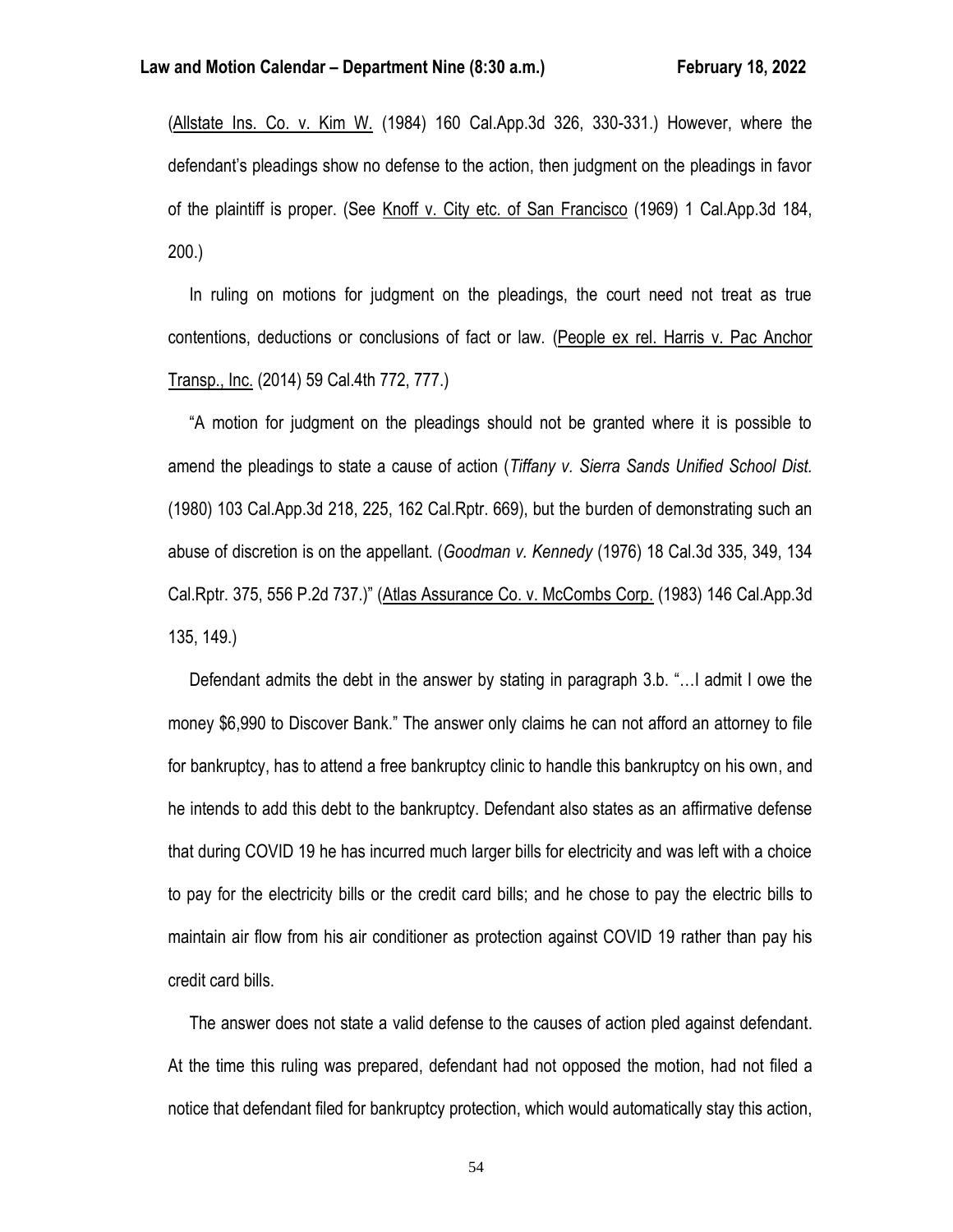and had not advised the court how the deficiency of the answer could remedied by amendment. It appears to the court that the deficiency can not be remedied by amendment. Under the circumstances presented, it appears appropriate to grant the motion without leave to amend and enter judgment in favor of plaintiff for the amount prayed.

**TENTATIVE RULING # 11: PLAINTIFF'S MOTION FOR JUDGMENT ON THE PLEADINGS IS GRANTED WITHOUT LEAVE TO AMEND. THE COURT ORDERS JUDGMENT ENTERED IN FAVOR OF PLAINTIFF AND AGAINST DEFENDANT IN THE PRINCIPAL AMOUNT OF \$6,990.21 AND COSTS IN THE AMOUNT OF \$384.50. NO HEARING ON THIS MATTER WILL BE HELD (LEWIS V. SUPERIOR COURT (1999) 19 CAL.4TH 1232, 1247.), UNLESS A NOTICE OF INTENT TO APPEAR AND REQUEST FOR ORAL ARGUMENT IS TRANSMITTED ELECTRONICALLY THROUGH THE COURT'S WEBSITE OR BY TELEPHONE TO THE COURT AT (530) 621-6551 BY 4:00 P.M. ON THE DAY THE TENTATIVE RULING IS ISSUED. NOTICE TO ALL PARTIES OF AN INTENT TO APPEAR MUST BE MADE BY TELEPHONE OR IN PERSON. PROOF OF SERVICE OF SAID NOTICE MUST BE FILED PRIOR TO OR AT THE HEARING. LONG CAUSE HEARINGS MUST BE REQUESTED BY 4:00 P.M. ON THE DAY THE TENTATIVE RULING IS ISSUED AND THE PARTIES ARE TO PROVIDE THE COURT WITH THREE MUTUALLY AGREEABLE DATES ON FRIDAY AFTERNOONS AT 2:30 P.M. LONG CAUSE ORAL ARGUMENT REQUESTS WILL BE SET FOR HEARING ON ONE OF THE THREE MUTUALLY AGREEABLE DATES ON FRIDAY AFTERNOONS AT 2:30 P.M. THE COURT WILL ADVISE THE PARTIES OF THE LONG CAUSE HEARING DATE AND TIME BY 5:00 P.M. ON THE DAY THE TENTATIVE RULING IS ISSUED. PARTIES MAY PERSONALLY APPEAR AT THE HEARING. IF A PARTY OR PARTIES WISH TO APPEAR TELEPHONICALLY THEY MUST APPEAR BY "VCOURT", WHICH MUST BE SCHEDULED**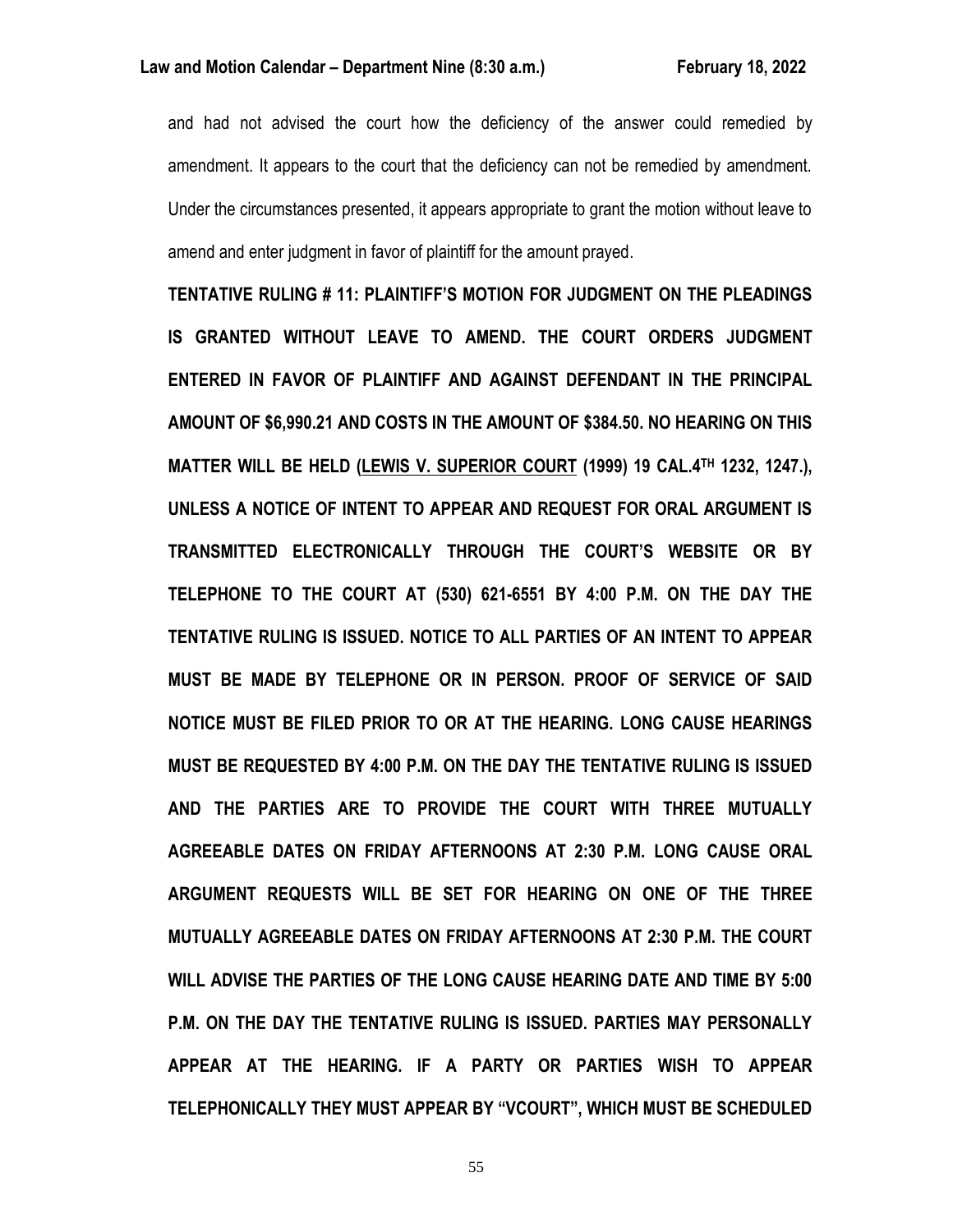**AND PAID THROUGH THE COURT WEBSITE AT www.eldorado.courts.ca.gov/onlineservices/telephonic-appearances. MATTERS IN WHICH THE PARTIES' TOTAL TIME ESTIMATE FOR ARGUMENT IS 15 MINUTES OR LESS WILL BE HEARD ON THE LAW AND MOTION CALENDAR AT 8:30 A.M. ON FRIDAY, FEBRUARY 18, 2022 EITHER IN PERSON OR BY VCOURT TELEPHONIC APPEARANCE UNLESS OTHERWISE NOTIFIED BY THE COURT.**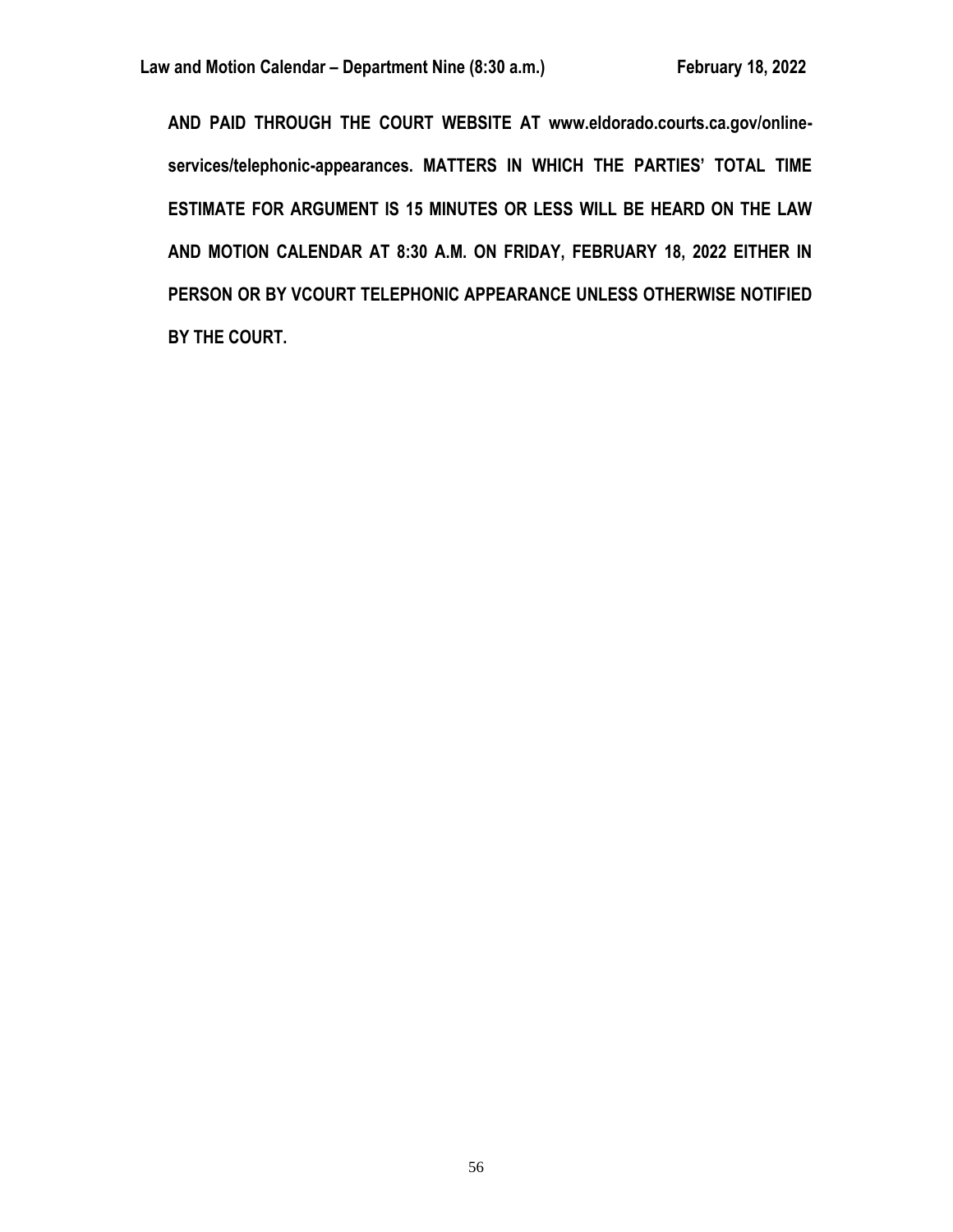## **12. COUNTY OF EL DORADO v. WALDOW 21CV0122**

## **OSC Re: Preliminary Injunction.**

 Plaintiff County filed a complaint against defendants Apple Bistro, Jennette Waldow, International Farmers Kitchen, LLC and others asserting causes of action for violation of Health and Safety Code, §§ 114381 and 114405, violation of El Dorado County Environmental Health Permit Ordinance of the El Dorado County Ordinance Code, Chapter 8.05, and public nuisance. Plaintiff prays for a judgment imposing fines and penalties, as well as injunctive relief and an award of attorney fees and costs. Defendants Inman and Danette's Brick Oven Pub were voluntarily dismissed from the action with prejudice upon plaintiff's request on December 23, 2021.

 Proofs of service filed on November 23, 2021 declare that the registered process server served defendants Jennette Waldow and Jennette Waldow d.b.a. Apple Bistro the summons and complaint and other litigation documents on November 9, 2021 by personal delivery to the party or person authorized to receive service for the party; and on November 9, 2021 defendant International Farmers Kitchen, LLC was served the summons and complaint and other litigation documents by personal delivery to Jennette Waldow as the party or person authorized to receive service for the party at the same time and location as defendants Jennette Waldow and Jennette Waldow d.b.a. Apple Bistro were served.

 At the hearing of defendants' motion to quash service of the summons and complaint on January 7, 2021 Jennette Waldow presented argument and the motion to quash was denied

 Plaintiff's ex parte application for a TRO and issuance of an OSC re: preliminary injunction was granted in part and denied in part.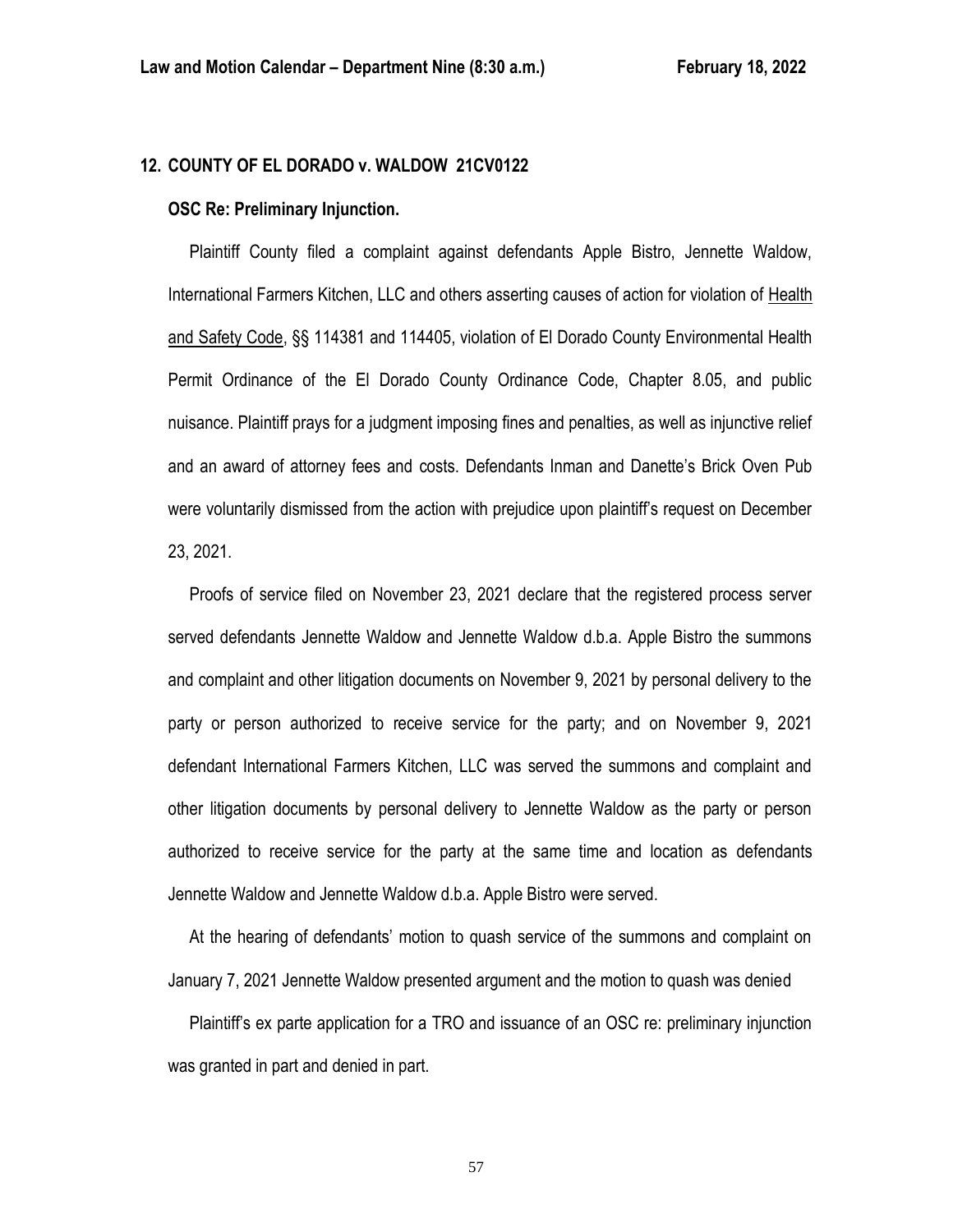The court denied the request for a TRO without prejudice and granted the request for issuance of an OSC Re: Preliminary Injunction which set the hearing for 8:30 a.m. on Friday, January 7, 2022 in Department Nine. The OSC directed defendants Jennette Waldow d.b.a. Apple Bistro, Jennette Waldow, and International Farmers Kitchen, LLC to appear and show cause why a preliminary injunction should not be issued and ordered them to file their opposition and serve the opposition on plaintiffs by email no later than December 30, 2022. The reply was to be filed and served by January 3, 2022.

 The OSC directed plaintiff to serve the OSC on the Apple Bistro defendants by email no later than December 6, 2021 and later by personal service no later than December 10, 2021. The proof of service of notice of entry of order filed on December 1, 2021 declares that notice of entry of the order issuing the OSC, which included the OSC, was served on defendants Jennette Waldow d.b.a. Apple Bistro, Jennette Waldow, and International Farmers Kitchen, LLC by email on December 6, 2021. The proof of service filed on December 13, 2021 declares that John Doe manager was personally served the notice of entry of order on the OSC on December 6, 2021. There was no opposition to the OSC in the court's file prior to the January 7, 2022 hearing**.**

 Where the order to show cause is issued without a temporary restraining order, the court may hear the matter, provided if the moving and opposing papers are served within the time period required by Code of Civil Procedure, § 1005. (Code of Civil Procedure, § 527(f)(1).)

 The court notes that there is evidence that the Apple Bistro defendants were adequately served the summons and complaint. The proofs of service attached to the application for TRO and OSC and documents filed in support of the application on November 30, 2021 declare that on November 30, 2021 defendants were served those documents by email to Jennette Waldow. There is also evidence the OSC was served on defendants Jennette Waldow d.b.a.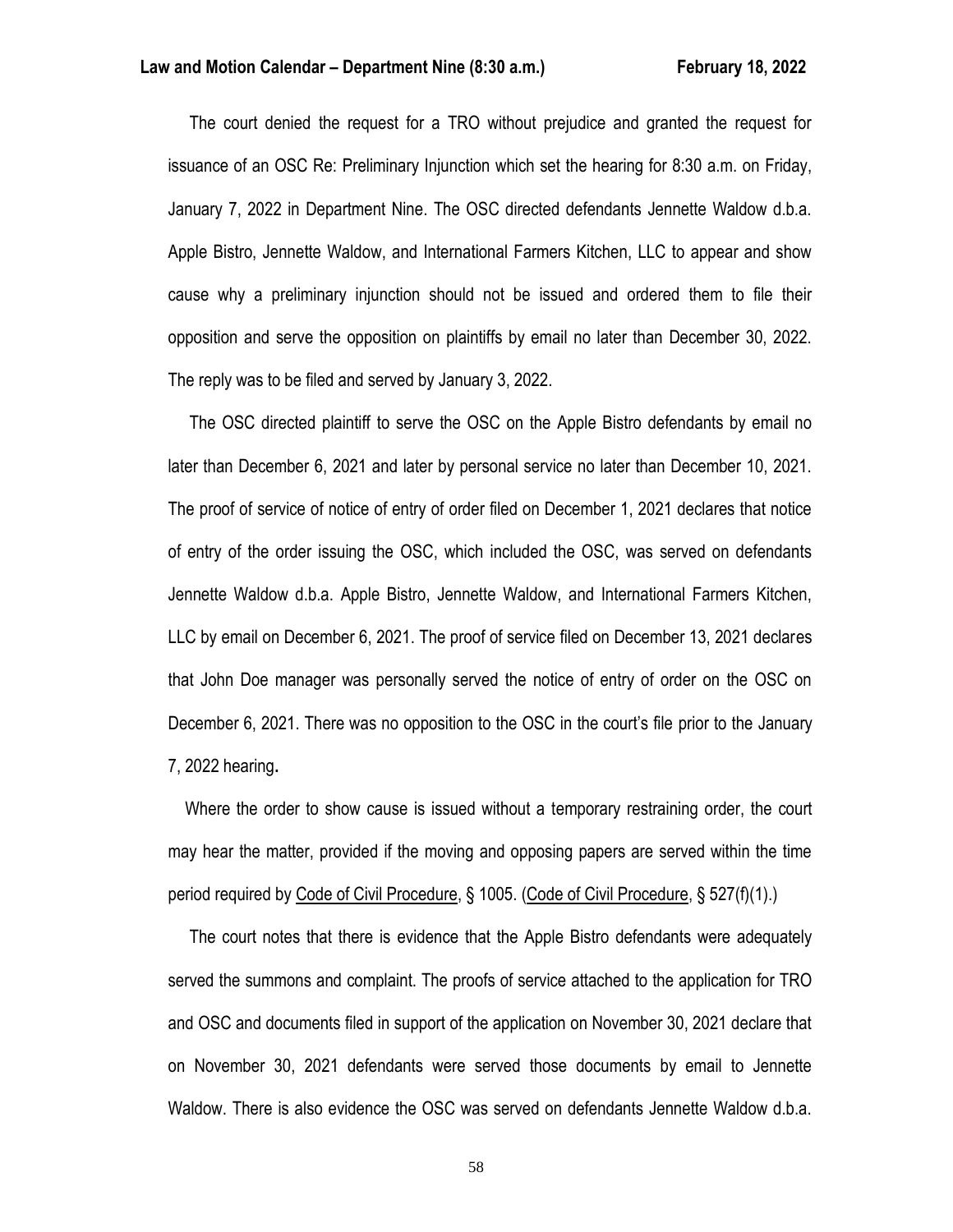Apple Bistro, Jennette Waldow, and International Farmers Kitchen, LLC by email on December 6, 2021 as directed by the court. Although the court directed personal service on the Apple Bistro defendants, the proof of service declares that the manager present at the Apple Bistro location was served for the defendants.

 Jennette Waldow appeared telephonically on January 7, 2022 at the hearing on the OSC re: preliminary injunction without any statement that she was specially appearing. Jennette Waldow refused to be called by her name, stated she was a beneficiary, and argued she can not be called a U.S. Citizen. In addressing the issue of personal service, plaintiff argued that Jennette Waldow was served the OSC by substituted service on Ms. Waldow's manager and since Ms. Waldow appeared at the hearing on the OSC, she has acknowledged that she has notice of the preliminary injunction proceedings.

 In an abundance of caution, the court continued the hearing on the preliminary injunction to January 28, 2022. Plaintiff requested that personal service of the OSC not be required, as Ms. Waldow appeared. Ms. Waldow objected. The court stated it did not make any implied findings as to Ms. Waldow's status and having asked her several times if she received a copy of the OSC, she refused to answer. Ms. Waldow also stated she would not accept service of the OSC with the new date by email. Plaintiff's counsel stated that they have been communicating by email.

 The court noted that Ms. Waldow requested a 15 day continuance of the hearing and that continuance has been provided. The court advised Jennette Waldow in open court that the hearing was continued to January 28, 2022 at 8:30 a.m. in Department Nine and told her that any response to the OSC must be filed and served by January 26, 2022. Plaintiff's counsel stated he would accept service by email. The court also ordered that the County Counsel was to prepare a new OSC with the continued hearing date and that it can be served on Ms.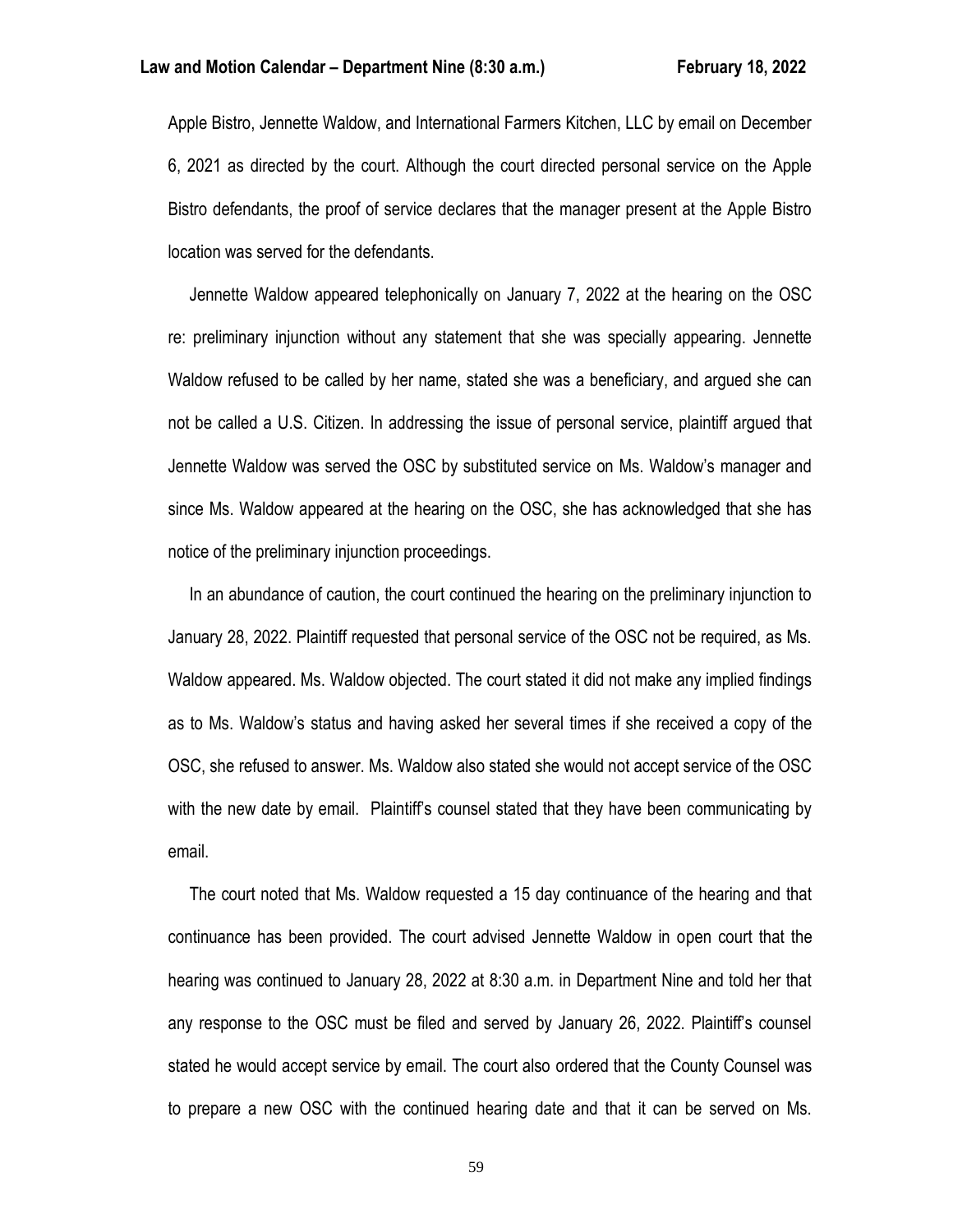Waldow by email and regular mail. The OSC issued on January 10, 2022 stated that service was to be made by email and U.S. Mail no later than January 20, 2022. The January 7, 2022 minute order was served on plaintiff's counsel and defendant Waldo by mail on January 14, 2022.

 The proof of service attached to the notice of entry of judgment or order filed on January 12, 2022 declares that of the new OSC attached to the notice was served by mail and email to defendants on January 11, 2022.

 At the hearing on January 28, 2022 Ms. Jennette Waldow appeared in pro per and stated she was making a "special divine appearance" for Jennette. When the court asked her to state who she is, she repeated her previous statement. Ms. Waldow also stated the County is her fiduciary. The attorney appearing on behalf of the County denied that the County was a fiduciary of Ms. Waldow. The tentative ruling was to continue the hearing to 8:30 a.m. on Friday, February 18, 2022 in Department Nine. The court ordered that the text of the tentative ruling becomes the order of the court. Due to a clerical error, the minute order stated the hearing was continued to January 28, 2022. That error was corrected by the February 1, 2022 minute order setting the continued hearing as 8:30 a.m. on Friday, February 18, 2022 in Department Nine. That minute order was mailed to the parties on February 1, 2022.

 At the time this ruling was prepared, there was no response to the OSC in the court's file and the time limitation to file a response had expired.

 "William made a general appearance in the proceedings in the trial court. Where a person makes a general appearance, such appearance operates as a consent to jurisdiction of his person. (*Harrington v. Superior Court* (1924) 194 Cal. 185, 189, 228 P. 15; *Dial 800 v. Fesbinder* (2004) 118 Cal.App.4th 32, 52, 12 Cal.Rptr.3d 711.) A general appearance occurs when a defendant takes part in the action or in some manner recognizes the authority of the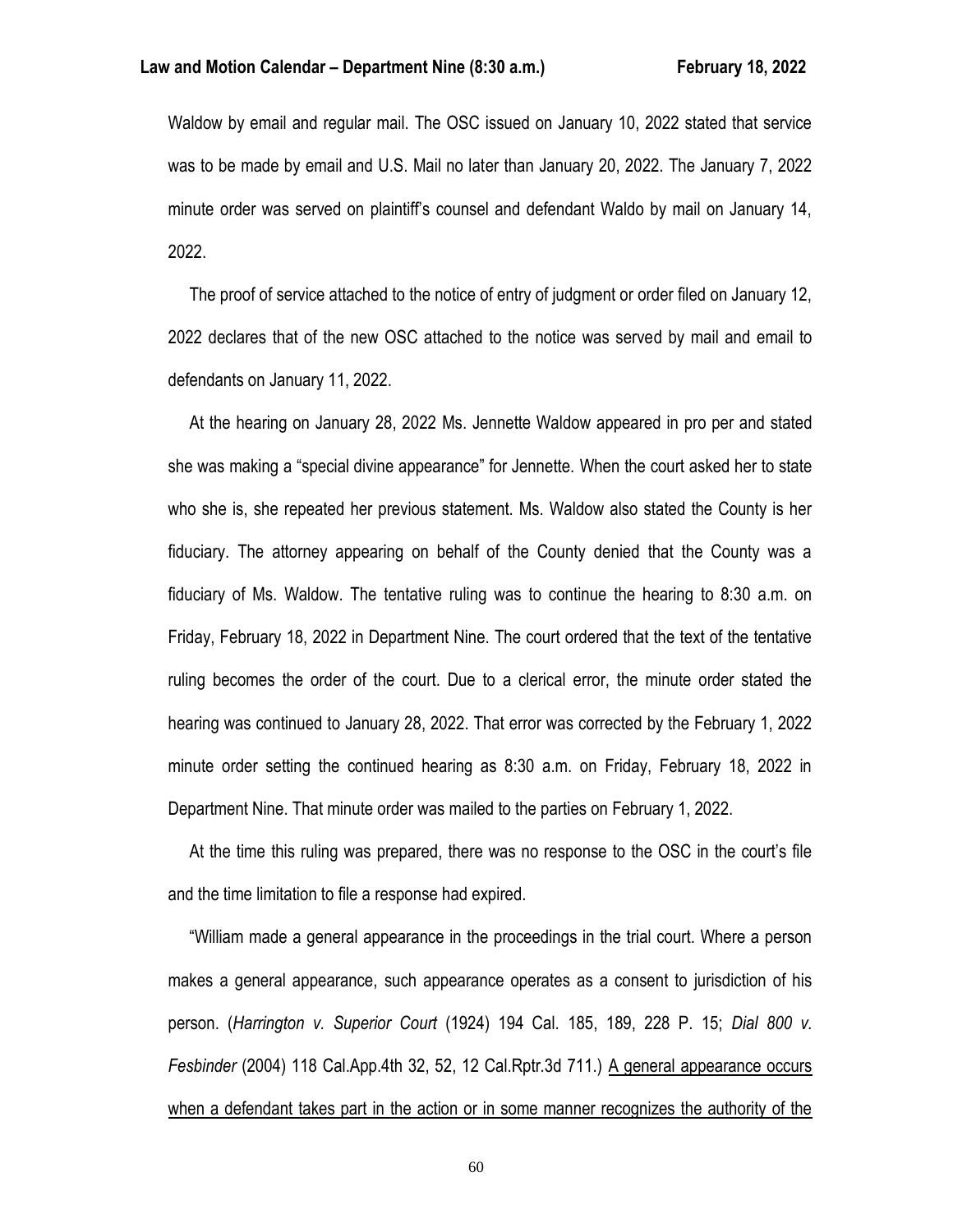court to proceed. (*Dial 800 v. Fesbinder,* at p. 52, 12 Cal.Rptr.3d 711; see *In re Vanessa Q.*  (2010) 187 Cal.App.4th 128, 135, 114 Cal.Rptr.3d 294.) A request for a continuance constitutes a general appearance because the relief could only be requested on a theory that a defendant was submitting to general jurisdiction of the court. (*Knoff v. City etc. of San Francisco* (1969) 1 Cal.App.3d 184, 201, 81 Cal.Rptr. 683, citing *Zobel v. Zobel* (1907) 151 Cal. 98, 100–102, 90 P. 191.) ¶ William appeared (in propria persona) at the initial hearing on the City's motion for appointment of a receiver, where he requested a continuance to answer the complaint. He made a general appearance and cannot now complain." (City of Riverside v. Horspool (2014) 223 Cal.App.4th 670, 679–680.)

 "The general rule is that one who has been notified to attend a certain proceeding and does do so, cannot be heard to complain of alleged insufficiency of the notice; it has in such instance served its purpose. This rule applies to one who appears in a lawsuit after defective service of process upon him, 21 Cal.Jur. § 4, p. 477, to one who responds to a notice of motion without adequate notice, 18 Cal.Jur. § 7, p. 652. Also to one who appears in an administrative proceeding without the notice to which he is entitled by law. 2 Cal.Jur.2d § 108, p. 202; *Howe v. State Bar*, 212 Cal. 222, 231, 298 P. 25; *Light v. State Bar*, 14 Cal.2d 328, 331-332, 94 P.2d 35; *Farmers' etc., Bank v. Board of Equalization*, 97 Cal. 318, 325, 32 P. 312. The rule also applies to a hearing upon a zoning application. See *Hopkins v. MacCulloch*, 35 Cal.App.2d 442, 451, 95 P.2d 950; *Livingstone Rock, etc., Co. v. County of Los Angeles*, 43 Cal.2d 121, 129, 272 P.2d 4; *Keeling v. Board of Zoning Appeals*, 117 Ind.App. 314, 69 N.E.2d 613, 616; *Wilson v. Township Committee of Union Tp.*, 123 N.J.L. 474, 9 A.2d 771, 772; *Hancock v. City of Boston*, 1 Metc. 122, 123, 42 Mass. 122, 123." (Emphasis added.) (De Luca v. Board of Sup'rs of Los Angeles County (1955) 134 Cal.App.2d 606, 609.)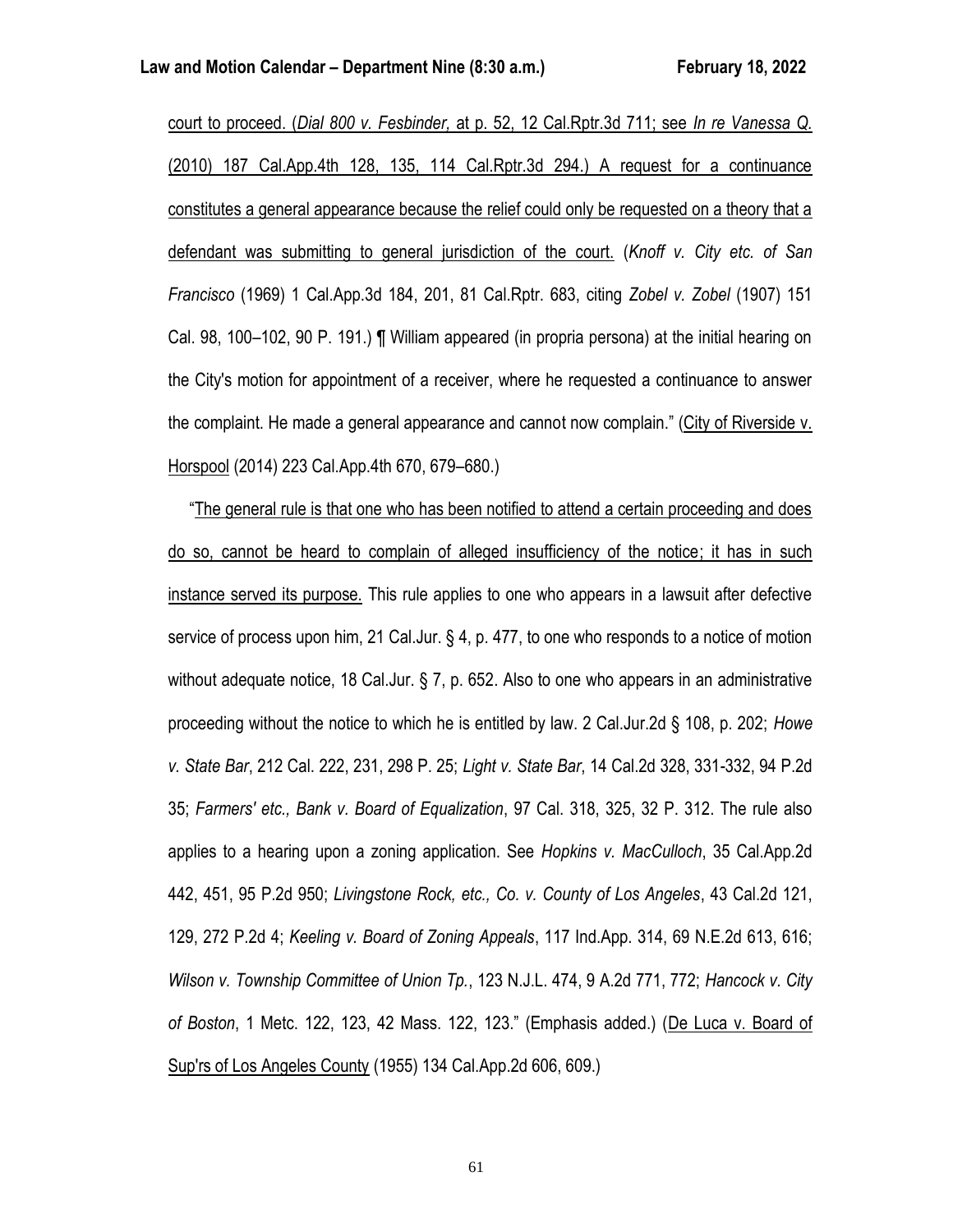""It is well settled that the appearance of a party at the hearing of a motion and his or her opposition to the motion on its merits is a waiver of any defects or irregularities in the notice of motion. (Citations.) This rule applies even when no notice was given at all. (Citations.) Accordingly, a party who appears and contests a motion in the court below cannot object on appeal or by seeking extraordinary relief in the appellate court that he had no notice of the motion or that the notice was insufficient or defective." (*Tate v. Superior Court* (1975) 45 Cal.App.3d 925, 930, 119 Cal.Rptr. 835; see also *Alliance Bank v. Murray* (1984) 161 Cal.App.3d 1, 7- 8, 207 Cal.Rptr. 233.)" (Carlton v. Quint (2000) 77 Cal.App.4th 690, 697.)

 The court takes judicial notice that defendant International Farmers Kitchen, LLC's Statement of Information filed with the California Secretary of State by defendant Jennette Waldow as manager and member of the LLC admits that the LLC is located at 2740 Highway 50, Placerville, CA which is in El Dorado County and is in the business of operating a restaurant. The statement also admits that defendant Jennette Waldow is the sole manager/member and is agent for service of process with her address listed as 2740 Highway 50, Placerville, CA

 The court record does not reflect that defendant Waldow ever stated she was specially appearing at the January 7, 2022 hearing on the OSC re: Preliminary Injunction. The court noted that Ms. Waldow requested a 15 day continuance of the hearing on the OSC, which was granted. It appears that defendant Waldow made a general appearance at the hearing on the OSC on behalf of all defendants regarding the OSC proceedings.

 Furthermore, Ms. Waldow was served the new OSC attached to the notice of entry of judgment or order by mail and email on January 11, 2022 as directed by the court.

 On January 27, 2022 plaintiff filed a reply and notice of non-opposition to the OSC and a supplemental declaration of the County's Director of Environmental Management Department.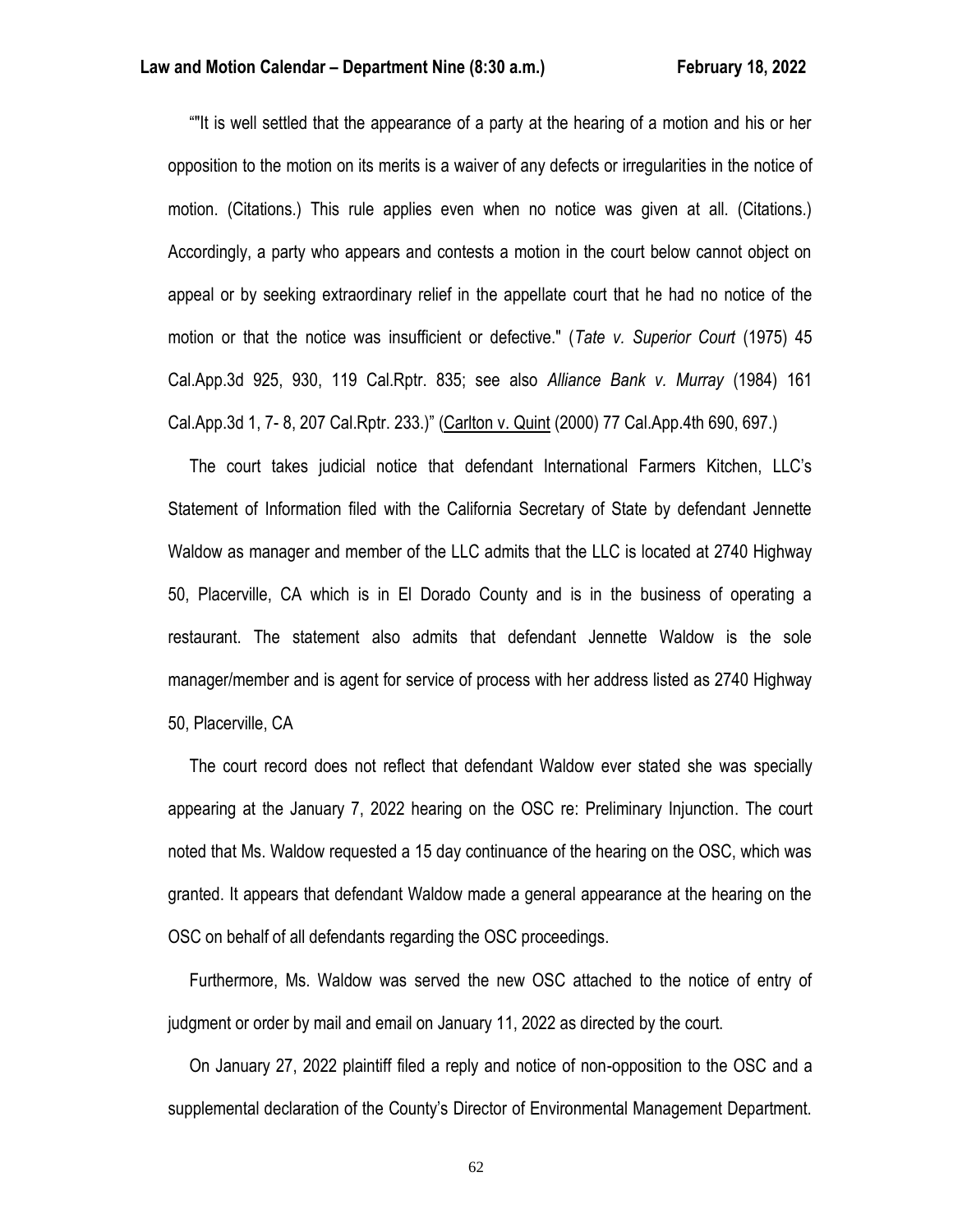The proofs of service declare that on January 27, 2022 these documents were served by electronic mail on defendants.

## Preliminary Injunction Principles

 A preliminary injunction shall not be granted without notice to the opposing parties. (Code of Civil Procedure, § 527(a).)

 "An injunction may be granted in the following cases: ¶ (1) When it appears by the complaint that the plaintiff is entitled to the relief demanded, and the relief, or any part thereof, consists in restraining the commission or continuance of the act complained of, either for a limited period or perpetually. ¶ (2) When it appears by the complaint or affidavits that the commission or continuance of some act during the litigation would produce waste, or great or irreparable injury, to a party to the action. ¶ (3) When it appears, during the litigation, that a party to the action is doing, or threatens, or is about to do, or is procuring or suffering to be done, some act in violation of the rights of another party to the action respecting the subject of the action, and tending to render the judgment ineffectual. ¶ (4) When pecuniary compensation would not afford adequate relief. ¶ (5) Where it would be extremely difficult to ascertain the amount of compensation which would afford adequate relief. ¶ (6) Where the restraint is necessary to prevent a multiplicity of judicial proceedings. ¶ (7) Where the obligation arises from a trust." (Code of Civil Procedure, § 526(a).)

 A preliminary injunction may be granted upon a verified complaint or upon affidavits which show that sufficient grounds exist for the issuance of such an injunction. (Code of Civil Procedure, § 527(a).) In deciding whether to issue a preliminary injunction, two factors must be weighed: the likelihood of the moving party ultimately prevailing on the merits and the relative interim harm to the parties from the issuance of a preliminary injunction. (Butt v. State of California (1992) 4 Cal.4<sup>th</sup> 668, 677-678.) "The latter factor involves consideration of such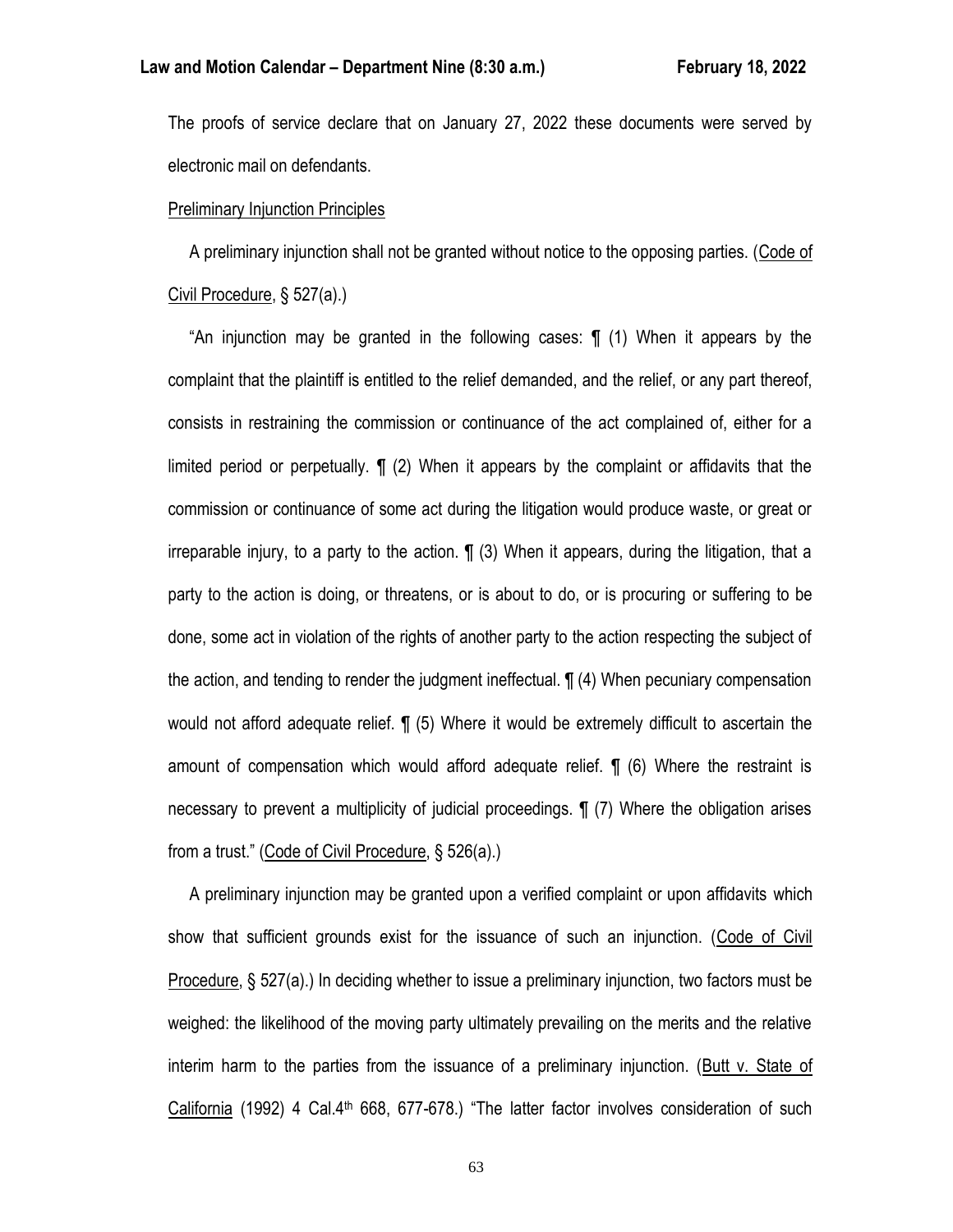things as the inadequacy of other remedies, the degree of irreparable harm, and the necessity of preserving the status quo. The determination whether to grant a preliminary injunction generally rests in the sound discretion of the trial court. (Citation omitted.)" (Abrams v. St. John's Hospital & Health Center (1994) 25 Cal.App.4th 628, 636.)

 "It is said: "To issue an injunction is the exercise of a delicate power, requiring great caution and sound discretion, and rarely, if ever, should (it) be exercised in a doubtful case. . . ." (*Willis v. Lauridson*, 161 Cal. 106, 117, 118 P. 530, 535; *West v. Lind*, 186 Cal.App.2d 563, 569, 9 Cal.Rptr. 288; *Mallon v. City of Long Beach*, 164 Cal.App.2d 178, 190, 330 P.2d 423.)" (Ancora-Citronelle Corp. v. Green (1974) 41 Cal.App.3d 146, 148.)

 "The plaintiff bears the burden of presenting facts establishing the requisite reasonable probability: "[T]he drastic remedy of an injunction pendente lite may not be permitted except upon a sufficient factual showing, by someone having knowledge thereof, made under oath or by declaration under penalty of perjury." (*Ancora–Citronelle Corp. v. Green, supra,* 41 Cal.App.3d at p. 150, 115 Cal.Rptr. 879.)" (Fleishman v. Superior Court (2002) 102 Cal.App.4th 350, 356.)

 "The trial court considers two interrelated factors when deciding whether to issue preliminary injunctions: the interim harm the applicant is likely to sustain if the injunction is denied as compared to the harm to the defendant if it issues, and the likelihood the applicant will prevail on the merits at trial. (*Cohen v. Board of Supervisors* (1985) 40 Cal.3d 277, 286, 219 Cal.Rptr. 467, 707 P.2d 840; *IT Corp. v. County of Imperial, supra,* 35 Cal.3d at pp. 69–70, 196 Cal.Rptr. 715, 672 P.2d 121.) However, before the trial court can exercise its discretion the applicant must make a prima facie showing of entitlement to injunctive relief. The applicant must demonstrate a real threat of immediate and irreparable injury (6 Witkin, Cal.Procedure (3d ed. 1985) Provisional Remedies, § 254; *E.H. Renzel Co. v. Warehousemen's Union* (1940)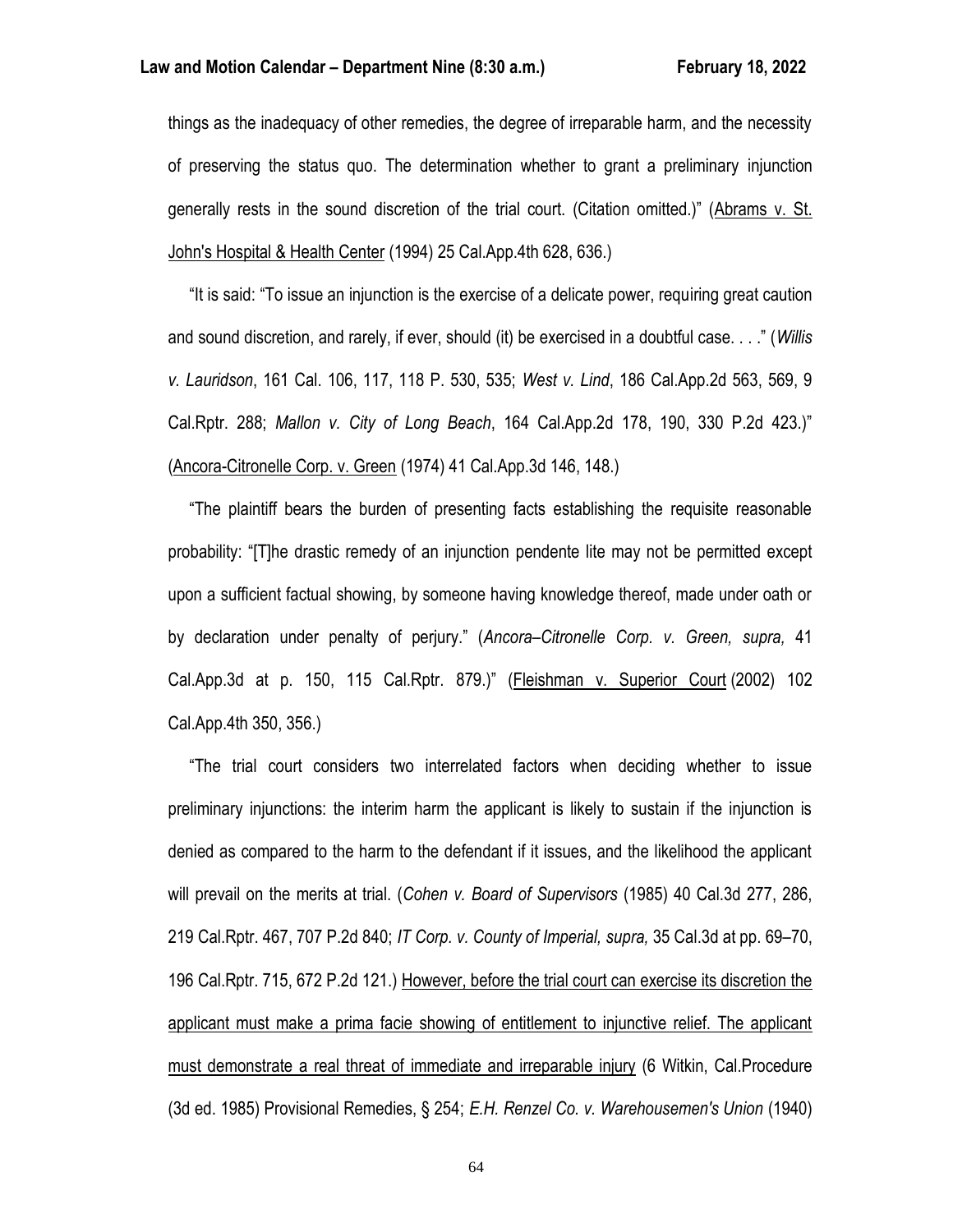16 Cal.2d 369, 373, 106 P.2d 1) due to the inadequacy of legal remedies. (6 Witkin, *op. cit. supra,* § 253.)" (Triple A Machine Shop, Inc. v. State of California (1989) 213 Cal.App.3d 131, 138.)

 ""To obtain a preliminary injunction, a plaintiff ordinarily is required to present evidence of the irreparable injury or interim harm that it will suffer if an injunction is not issued pending an adjudication of the merits." (*White v. Davis, supra,* 30 Cal.4th at p. 554, 133 Cal.Rptr.2d 648, 68 P.3d 74; see generally Code Civ. Proc. § 526, subd. (a)(2) [preliminary injunction may issue when it appears the plaintiff would suffer great or irreparable injury from the commission or continuance of some act during the litigation].) While the mere possibility of harm to the plaintiffs is insufficient to justify a preliminary injunction, the plaintiff are "not required to wait until they have suffered *actual harm* before they apply for an injunction, but may seek injunctive relief against the *threatened infringement* of their rights." (*Maria P. v. Riles* (1987) 43 Cal.3d 1281, 1292, 240 Cal.Rptr. 872, 743 P.2d 932, italics added; accord, *City of Torrance v. Transitional Living Centers for Los Angeles, Inc.* (1982) 30 Cal.3d 516, 526, 179 Cal.Rptr. 907, 638 P.2d 1304 [injunctive relief is available where the injury sought to be avoided is " 'actual or threatened' "]; *7978 Corporation v. Pitchess* (1974) 41 Cal.App.3d 42, 46, 115 Cal.Rptr. 746 [same].) ¶ If the threshold requirement of irreparable injury is established, then we must examine two interrelated factors to determine whether the trial court's decision to issue a preliminary injunction should be upheld: "(1) the likelihood that the moving party will ultimately prevail on the merits and (2) the relative interim harm to the parties from issuance or nonissuance of the injunction." (*Butt v. State of California* (1992) 4 Cal.4th 668, 677–678, 15 Cal.Rptr.2d 480, 842 P.2d 1240.) Appellate review is generally limited to whether the trial court's decision constituted an abuse of discretion. (*Ibid.*). (*O'Connell v. Superior Court* (2006) 141 Cal.App.4th 1452, 1463, 47 Cal.Rptr.3d 147.) However, [t]o the extent that the trial court's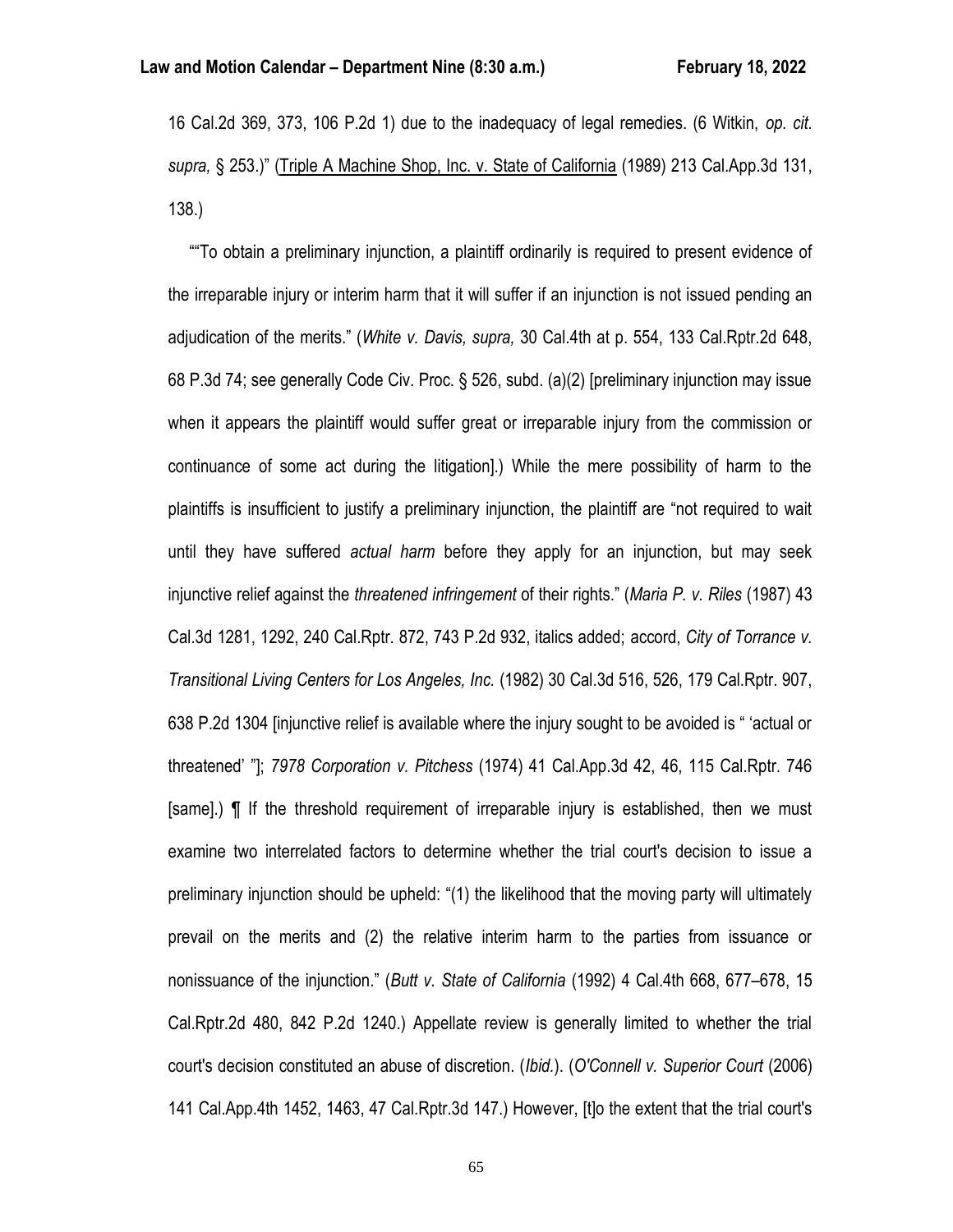### **Law and Motion Calendar – Department Nine (8:30 a.m.) February 18, 2022**

assessment of likelihood of success on the merits depends on legal rather than factual questions, [such as when the meaning of a contract or a statute are at issue,] our review is de novo.' " (*City of Lake Forest v. Evergreen Holistic Collective* (2012) 203 Cal.App.4th 1413, 1428, 138 Cal.Rptr.3d 332; *Garamendi v. Executive Life Ins. Co.* (1993) 17 Cal.App.4th 504, 512, 21 Cal.Rptr.2d 578.)" (Costa Mesa City Employees' Assn. v. City of Costa Mesa (2012) 209 Cal.App.4th 298, 305–306.)

 An irreparable injury is established where the evidence submitted shows actual or threatened injury to property or personal rights which cannot be compensated by an ordinary damage award. (See Brownfield v. Daniel Freeman Marina Hospital (1989) 208 Cal.App.3d 405, 410.)

 A trial court's decision on a motion for preliminary injunction is not a adjudication of the ultimate rights in controversy (Association for Los Angeles Deputy Sheriffs v. County of Los Angeles (2008) 166 Cal.App.4th 1625, 1634.); the order is not a determination of the merits of the case; and the order may not be given issue-preclusive effect with respect to the merits of the action (Upland Police Officers Ass'n v. City of Upland (2003) 111 Cal.App.4th 1294, 1300.).

 The unverified complaint alleges that despite the suspension and later revocation of the Apple Bistro health permit after a noticed hearing requested by the Apple Bistro defendants, the Apple Bistro defendants continued to operate the Apple Bistro restaurant without a valid health permit in violation of state statutes and the County Ordinance Code. (Complaint, paragraphs 35-39, 51, and 58.)

 The director of the County Environmental Management Department declares: defendants Apple Bistro have operated and continued to operate the Apple Bistro food establishment/restaurant without the health permit mandated by statute and County Ordinance Code; despite the suspension of their permit on July 30, 2020 and revocation of their permit in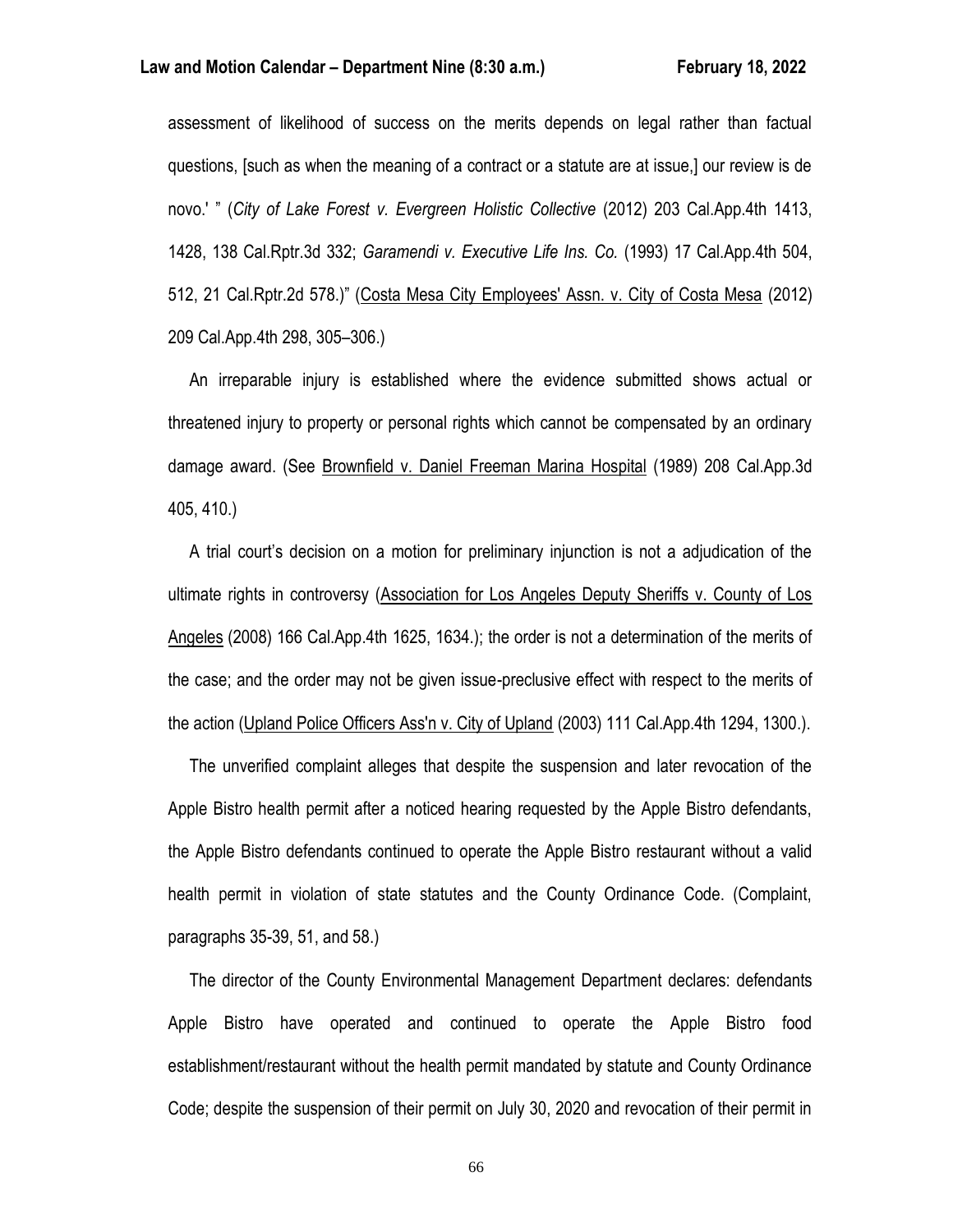September 1, 2020, they continue to operate the business serving food as of the date of the declaration; it is the declarant's belief that it is essential for restaurants to obtain and maintain valid health permits in order to safeguard the public health, including efforts to preclude the spread of serious and sometimes deadly diseases and foodborne illnesses; the County has assessed fines against defendants amounting to \$220,600 through October 31, 2021 for continuing to operate without a permit; the declarant believes that the continued operation of Apple Bistro without a valid health permit constitutes a serious and unnecessary public health risk to the local community and members of the public from other communities who travel and dine at the Apple Bistro; failure to enforce permitting requirements may sow distrust in the community relating to the food service industry and County Environmental Management Department's ability to regulate that industry; and the public relies on the County Environmental Management Department to ensure that restaurants in this community are safe. (See Declaration of Jeffrey Warren in Support of OSC re: Preliminary Injunction, paragraphs 10-17, 21, 22, 29, 30-35, 37, and 40-43.)

 The County Environmental Management Department director's January 26, 2022 supplemental declaration declares: since the filing of his initial declaration in support of the OSC, no one has applied to the County EMD for a permit to operate the Apple Bistro; as of the date of the supplemental declaration there is no permit issued by the County EMD allowing for the operation of the Apple Bistro; notwithstanding the lack of a permit to operate, the Apple Bistro remains open for business as of the date of the supplemental declaration; on January 26, 2022 he went to the Apple Bistro and from the parking lot he could see that both of the "open" signs at Apple Bistro were on and lit up, there were cars in the parking lot, and he observed people sitting inside the Apple Bistro; and it was readily apparent to him that Apple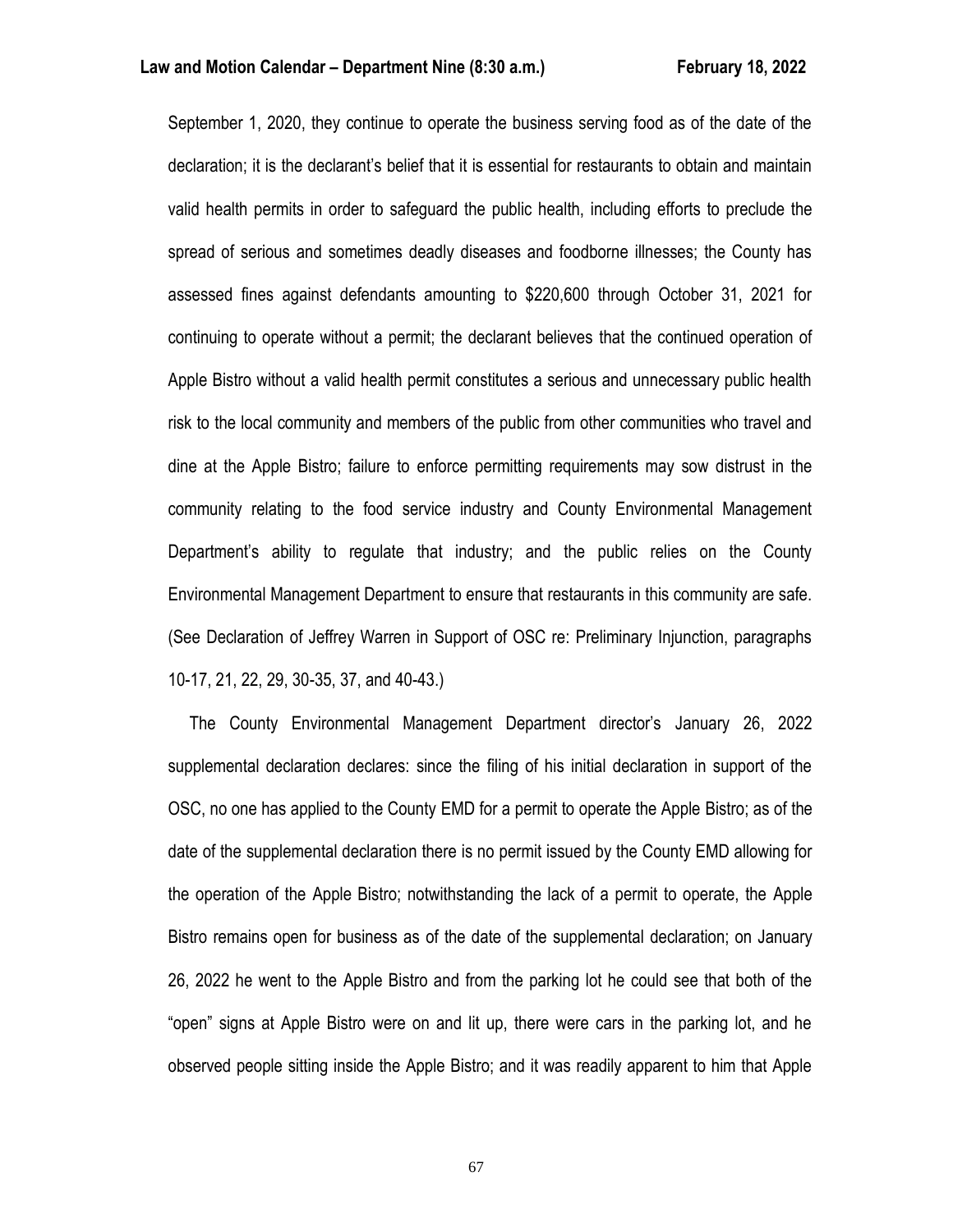Bistro was open and serving customers. (Supplemental Declaration of Jeffrey Warren in Support of OSC re: Preliminary Injunction, paragraphs 2-4.)

Appearances are required for the purposes of oral argument.

**TENTATIVE RULING # 12: APPEARANCES ARE REQUIRED AT 8:30 A.M. ON FRIDAY, FEBRUARY 18, 2022 IN DEPARTMENT NINE. IF A PARTY OR PARTIES WISH TO APPEAR TELEPHONICALLY THEY MUST APPEAR BY "VCOURT", WHICH MUST BE SCHEDULED AND PAID THROUGH THE COURT WEBSITE AT [www.eldorado.courts.ca.gov/online-services/telephonic-appearances.](http://www.eldorado.courts.ca.gov/online-services/telephonic-appearances)**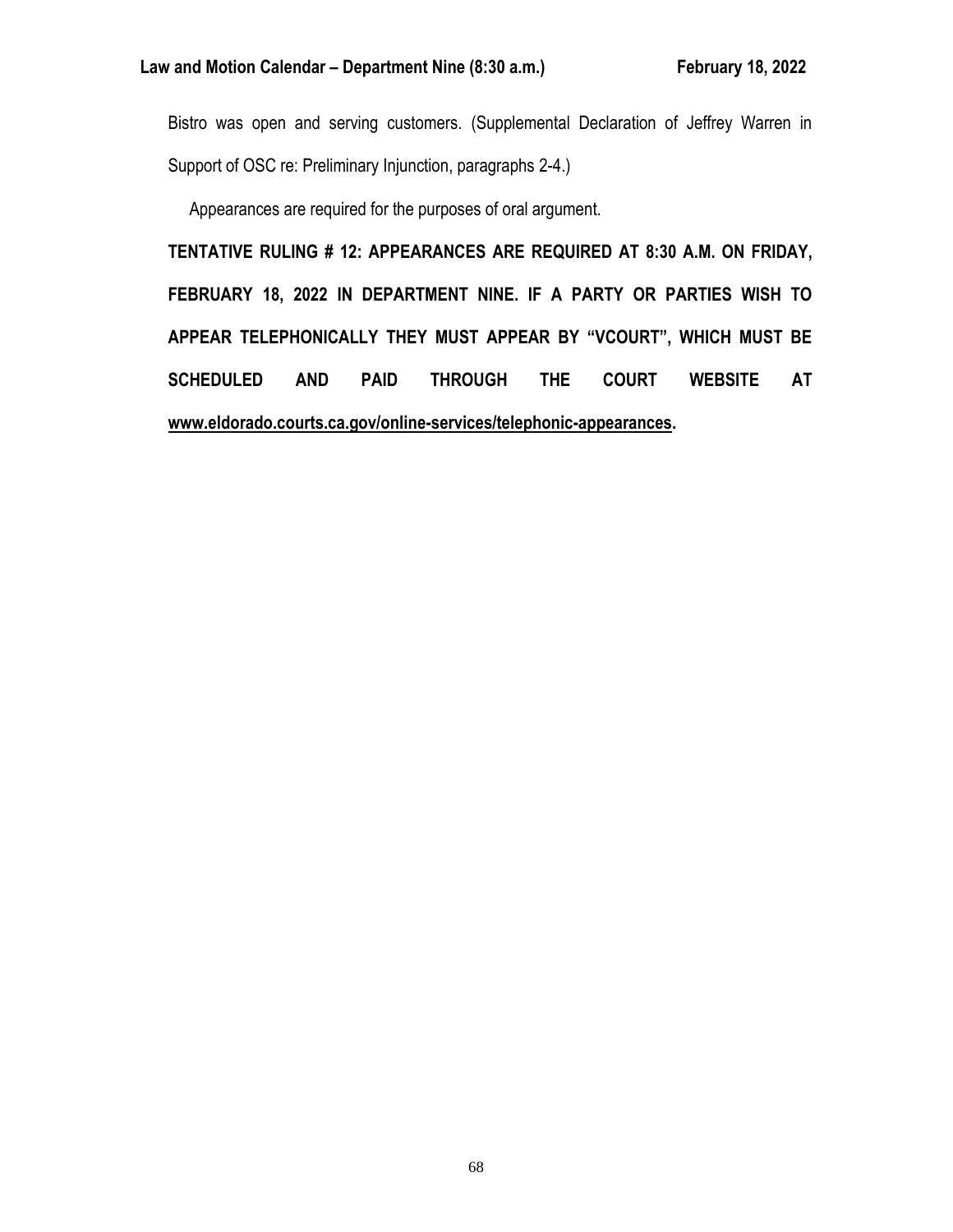## **13. WELLS v. RAMOS PC-20210246**

### **CSAA Insurance Exchange's Motion for Leave to Intervene.**

 CSAA Insurance Exchange seeks to intervene in this action in order to defend its insured, defaulted defendant Eric Ramos.

 The proof of service declares that on December 27, 2021 plaintiffs' counsel and defense counsel were served notice of the hearing and the moving papers by email

On January 14, 2022 plaintiffs stipulated to allow leave to intervene.

There is no opposition from defendants in the court's file.

 The court takes judicial notice of the court's November 19, 2021 ruling denying defendant Eric Ramos' motion to vacate default without prejudice to the insurer filing a motion for leave to intervene in order to seek to vacate the default.

CSAA's counsel and a CSAA adjuster filed declarations in support of the motion.

## Insurer Intervention and Standing to Seek Relief from Insured's Default

 "Reasonably read, the court's written order of January 14, 1988, indicates the court permitted Truck to intervene and then denied on the merits Truck's motion to vacate. Under section 387 the superior court had broad discretion to permit or deny intervention. (*County of Alameda v. Carleson* (1971) 5 Cal.3d 730, 736, fn. 4, 97 Cal.Rptr. 385, 488 P.2d 953.) We find the court acted within its discretion in permitting Truck to intervene." (Jade K. v. Viguri (1989) 210 Cal.App.3d 1459, 1468.)

Under the circumstances presented, it appears appropriate to grant the motion.

**TENTATIVE RULING # 13: CSAA INSURANCE EXCHANGE'S MOTION FOR LEAVE TO INTERVENE IS GRANTED. INTERVENOR CSAA INSURANCE EXCHANGE IS TO FILE AN ORIGINAL EXECUTED COMPLAINT IN INTERVENTION AS PROPOSED AND SERVE**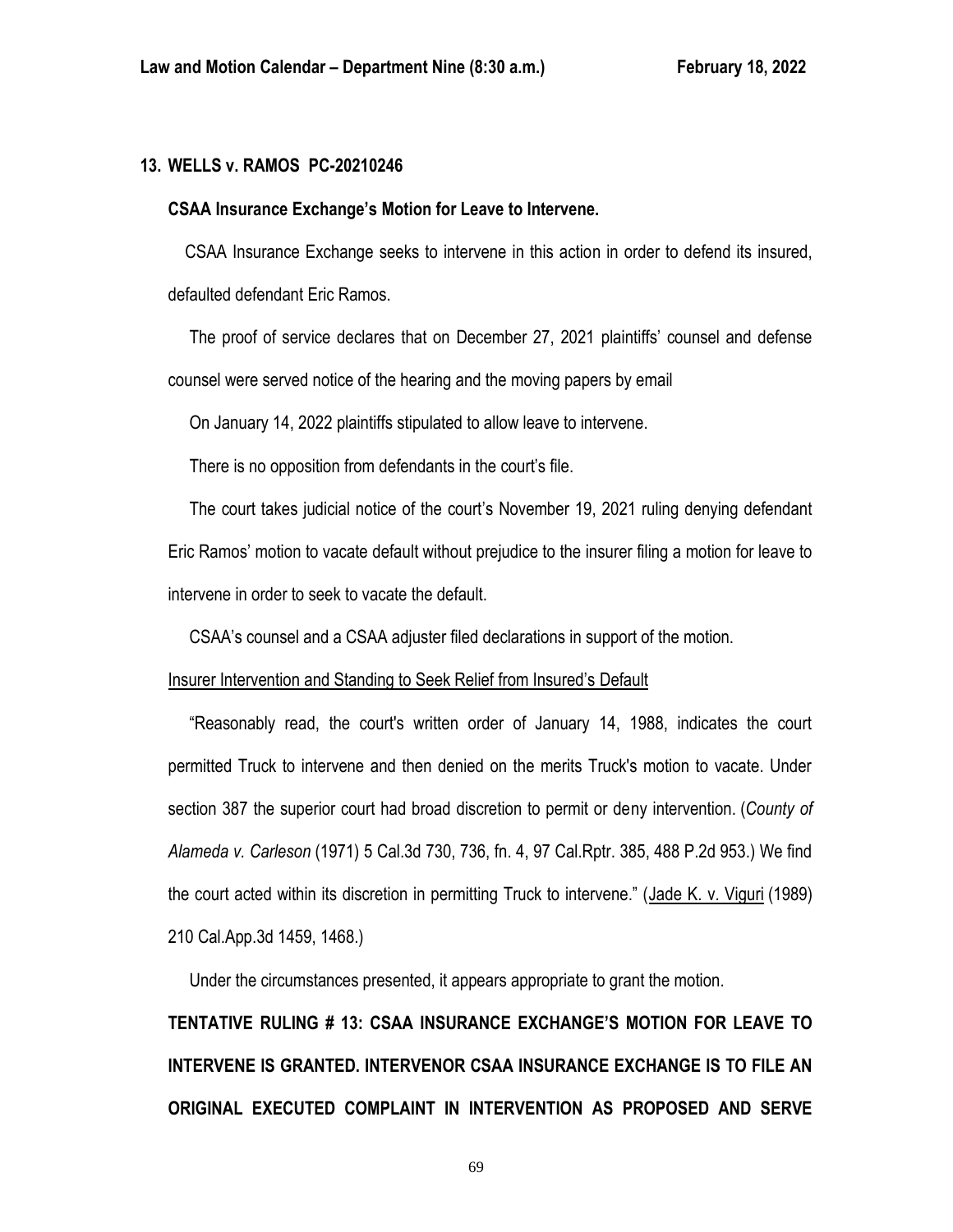**COPIES OF THE EXECUTED COMPLAINT IN INTERVENTION AS PROPOSED TO PLAINTIFFS AND DEFENDANTS. NO HEARING ON THIS MATTER WILL BE HELD (LEWIS V. SUPERIOR COURT (1999) 19 CAL.4TH 1232, 1247.), UNLESS A NOTICE OF INTENT TO APPEAR AND REQUEST FOR ORAL ARGUMENT IS TRANSMITTED ELECTRONICALLY THROUGH THE COURT'S WEBSITE OR BY TELEPHONE TO THE COURT AT (530) 621-6551 BY 4:00 P.M. ON THE DAY THE TENTATIVE RULING IS ISSUED. NOTICE TO ALL PARTIES OF AN INTENT TO APPEAR MUST BE MADE BY TELEPHONE OR IN PERSON. PROOF OF SERVICE OF SAID NOTICE MUST BE FILED PRIOR TO OR AT THE HEARING. LONG CAUSE HEARINGS MUST BE REQUESTED BY 4:00 P.M. ON THE DAY THE TENTATIVE RULING IS ISSUED AND THE PARTIES ARE PROVIDE THE COURT WITH THREE MUTUALLY AGREEABLE DATES ON FRIDAY AFTERNOONS AT 2:30 P.M. LONG CAUSE ORAL ARGUMENT REQUESTS WILL BE SET FOR HEARING ON ONE OF THE THREE MUTUALLY AGREEABLE DATES ON FRIDAY AFTERNOONS AT 2:30 P.M. THE COURT WILL ADVISE THE PARTIES OF THE LONG CAUSE HEARING DATE AND TIME BY 5:00 P.M. ON THE DAY THE TENTATIVE RULING IS ISSUED. PARTIES MAY PERSONALLY APPEAR AT THE HEARING. IF A PARTY OR PARTIES WISH TO APPEAR TELEPHONICALLY THEY MUST APPEAR BY "VCOURT", WHICH MUST BE SCHEDULED AND PAID THROUGH THE COURT WEBSITE AT www.eldoradocourt.org/onlineservices/vcourt.html. MATTERS IN WHICH THE PARTIES' TOTAL TIME ESTIMATE FOR ARGUMENT IS 15 MINUTES OR LESS WILL BE HEARD ON THE LAW AND MOTION CALENDAR AT 8:30 A.M. ON FRIDAY, FEBRUARY 18, 2022 EITHER IN PERSON OR BY VCOURT TELEPHONIC APPEARANCE UNLESS OTHERWISE NOTIFIED BY THE COURT.**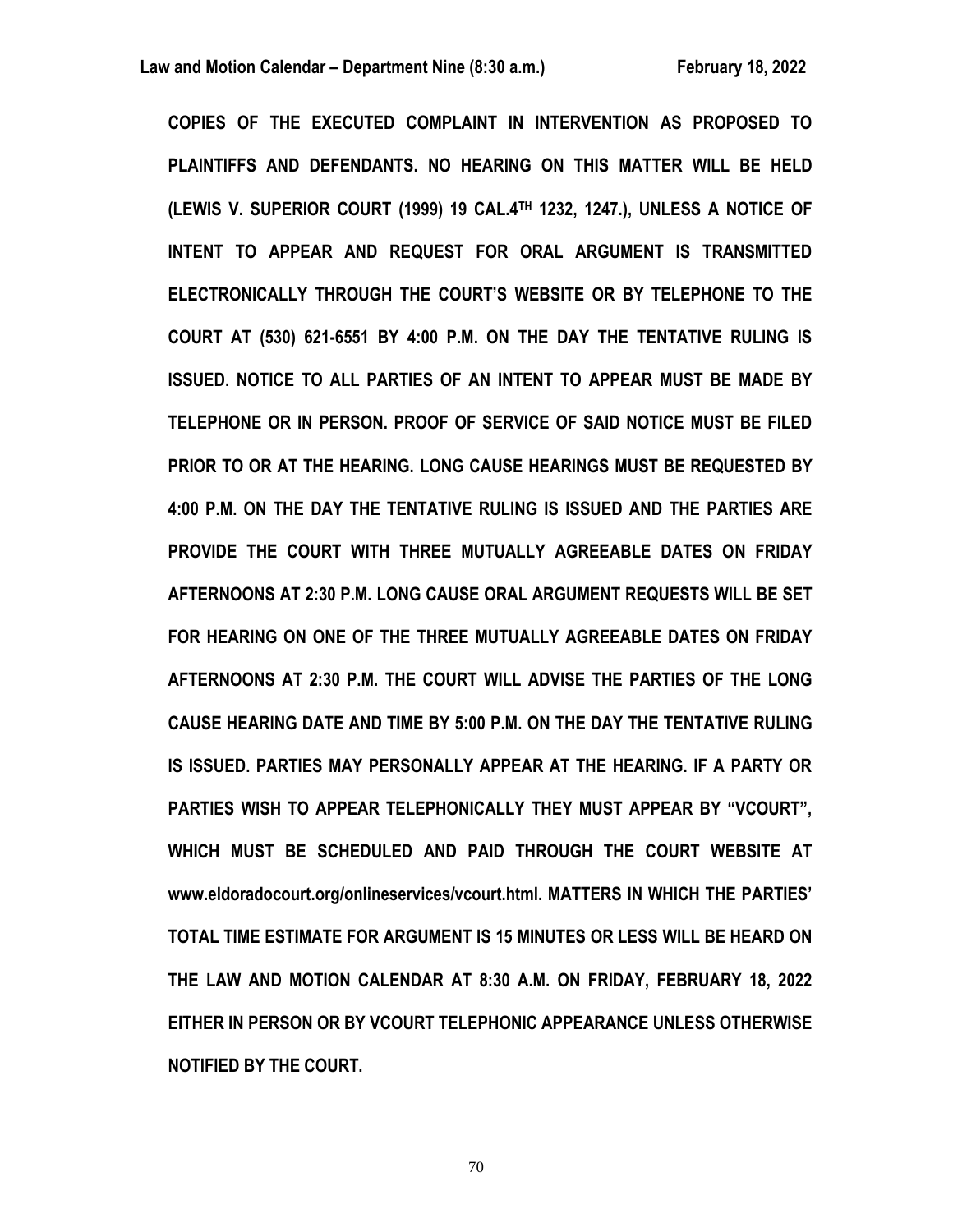# **14. MARTINEZ-MEDINA v. EL DORADO TRANSIT AUTHORITY PC-20200117**

**Defendant's Motion for Summary Judgment.**

**TENTATIVE RULING # 14: THIS MATTER IS CONTINUED TO 8:30 A.M. ON FRIDAY,**

**APRIL 1, 2022 IN DEPARTMENT NINE.**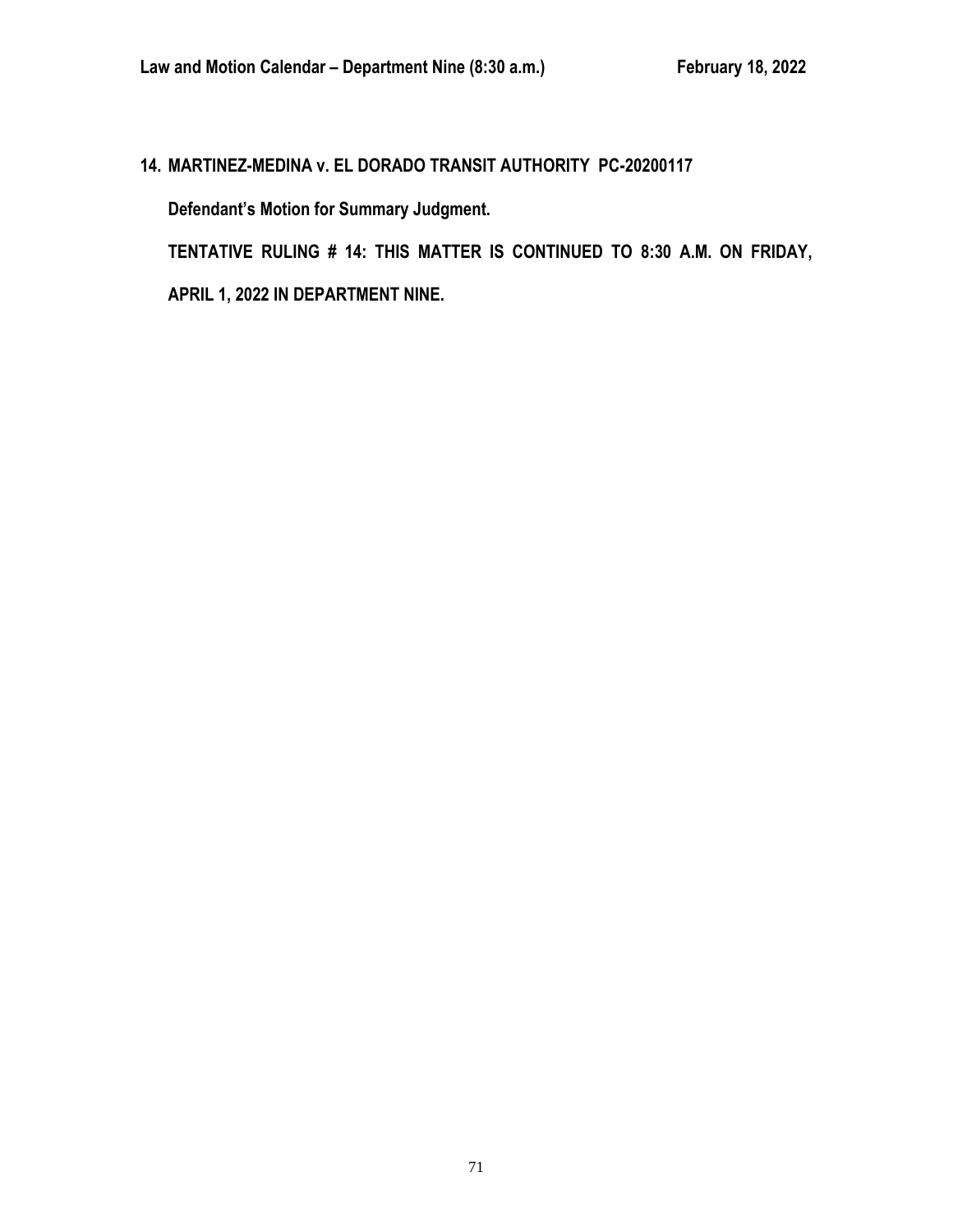## **15. ALL ABOUT EQUINE ANIMAL RESCUE v. BYRD PC-20200294**

- **(1) Defendants Byrd's, Rodarte's, Wilson's, and Saunders' Demurrer to 1st Amended Complaint in Consolidated Case Georgetown Divide v. Byrd (PC-20210234).**
- **(2) Plaintiff All About Equine Animal Rescue, Inc.'s Motion for Attorney Fees.**

**Defendants Byrd's, Rodarte's, Wilson's, and Saunders' Demurrer to 1st Amended Complaint in Consolidated Case Georgetown Divide v. Byrd (PC-20210234).**

 On August 31, 2021 plaintiff Georgetown Divide Recreation District (Recreation District) filed a 1st Amended Complaint asserting causes of action for quiet title, declaratory relief, trespass to land, trespass to chattel, and nuisance. On September 3, 2021 the court denied defendants' motion to expunge lis pendens On September 30, 2021 defendants filed a demurrer to the 1st amended complaint. The 1st amended demurrer to the 1st amended complaint was filed by defendants Byrd, Rodarte, Wilson's, and Saunders (defendants) on October 13, 2021.

Defendants assert the following grounds in support of their demurrers to the 1<sup>st</sup> and 2<sup>nd</sup> causes of action for quiet title and declaratory relief concerning the subject easement: plaintiff Recreation District is not a valid governmental entity in that plaintiff has not presented proof that it filed a certified copy of the resolution declaring the organization of the district with the office of the El Dorado County Recorder a mandated by Government Code, § 58133; the 1990 recorded grant deed transferring the subject property from El Dorado County to plaintiff District did not transfer all rights to the easement to the District and El Dorado County retained the easement rights not allocated to plaintiff; El Dorado County is a necessary party, because the 1977 grant deed granted the property and easement to the County and the County failed to allocate all rights in the easement to plaintiff District in the 1990 grant deed to the District; the court lacks jurisdiction over the subject of the 1<sup>st</sup> and  $2<sup>nd</sup>$  causes of action as the right to install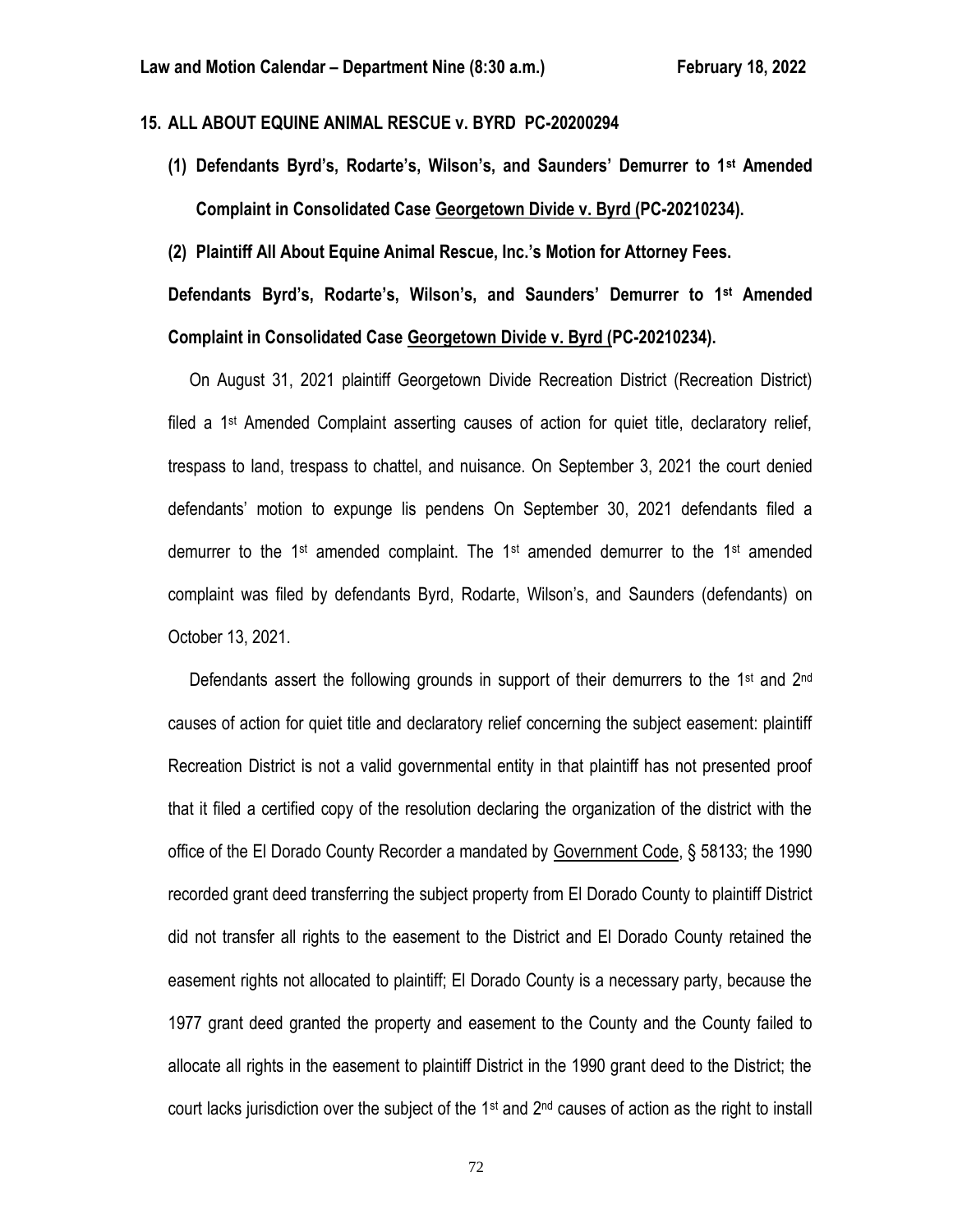### **Law and Motion Calendar – Department Nine (8:30 a.m.) February 18, 2022**

and maintain a gate on the easement is exclusively within the jurisdiction of the County, because a permit is required and if any defendants removed such gates, they were entitled to remove them; the 1<sup>st</sup> and  $2<sup>nd</sup>$  causes of action are premature, because plaintiff has not obtained a permit to install and maintain a gate on the easement; the 1<sup>st</sup> and 2<sup>nd</sup> causes of action are uncertain and fail to state a cause of action, because the specific facts concerning the alleged controversy between the parties is not set forth in the  $1<sup>st</sup>$  amended complaint and there are no specific allegations of fact as to what potential easement obstructions and what the width and location of the easement should be, therefore, the allegations fail to set forth facts that would allow defendants to understand the allegations against them; and the allegations of fact fail to set forth a claim for punitive damages against defendants.

 Plaintiff opposes the demurrers on the following grounds: defendants failed to properly meet and confer; matters of which judicial notice are taken and matters of which defendants are well aware of is evidence of the validity of the District as a governmental organization was presented in support of its application for TRO and issuance of an OSC re: preliminary injunction; the District has standing to sue for quiet title and declaratory relief concerning its rights and obligations concerning an easement on its own land; the County is not a necessary party as complete relief can be granted the parties currently in this action without the joinder of the County, because the 1990 grant deed was a complete transfer of the property and the easement rights and obligations to the plaintiff District with no reservation of any rights concerning the placement or use of the easement and the only retention was a right of reversion that is only operative in the event that the District ever ceases to exist; the court has jurisdiction over the issues raised as the District is only suing in those causes of action with respect to the existence and location of the easement on its property and defendant's trespass and destruction of its property by defendants and the issue of whether the district applied for a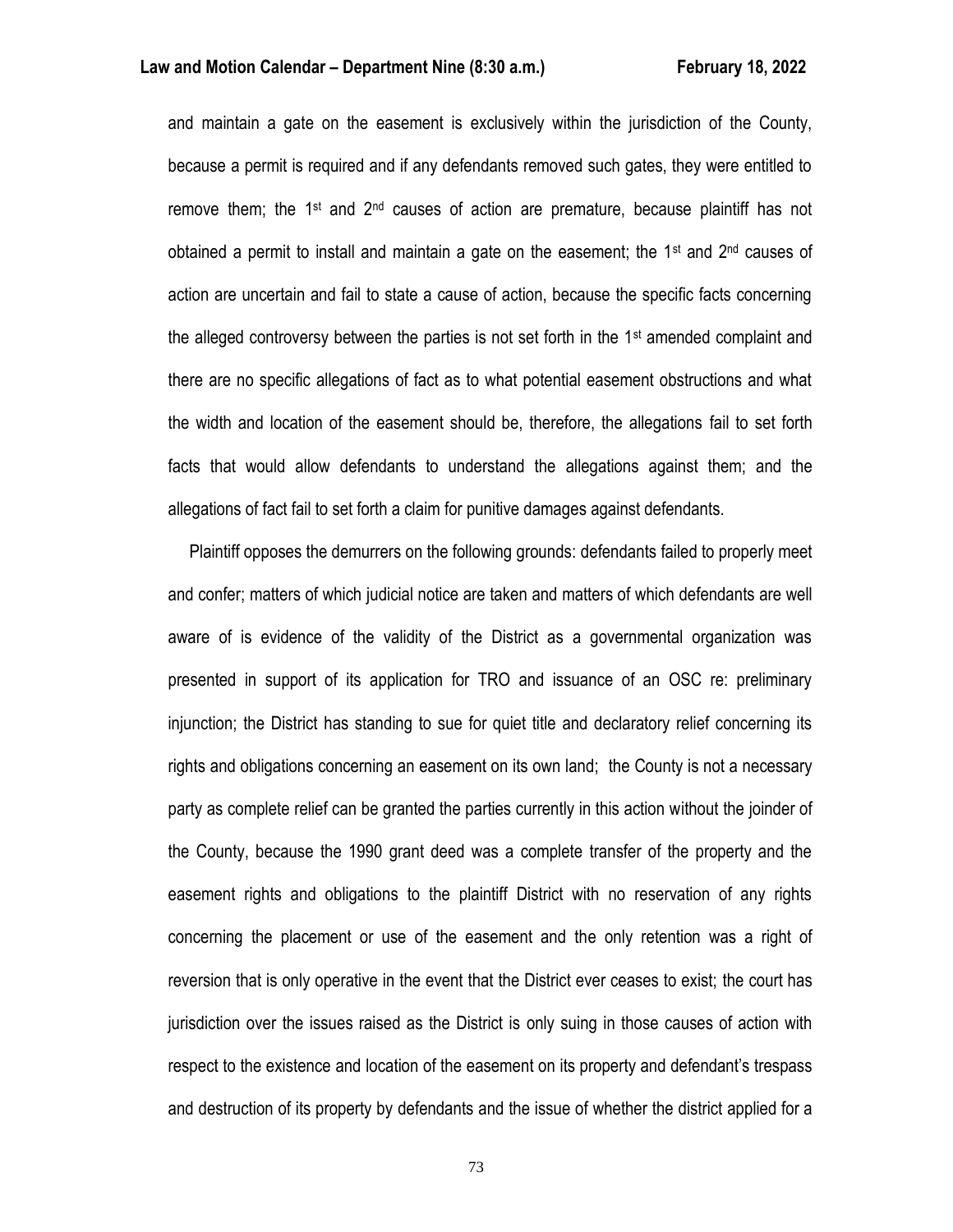gate permit and fence is irrelevant as the permit issue must necessarily follow the issue of the existence and location of the easement in the first place; the quiet title and declaratory relief cause of action are not premature as the obtaining of a gate permit is not a prerequisite to quieting title to an easement and determination of the respective rights of the parties related to the easement; the facts alleged in the  $1<sup>st</sup>$  amended complaint are sufficient to state causes of action to quiet title and for declaratory relief; and the punitive damages allegations are sufficient to claim such damages.

There was no reply in the court's file at the time this ruling was prepared.

### Meet and Confer Requirement

 Plaintiff argues that while the parties exchanged emails, at no time did they engage in the mandated in person or telephonic conference.

 "(a) Before filing a demurrer pursuant to this chapter, the demurring party shall meet and confer in person or by telephone with the party who filed the pleading that is subject to demurrer for the purpose of determining whether an agreement can be reached that would resolve the objections to be raised in the demurrer. If an amended complaint, cross-complaint, or answer is filed, the responding party shall meet and confer again with the party who filed the amended pleading before filing a demurrer to the amended pleading. ¶ (1) As part of the meet and confer process, the demurring party shall identify all of the specific causes of action that it believes are subject to demurrer and identify with legal support the basis of the deficiencies. The party who filed the complaint, cross-complaint, or answer shall provide legal support for its position that the pleading is legally sufficient or, in the alternative, how the complaint, crosscomplaint, or answer could be amended to cure any legal insufficiency. ¶ (2) The parties shall meet and confer at least five days before the date the responsive pleading is due. If the parties are not able to meet and confer at least five days prior to the date the responsive pleading is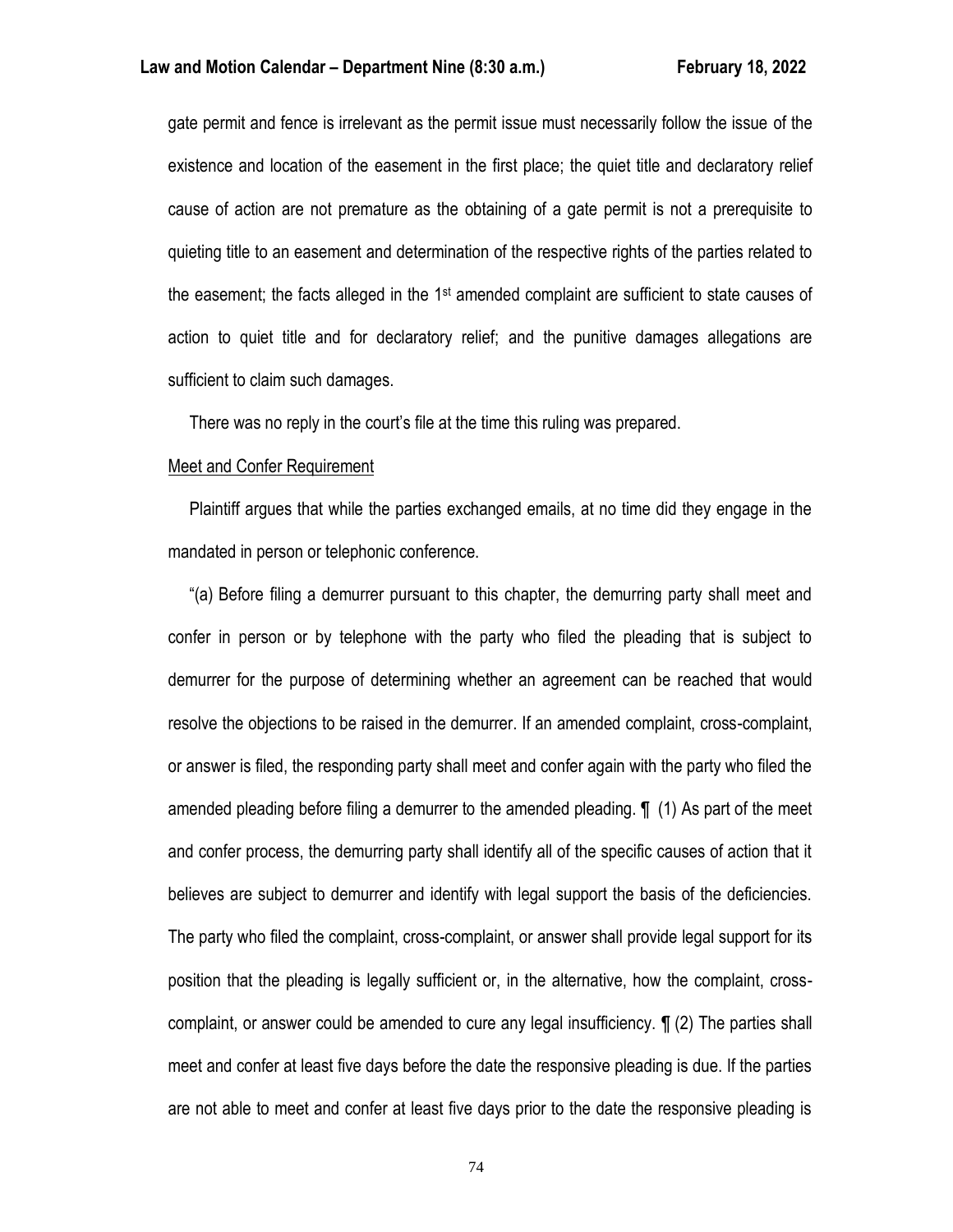due, the demurring party shall be granted an automatic 30-day extension of time within which to file a responsive pleading, by filing and serving, on or before the date on which a demurrer would be due, a declaration stating under penalty of perjury that a good faith attempt to meet and confer was made and explaining the reasons why the parties could not meet and confer. The 30-day extension shall commence from the date the responsive pleading was previously due, and the demurring party shall not be subject to default during the period of the extension. Any further extensions shall be obtained by court order upon a showing of good cause. ¶ (3) The demurring party shall file and serve with the demurrer a declaration stating either of the following: ¶ (A) The means by which the demurring party met and conferred with the party who filed the pleading subject to demurrer, and that the parties did not reach an agreement resolving the objections raised in the demurrer. ¶ (B) That the party who filed the pleading subject to demurrer failed to respond to the meet and confer request of the demurring party or otherwise failed to meet and confer in good faith. ¶ (4) Any determination by the court that the meet and confer process was insufficient shall not be grounds to overrule or sustain a demurrer." (Emphasis added.) (Code of Civil Procedure, § 430.41(a).)

 The lack of a sufficient meet and confer process is not valid grounds to overrule the demurrers, therefore, the court will proceed to rule on the demurrers.

## Demurrer Principles

 When any ground for objection to an answer appears on its face, or from any matter of which the court is required to or may take judicial notice, the objection on that ground may be taken by demurrer to the pleading. (Code of Civil Procedure, § 430.30(a).)

 "'A demurrer admits all material and issuable facts properly pleaded. [Citations.] However, it does not admit contentions, deductions or conclusions of fact or law alleged therein.' (*Daar v. Yellow Cab Co.* (1967) 67 Cal.2d 695, 713 [63 Cal.Rptr. 724, 433 P.2d 732].) Also, '...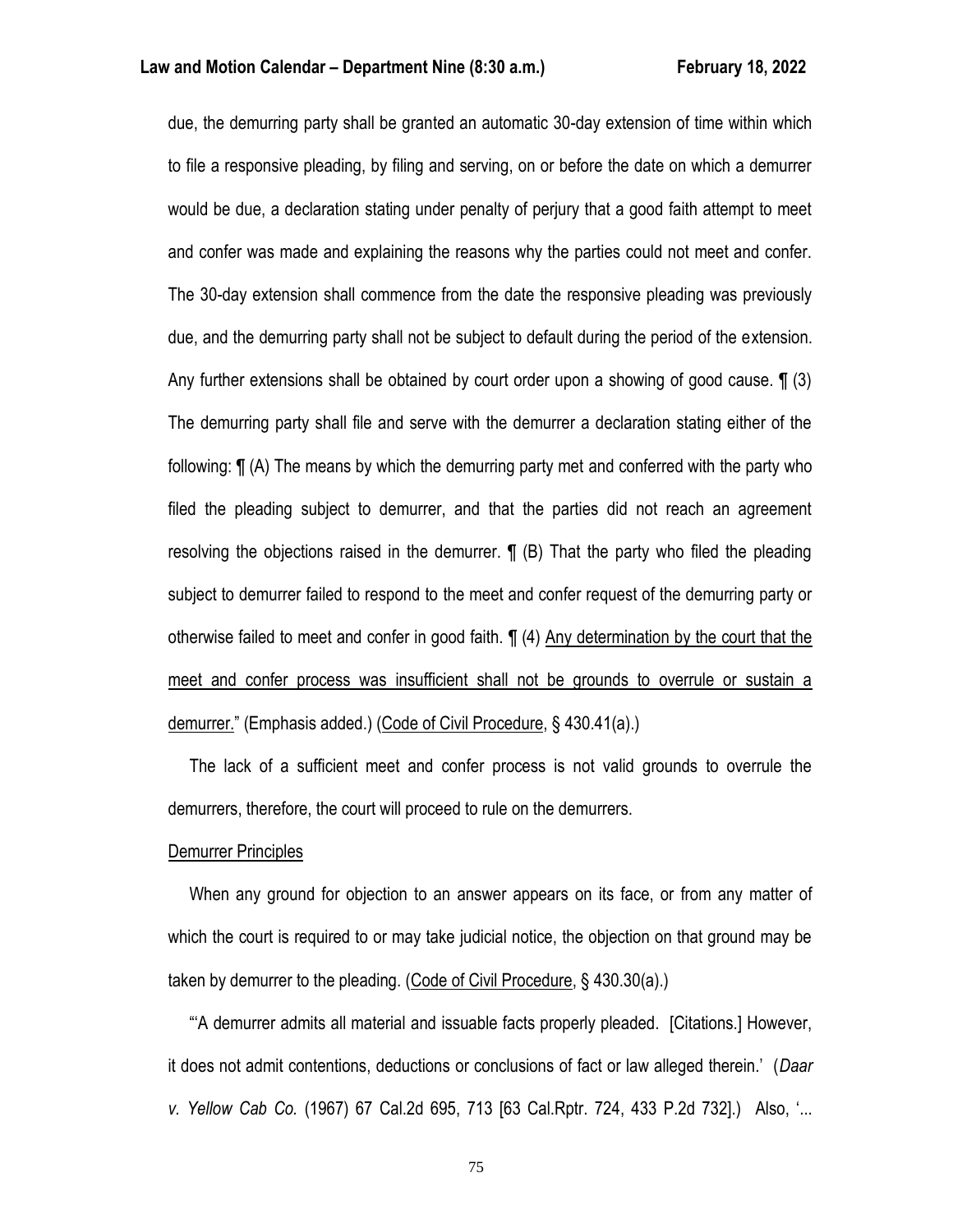"plaintiff need only plead facts showing that he may be entitled to some relief [citation]." [Citation.] Furthermore, we are not concerned with plaintiff's possible inability or difficulty in proving the allegations of the complaint.' (*Gruenberg v. Aetna Ins. Co.* (1973) 9 Cal.3d 566, 572 [108 Cal.Rptr. 480, 510 P.2d 1032].)" (Highlanders, Inc. v. Olsan (1978) 77 Cal.App.3d 690, 696-697.)

 "A demurrer challenges only the legal sufficiency of the complaint, not the truth of its factual allegations or the plaintiff's ability to prove those allegations. (*Amarel v. Connell* (1988) 202 Cal.App.3d 137, 140 [248 Cal.Rptr. 276].) We therefore treat as true all of the complaint's material factual allegations, but not contentions, deductions or conclusions of fact or law. (*Id*. at p. 141; *Blank v. Kirwan* (1985) 39 Cal.3d 311, 318 [216 Cal.Rptr. 718, 703 P.2d 58].) We can also consider the facts appearing in exhibits attached to the complaint. (See *Dodd v. Citizens Bank of Costa Mesa*, supra, 222 Cal.App.3d at p. 1627.) We are required to construe the complaint liberally to determine whether a cause of action has been stated, given the assumed truth of the facts pleaded. (*Rogoff v. Grabowski* (1988) 200 Cal.App.3d 624, 628 [246 Cal.Rptr. 185].)" (Picton v. Anderson Union High School Dist. (1996) 50 Cal.App.4th 726, 732-733.)

 ""To determine whether a cause of action is stated, the appropriate question is whether, upon a consideration of all the facts alleged, it appears that the plaintiff is entitled to any judicial relief against the defendant, notwithstanding that the facts may not be clearly stated, or may be intermingled with a statement of other facts irrelevant to the cause of action shown, or although the plaintiff may demand relief to which he is not entitled under the facts alleged. (*Elliott v. City of Pacific Grove*, 54 Cal.App.3d 53, 56, 126 Cal.Rptr. 371.) Mistaken labels and confusion of legal theory are not fatal because the doctrine of "theory of the pleading" has long been repudiated in this state. (*Lacy v. Laurentide Finance Corp*., 28 Cal.App.3d 251, 256-257, 104 Cal.Rptr. 547.)" (Spurr v. Spurr (1979) 88 Cal.App.3d 614, 617.)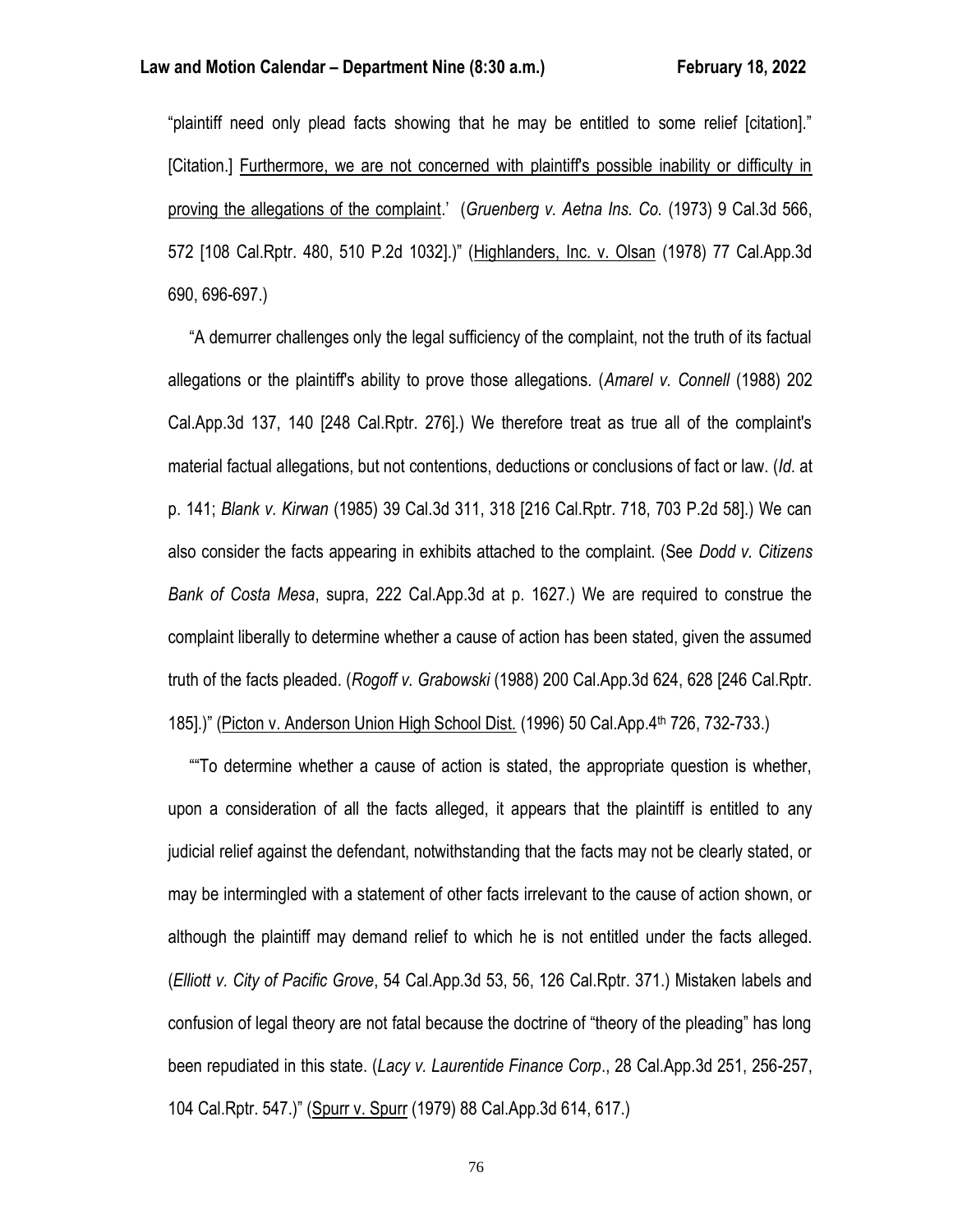If a defendant seeks to have facts pled with particularity, that point should be raised by special demurrer. (Good v. State (1962) 57 Cal.2d 512, 514.)

 "A demurrer for uncertainty is strictly construed, even where a complaint is in some respects uncertain, because ambiguities can be clarified under modern discovery procedures. (5 Witkin, Cal.Procedure (3d ed. 1985) Pleading, § 927, p. 364; 1 Weil & Brown, Civil Procedure Before Trial (1990) § 7:85, p. 7-23.)" (Khoury v. Maly's of California, Inc. (1993) 14 Cal.App.4th 612, 616.)

 "A special demurrer should be overruled where the allegations of the complaint are sufficiently clear to apprise the defendant of the issues which he is to meet. *People v. Lim*, 18 Cal.2d 872, 882, 118 P.2d 472. All that is required of a complaint, even as against a special demurrer, is that it set forth the essential facts of plaintiff's case with reasonable precision and with particularity sufficiently specific to acquaint defendant of the nature, source, and extent of the cause of action. *Smith v. Kern County Land Co.*, 51 Cal.2d 205, 209, 331 P.2d 645." (Gressley v. Williams (1961) 193 Cal.App.2d 636, 643-644.)

 The rule is that a general demurrer should be overruled if the pleading, liberally construed, states a cause of action under any theory. (Brousseau v. Jarrett (1977) 73 Cal.App.3d 864, 870-871.)

With the above cited principles in mind, the court will rule on the demurrers to the 2<sup>nd</sup> amended complaint.

# Standing of Plaintiff Georgetown Divide Recreation District

- Validity of Formation of District

 Defendants contend that plaintiff District is not a valid governmental entity in that plaintiff has not presented proof that it filed a certified copy of the resolution declaring the organization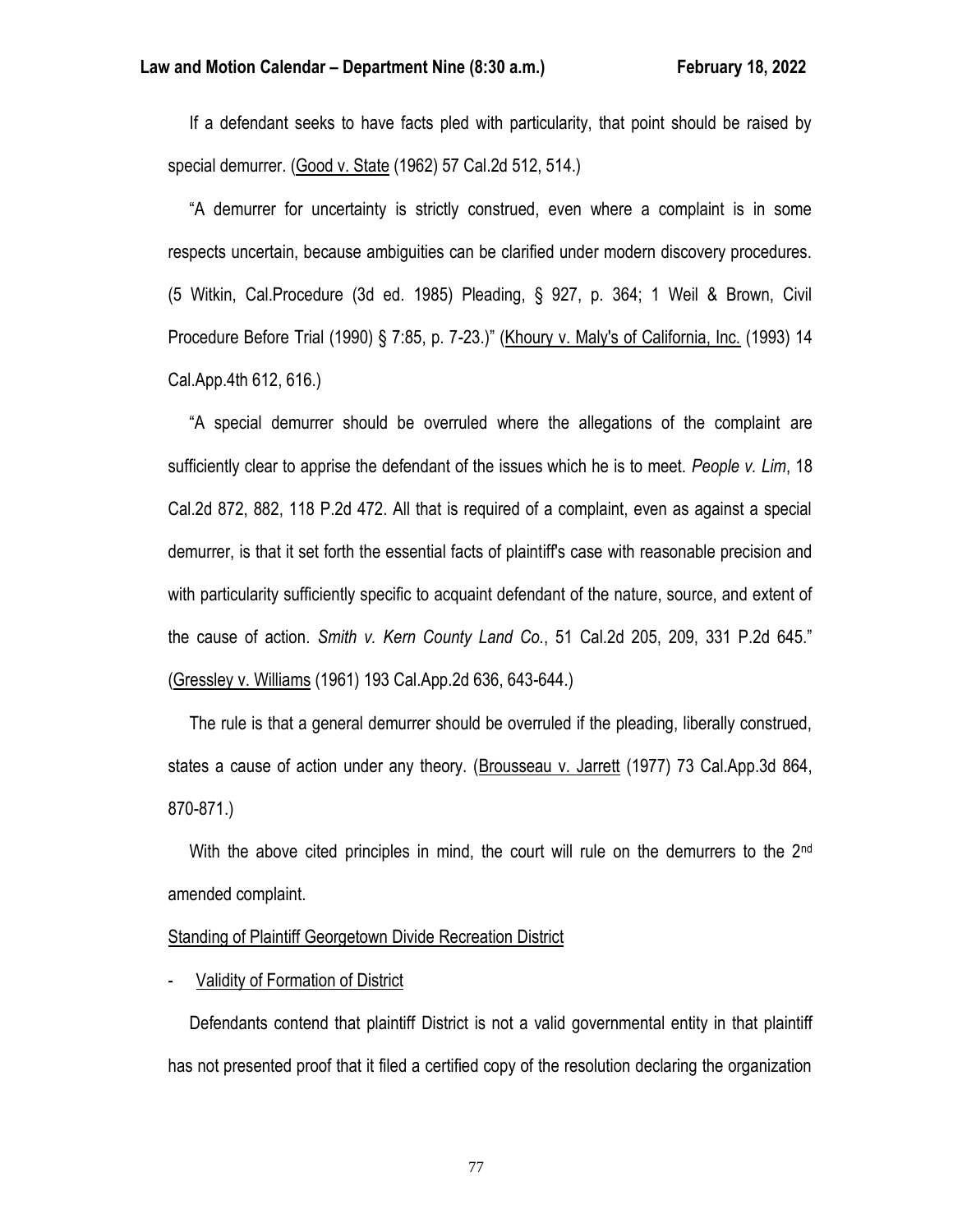of the district with the office of the El Dorado County Recorder as mandated by Government Code, § 58133.

 Plaintiff District argues that matters of which judicial notice are taken and matters of which defendants are well aware of is evidence of the validity of the District as a governmental organization was presented in support of its application for TRO and issuance of an OSC re: preliminary injunction.

 "Immediately after the passing of the resolution declaring the organization of the district, the clerk shall file a certified copy of the resolution with the Secretary of State and for record in the office of the county recorder of each county in which any land in the district is situated. Upon such filing the organization of the district is complete." (Government Code, § 58133.)

 The 1st amended complaint alleges: plaintiff is a park and recreation special district locate in El Dorado County and a public entity organized under the California Government Code  $(1^{st}$ Amended Complaint, paragraph 5.) Absent matters of which the court may take judicial notice that prove otherwise, the court must accept this factual allegation as true for the purposes of demurrer

 In fact, matters of which the court may take judicial notice of establishes the District is a valid public entity. The court takes judicial notice that the certificate of completion of the designation of plaintiff District as a legal governmental entity was recorded pursuant to the Government Code in December 1988; and the Secretary of State issued a certificate of plaintiff's existence stating the resolution declaring plaintiff District as an organization was filed with the Secretary of State's Office in compliance with Government Code, § 58133 on February 14, 1990. (Plaintiff's Request for Judicial Notice, Exhibits 1A. and 2.)

 Defendants' argument that there is insufficient proof that plaintiff is a valid governmental entity is entirely without merit.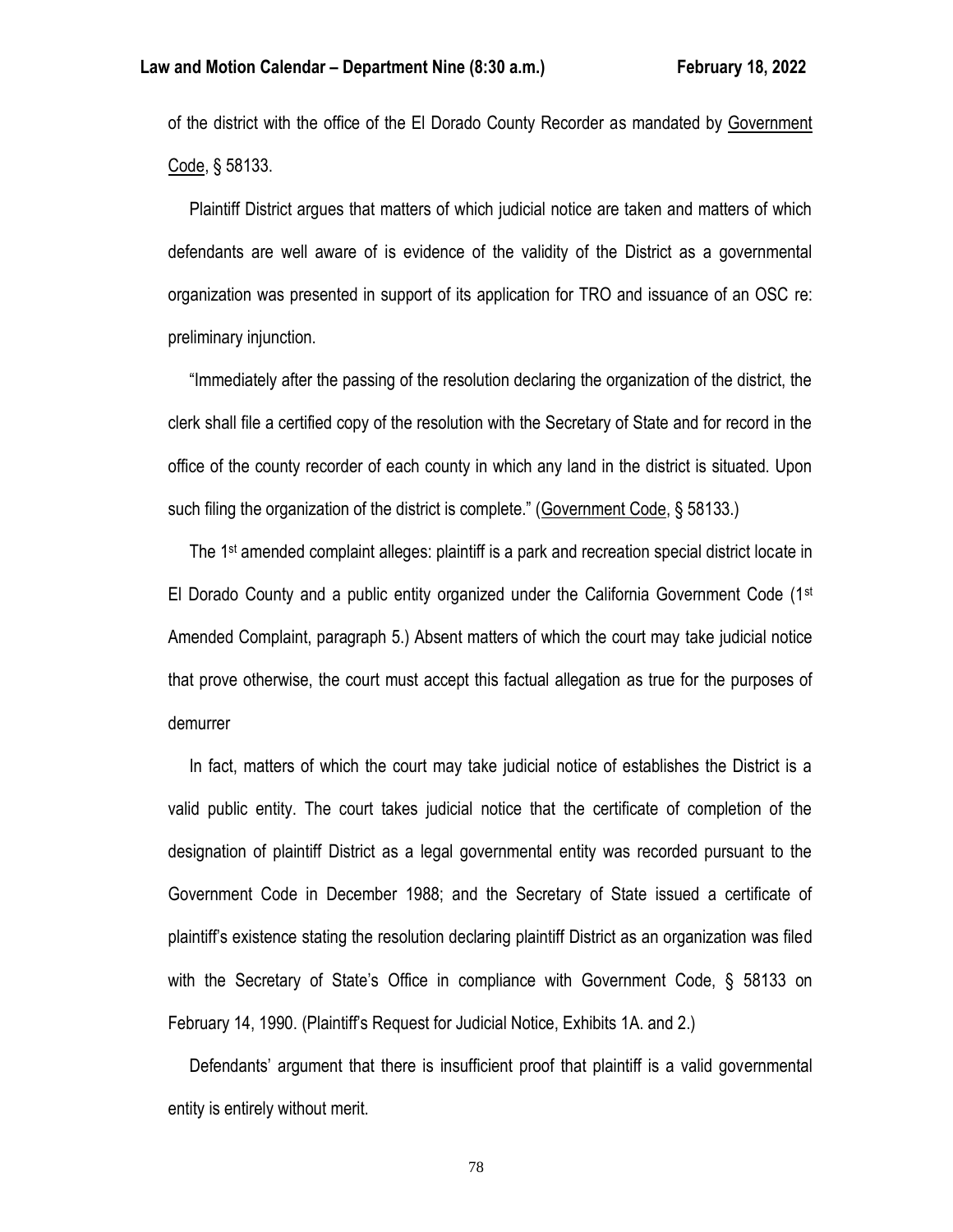# - El Dorado County's Conveyance of Property and Easement Grant

 Defendants argue that plaintiff District was not granted all of the easement and the County should have been sued related to its reserved easement rights.

 The 1977 Grant Deed states the following with respect to the subject express easement: it is reserved to the grantor, its successors, and assigns as good and sufficient for all purposes to provide access, utilities and other services, to all present or future contiguous property of the grantor and is located generally in the area North of the existing Bayley House Barn and South of the toe of the knoll containing the Bayley grave sites as delineated on the Steves Ranch Master plan; and that the exact location of the easement shall be precisely determined upon arrival by the El Dorado County Planning Commission and El Dorado Board of Supervisors of a land division map submitted either by A & B Development Company or its successor or assigns which map covers the above described area with such easement delineated thereon; the County's 1990 Grant Deed does not expressly change any of the language designating the location of the subject easement reserved to the grantor, its successors, and assigns and defendants cite no portion of the 1990 Grant Deed that deprives the successor property owner from enforcing the easement as described in the 1977 grant deed; and the 1990 grant deed only provides for reversion of the property to the County in the event the District ceases to exist as a legal entity. (1st Amended Complaint, Exhibits 6 and 7.)

 ""An easement is an interest in the land of another, which entitles the owner of the easement to a limited use or enjoyment of the other's land." (4 Witkin, Summary of Cal. Law (9th ed. 1987) Real Property, § 434, p. 614, italics omitted.) An easement appurtenant to the land is "attached to the land of the owner of the easement, and benefits him as the owner or possessor of that land." (*Id.,* § 435, p. 615.) ¶ "An easement differs from a covenant running with the land and from an equitable servitude, in that these are created by promises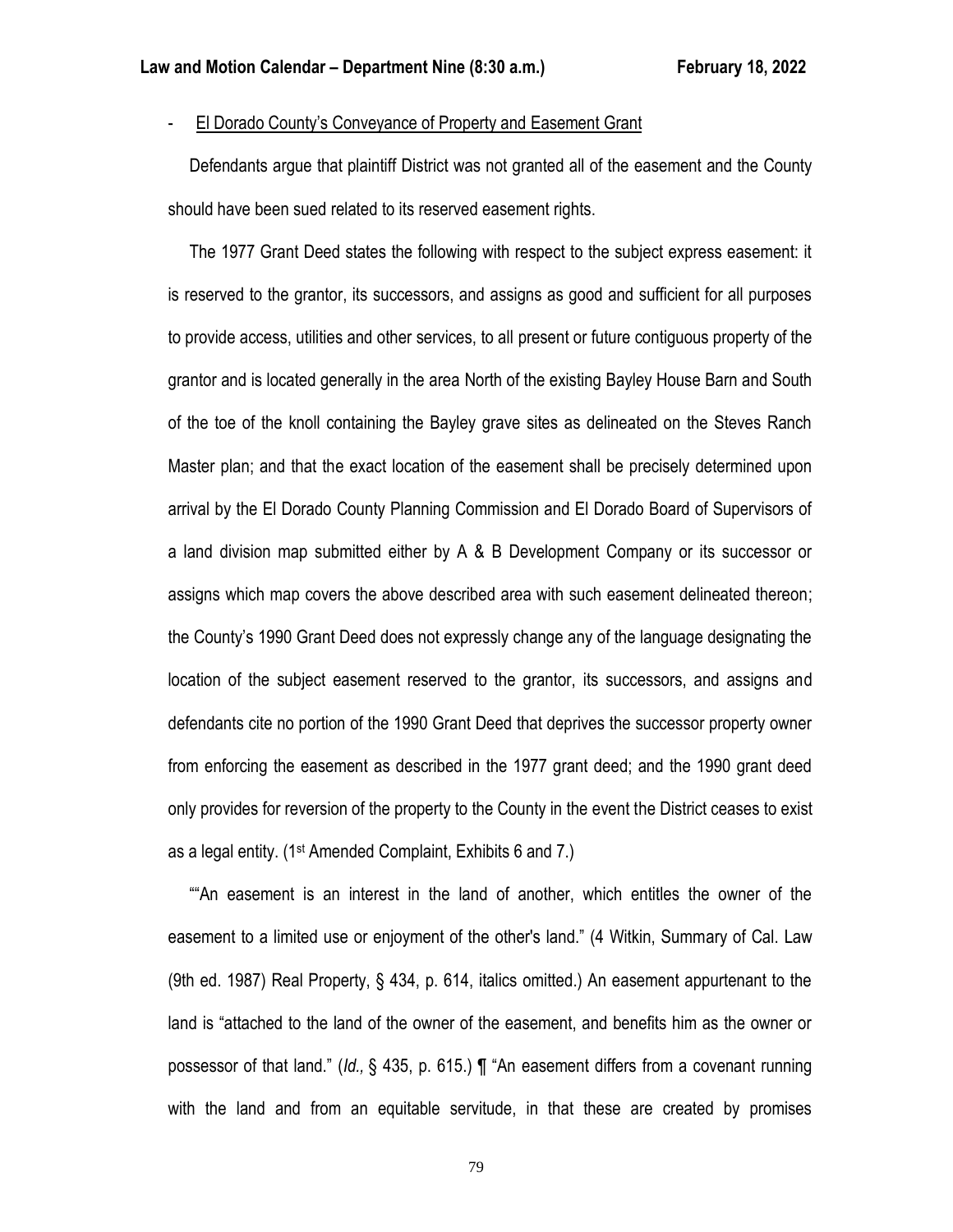concerning the land, which may be enforceable by or binding upon successors to the estate of either party, while an easement is an interest in the land, created by grant or prescription." (4 Witkin, *supra,* Real Property, § 434, p. 615, italics omitted.) A covenant running with the land is created by language in a deed or other document showing an agreement to do or refrain from doing something with respect to use of the land. (*Id.,* § 484, pp. 661–662.) An equitable servitude may be created when a covenant does not run with the land but equity requires that it be enforced. (*Id.,* § 493, p. 670.)" (Committee to Save Beverly Highlands Homes Ass'n v. Beverly Highlands Homes Ass'n (2001) 92 Cal.App.4th 1247, 1269.)

 ""An easement is an incorporeal interest in the land of another which gives its owner the right to use another's property." (*Tract Development Services, Inc. v. Kepler* (1988) 199 Cal.App.3d 1374, 1384, 246 Cal.Rptr. 469 (*Kepler*).) A right of way is among the easements that may be created by grant. (Civ. Code, § 802.) "A transfer of real property passes all easements attached thereto...." (Civ. Code, § 1104.) A reserved right of way is appurtenant to the retained land and passes by subsequent conveyance of that land without a particular reference in the grant deed. (*Nay v. Bernard* (1919) 40 Cal.App. 364, 370, 180 P. 827.) [FN 15] An easement or servitude created by grant cannot be lost by mere nonuse. (Civ. Code, § 811; *Kepler*, *supra*, at p. 1384, 246 Cal.Rptr. 469.) However, a recorded easement may be extinguished if the use of the servient tenement, the property burdened by the easement (Civ. Code, § 803), amounts to adverse possession of the easement, and nonuse by the dominant tenement may be a factor in determining whether possession has been adverse. (*Glatts v. Henson* (1948) 31 Cal.2d 368, 371-372, 188 P.2d 745 (*Glatts*); *Masin v. La Marche* (1982) 136 Cal.App.3d 687, 693, 186 Cal.Rptr. 619; *Kepler*, *supra*, 199 Cal.App.3d at p. 1386, 246 Cal.Rptr. 469.) ¶ FN 15. That a reserved a right of way remains appurtenant without explicit deed reference defeats Vieira's color of title contention that its grant deed extinguished the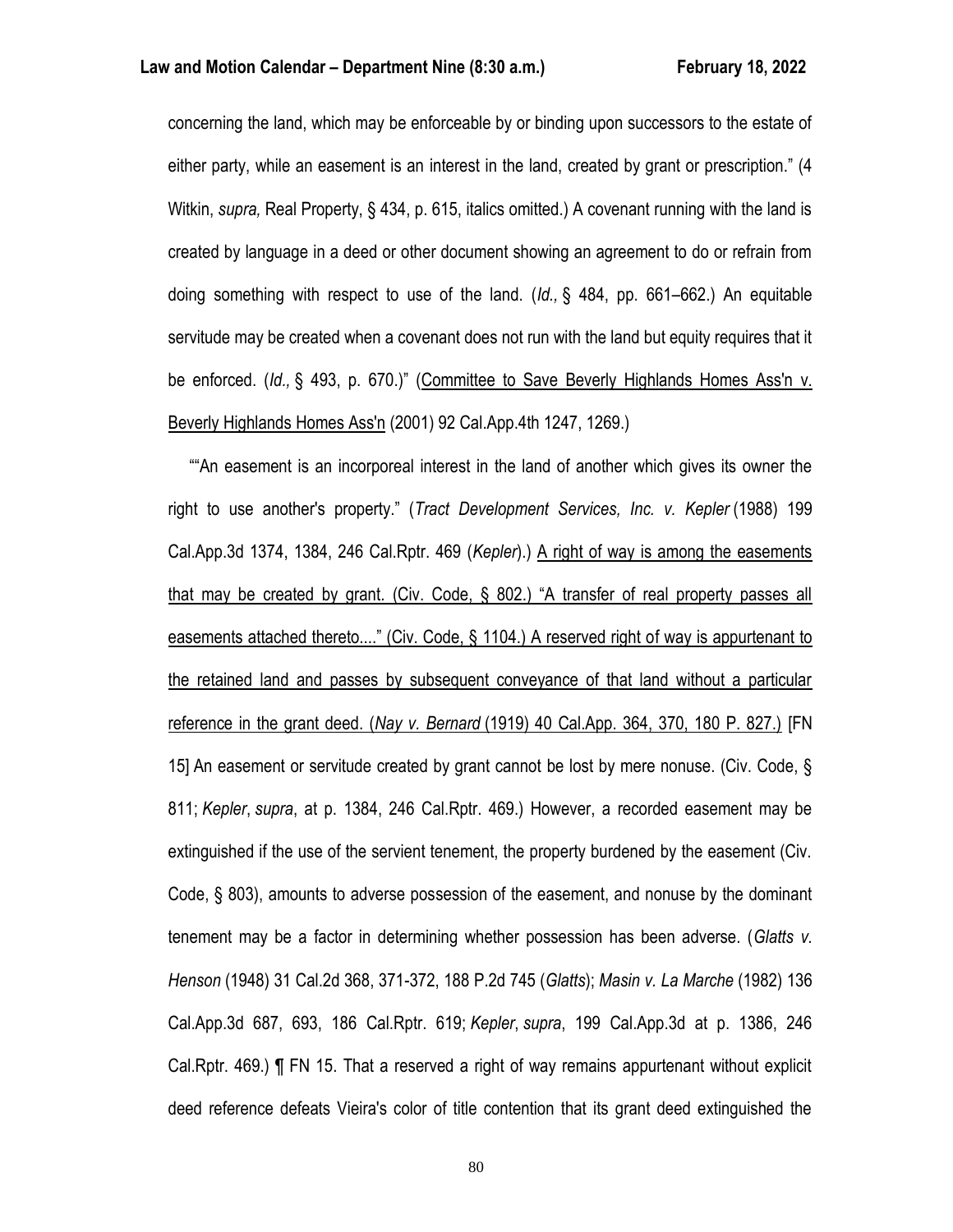recorded right of way by neglecting to mention it." (Emphasis added.) (Vieira Enterprises, Inc. v. McCoy (2017) 8 Cal.App.5th 1057, 1075.)

 The same logically holds true when the land burdened by the easement is conveyed by a later recorded grant deed. The later recorded grant deed would not affect the easement expressly reserved to the grantor, its successors, and assigns.

 Plaintiff District currently exists as a legal and valid governmental entity granted the subject real property, which would include all rights to and obligations of easements reflected in the 1990 and 1977 grant deeds. The County presently has only a reversion interest, which is not implicated in this case. The County's reversion interest does not deprive the current landowner, a legal and valid governmental entity, from asserting its rights related to the easement and the County at the current time would appear to have no right to assert any easement rights as it is not currently the lawful owner of the property.

 Therefore, the County's subsequently recorded 1990 Grant Deed conveying the property to plaintiff did not affect the expressly granted location of the subject easement and defendant's argument that the plaintiff has no legal standing to maintain its claim that the current dirt road is not the easement granted in the 1977 grant deed, because the County retained a right to reversion should plaintiff cease to exist, is entirely without merit.

#### Joinder of Necessary Party

 "The party against whom a complaint or cross-complaint has been filed may object, by demurrer or answer as provided in Section 430.30, to the pleading on any one or more of the following grounds: ¶ \* \* \* (d) There is a defect or misjoinder of parties…." (Code of Civil Procedure, § 430.10(d).)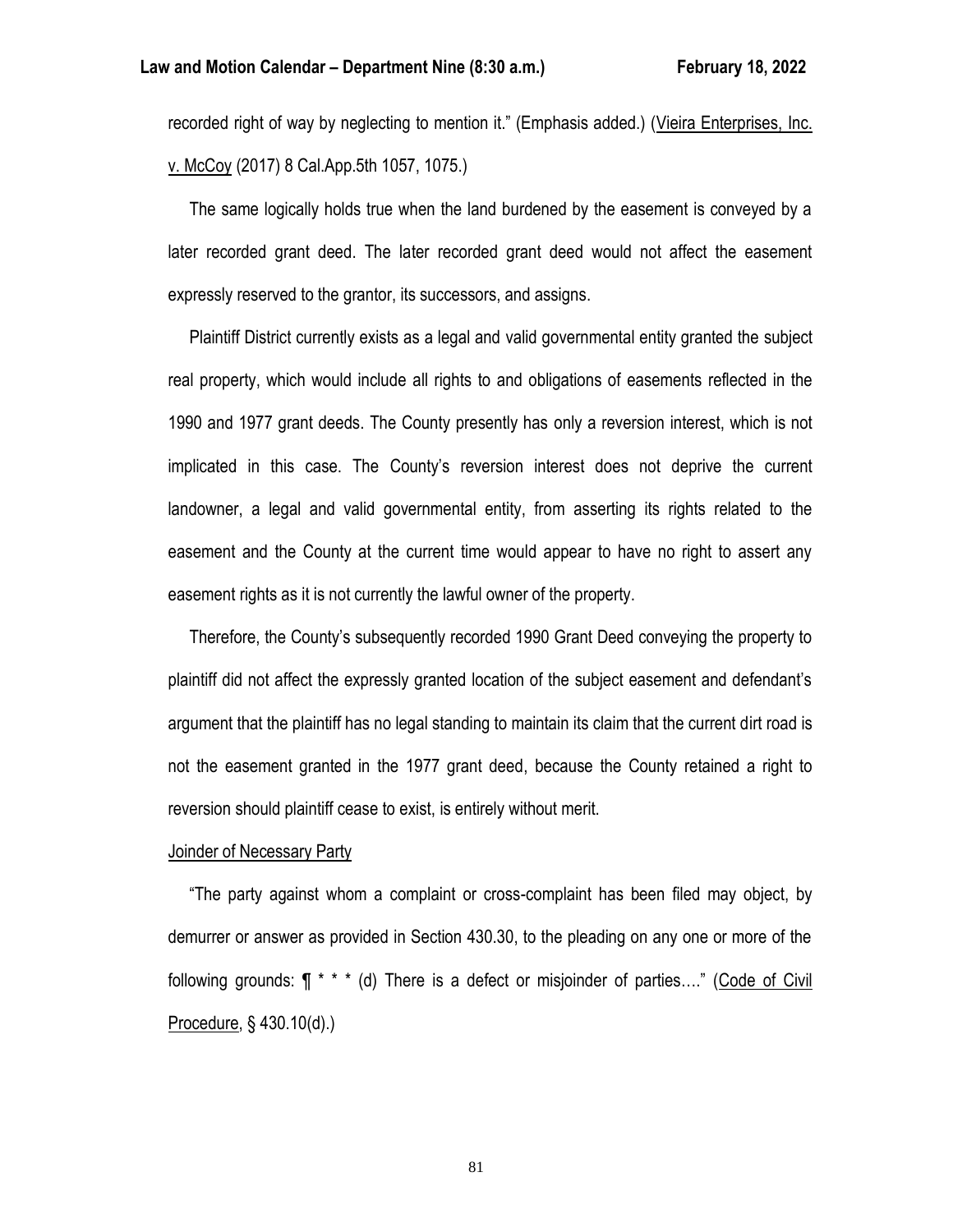"Where the question of who are necessary parties defendant is raised by demurrer, it is to be determined ordinarily by reference to the allegations of the complaint." (Gill v. Johnson (1932) 125 Cal.App. 296, 300.)

 "A person who is subject to service of process and whose joinder will not deprive the court of jurisdiction over the subject matter of the action shall be joined as a party in the action if (1) in his absence complete relief cannot be accorded among those already parties or (2) he claims an interest relating to the subject of the action and is so situated that the disposition of the action in his absence may (i) as a practical matter impair or impede his ability to protect that interest or (ii) leave any of the persons already parties subject to a substantial risk of incurring double, multiple, or otherwise inconsistent obligations by reason of his claimed interest. If he has not been so joined, the court shall order that he be made a party." (Code of Civil Procedure, § 389(a).)

"…"[a] person is an indispensable party [only] when the judgment to be rendered necessarily must affect his rights." *Hartman Ranch Co. v. Associated Oil Co.* (1937) 10 Cal.2d 232, 262, 73 P.2d 1163.)" (Olszewski v. Scripps Health (2003) 30 Cal.4th 798, 808-809.) and in determining if a party is an indispensible party due to the inability to provide complete relief in the action, the focus is on whether complete relief can be afforded the parties named in the action. (Deltakeeper v. Oakdale Irrigation Dist. (2001) 94 Cal.App.4th 1092, 1101.)

 The Third District Court of Appeal has stated: "The first clause, the "complete relief" clause, focuses not on whether complete relief can be afforded all possible parties to the action, but on whether complete relief can be afforded the parties named in the action. (*Countrywide Home Loans, Inc. v. Superior Court*, supra, 69 Cal.App.4th at pp. 793-794, 82 Cal.Rptr.2d 63.)" (Deltakeeper v. Oakdale Irrigation Dist. (2001) 94 Cal.App.4th 1092, 1101.)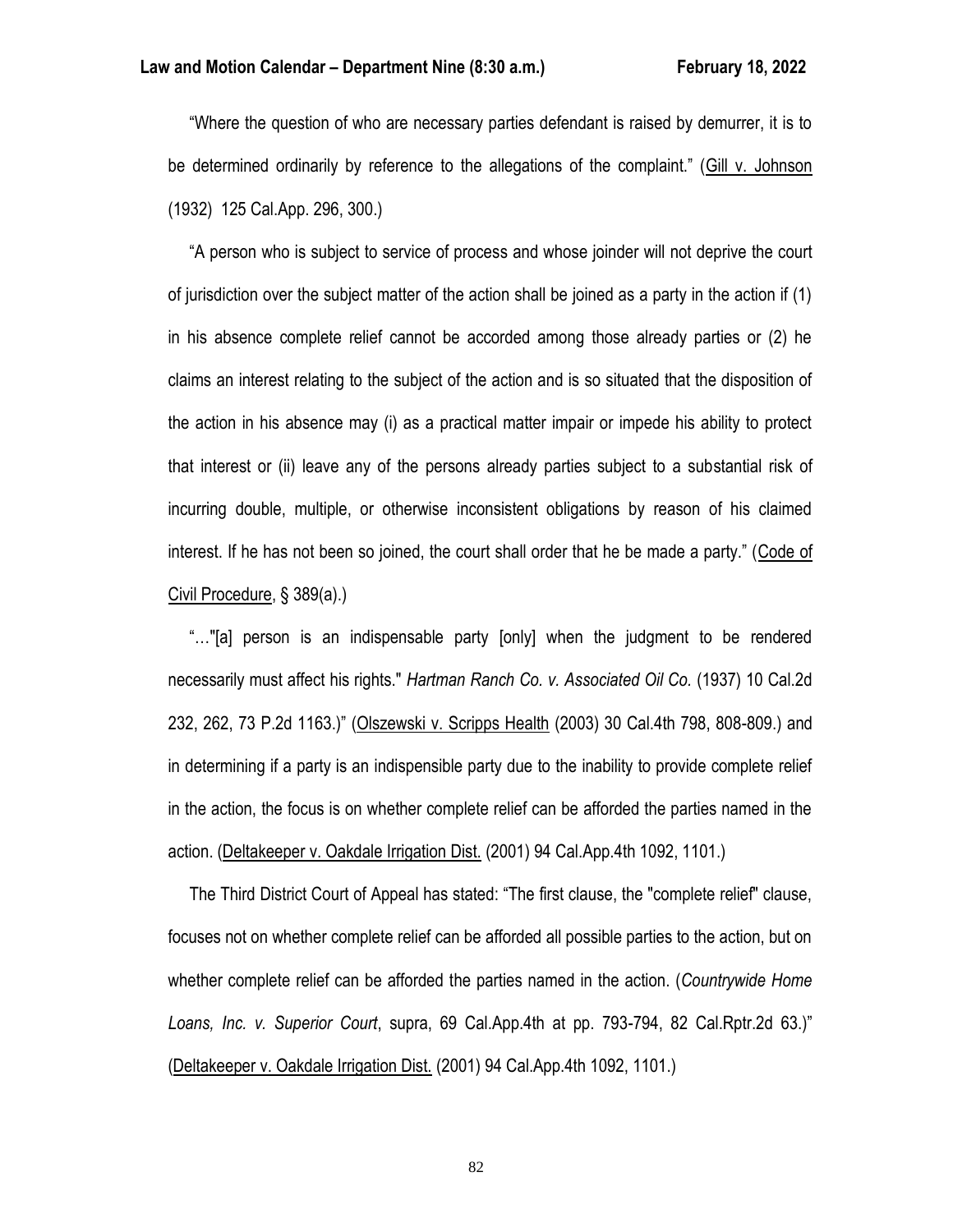The Third District also stated: "Under subdivision (b) of section 389 we must determine whether a necessary party to the action is indispensable. ¶ A party is indispensable only in the "conclusory sense that in [its] absence, the court has decided the action should be dismissed. Where the decision is to proceed the court has the power to make a legally binding adjudication between the parties properly before it." (Cal. Law Revision Com. com., 14 West's Ann.Code Civ. Proc. (1973 ed.) foll. § 389, p. 222.) The Supreme Court has warned that courts must " 'be careful to avoid converting [section 389 from] a discretionary power or a rule of fairness ... into an arbitrary and burdensome requirement which may thwart rather than accomplish justice.' [Citation.]" (*Countrywide Home Loans, Inc. v. Superior Court*, supra, 69 Cal.App.4th at p. 793, 82 Cal.Rptr.2d 63, quoting *Bank of California v. Superior Court* (1940) 16 Cal.2d 516, 521, 106 P.2d 879.)" (Deltakeeper v. Oakdale Irrigation Dist. (2001) 94 Cal.App.4th 1092, 1105.)

 Defendants argue that the County must be joined as a necessary party, because the 1990 grant deed provided that should the District cease to exist the property reverts back to the County.

 As stated earlier in this ruling, plaintiff District currently exists as a legal and valid governmental entity granted the subject real property, which would include all rights and obligations related to easements reflected in the 1990 and 1977 grant deeds. The County presently has only a reversion interest, which is not implicated in this case. The reversion interest does not deprive the currently legal and valid plaintiff District from asserting its rights related to the easement and the County at the current time would appear to have no right to assert any easement rights as it is not currently the lawful owner of the property.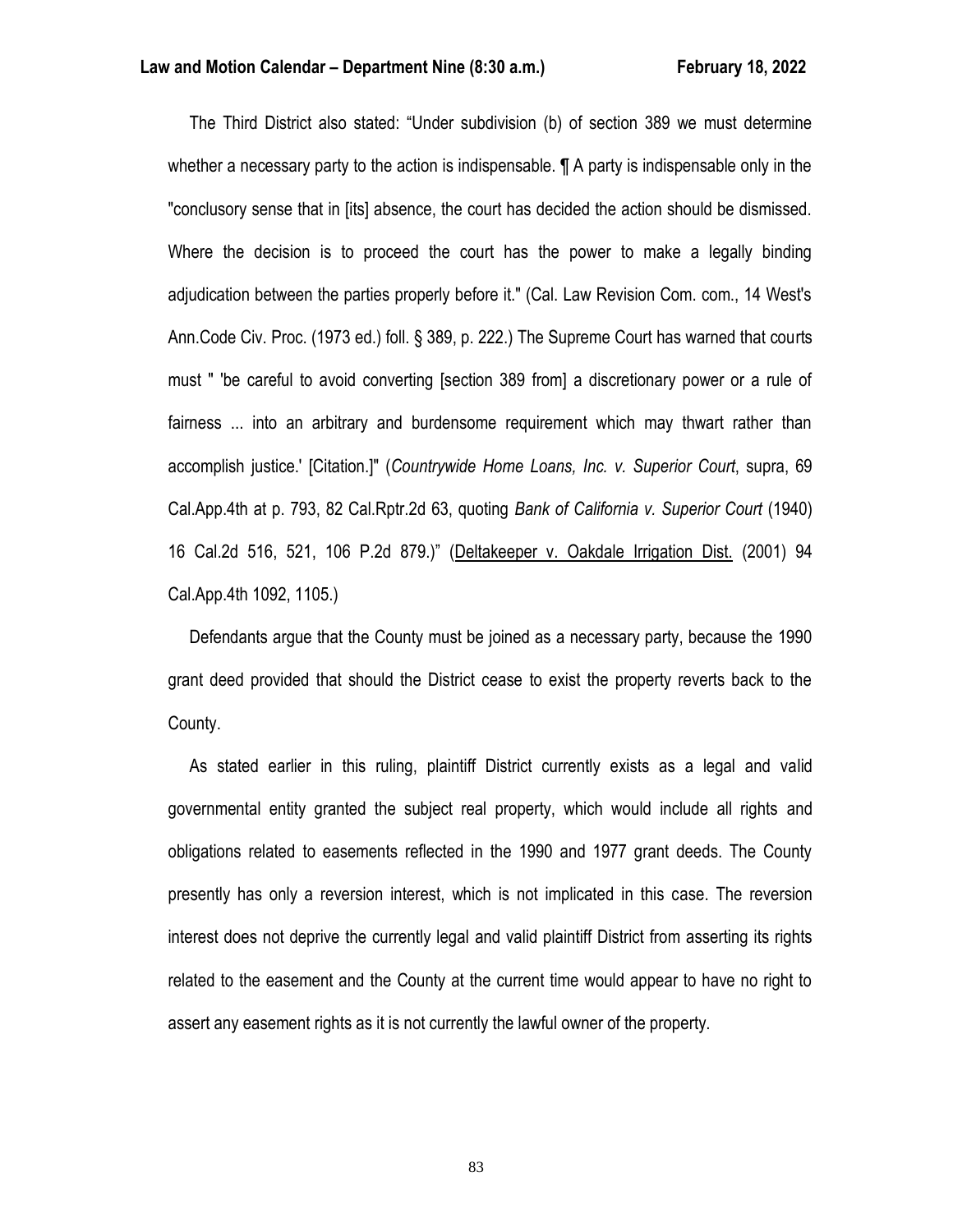Under the circumstances presented, it appears that complete relief can be afforded the parties named in the action, therefore, the County is not an indispensable party that must be joined in this action.

## Jurisdiction over 1st and 2nd Causes of Action

Defendants argue that the court lacks jurisdiction over the subject of the 1<sup>st</sup> and  $2<sup>nd</sup>$  causes of action as the right to install and maintain a gate on the easement is exclusively within the jurisdiction of the County, because a permit is required and if any defendants removed such gates, they were entitled to remove them.

 Plaintiff argues in opposition that the court has jurisdiction over the issues raised as the District is only suing in those causes of action with respect to the existence and location of the easement on its property and defendant's trespass and destruction of its property by defendants and the issue of whether the district applied for a gate permit and fence is irrelevant as the permit issue must necessarily follow the issue of the existence and location of the easement in the first place.

 The 1st amended complaint alleges the following facts: defendants, except All About Equine Rescue, Inc. and Saunders, without notice, decided to destroy plaintiff District's property under a pretense that they had an easement over the District's property along an existing dirt road located South of the Bayley Barn; the 1977 grant deed creating the express easement described the easement as the area north of the Bayley House Barn and south of the toe of the knoll containing the Bayley gravesites; with heavy equipment, defendants and/or their agents tore down and destroyed a roadway gate and wooden fencing owned by the District that the District relied upon for security of the property and tore up District land and removed a significant amount of branches from several old growth trees; defendants continued their unlawful conduct, including damage to an old growth Heritage oak tree on the District property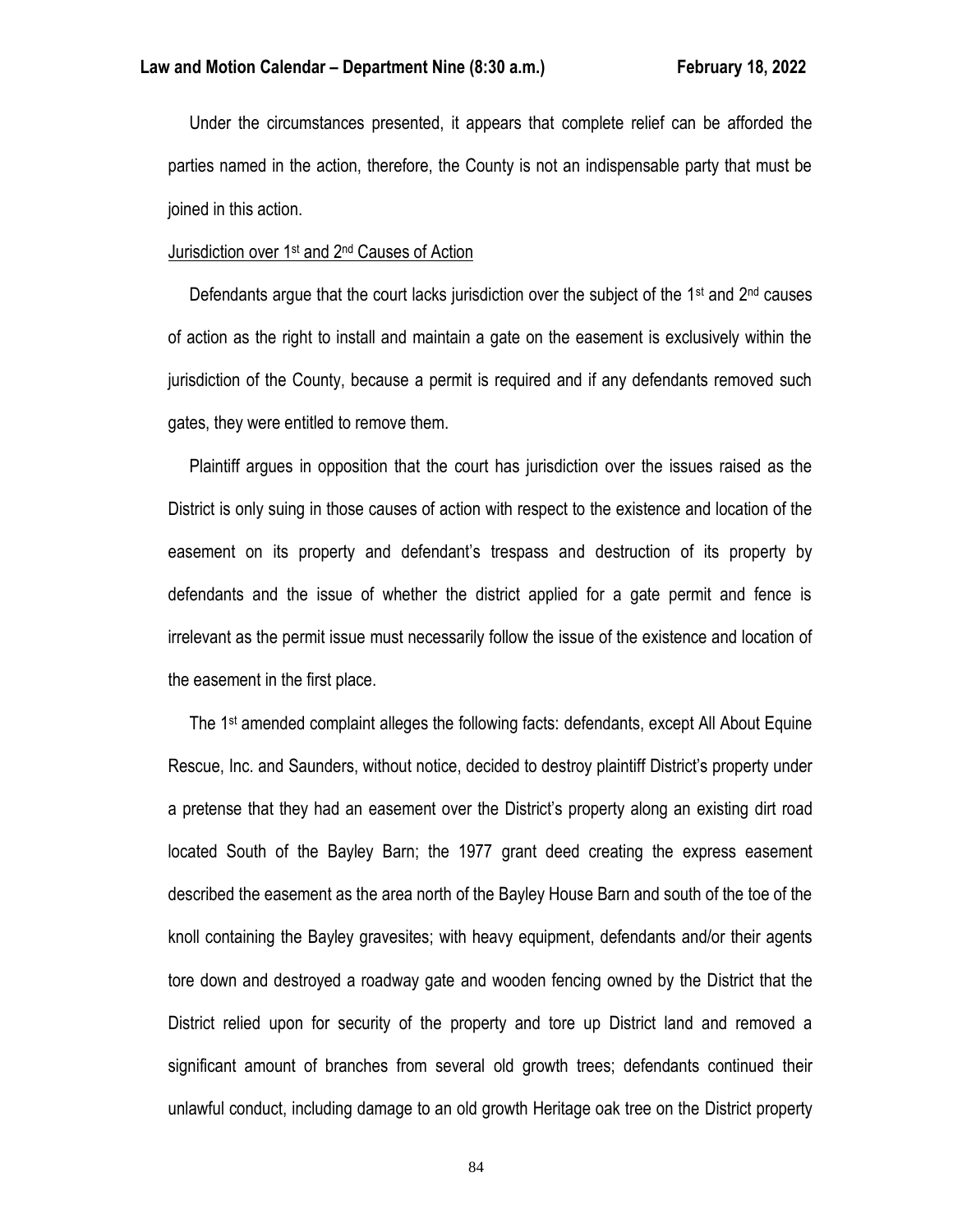even after deputy sheriff requested that they cease any further construction until the "civil matter" could be resolved; plaintiff District is a public entity organized under the Government Code; plaintiff District is the owner of the subject real property by virtue of the 1977 grant deed conveying the property to El Dorado County and the 1990 grant deed transferring the property from the County to the plaintiff District; the 1977 grant deed placed the subject easement in the area to the North of the Bayley House barn and the South toe of the knoll containing the Bayley gravesites; the 1977 grant deed encumbered the district property with a single reserved easement in favor of some or all the defendants for access, utility and other services; the grant of easement did not delineate completely the exact location of that easement, although it specified it was to be North of the Bayley House barn; the exact location was to be precisely determined upon arrival by the El Dorado County Planning Commission and the El Dorado County Board of Supervisors of a land division map submitted either by A&B Development Company or its successors or assigns which covered the described area with such easement delineated thereon; at no time when the County owned the property, or thereafter, did either the County Board or planning commission approve a land division map delineating the location of the subject easement; access to the Bayley Barn was by way of a small dirt road approximately 10-15 feet wide located to the South of the barn; that dirt road South of the barn continues west through Bayley Park and then winds its way through to the parcels owned by defendants; it order to protect its property, the District installed the wood fencing and gate across the dirt road; the District provided the adjoining landowners with the combination to the gate lock; despite the express easement being stated to be in a different location, defendants continue to assert that they have an easement over the dirt road south of the barn; defendants have taken the position that the 1977 grant deed easement is 50 feet wide and that every square foot of that easement must remain unobstructed in any fashion, regardless of the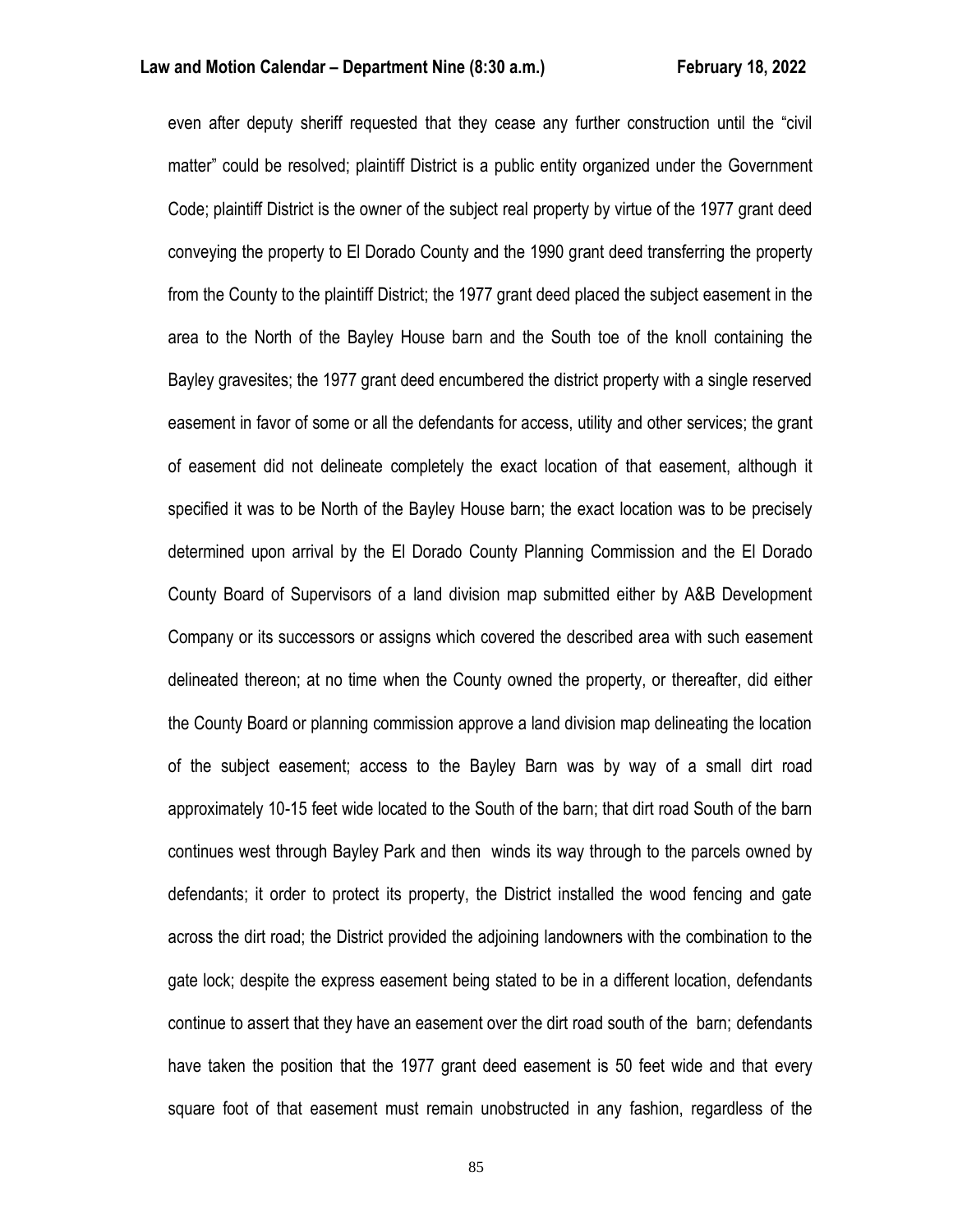## **Law and Motion Calendar – Department Nine (8:30 a.m.) February 18, 2022**

present needs of defendants' dominant estate; an actual controversy has arisen and exits between plaintiff and defendants concerning their respective rights and duties as they relate to their respective real properties and the easement described in the 1977 grant deed; and plaintiff desires judicial determination of the parties respective rights and duties, including, but not limited to parallel fencing along the north side of the dirt road and south of the Bayley barn and a gate across the dirt road.  $(1^{st}$  Amended Complaint, paragraphs 1-3, 5, 13, 18, 27, 28, 30, 31, 32, 33, 34, 38, 39, 42, and 43.)

The allegations of the  $1st$  amended complaint make it clear that the plaintiff seeks a determination of the rights and obligations of the parties concerning an actual controversy that has arisen as to the express easement stated in the 1977 grant deed. The court clearly has jurisdiction to determine the quiet title and declaratory relief cause of action concerning those issues.

 Furthermore, the court would have jurisdiction to determine whether or not plaintiff District had complied with the County permit requirements for placing a gate across the dirt road thereby giving it the right to place the gate without intruding on the County's process related to issuing permits and whether defendants had a right of self-help to destroy plaintiff's gate even if the gate was not permitted.

# - 1<sup>st</sup> and 2<sup>nd</sup> Causes of Action are not Premature

Defendants argue that the 1<sup>st</sup> and  $2<sup>nd</sup>$  causes of action are premature, because plaintiff has not obtained a permit to install and maintain a gate on the easement.

 Plaintiff argues in opposition that the quiet title and declaratory relief cause of action are not premature as the obtaining of a gate permit is not a prerequisite to quieting title as to an easement and determination of the respective rights of the parties related to the easement.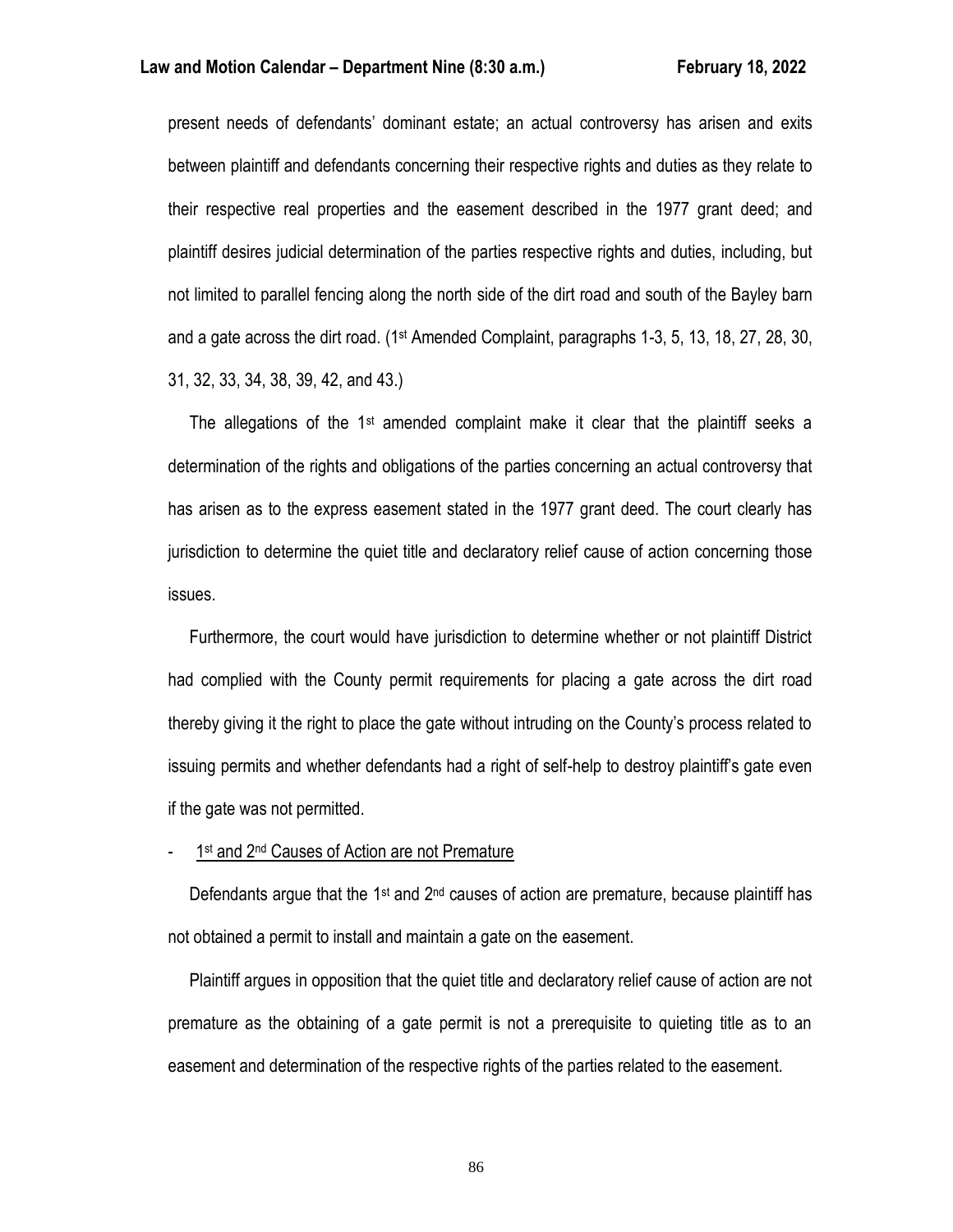The 1<sup>st</sup> and 2<sup>nd</sup> causes of action are not premature for the same reasons as stated above with regards to the court's jurisdiction to hear the issues raises by the allegations in the 1<sup>st</sup> and 2<sup>nd</sup> causes of action.

## Sufficiency of Allegations of 1st and 2nd Causes of Action

 The Third District Court of Appeal has stated: "A quiet title action seeks to declare the rights of the parties in realty. A trial court should ordinarily resolve such dispute. This accords with the rule that a trial court should not dismiss a regular declaratory relief action when the plaintiff loses, but instead should issue a judgment setting forth the declaration of rights and thus ending the controversy. (See *Maguire v. Hibernia S. & L. Soc.* (1944) 23 Cal.2d 719, 729, 146 P.2d 673; *Haley v. L.A. County Flood Control Dist.* (1959) 172 Cal.App.2d 285, 292-294, 342 P.2d 476.) As stated in a case involving Western's predecessors, " 'The object of the action is to finally settle and determine, as between the parties, all conflicting claims to the property in controversy, and to decree to each such interest or estate therein as he may be entitled to.' " (*Yuba Invest. Co. v. Yuba Consol. Gold Fields* (1926) 199 Cal. 203, 209, 248 P. 672; see *Gazos Creek Mill etc. Co. v. Coburn* (1908) 8 Cal.App. 150, 153, 96 P. 359 ["all parties were before the court with their grievances"].)" (Emphasis added.) (Western Aggregates, Inc. v. County of Yuba (2002) 101 Cal.App.4th 278, 305.)

 It appears that the holder of any interest in the real property, other than a mere equitable interest, has standing to bring an action to quiet title and have determined the respective interests to the subject real property.

 ""A quiet title action seeks to declare the rights of the parties in realty.... ' "The object of the action is to finally settle and determine, as between the parties, all conflicting claims to the property in controversy, and to decree to each such interest or estate therein as he may be entitled to." ' " (*Western Aggregates, Inc. v. County of Yuba* (2002) 101 Cal.App.4th 278, 305,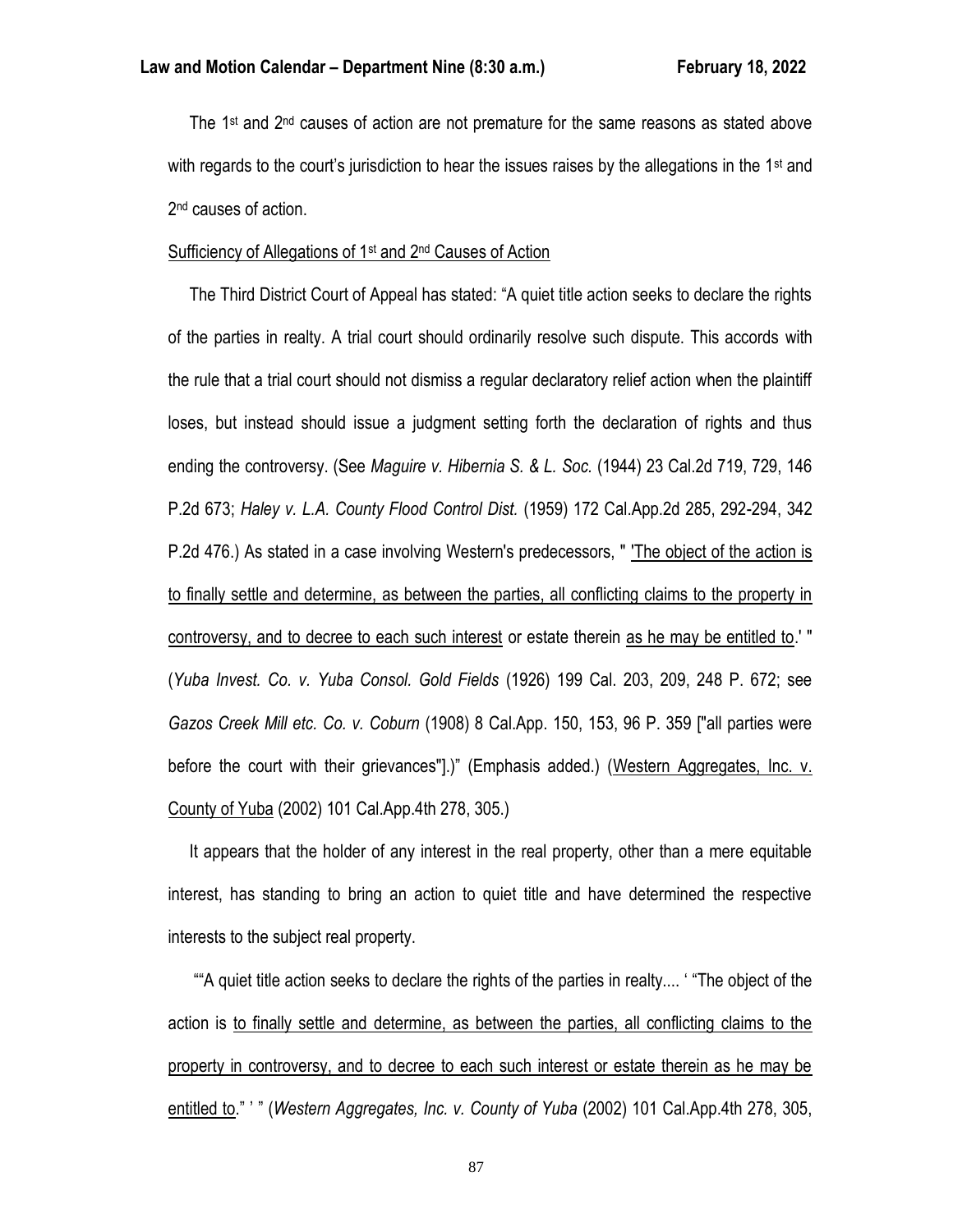130 Cal.Rptr.2d 436, quoting *Yuba Invest. Co. v. Yuba Consol. Gold Fields* (1926) 199 Cal. 203, 209, 248 P. 672.) "A description of the parties' legal interests in real property is all that can be expected of a judgment in an action to quiet title." (*Lechuza Villas West v. California Coastal Com.* (1997) 60 Cal.App.4th 218, 243, 70 Cal.Rptr.2d 399.) Title is quieted "as to legal interests in property." (*Id.* at p. 242, 70 Cal.Rptr.2d 399.) It follows that absent an interest in the property, a party has no standing to ask the court to quiet title in the property or to obtain damages for the cloud on title. An action to cancel a trustee's deed or other instrument purportedly transferring title is no different. "One without any title or interest in the property cannot maintain such an action." (*Osborne v. Abels* (1939) 30 Cal.App.2d 729, 731, 87 P.2d 404.)" (Emphasis added.) (Chao Fu, Inc. v. Wen Ching Chen (2012) 206 Cal.App.4th 48, 58- 59.)

 "ASA argues a quiet title action could not lie because GWBC has "neither legal nor equitable title" to any of the stadium property. It misses the mark. A quiet title action may be brought where the plaintiff alleges less than a fee interest in the estate, such as a leasehold. (*Dieterich Internat. Truck Sales, Inc. v. J.S. & J. Services, Inc.* (1992) 3 Cal.App.4th 1601, 1603–1604, 5 Cal.Rptr.2d 388 [quiet title to an easement for access]; *Kennecott Corp. v. Union Oil Co.* (1987) 196 Cal.App.3d 1179, 1182–1183, 242 Cal.Rptr. 403 [quiet title to lease]; *Twain Harte Homeowners Assn. v. Patterson* (1987) 193 Cal.App.3d 184, 188–189, 239 Cal.Rptr. 316 [quiet title to easement]; see also *German–Amer. Savings Bank v. Gollmer* (1909) 155 Cal. 683, 686, 102 P. 932 [title may be quieted to leasehold]; 5 Witkin, *supra,* Pleading, § 605, p. 63 [quiet title available to quiet any interest in real property]; but see Code Civ.Proc., § 761.020, subd. (b) [complaint shall allege plaintiff's "title"].) The court may give judgment in the plaintiff's favor for whatever interest the plaintiff establishes. (Code Civ.Proc., § 764.010; 5 Witkin, *supra,* Pleading, § 618, p. 74 [judgment shall be rendered in accordance with the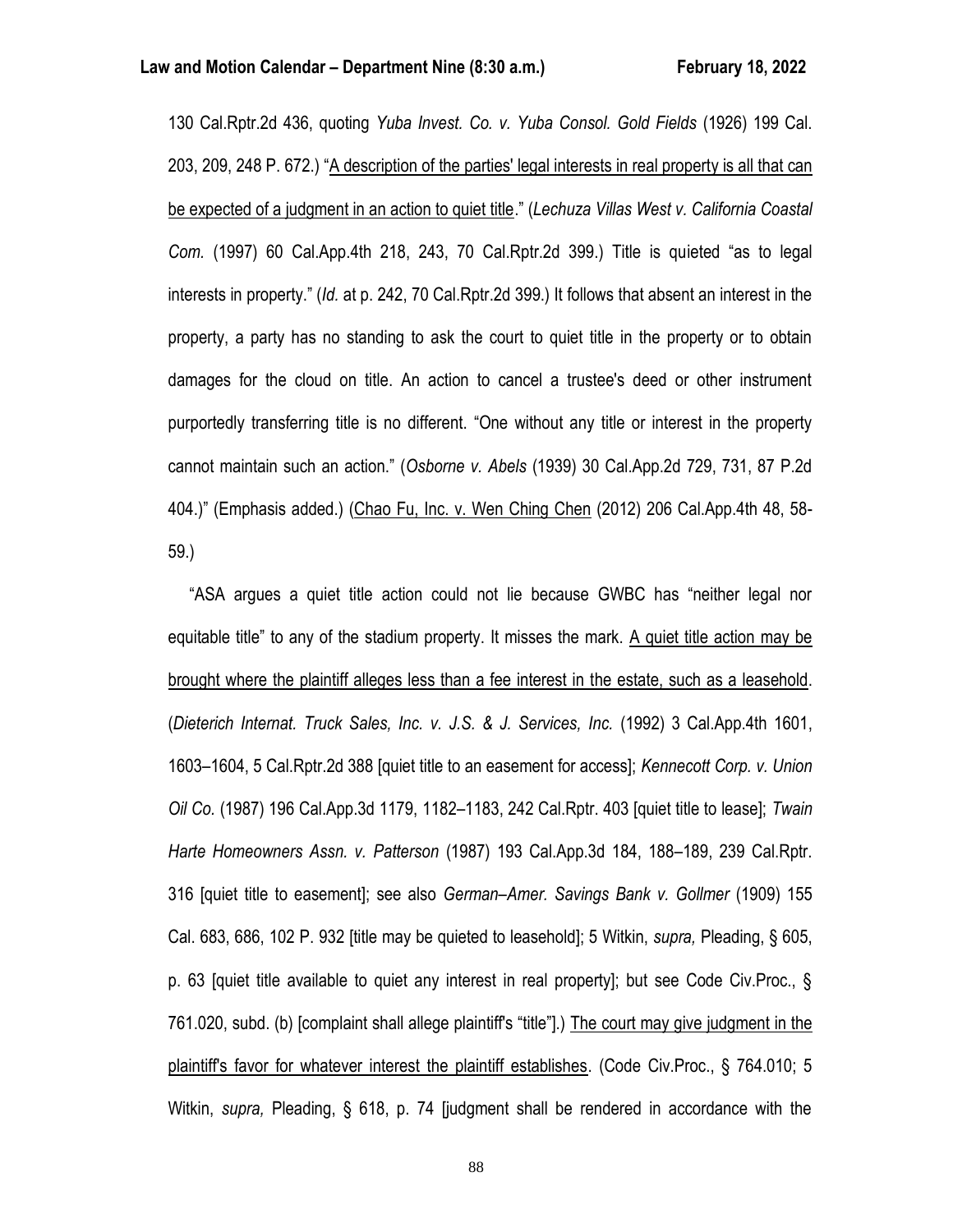evidence and law].)" (Emphasis added.) (Golden West Baseball Co. v. City of Anaheim (1994) 25 Cal.App.4th 11, 50.)

 "Any person interested under a written instrument, excluding a will or a trust, or under a contract, or who desires a declaration of his or her rights or duties with respect to another, or in respect to, in, over or upon property, or with respect to the location of the natural channel of a watercourse, may, in cases of actual controversy relating to the legal rights and duties of the respective parties, bring an original action or cross-complaint in the superior court for a declaration of his or her rights and duties in the premises, including a determination of any question of construction or validity arising under the instrument or contract. He or she may ask for a declaration of rights or duties, either alone or with other relief; and the court may make a binding declaration of these rights or duties, whether or not further relief is or could be claimed at the time. The declaration may be either affirmative or negative in form and effect, and the declaration shall have the force of a final judgment. The declaration may be had before there has been any breach of the obligation in respect to which said declaration is sought." (Emphasis added.) (Code of Civil Procedure, § 1060.)

 "A complaint for declaratory relief should show the following: ¶ (1) A proper subject of declaratory relief within the scope of C.C.P. 1060. (See infra, §858 et seq.) ¶ (2) An actual controversy involving justiciable questions relating to the rights or obligations of a party. (See *Tiburon v. Northwestern Pac. R. Co.* (1970) 4 C.A.3d 160, 170, 84 C.R. 469; infra, §817.)" (5 Witkin, California Procedure (5<sup>th</sup> ed.2008) Pleading, § 853, page 268.)

 "'The rule that a complaint is to be liberally construed is particularly applicable to one for declaratory relief. (Citation.) It is the general rule that in an action for declaratory relief the complaint is sufficient if it sets forth facts showing the existence of an actual controversy relating to the legal rights and duties of the respective parties \* \* \* and requests that the rights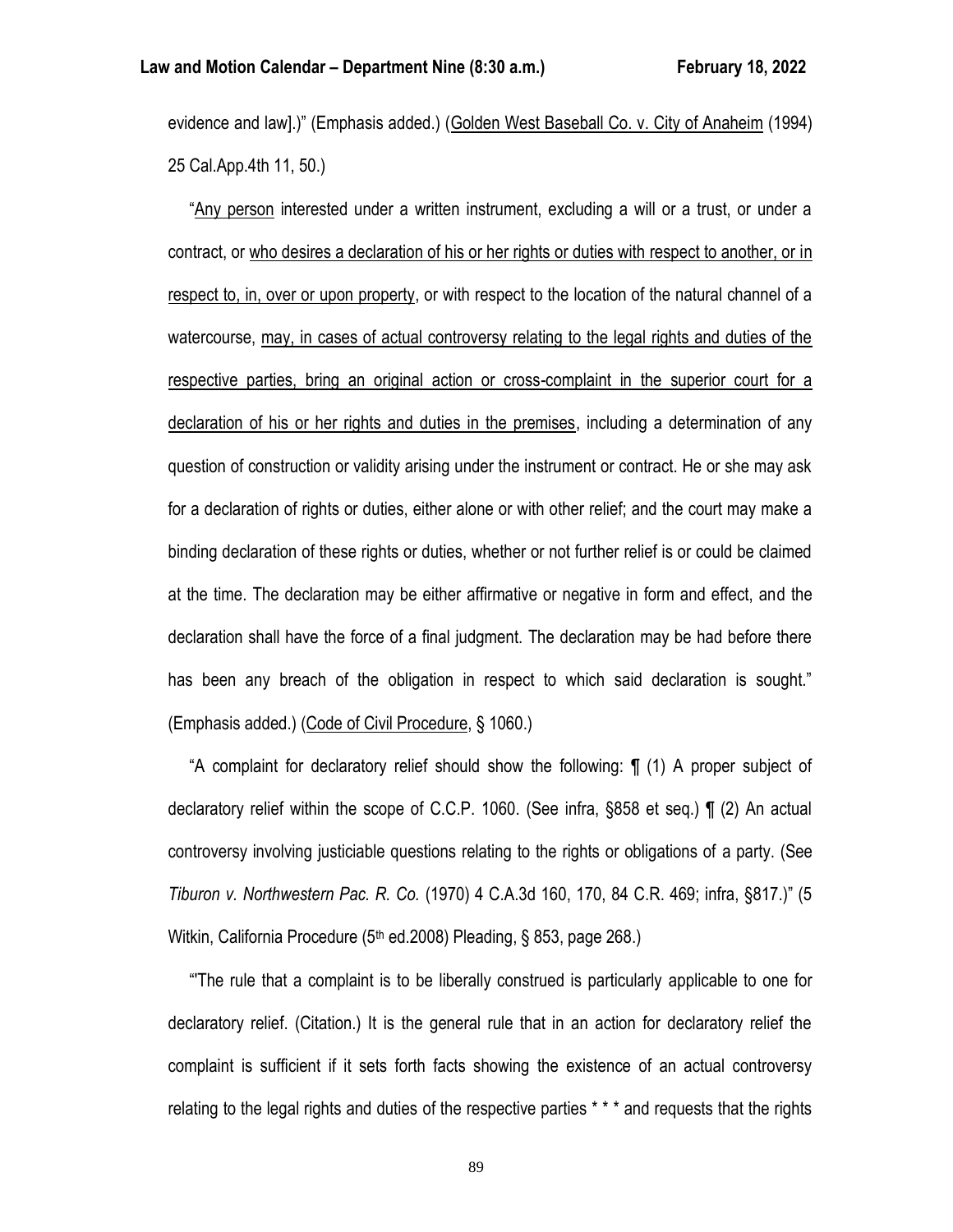and duties be adjudged. If these requirements are met, the court must declare the rights of the parties whether or not the facts alleged establish that the plaintiff is entitled to a favorable declaration. (Citation.)' (*Strozier v. Williams*, 187 Cal.App.2d 528, 531--532, 9 Cal.Rptr. 683, 685.)" (Jefferson, Inc. v. City of Torrance (1968) 266 Cal.App.2d 300, 302.)

 ""A complaint for declaratory relief is legally sufficient if it sets forth facts showing the existence of an actual controversy relating to the legal rights and duties of the respective parties under a written instrument and requests that these rights and duties be adjudged by the court." (*Maguire v. Hibernia S. & L. Soc.* (1944) 23 Cal.2d 719, 728, 146 P.2d 673.)" (AICCO, Inc. v. Insurance Co. of North America (2001) 90 Cal.App.4th 579, 590.)

The factual allegations of the 1<sup>st</sup> amended complaint previously cited in this ruling are sufficient to state causes of action to quiet title and for declaratory relief related to the actual controversy that has arisen regarding the dispute over the easement over plaintiff District's real property. In addition, the court finds that the  $1<sup>st</sup>$  amended complaint sets forth the essential facts of plaintiff's case with reasonable precision and with particularity sufficiently specific to acquaint defendant of the nature, source, and extent of the  $1<sup>st</sup>$  and  $2<sup>nd</sup>$  causes of action.

### Punative Damages Claim

 "The appropriate procedural device for challenging a portion of a cause of action seeking an improper remedy is a motion to strike. As stated by the court in *PH II*, "We recognize that in some cases a portion of a cause of action will be substantively defective on the face of the compliant. Although a defendant may not demur to that portion, in such cases, the defendant should not have to suffer discovery.... We conclude that when a substantive defect is clear from the face of a complaint, such as a violation of the applicable statute of limitations or a purported claim of right which is legally invalid, a defendant may attack that portion of the cause of action by filing a motion to strike. [Citation.]" (*PH II, supra,* 33 Cal.App.4th at pp.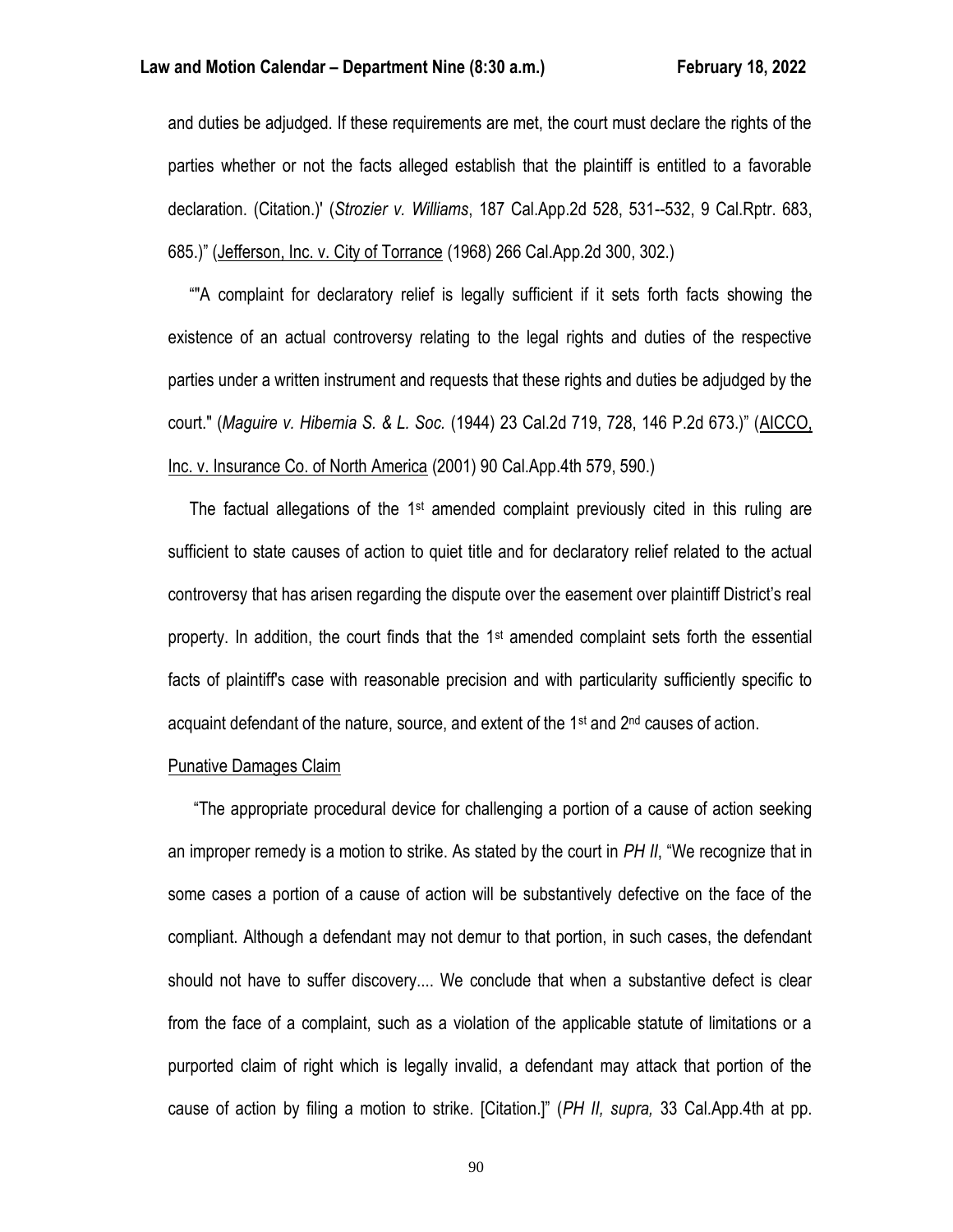1682–1683, 40 Cal.Rptr.2d 169; see also *Grieves v. Superior Court, supra,* 157 Cal.App.3d at p. 164, 203 Cal.Rptr. 556 [adequacy of punitive damage allegations could have been tested by motion to strike].)" (Caliber Bodyworks, Inc. v. Superior Court (2005) 134 Cal.App.4th 365, 385.)

 "There is no cause of action for punitive damages. Punitive or exemplary damages are remedies available to a party who can plead and prove the facts and circumstances [set forth in Civil Code Section 3294 [Footnote omitted.]] … 'Punitive damages are merely incident to a cause of action, and can never constitute the basis thereof.' [quoting from *Gold v. Los Angeles Democratic League* (1975) 49 Cal.App.3d 365, 373, fn. 3, 122 Cal.Rptr. 732]." (*Hilliard v. A.H. Robins Co.* (1983) 148 Cal.App.3d 374, 391, 196 Cal.Rptr. 117.) Consequently, the trial court's ruling could have pertained only to the demurrers made on the ground the sixth cause of action failed to state a cause of action for battery. The adequacy of the punitive damage allegations could, however, have been tested by motion to strike. (Cf. *Blegen v. Superior Court* (1981) 125 Cal.App.3d 959, 962, 178 Cal.Rptr. 470; *Dawes v. Superior Court* (1980) 111 Cal.App.3d 82, 85, 168 Cal.Rptr. 319.)" (Grieves v. Superior Court (1984) 157 Cal.App.3d 159, 163-164.)

 Punitive damages are only ancillary to a valid cause of action. (Jackson v. Johnson (1992) 5 Cal.App.4th 1350, 1355.) "In California there is no separate cause of action for punitive damages. Plaintiffs must still prove the underlying tortious act causing actual, presumed or, where the difficulty lies in fixing the amount of damages with certainty, nominal damages. (See *Clark v. McClurg* (1932) 215 Cal. 279, 282-284, 9 P.2d 505; *Sterling Drug, Inc. v. Benatar* (1950) 99 Cal.App.2d 393, 400, 402, 221 P.2d 965.)" (McLaughlin v. National Union Fire Ins. Co. (1994) 23 Cal.App.4th 1132, 1164.)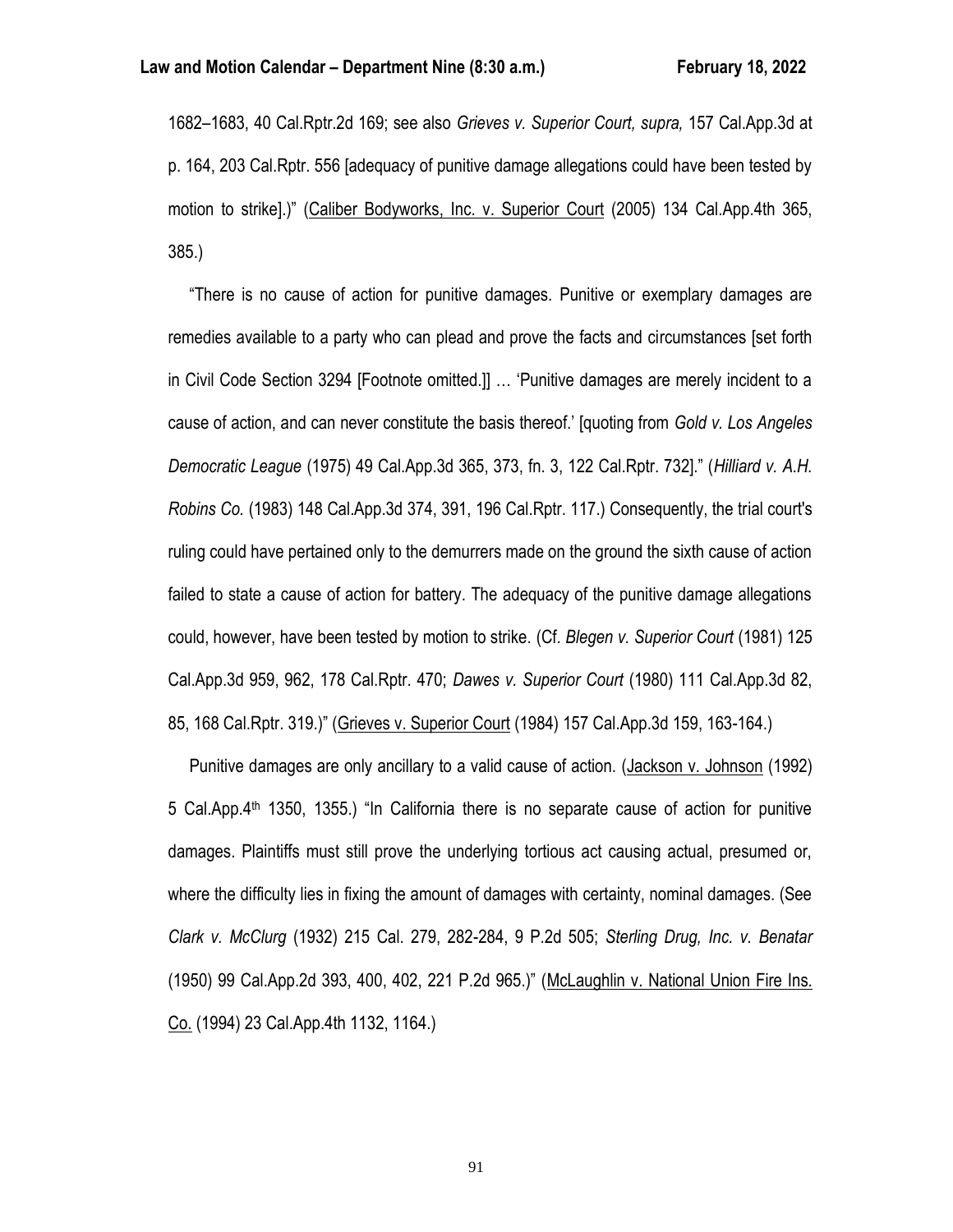The demurrer to the claim for punitive damages is overruled as the proper procedure to challenge the punitive damages allegations was by motion to strike and not demurrer to a portion of a cause of action.

In summary, the demurrers to the 1<sup>st</sup> amended complaint are overruled.

# **Plaintiff All About Equine Animal Rescue, Inc.'s Motion for Attorney Fees.**

 On September 3, 2021 the court denied defendants' Byrd's, Rodarte's, Saunders', and Conger Family Trust's motion to expunge lis pendens and ordered the moving defendants to pay plaintiff reasonable attorney fees incurred to oppose the motion in an amount to be set by noticed motion. On October 25, 2021 plaintiff All About Equine Animal Rescue, Inc. filed the instant motion for an award of attorney fees in the amount of \$8,406.25 as representing the reasonable amount of attorney fees incurred to successfully oppose the motion and file this motion for attorney fees.

 The proof of service declares that on October 13, 2021 plaintiff All About Equine Animal Rescue, Inc. served defense counsel and plaintiff Georgetown Divide Recreation District's counsel electronically and by U.S. Mail. There was no opposition to the motion in the court's file at the time this ruling was prepared.

 "The court shall direct that the party prevailing on any motion under this chapter be awarded the reasonable attorney's fees and costs of making or opposing the motion unless the court finds that the other party acted with substantial justification or that other circumstances make the imposition of attorney's fees and costs unjust." (Code of Civil Procedure, § 405.38.)

 "It is well established that the determination of what constitutes reasonable attorney fees is committed to the discretion of the trial court, whose decision cannot be reversed in the absence of an abuse of discretion. (*La Mesa-Spring Valley School Dist. v. Otsuka*, 57 Cal.2d 309, 316, 19 Cal.Rptr. 479, 369 P.2d 7; *Horn v. Swoap*, 41 Cal.App.3d 375, 386, 116 Cal.Rptr.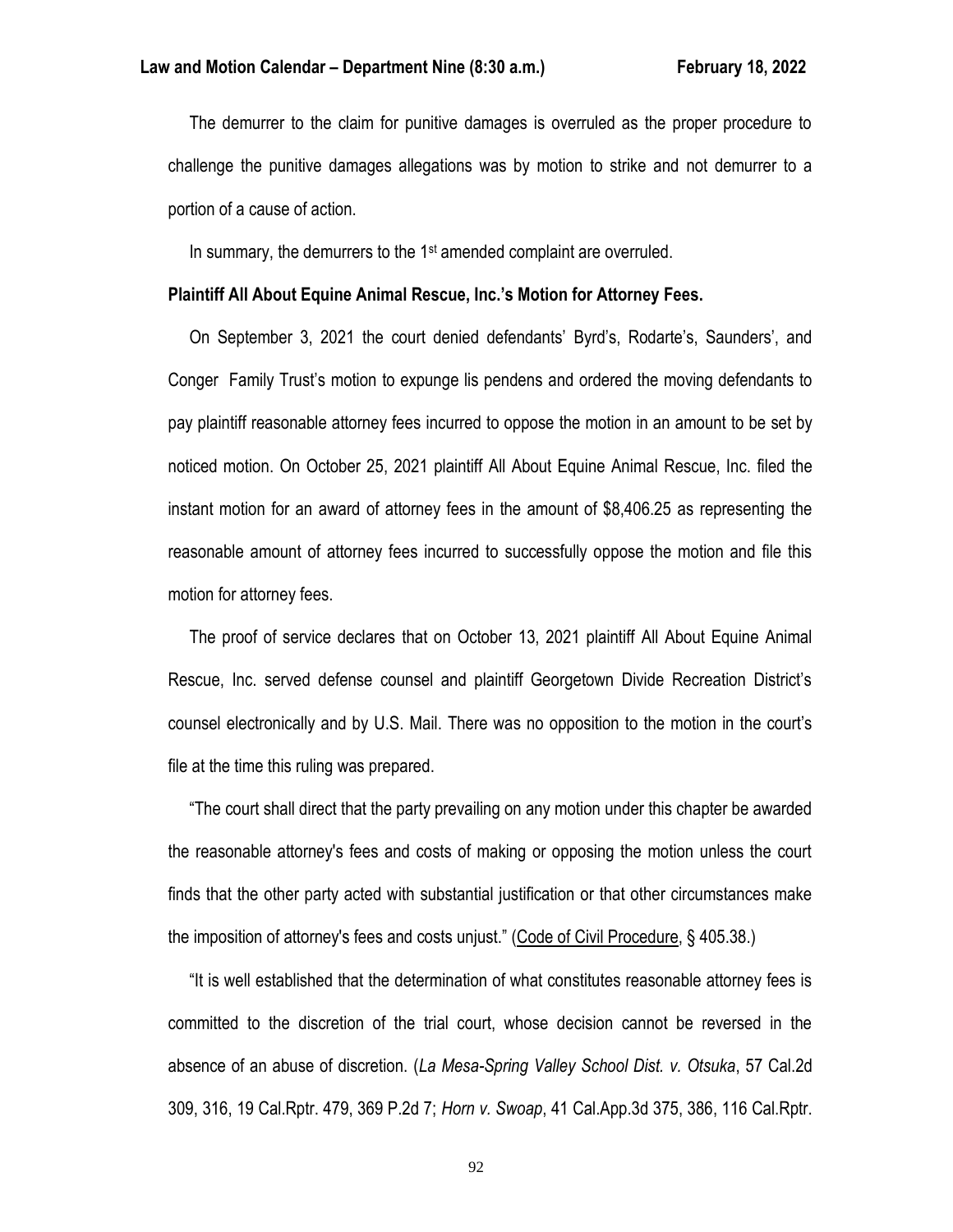113; *Excelsior etc. School Dist. v. Lautrup*, 269 Cal.App.2d 434, 447, 74 Cal.Rptr. 835.) The value of legal services performed in a case is a matter in which the trial court has its own expertise. (*Excelsior etc. School Dist. v. Lautrup*, supra at p. 448, 74 Cal.Rptr. 835.) The trial court may make its own determination of the value of the services contrary to, or without the necessity for, expert testimony. (*Barlin v. Barlin*, 156 Cal.App.2d 143, 149, 319 P.2d 87; *Mitchell v. Towne*, 31 Cal.App.2d 259, 266, 87 P.2d 908.) The trial court makes its determination after consideration of a number of factors, including the nature of the litigation, its difficulty, the amount involved, the skill required in its handling, the skill employed, the attention given, the success or failure, and other circumstances in the case. (*La Mesa-Spring Valley School Dist. v. Otsuka*, supra; *Excelsior etc. School Dist. v. Lautrup*, supra, 269 Cal.App.2d at p. 447, 74 Cal.Rptr. 835.)" (Melnyk v. Robledo (1977) 64 Cal.App.3d 618, 623- 624.)

 "Correctly stated, the rule is that when the trial court is informed of the extent and nature of the services rendered, it may rely on its own experience and knowledge in determining their reasonable value. [Footnote omitted.] (See, e. g., *Lipka v. Lipka*, supra, 60 Cal.2d at p. 480, 35 Cal.Rptr. 71, 386 P.2d 671; *Elconin v. Yalen*, 208 Cal. 546, 549-550, 282 P. 791; *Kirk v. Culley*, 202 Cal. 501, 508-509, 261 P. 994; *Spencer v. Collins*, 156 Cal. 298, 307, 104 P. 320; *Patten v. Pepper Hotel Co*., supra, 153 Cal. at p. 472, 96 P. 296; *Estate of Straus*, 144 Cal. 553, 557-558, 77 P. 1122; *Peyre v. Peyre*, supra, 79 Cal. at pp. 339-340, 21 P. 838; *Jones v. Jones*, supra, 135 Cal.App.2d at p. 64, 286 P.2d 908 (see fn. 3, Ante ); see also, 1 Witkin, Cal. Procedure (2d ed. 1970) Attorneys, s 97, pp. 106-107.)" (In re Marriage of Cueva (1978) 86 Cal.App.3d 290, 300–301.)

 "The use of the lodestar method for calculating attorney fees was established in California in Serrano III. As we recently noted, "[i]n so-called fee shifting cases, in which the responsibility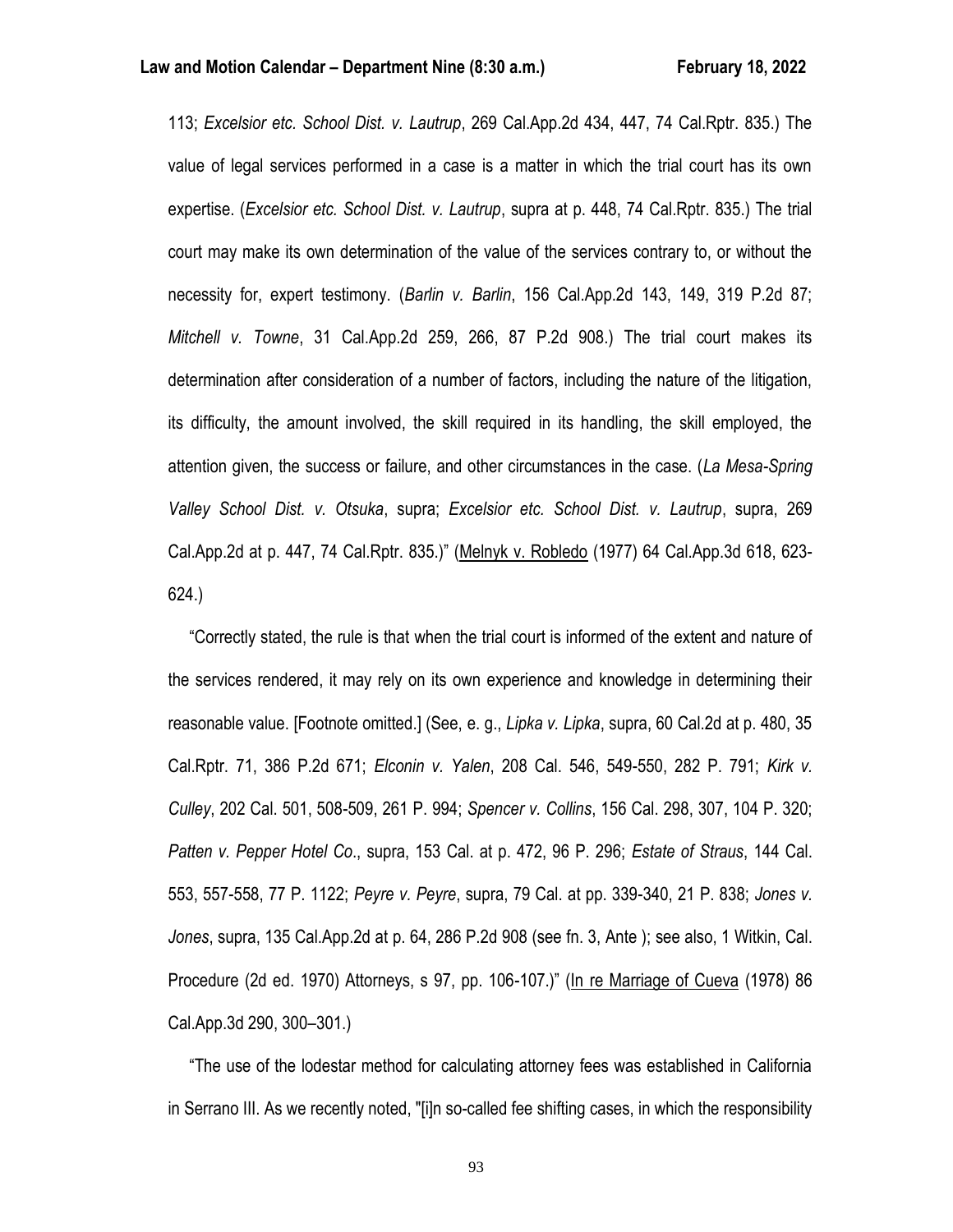to pay attorney fees is statutorily or otherwise transferred from the prevailing plaintiff or class to the defendant, the primary method for establishing the amount of 'reasonable' attorney fees is the lodestar method. The lodestar (or touchstone) is produced by multiplying the number of hours reasonably expended by counsel by a reasonable hourly rate. Once the court has fixed the lodestar, it may increase or decrease that amount by applying a positive or negative 'multiplier' to take into account a variety of other factors, including the quality of the representation, the novelty and complexity of the issues, the results obtained, and the contingent risk presented." (*Lealao*, supra, 82 Cal.App.4th 19, 26, 97 Cal.Rptr.2d 797.) "The purpose of such adjustment is to fix a fee at the fair market value for the particular action. In effect, the court determines, retrospectively, whether the litigation involved a contingent risk or required extraordinary legal skill justifying augmentation of the unadorned lodestar in order to approximate the fair market rate for such services." (*Ketchum v. Moses* (2001) 24 Cal.4th 1122, 1132, 104 Cal.Rptr.2d 377, 17 P.3d 735.) Under certain circumstances, a lodestar calculation may be enhanced on the basis of a percentage-of-the-benefit analysis. (Lealao, supra, at pp. 49-50, 97 Cal.Rptr.2d 797.)" (Thayer v. Wells Fargo Bank, N.A. (2001) 92 Cal.App.4th 819, 833.)

 Having read and considered plaintiff's counsels' declaration in support of the motion, the court finds that plaintiff incurred \$5,717.50 in attorney fees to oppose the motion to expunge and to prepare this motion for fees. Therefore, the court awards plaintiff \$5,717.50 in attorney fees to plaintiff All About Equine Animal Rescue, Inc.

**TENTATIVE RULING # 15: DEFENDANTS BYRD'S, RODARTE'S, WILSON'S, AND SAUNDERS' DEMURRERS TO 1ST AMENDED COMPLAINT IN CONSOLIDATED CASE GEORGETOWN DIVIDE V. BYRD (PC-20210234) ARE OVERRULED. PLAINTIFF ALL ABOUT EQUINE ANIMAL RESCUE, INC.'S MOTION FOR ATTORNEY FEES IS GRANTED.**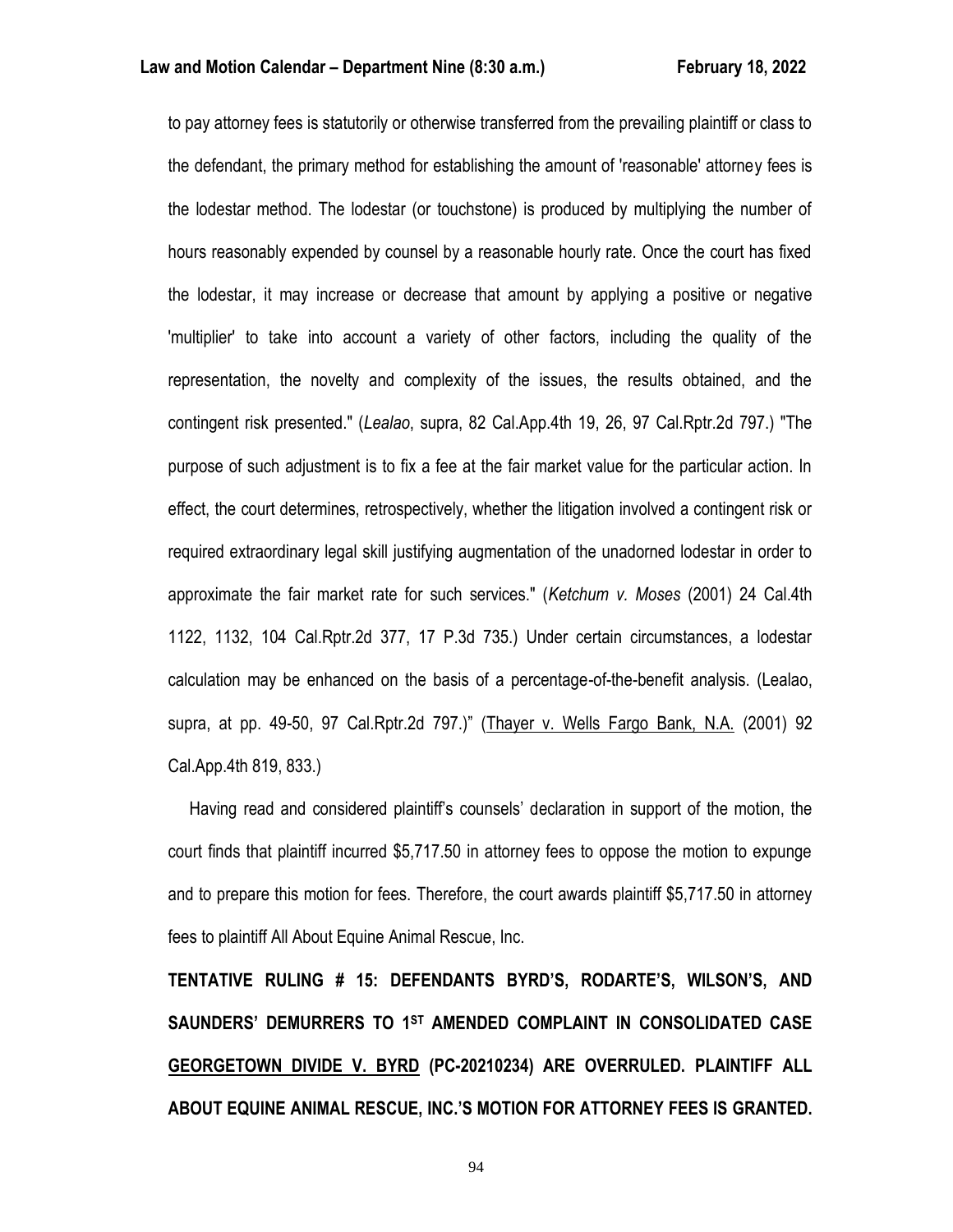**THE COURT ORDERS DEFENDANTS BYRD, RODARTE, SAUNDERS, AND CONGER FAMILY TRUST TO PAY PLAINTIFF ALL ABOUT EQUINE ANIMAL RESCUE, INC. THE AMOUNT OF \$5,717.50 IN ATTORNEY FEES WITHIN TEN DAYS. NO HEARING ON THESE MATTERS WILL BE HELD (LEWIS V. SUPERIOR COURT (1999) 19 CAL.4TH 1232, 1247.), UNLESS A NOTICE OF INTENT TO APPEAR AND REQUEST FOR ORAL ARGUMENT IS TRANSMITTED ELECTRONICALLY THROUGH THE COURT'S WEBSITE OR BY TELEPHONE TO THE COURT AT (530) 621-6551 BY 4:00 P.M. ON THE DAY THE TENTATIVE RULING IS ISSUED. NOTICE TO ALL PARTIES OF AN INTENT TO APPEAR MUST BE MADE BY TELEPHONE OR IN PERSON. PROOF OF SERVICE OF SAID NOTICE MUST BE FILED PRIOR TO OR AT THE HEARING. LONG CAUSE HEARINGS MUST BE REQUESTED BY 4:00 P.M. ON THE DAY THE TENTATIVE RULING IS ISSUED AND THE PARTIES ARE TO PROVIDE THE COURT WITH THREE MUTUALLY AGREEABLE DATES ON FRIDAY AFTERNOONS AT 2:30 P.M. LONG CAUSE ORAL ARGUMENT REQUESTS WILL BE SET FOR HEARING ON ONE OF THE THREE MUTUALLY AGREEABLE DATES ON FRIDAY AFTERNOONS AT 2:30 P.M. THE COURT WILL ADVISE THE PARTIES OF THE LONG CAUSE HEARING DATE AND TIME BY 5:00 P.M. ON THE DAY THE TENTATIVE RULING IS ISSUED. PARTIES MAY PERSONALLY APPEAR AT THE HEARING. IF A PARTY OR PARTIES WISH TO APPEAR TELEPHONICALLY THEY MUST APPEAR BY "VCOURT", WHICH MUST BE SCHEDULED AND PAID THROUGH THE COURT WEBSITE AT www.eldorado.courts.ca.gov/onlineservices/telephonic-appearances. MATTERS IN WHICH THE PARTIES' TOTAL TIME ESTIMATE FOR ARGUMENT IS 15 MINUTES OR LESS WILL BE HEARD ON THE LAW AND MOTION CALENDAR AT 8:30 A.M. ON FRIDAY, FEBRUARY 18, 2022 EITHER IN**